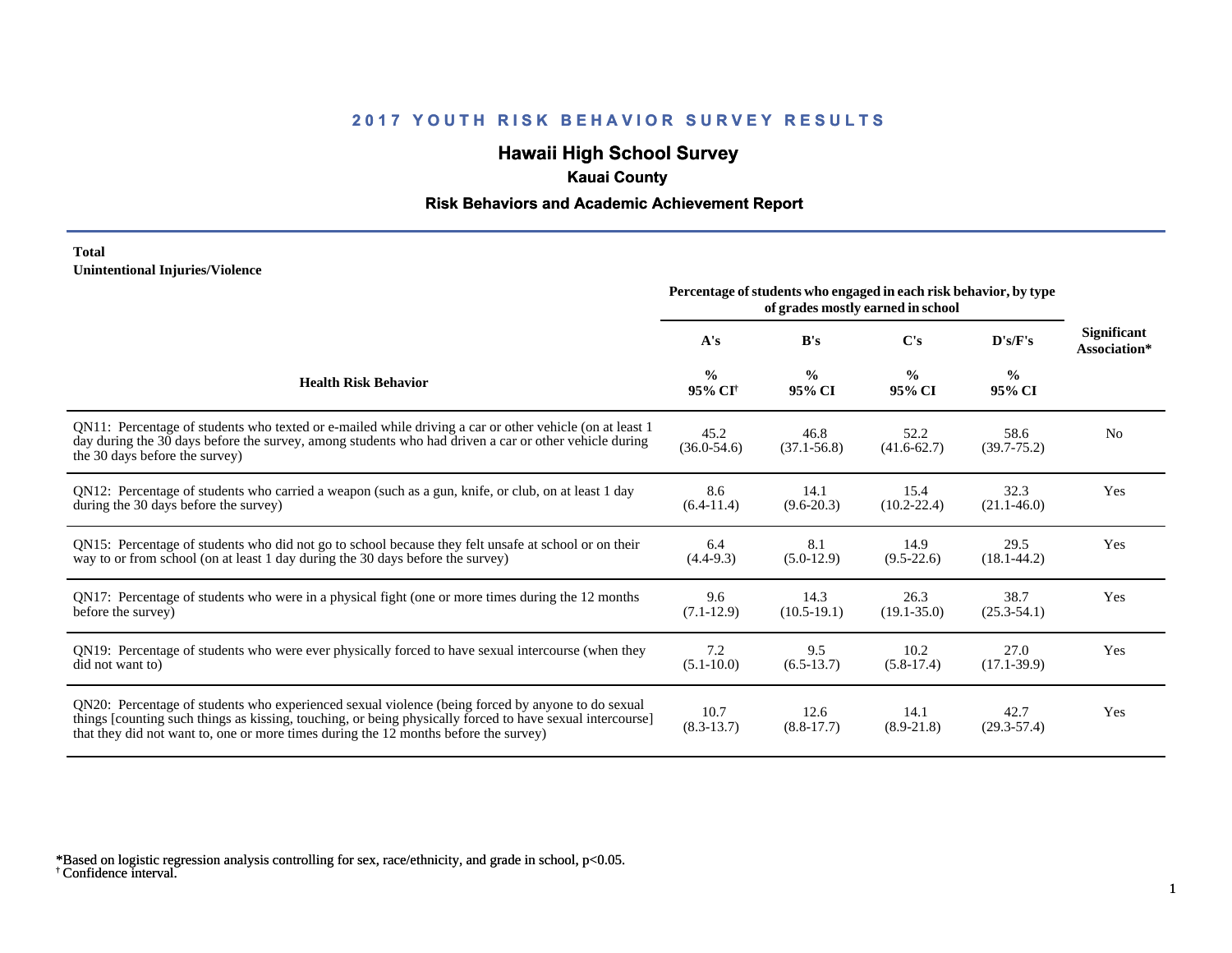## **Hawaii High School Survey**

## **Kauai County**

### **Risk Behaviors and Academic Achievement Report**

#### **Total Unintentional Injuries/Violence**

|                                                                                                                                                                                                                                                                                                                                                                                                                        | Percentage of students who engaged in each risk behavior, by type<br>of grades mostly earned in school |                         |                         |                         |                                    |
|------------------------------------------------------------------------------------------------------------------------------------------------------------------------------------------------------------------------------------------------------------------------------------------------------------------------------------------------------------------------------------------------------------------------|--------------------------------------------------------------------------------------------------------|-------------------------|-------------------------|-------------------------|------------------------------------|
|                                                                                                                                                                                                                                                                                                                                                                                                                        | A's                                                                                                    | B's                     | C's                     | D's/F's                 | <b>Significant</b><br>Association* |
| <b>Health Risk Behavior</b>                                                                                                                                                                                                                                                                                                                                                                                            | $\frac{0}{0}$<br>95% CI <sup>+</sup>                                                                   | $\frac{0}{0}$<br>95% CI | $\frac{0}{0}$<br>95% CI | $\frac{0}{0}$<br>95% CI |                                    |
| QN22: Percentage of students who experienced physical dating violence (being physically hurt on<br>purpose by someone they were dating or going out with [counting such things as being hit, slammed<br>into something, or injured with an object or weapon] one or more times during the 12 months before<br>the survey, among students who dated or went out with someone during the 12 months before the<br>survey) | 5.1<br>$(2.9 - 8.7)$                                                                                   | 6.4<br>$(3.7-11.1)$     | 10.7<br>$(5.7-19.4)$    | 26.0<br>$(14.1 - 42.9)$ | Yes                                |
| QN23: Percentage of students who were bullied on school property (ever during the 12 months before                                                                                                                                                                                                                                                                                                                     | 18.8                                                                                                   | 18.8                    | 17.7                    | 37.0                    | Yes                                |
| the survey)                                                                                                                                                                                                                                                                                                                                                                                                            | $(15.2 - 23.1)$                                                                                        | $(13.4 - 25.8)$         | $(12.3 - 24.8)$         | $(23.4 - 52.9)$         |                                    |
| QN24: Percentage of students who were electronically bullied (counting being bullied through texting,                                                                                                                                                                                                                                                                                                                  | 14.6                                                                                                   | 12.0                    | 17.0                    | 28.1                    | No                                 |
| Instagram, Facebook, or other social media, ever during the 12 months before the survey)                                                                                                                                                                                                                                                                                                                               | $(11.3-18.6)$                                                                                          | $(8.0-17.5)$            | $(11.2 - 24.8)$         | $(15.9 - 44.7)$         |                                    |
| ON25: Percentage of students who felt sad or hopeless (almost every day for $>=$ 2 weeks in a row so                                                                                                                                                                                                                                                                                                                   | 25.8                                                                                                   | 26.2                    | 32.2                    | 55.6                    | Yes                                |
| that they stopped doing some usual activities, ever during the 12 months before the survey)                                                                                                                                                                                                                                                                                                                            | $(22.0 - 30.1)$                                                                                        | $(20.7 - 32.5)$         | $(24.2 - 41.4)$         | $(41.1 - 69.2)$         |                                    |
| QN26: Percentage of students who seriously considered attempting suicide (ever during the 12 months                                                                                                                                                                                                                                                                                                                    | 11.3                                                                                                   | 13.9                    | 16.6                    | 36.1                    | Yes                                |
| before the survey)                                                                                                                                                                                                                                                                                                                                                                                                     | $(8.6-14.5)$                                                                                           | $(10.3 - 18.6)$         | $(10.8 - 24.6)$         | $(22.2 - 52.9)$         |                                    |
| QN27: Percentage of students who made a plan about how they would attempt suicide (during the 12                                                                                                                                                                                                                                                                                                                       | 10.7                                                                                                   | 9.7                     | 14.9                    | 27.8                    | Yes                                |
| months before the survey)                                                                                                                                                                                                                                                                                                                                                                                              | $(8.3-13.6)$                                                                                           | $(6.6-14.2)$            | $(9.4-22.9)$            | $(15.5-44.8)$           |                                    |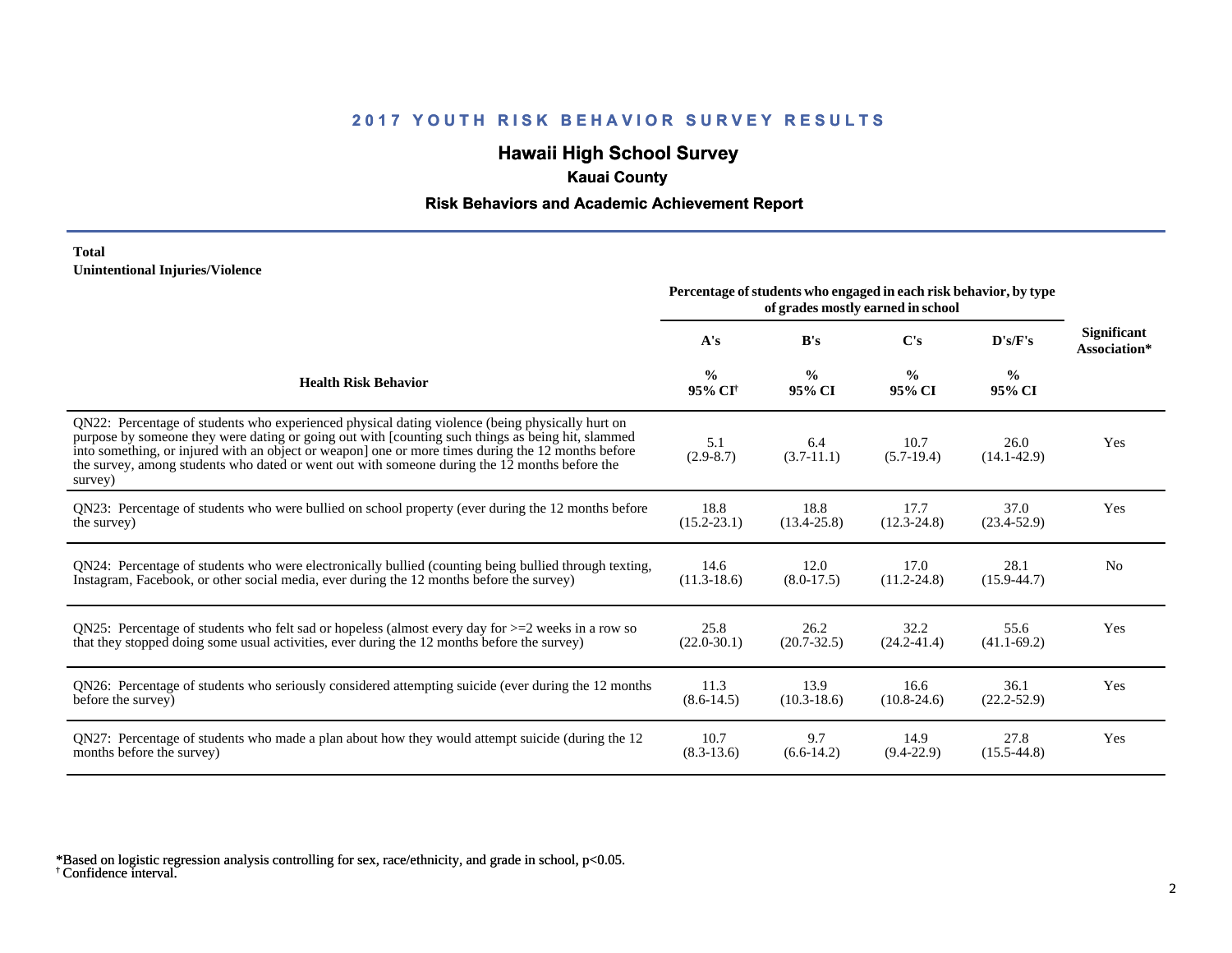## **Hawaii High School Survey**

## **Kauai County**

### **Risk Behaviors and Academic Achievement Report**

#### **Total Unintentional Injuries/Violence**

|                                                                                                                                                                                                   | Percentage of students who engaged in each risk behavior, by type<br>of grades mostly earned in school |                         |                         |                         |                                    |
|---------------------------------------------------------------------------------------------------------------------------------------------------------------------------------------------------|--------------------------------------------------------------------------------------------------------|-------------------------|-------------------------|-------------------------|------------------------------------|
|                                                                                                                                                                                                   | A's                                                                                                    | B's                     | $\bf C's$               | D's/F's                 | <b>Significant</b><br>Association* |
| <b>Health Risk Behavior</b>                                                                                                                                                                       | $\frac{0}{0}$<br>95% CI†                                                                               | $\frac{0}{0}$<br>95% CI | $\frac{0}{0}$<br>95% CI | $\frac{0}{0}$<br>95% CI |                                    |
| QN28: Percentage of students who attempted suicide (one or more times during the 12 months before<br>the survey)                                                                                  | 5.7<br>$(3.9 - 8.5)$                                                                                   | 7.4<br>$(4.3-12.3)$     | 13.9<br>$(7.8-23.6)$    | 23.7<br>$(12.9-39.6)$   | Yes                                |
| QN29: Percentage of students who had a suicide attempt that resulted in an injury, poisoning, or<br>overdose that had to be treated by a doctor or nurse (during the 12 months before the survey) | 2.1<br>$(1.1-4.0)$                                                                                     | 4.2<br>$(2.0-8.6)$      | 2.3<br>$(0.7 - 7.3)$    | 13.3<br>$(5.4-28.9)$    | Yes                                |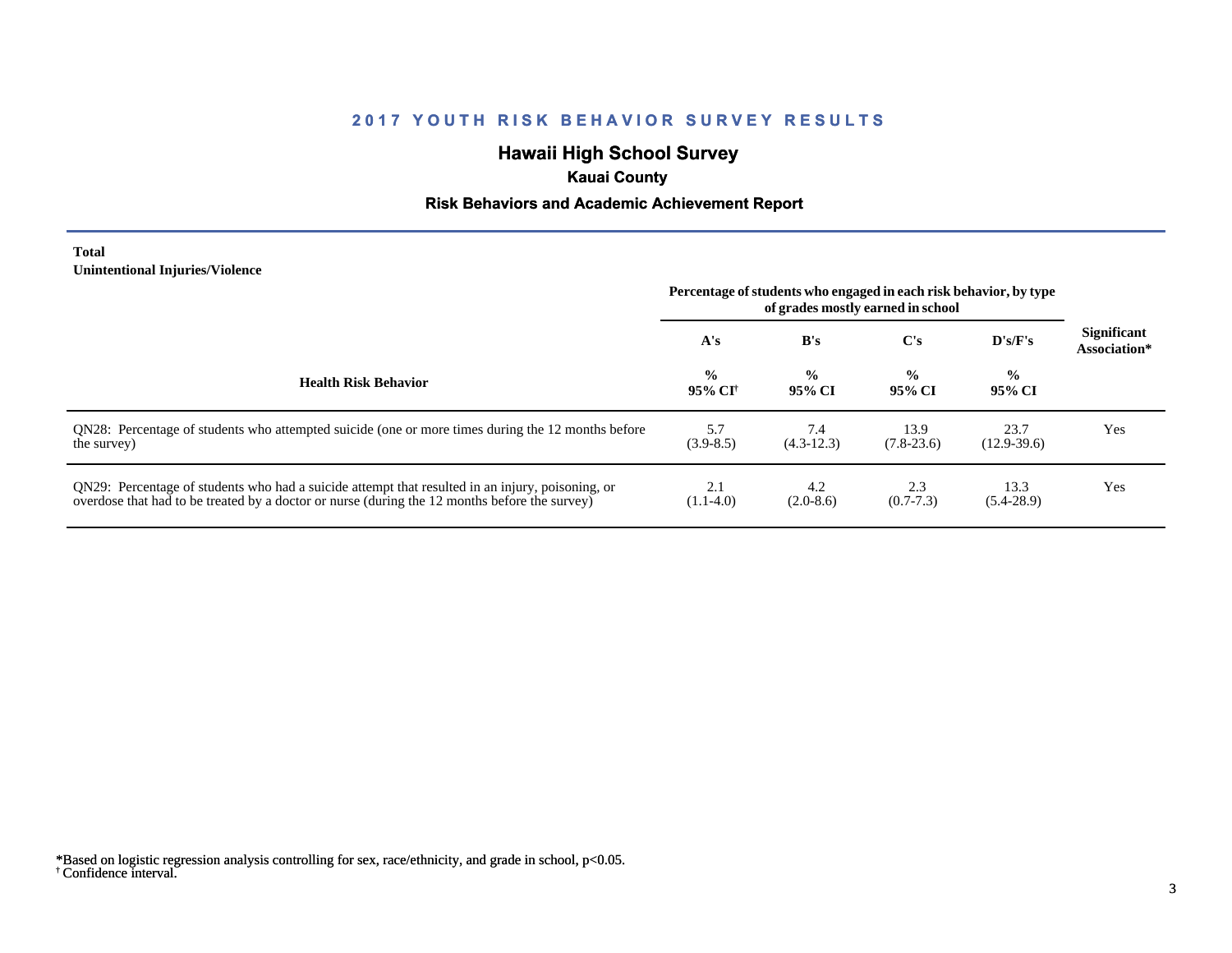# **Hawaii High School Survey**

# **Kauai County**

# **Risk Behaviors and Academic Achievement Report**

| <b>Total</b>       |  |
|--------------------|--|
| <b>Tobacco Use</b> |  |

|                                                                                                                                                                                                                                                                                                                | Percentage of students who engaged in each risk behavior, by type<br>of grades mostly earned in school |                         |                         |                         |                                    |
|----------------------------------------------------------------------------------------------------------------------------------------------------------------------------------------------------------------------------------------------------------------------------------------------------------------|--------------------------------------------------------------------------------------------------------|-------------------------|-------------------------|-------------------------|------------------------------------|
|                                                                                                                                                                                                                                                                                                                | A's                                                                                                    | B's                     | C's                     | D's/F's                 | <b>Significant</b><br>Association* |
| <b>Health Risk Behavior</b>                                                                                                                                                                                                                                                                                    | $\frac{0}{0}$<br>95% CI <sup>+</sup>                                                                   | $\frac{6}{6}$<br>95% CI | $\frac{0}{0}$<br>95% CI | $\frac{0}{0}$<br>95% CI |                                    |
| QN31: Percentage of students who first tried cigarette smoking before age 13 years (even one or two                                                                                                                                                                                                            | 4.8                                                                                                    | 9.9                     | 19.9                    | 20.4                    | Yes                                |
| puffs)                                                                                                                                                                                                                                                                                                         | $(3.3 - 7.0)$                                                                                          | $(6.3-15.3)$            | $(13.3 - 28.7)$         | $(11.7-33.2)$           |                                    |
| QN32: Percentage of students who currently smoked cigarettes (on at least 1 day during the 30 days                                                                                                                                                                                                             | 6.7                                                                                                    | 10.8                    | 20.5                    | 27.6                    | Yes                                |
| before the survey)                                                                                                                                                                                                                                                                                             | $(4.4-9.9)$                                                                                            | $(6.8-16.7)$            | $(13.8-29.3)$           | $(16.9-41.6)$           |                                    |
| QNFRCIG: Percentage of students who currently smoked cigarettes frequently (on 20 or more days                                                                                                                                                                                                                 | 0.8                                                                                                    | 1.5                     | 5.0                     | 15.9                    | Yes                                |
| during the 30 days before the survey)                                                                                                                                                                                                                                                                          | $(0.2 - 2.4)$                                                                                          | $(0.6-3.6)$             | $(2.3-10.2)$            | $(8.1 - 28.9)$          |                                    |
| QNDAYCIG: Percentage of students who currently smoked cigarettes daily (on all 30 days during the                                                                                                                                                                                                              | 0.8                                                                                                    | 1.3                     | 2.8                     | 8.7                     | Yes                                |
| 30 days before the survey)                                                                                                                                                                                                                                                                                     | $(0.2 - 2.4)$                                                                                          | $(0.5-3.4)$             | $(1.0-7.1)$             | $(3.8-18.9)$            |                                    |
| QN35: Percentage of students who currently used an electronic vapor product (including e-cigarettes,<br>e-cigars, e-pipes, vape pipes, vaping pens, e-hookahs, and hookah pens [such as blu, NJOY, Vuse,<br>MarkTen, Logic, Vapin Plus, eGo, and Halo, on at least 1 day during the 30 days before the survey) | 22.5<br>$(18.2 - 27.6)$                                                                                | 32.8<br>$(26.6 - 39.7)$ | 43.3<br>$(33.6 - 53.5)$ | 46.5<br>$(31.4-62.3)$   | Yes                                |

<sup>†</sup> Confidence interval. \*Based on logistic regression analysis controlling for sex, race/ethnicity, and grade in school, p<0.05.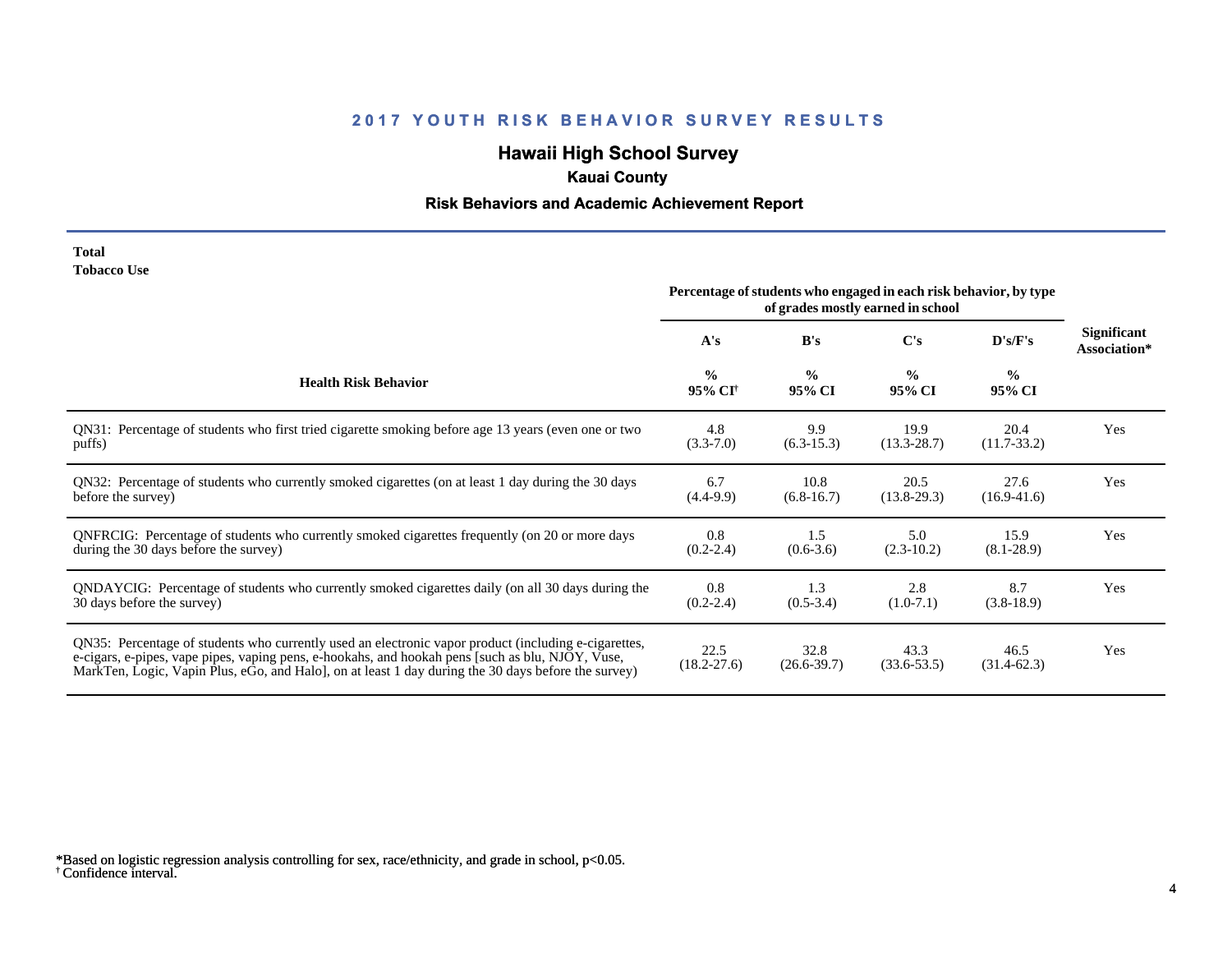## **Hawaii High School Survey**

## **Kauai County**

### **Risk Behaviors and Academic Achievement Report**

#### **Total Alcohol/Other Drug Use**

|                                                                                                                                                                                                                                                                                       | Percentage of students who engaged in each risk behavior, by type<br>of grades mostly earned in school |                         |                         |                         |                             |
|---------------------------------------------------------------------------------------------------------------------------------------------------------------------------------------------------------------------------------------------------------------------------------------|--------------------------------------------------------------------------------------------------------|-------------------------|-------------------------|-------------------------|-----------------------------|
|                                                                                                                                                                                                                                                                                       | A's                                                                                                    | B's                     | C's                     | D's/F's                 | Significant<br>Association* |
| <b>Health Risk Behavior</b>                                                                                                                                                                                                                                                           | $\frac{0}{0}$<br>95% CI <sup>+</sup>                                                                   | $\frac{0}{0}$<br>95% CI | $\frac{6}{9}$<br>95% CI | $\frac{6}{6}$<br>95% CI |                             |
| QN41: Percentage of students who had their first drink of alcohol before age 13 years (other than a few                                                                                                                                                                               | 11.7                                                                                                   | 17.0                    | 23.8                    | 40.7                    | Yes                         |
| sips)                                                                                                                                                                                                                                                                                 | $(8.8-15.4)$                                                                                           | $(12.1 - 23.3)$         | $(16.2 - 33.4)$         | $(27.5 - 55.4)$         |                             |
| QN42: Percentage of students who currently drank alcohol (at least one drink of alcohol, on at least 1                                                                                                                                                                                | 27.0                                                                                                   | 26.5                    | 34.7                    | 44.0                    | Yes                         |
| day during the 30 days before the survey)                                                                                                                                                                                                                                             | $(21.1 - 33.8)$                                                                                        | $(20.9 - 33.0)$         | $(26.1 - 44.5)$         | $(29.0 - 60.2)$         |                             |
| QN44: Percentage of students who currently were binge drinking (had four or more drinks of alcohol<br>in a row for female students or five or more drinks of alcohol in a row for male students, within a<br>couple of hours, on at least 1 day during the 30 days before the survey) | 15.7<br>$(10.4 - 23.0)$                                                                                | 13.8<br>$(9.5-19.6)$    | 22.1<br>$(15.1 - 31.2)$ | 33.8<br>$(20.1 - 50.9)$ | Yes                         |
| QN47: Percentage of students who tried marijuana for the first time before age 13 years                                                                                                                                                                                               | 5.0<br>$(3.4 - 7.4)$                                                                                   | 6.4<br>$(3.6-11.3)$     | 15.6<br>$(10.2 - 23.1)$ | 23.1<br>$(12.5 - 38.7)$ | Yes                         |
| QN48: Percentage of students who currently used marijuana (one or more times during the 30 days                                                                                                                                                                                       | 15.9                                                                                                   | 17.3                    | 28.6                    | 36.0                    | Yes                         |
| before the survey)                                                                                                                                                                                                                                                                    | $(12.5 - 20.1)$                                                                                        | $(12.9 - 22.7)$         | $(21.5 - 37.0)$         | $(24.0 - 50.1)$         |                             |
| QN49: Percentage of students who ever used cocaine (any form of cocaine, including powder, crack,                                                                                                                                                                                     | 4.6                                                                                                    | 6.3                     | 15.1                    | 15.3                    | Yes                         |
| or freebase, one or more times during their life)                                                                                                                                                                                                                                     | $(3.0 - 7.0)$                                                                                          | $(3.8-10.3)$            | $(9.2 - 23.6)$          | $(8.6 - 25.7)$          |                             |
| ON51: Percentage of students who ever used heroin (also called "smack," "junk," or "China White,"                                                                                                                                                                                     | 3.2                                                                                                    | 2.9                     | 8.0                     | 14.8                    | Yes                         |
| one or more times during their life)                                                                                                                                                                                                                                                  | $(1.8-5.7)$                                                                                            | $(1.3-6.2)$             | $(3.9-15.5)$            | $(7.5-27.2)$            |                             |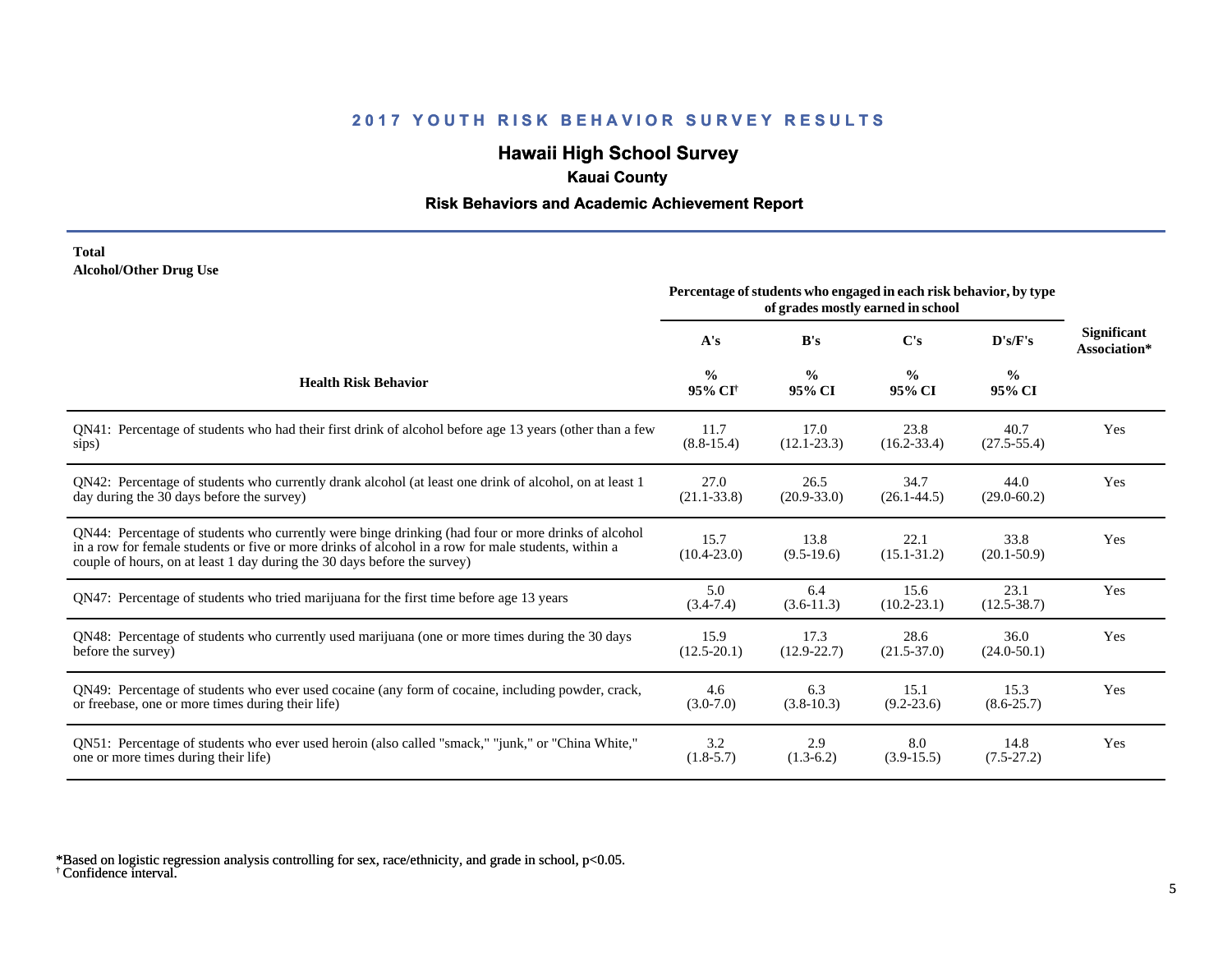## **Hawaii High School Survey**

## **Kauai County**

### **Risk Behaviors and Academic Achievement Report**

#### **Total Alcohol/Other Drug Use**

|                                                                                                                                                                                                                                                                                       | Percentage of students who engaged in each risk behavior, by type<br>of grades mostly earned in school |                         |                         |                         |                             |
|---------------------------------------------------------------------------------------------------------------------------------------------------------------------------------------------------------------------------------------------------------------------------------------|--------------------------------------------------------------------------------------------------------|-------------------------|-------------------------|-------------------------|-----------------------------|
|                                                                                                                                                                                                                                                                                       | A's                                                                                                    | B's                     | C's                     | D's/F's                 | Significant<br>Association* |
| <b>Health Risk Behavior</b>                                                                                                                                                                                                                                                           | $\frac{0}{0}$<br>95% CI <sup>†</sup>                                                                   | $\frac{0}{0}$<br>95% CI | $\frac{6}{6}$<br>95% CI | $\frac{0}{0}$<br>95% CI |                             |
| QN52: Percentage of students who ever used methamphetamines (also called "speed," "crystal,"                                                                                                                                                                                          | 3.3                                                                                                    | 2.7                     | 7.7                     | 15.9                    | Yes                         |
| "crank," or "ice," one or more times during their life)                                                                                                                                                                                                                               | $(2.0-5.4)$                                                                                            | $(1.3-5.4)$             | $(3.5-15.9)$            | $(8.2 - 28.4)$          |                             |
| QN53: Percentage of students who ever used ecstasy (also called "MDMA," one or more times during                                                                                                                                                                                      | 4.8                                                                                                    | 2.5                     | 9.2                     | 11.4                    | Yes                         |
| their life)                                                                                                                                                                                                                                                                           | $(3.2 - 7.1)$                                                                                          | $(1.2-5.3)$             | $(5.2 - 15.7)$          | $(6.2-19.8)$            |                             |
| QN54: Percentage of students who ever used synthetic marijuana (also called "K2," "Spice," "fake                                                                                                                                                                                      | 4.9                                                                                                    | 4.7                     | 10.6                    | 14.4                    | Yes                         |
| weed," "King Kong," "Yucatan Fire," "Skunk," or "Moon Rocks," one or more times during their life)                                                                                                                                                                                    | $(3.1 - 7.9)$                                                                                          | $(2.5-8.7)$             | $(5.5-19.2)$            | $(7.1-26.9)$            |                             |
| QN56: Percentage of students who ever took prescription pain medicine without a doctor's<br>prescription or differently than how a doctor told them to use it (counting drugs such as codeine,<br>Vicodin, OxyContin, Hydrocodone, and Percocet, one or more times during their life) | 8.1<br>$(5.6-11.5)$                                                                                    | 9.3<br>$(6.4-13.3)$     | 23.0<br>$(15.7 - 32.2)$ | 22.5<br>$(12.7 - 36.7)$ | Yes                         |
| QN57: Percentage of students who ever injected any illegal drug (used a needle to inject any illegal                                                                                                                                                                                  | 2.3                                                                                                    | 2.4                     | 7.6                     | 13.4                    | Yes                         |
| drug into their body, one or more times during their life)                                                                                                                                                                                                                            | $(1.1-4.8)$                                                                                            | $(1.0-5.7)$             | $(3.3-16.9)$            | $(6.5-25.5)$            |                             |

<sup>†</sup> Confidence interval. \*Based on logistic regression analysis controlling for sex, race/ethnicity, and grade in school, p<0.05.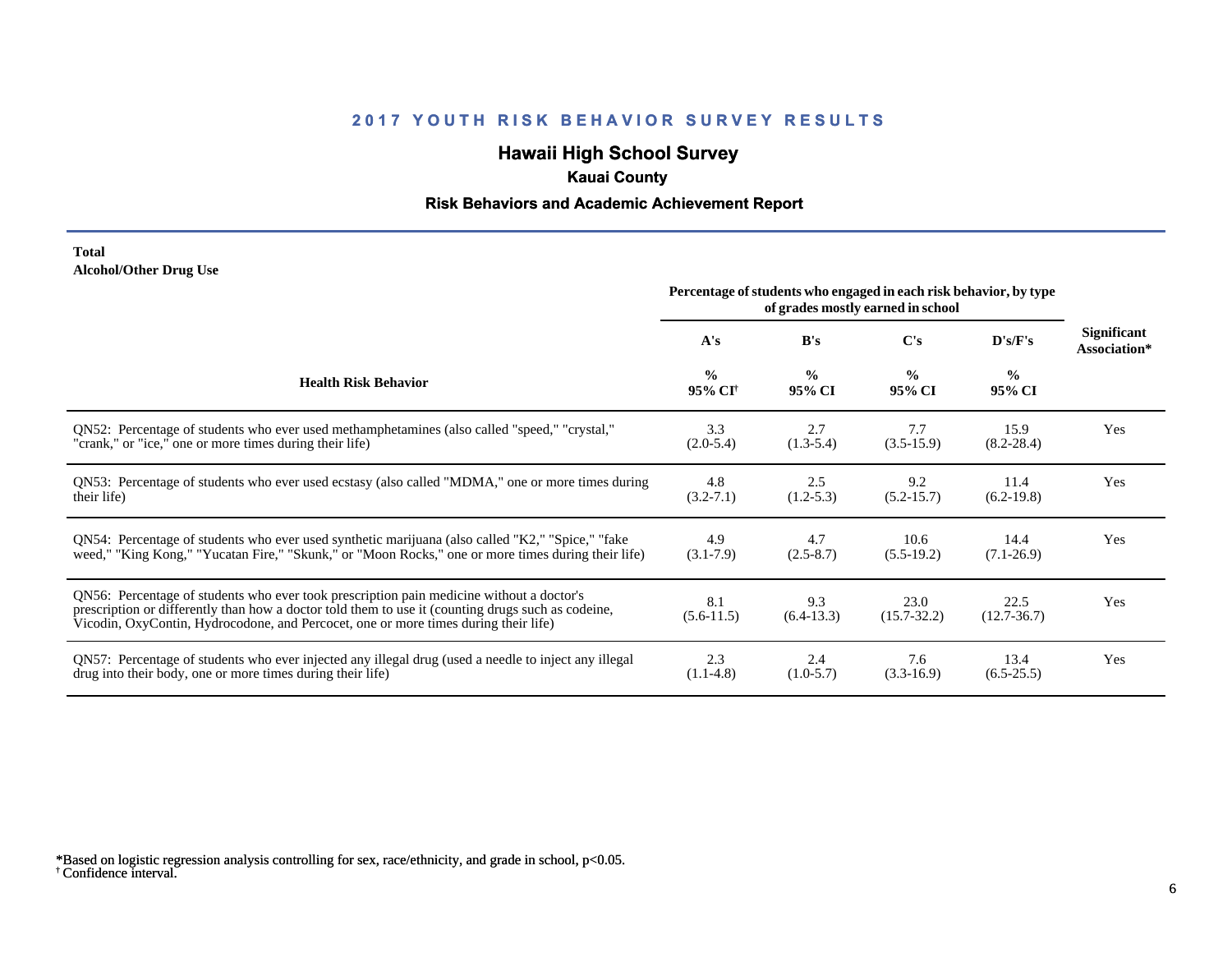# **Hawaii High School Survey**

## **Kauai County**

#### **Risk Behaviors and Academic Achievement Report**

#### **Total Sexual Behaviors**

|                                                                                                                                                                       | Percentage of students who engaged in each risk behavior, by type<br>of grades mostly earned in school |                         |                         |                         |                                    |
|-----------------------------------------------------------------------------------------------------------------------------------------------------------------------|--------------------------------------------------------------------------------------------------------|-------------------------|-------------------------|-------------------------|------------------------------------|
|                                                                                                                                                                       | A's                                                                                                    | B's                     | C's                     | D's/F's                 | <b>Significant</b><br>Association* |
| <b>Health Risk Behavior</b>                                                                                                                                           | $\frac{0}{0}$<br>95% CI <sup>+</sup>                                                                   | $\frac{6}{6}$<br>95% CI | $\frac{0}{0}$<br>95% CI | $\frac{6}{6}$<br>95% CI |                                    |
| QN60: Percentage of students who had sexual intercourse for the first time before age 13 years                                                                        | 2.8<br>$(1.5-5.1)$                                                                                     | 3.0<br>$(1.5-6.0)$      | 6.6<br>$(2.2-18.4)$     | 12.4<br>$(4.5-29.6)$    | Yes                                |
| QN61: Percentage of students who had sexual intercourse with four or more persons during their life                                                                   | 4.7<br>$(3.0-7.2)$                                                                                     | 6.3<br>$(3.3-11.5)$     | 10.7<br>$(6.2 - 18.0)$  | 16.2<br>$(7.6 - 31.2)$  | Yes                                |
| QN62: Percentage of students who were currently sexually active (had sexual intercourse with at least<br>one person, during the 3 months before the survey)           | 19.3<br>$(13.7 - 26.6)$                                                                                | 27.1<br>$(21.8-33.2)$   | 27.9<br>$(20.0-37.3)$   | 46.3<br>$(31.9-61.4)$   | Yes                                |
| QN63: Percentage of students who drank alcohol or used drugs before last sexual intercourse (among<br>students who were currently sexually active)                    | 30.0<br>$(20.8 - 41.0)$                                                                                | 21.6<br>$(13.9 - 32.1)$ | 40.0<br>$(21.8-61.4)$   |                         |                                    |
| QN64: Percentage of students who used a condom during last sexual intercourse (among students who<br>were currently sexually active)                                  | 65.1<br>$(54.1 - 74.7)$                                                                                | 56.5<br>$(41.6 - 70.4)$ | 41.7<br>$(26.0 - 59.3)$ |                         |                                    |
| QN65: Percentage of students who used birth control pills before last sexual intercourse (to prevent<br>pregnancy, among students who were currently sexually active) | 21.1<br>$(13.2 - 31.9)$                                                                                | 23.6<br>$(14.1 - 36.8)$ | 16.5<br>$(7.4 - 32.6)$  |                         |                                    |

\*Based on logistic regression analysis controlling for sex, race/ethnicity, and grade in school, p<0.05.

† Confidence interval.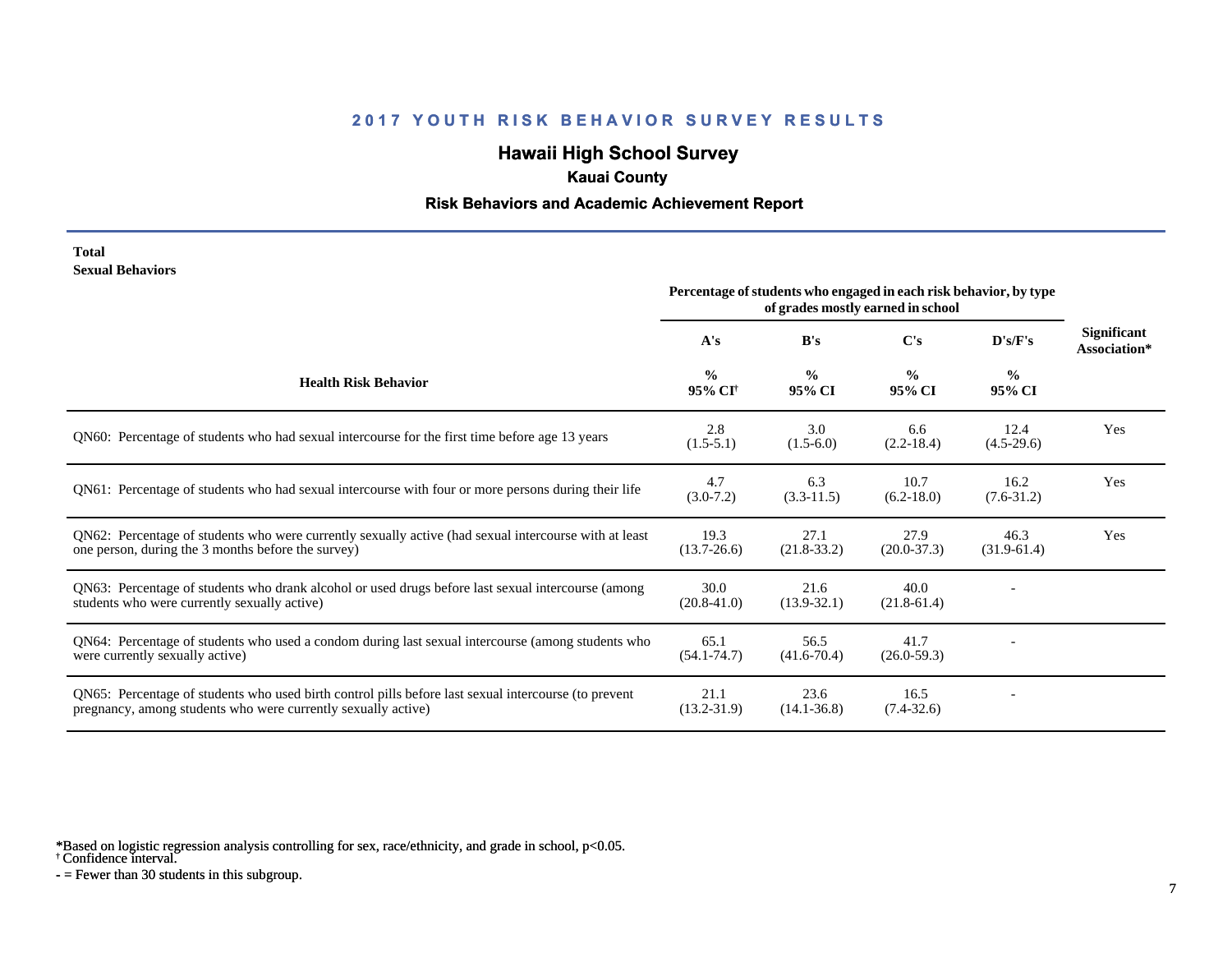# **Hawaii High School Survey**

## **Kauai County**

#### **Risk Behaviors and Academic Achievement Report**

#### **Total Sexual Behaviors**

|                                                                                                                                                                                                                                                                                                                                                                                                                            | Percentage of students who engaged in each risk behavior, by type<br>of grades mostly earned in school |                         |                         |                         |                                    |
|----------------------------------------------------------------------------------------------------------------------------------------------------------------------------------------------------------------------------------------------------------------------------------------------------------------------------------------------------------------------------------------------------------------------------|--------------------------------------------------------------------------------------------------------|-------------------------|-------------------------|-------------------------|------------------------------------|
|                                                                                                                                                                                                                                                                                                                                                                                                                            | A's                                                                                                    | B's                     | C's                     | D's/F's                 | <b>Significant</b><br>Association* |
| <b>Health Risk Behavior</b>                                                                                                                                                                                                                                                                                                                                                                                                | $\frac{0}{0}$<br>95% CI <sup>+</sup>                                                                   | $\frac{0}{0}$<br>95% CI | $\frac{0}{0}$<br>95% CI | $\frac{0}{0}$<br>95% CI |                                    |
| QNIUDIMP: Percentage of students who used an IUD (such as Mirena or ParaGard) or implant (such<br>as Implanon or Nexplanon) before last sexual intercourse (to prevent pregnancy, among students who<br>were currently sexually active)                                                                                                                                                                                    | 2.4<br>$(0.7 - 8.0)$                                                                                   | 5.0<br>$(1.5-15.5)$     | 1.5<br>$(0.2 - 10.8)$   |                         |                                    |
| QNSHPARG: Percentage of students who used a shot (such as Depo-Provera), patch (such as<br>OrthoEvra), or birth control ring (such as NuvaRing) before last sexual intercourse (to prevent<br>pregnancy, among students who were currently sexually active))                                                                                                                                                               | 8.7<br>$(3.0-22.5)$                                                                                    | 2.6<br>$(0.6-10.3)$     | 16.0<br>$(6.0-36.3)$    |                         |                                    |
| QNOTHHPL: Percentage of students who used birth control pills; an IUD (such as Mirena or<br>ParaGard) or implant (such as Implanon or Nexplanon); or a shot (such as Depo-Provera), patch (such<br>as OrthoEvra), or birth control ring (such as NuvaRing) before last sexual intercourse (to prevent<br>pregnancy, among students who were currently sexually active)                                                     | 32.2<br>$(22.2 - 44.0)$                                                                                | 31.3<br>$(19.4 - 46.3)$ | 34.0<br>$(19.5 - 52.2)$ |                         |                                    |
| QNDUALBC: Percentage of students who used both a condom during last sexual intercourse and birth<br>control pills; an IUD (such as Mirena or ParaGard) or implant (such as Implanon or Nexplanon); or a<br>shot (such as Depo-Provera), patch (such as OrthoEvra), or birth control ring (such as NuvaRing)<br>before last sexual intercourse (to prevent pregnancy, among students who were currently sexually<br>active) | 12.3<br>$(7.4-19.6)$                                                                                   | 16.3<br>$(8.3-29.5)$    | 3.2<br>$(0.8-11.5)$     |                         |                                    |
| QNBCNONE: Percentage of students who did not use any method to prevent pregnancy during last<br>sexual intercourse (among students who were currently sexually active)                                                                                                                                                                                                                                                     | 11.2<br>$(6.1-19.7)$                                                                                   | 22.2<br>$(12.6 - 36.2)$ | 21.2<br>$(10.1 - 39.1)$ |                         |                                    |

\*Based on logistic regression analysis controlling for sex, race/ethnicity, and grade in school, p<0.05.

† Confidence interval.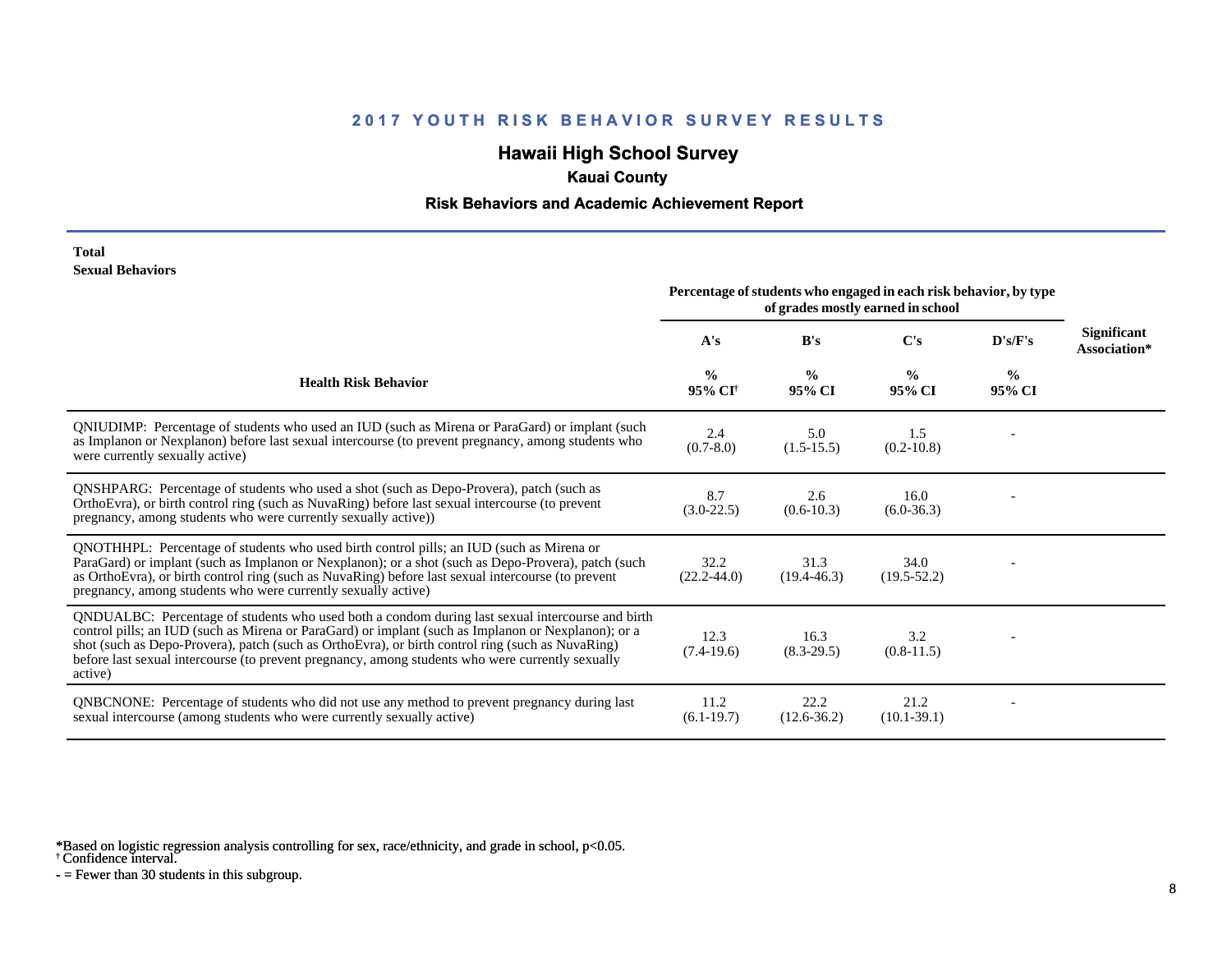## **Hawaii High School Survey**

### **Kauai County**

#### **Risk Behaviors and Academic Achievement Report**

#### **Total Dietary Behaviors**

|                                                                                                              | Percentage of students who engaged in each risk behavior, by type<br>of grades mostly earned in school |                         |                         |                         |                                    |
|--------------------------------------------------------------------------------------------------------------|--------------------------------------------------------------------------------------------------------|-------------------------|-------------------------|-------------------------|------------------------------------|
|                                                                                                              | A's                                                                                                    | B's                     | C's                     | $\bf{D's/F's}$          | <b>Significant</b><br>Association* |
| <b>Health Risk Behavior</b>                                                                                  | $\frac{0}{0}$<br>95% CI <sup>+</sup>                                                                   | $\frac{0}{0}$<br>95% CI | $\frac{0}{0}$<br>95% CI | $\frac{6}{6}$<br>95% CI |                                    |
| ONOBESE: Percentage of students who had obesity $(>= 95$ th percentile for body mass index, based on         | 10.6                                                                                                   | 13.9                    | 23.3                    | 20.7                    | Yes                                |
| sex- and age-specific reference data from the 2000 CDC growth charts) <sup>§</sup>                           | $(7.7-14.4)$                                                                                           | $(9.7-19.6)$            | $(16.7 - 31.5)$         | $(10.3 - 37.2)$         |                                    |
| QNOWT: Percentage of students who were overweight $(>= 85$ th percentile but <95th percentile for            | 14.7                                                                                                   | 21.9                    | 11.4                    | 17.8                    | N <sub>0</sub>                     |
| body mass index, based on sex- and age-specific reference data from the 2000 CDC growth charts) <sup>§</sup> | $(11.5-18.7)$                                                                                          | $(16.4 - 28.7)$         | $(7.3-17.4)$            | $(8.0 - 35.1)$          |                                    |
| QN68: Percentage of students who described themselves as slightly or very overweight                         | 26.4<br>$(21.7 - 31.7)$                                                                                | 30.7<br>$(23.6 - 38.8)$ | 33.7<br>$(26.3 - 42.0)$ | 33.1<br>$(22.3 - 46.0)$ | Yes                                |
| QN70: Percentage of students who did not drink fruit juice (100% fruit juices one or more times              | 40.6                                                                                                   | 30.2                    | 33.5                    | 41.4                    | N <sub>0</sub>                     |
| during the 7 days before the survey)                                                                         | $(36.4 - 44.9)$                                                                                        | $(24.3 - 36.8)$         | $(26.4 - 41.5)$         | $(26.2 - 58.5)$         |                                    |
| QN71: Percentage of students who did not eat fruit (one or more times during the 7 days before the           | 10.7                                                                                                   | 12.4                    | 15.3                    | 31.0                    | Yes                                |
| survey)                                                                                                      | $(8.3 - 13.8)$                                                                                         | $(7.9-18.8)$            | $(8.8 - 25.4)$          | $(19.1 - 46.0)$         |                                    |
| ONFR0: Percentage of students who did not eat fruit or drink 100% fruit juices (such as orange juice,        | 8.1                                                                                                    | 6.0                     | 7.2                     | 24.5                    | Yes                                |
| apple juice, or grape juice, during the 7 days before the survey)                                            | $(5.9-10.9)$                                                                                           | $(3.6-9.9)$             | $(3.1 - 15.6)$          | $(13.2 - 41.0)$         |                                    |
| QNFR1: Percentage of students who ate fruit or drank 100% fruit juices one or more times per day             | 46.5                                                                                                   | 50.6                    | 40.6                    | 51.5                    | N <sub>0</sub>                     |
| (such as orange juice, apple juice, or grape juice, during the 7 days before the survey)                     | $(41.4 - 51.8)$                                                                                        | $(43.5 - 57.6)$         | $(32.0 - 49.8)$         | $(35.5 - 67.2)$         |                                    |

\*Based on logistic regression analysis controlling for sex, race/ethnicity, and grade in school, p<0.05.

† Confidence interval.

§ Based on reference data from the 2000 CDC Growth Charts. In 2017, new, slightly different ranges were used to calculate biologically implausible responses to height and weight questions.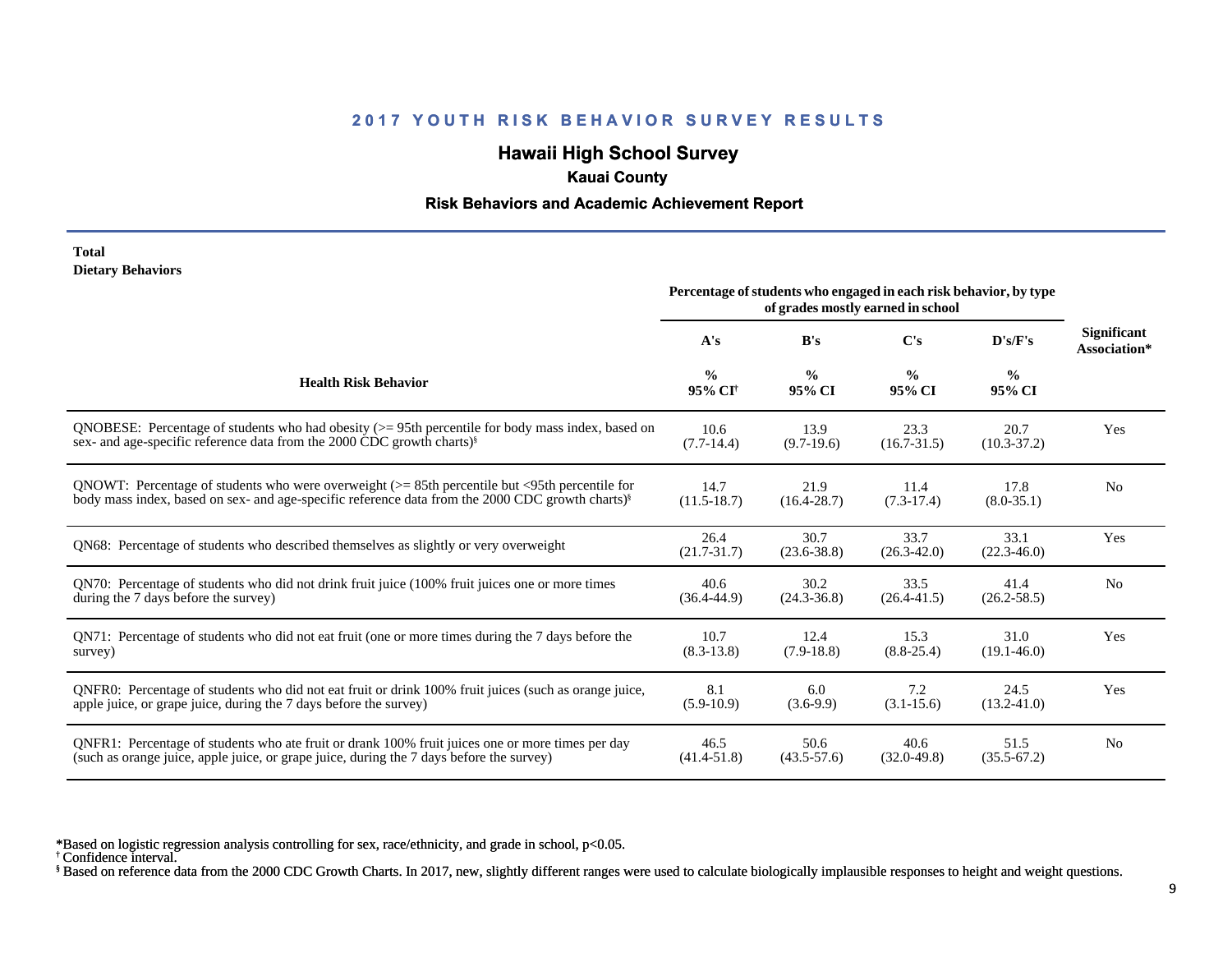## **Hawaii High School Survey**

## **Kauai County**

### **Risk Behaviors and Academic Achievement Report**

#### **Total Dietary Behaviors**

|                                                                                                       | Percentage of students who engaged in each risk behavior, by type<br>of grades mostly earned in school |                         |                         |                         |                             |
|-------------------------------------------------------------------------------------------------------|--------------------------------------------------------------------------------------------------------|-------------------------|-------------------------|-------------------------|-----------------------------|
|                                                                                                       | A's                                                                                                    | B's                     | C's                     | D's/F's                 | Significant<br>Association* |
| <b>Health Risk Behavior</b>                                                                           | $\frac{0}{0}$<br>95% CI <sup>+</sup>                                                                   | $\frac{0}{0}$<br>95% CI | $\frac{0}{0}$<br>95% CI | $\frac{0}{0}$<br>95% CI |                             |
| ONFR2: Percentage of students who ate fruit or drank 100% fruit juices two or more times per day      | 20.6                                                                                                   | 25.0                    | 20.3                    | 32.9                    | N <sub>0</sub>              |
| (such as orange juice, apple juice, or grape juice, during the 7 days before the survey)              | $(16.8-24.9)$                                                                                          | $(19.7 - 31.2)$         | $(14.3 - 28.0)$         | $(20.7-47.8)$           |                             |
| QNFR3: Percentage of students who ate fruit or drank 100% fruit juices three or more times per day    | 10.4                                                                                                   | 13.8                    | 15.2                    | 22.3                    | N <sub>0</sub>              |
| (such as orange juice, apple juice, or grape juice, during the 7 days before the survey)              | $(8.0-13.4)$                                                                                           | $(9.9-19.0)$            | $(9.9-22.4)$            | $(13.4 - 34.7)$         |                             |
| QN72: Percentage of students who did not eat green salad (one or more times during the 7 days before  | 36.2                                                                                                   | 43.0                    | 45.8                    | 41.7                    | N <sub>0</sub>              |
| the survey)                                                                                           | $(31.4 - 41.2)$                                                                                        | $(36.0 - 50.3)$         | $(36.6 - 55.2)$         | $(28.1 - 56.7)$         |                             |
| QN73: Percentage of students who did not eat potatoes (one or more times during the 7 days before the | 44.8                                                                                                   | 44.5                    | 46.6                    | 44.8                    | N <sub>0</sub>              |
| survey)                                                                                               | $(38.8 - 50.9)$                                                                                        | $(37.3 - 51.8)$         | $(38.1 - 55.3)$         | $(31.5-58.8)$           |                             |
| QN74: Percentage of students who did not eat carrots (one or more times during the 7 days before the  | 42.8                                                                                                   | 49.4                    | 55.3                    | 37.0                    | N <sub>0</sub>              |
| survey)                                                                                               | $(37.3 - 48.5)$                                                                                        | $(41.2 - 57.6)$         | $(45.7 - 64.5)$         | $(24.4 - 51.7)$         |                             |
| QN75: Percentage of students who did not eat other vegetables (one or more times during the 7 days    | 18.9                                                                                                   | 22.8                    | 25.4                    | 36.7                    | N <sub>0</sub>              |
| before the survey)                                                                                    | $(15.4 - 22.9)$                                                                                        | $(17.3-29.5)$           | $(17.5 - 35.2)$         | $(23.3 - 52.5)$         |                             |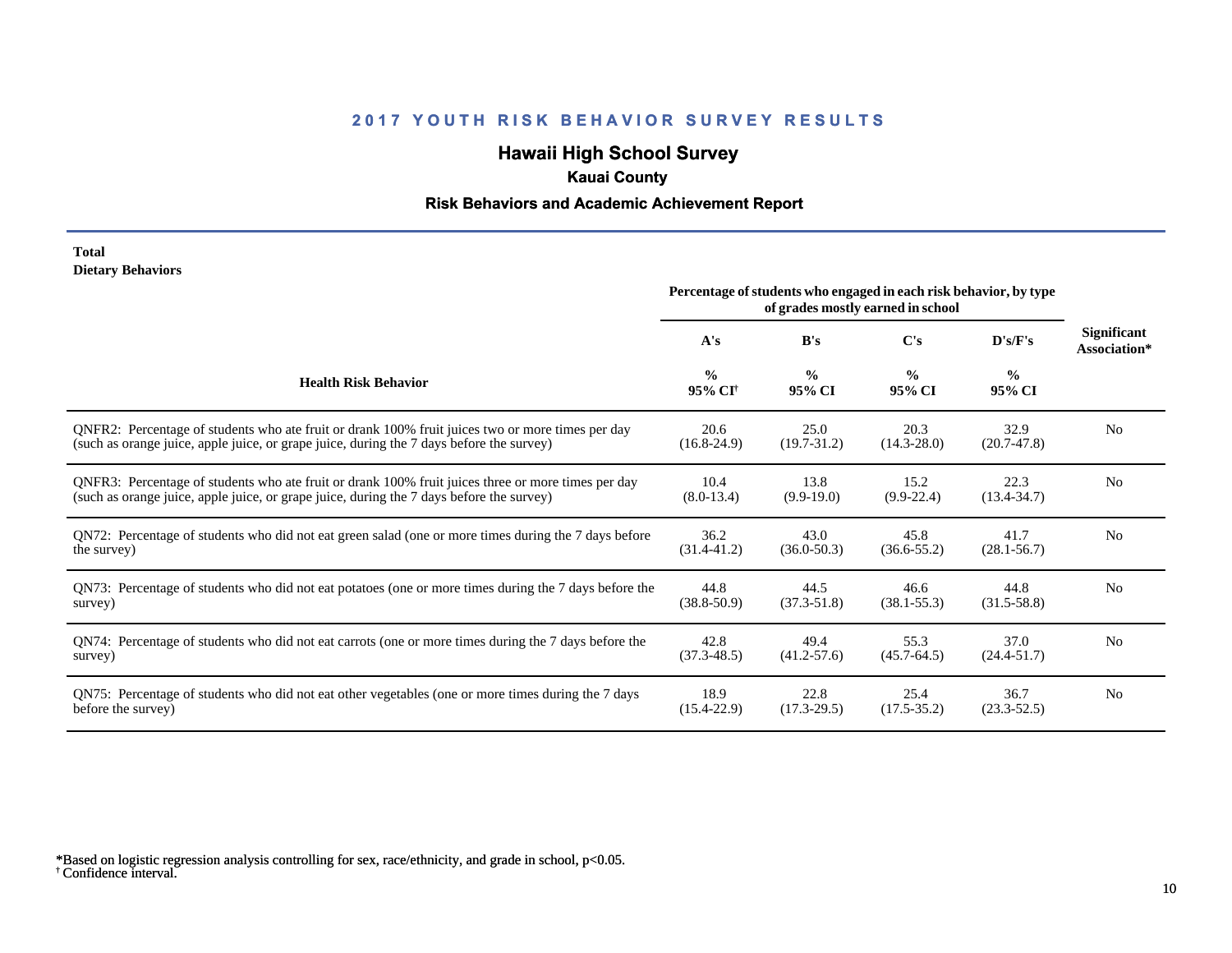## **Hawaii High School Survey**

## **Kauai County**

### **Risk Behaviors and Academic Achievement Report**

#### **Total Dietary Behaviors**

|                                                                                                                                                                                                                                          | Percentage of students who engaged in each risk behavior, by type<br>of grades mostly earned in school |                         |                         |                         |                                    |
|------------------------------------------------------------------------------------------------------------------------------------------------------------------------------------------------------------------------------------------|--------------------------------------------------------------------------------------------------------|-------------------------|-------------------------|-------------------------|------------------------------------|
|                                                                                                                                                                                                                                          | A's                                                                                                    | B's                     | C's                     | D's/F's                 | <b>Significant</b><br>Association* |
| <b>Health Risk Behavior</b>                                                                                                                                                                                                              | $\frac{0}{0}$<br>95% CI <sup>†</sup>                                                                   | $\frac{0}{0}$<br>95% CI | $\frac{0}{0}$<br>95% CI | $\frac{0}{0}$<br>95% CI |                                    |
| QNVEG0: Percentage of students who did not eat vegetables (green salad, potatoes [excluding French<br>fries, fried potatoes, or potato chips], carrots, or other vegetables, during the 7 days before the survey)                        | 9.7<br>$(7.1 - 13.0)$                                                                                  | 10.4<br>$(6.2 - 16.9)$  | 8.2<br>$(4.2 - 15.4)$   | 15.6<br>$(6.5 - 33.0)$  | N <sub>0</sub>                     |
| QNVEG1: Percentage of students who ate vegetables one or more times per day (green salad, potatoes<br>[excluding French fries, fried potatoes, or potato chips], carrots, or other vegetables, during the 7 days<br>before the survey)   | 61.3<br>$(56.2 - 66.2)$                                                                                | 51.9<br>$(45.6 - 58.2)$ | 50.0<br>$(40.5 - 59.5)$ | 53.0<br>$(38.3 - 67.2)$ | N <sub>0</sub>                     |
| QNVEG2: Percentage of students who ate vegetables two or more times per day (green salad, potatoes<br>[excluding French fries, fried potatoes, or potato chips], carrots, or other vegetables, during the 7 days<br>before the survey)   | 23.3<br>$(19.6 - 27.5)$                                                                                | 23.1<br>$(17.9 - 29.4)$ | 19.4<br>$(13.2 - 27.7)$ | 39.5<br>$(26.7 - 53.9)$ | N <sub>0</sub>                     |
| QNVEG3: Percentage of students who ate vegetables three or more times per day (green salad,<br>potatoes [excluding French fries, fried potatoes, or potato chips], carrots, or other vegetables, during the<br>7 days before the survey) | 10.0<br>$(7.3-13.5)$                                                                                   | 14.7<br>$(10.1 - 20.7)$ | 14.7<br>$(9.8-21.4)$    | 23.4<br>$(11.8-41.1)$   | Yes                                |
| QN76: Percentage of students who did not drink a can, bottle, or glass of soda or pop (such as Coke,<br>Pepsi, or Sprite, not counting diet soda or diet pop, during the 7 days before the survey)                                       | 44.8<br>$(39.2 - 50.5)$                                                                                | 31.7<br>$(25.0 - 39.3)$ | 24.9<br>$(17.9 - 33.6)$ | 19.0<br>$(9.3-34.9)$    | Yes                                |
| QNSODA1: Percentage of students who drank a can, bottle, or glass of soda or pop one or more times<br>per day (such as Coke, Pepsi, or Sprite, not counting diet soda or diet pop, during the 7 days before the<br>survey)               | 5.4<br>$(3.4 - 8.4)$                                                                                   | 10.9<br>$(7.3-15.8)$    | 16.3<br>$(10.8 - 23.8)$ | 20.3<br>$(11.6 - 33.3)$ | Yes                                |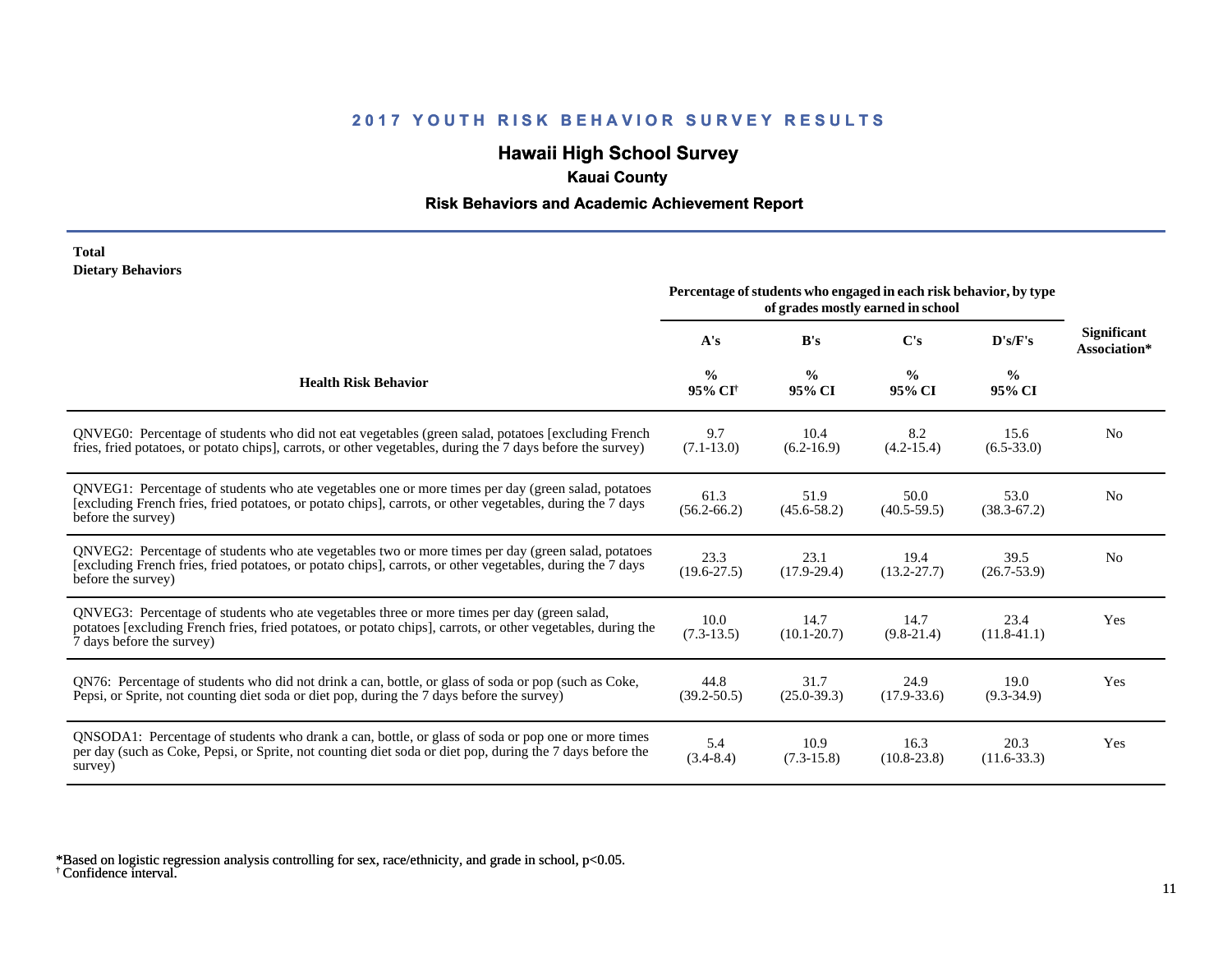## **Hawaii High School Survey**

## **Kauai County**

### **Risk Behaviors and Academic Achievement Report**

#### **Total Dietary Behaviors**

|                                                                                                                                                                                                                                                                                      | Percentage of students who engaged in each risk behavior, by type<br>of grades mostly earned in school |                         |                         |                         |                                    |
|--------------------------------------------------------------------------------------------------------------------------------------------------------------------------------------------------------------------------------------------------------------------------------------|--------------------------------------------------------------------------------------------------------|-------------------------|-------------------------|-------------------------|------------------------------------|
|                                                                                                                                                                                                                                                                                      | A's                                                                                                    | B's                     | C's                     | D's/F's                 | <b>Significant</b><br>Association* |
| <b>Health Risk Behavior</b>                                                                                                                                                                                                                                                          | $\frac{0}{0}$<br>95% CI <sup>†</sup>                                                                   | $\frac{0}{0}$<br>95% CI | $\frac{0}{0}$<br>95% CI | $\frac{0}{0}$<br>95% CI |                                    |
| QNSODA2: Percentage of students who drank a can, bottle, or glass of soda or pop two or more times<br>per day (such as Coke, Pepsi, or Sprite, not counting diet soda or diet pop, during the 7 days before the<br>survey)                                                           | 2.5<br>$(1.3-4.6)$                                                                                     | 5.1<br>$(2.8-9.1)$      | 10.2<br>$(6.0-16.9)$    | 13.0<br>$(6.1-25.5)$    | Yes                                |
| QNSODA3: Percentage of students who drank a can, bottle, or glass of soda or pop three or more<br>times per day (such as Coke, Pepsi, or Sprite, not counting diet soda or diet pop, during the 7 days<br>before the survey)                                                         | 1.5<br>$(0.7-3.5)$                                                                                     | 2.0<br>$(0.8-4.6)$      | 5.9<br>$(2.9-11.7)$     | 10.9<br>$(4.7-23.4)$    | Yes                                |
| QN77: Percentage of students who did not drink milk (during the 7 days before the survey)                                                                                                                                                                                            | 40.3<br>$(35.0 - 45.7)$                                                                                | 35.1<br>$(29.5 - 41.1)$ | 37.8<br>$(29.3-47.1)$   | 30.4<br>$(20.3 - 42.8)$ | N <sub>0</sub>                     |
| QNMILK1: Percentage of students who drank one or more glasses per day of milk (counting the milk<br>they drank in a glass or cup, from a carton, or with cereal and counting the half pint of milk served at<br>school as equal to one glass, during the 7 days before the survey)   | 16.0<br>$(13.1 - 19.5)$                                                                                | 15.9<br>$(11.0-22.5)$   | 19.9<br>$(13.5 - 28.4)$ | 24.8<br>$(14.6 - 39.0)$ | N <sub>0</sub>                     |
| QNMILK2: Percentage of students who drank two or more glasses per day of milk (counting the milk<br>they drank in a glass or cup, from a carton, or with cereal and counting the half pint of milk served at<br>school as equal to one glass, during the 7 days before the survey)   | 8.0<br>$(5.8-11.1)$                                                                                    | 9.0<br>$(5.9-13.5)$     | 16.2<br>$(10.4 - 24.3)$ | 19.9<br>$(10.3 - 35.0)$ | N <sub>0</sub>                     |
| QNMILK3: Percentage of students who drank three or more glasses per day of milk (counting the milk<br>they drank in a glass or cup, from a carton, or with cereal and counting the half pint of milk served at<br>school as equal to one glass, during the 7 days before the survey) | 3.4<br>$(2.1 - 5.5)$                                                                                   | 4.1<br>$(2.0-8.1)$      | 10.4<br>$(5.9-17.8)$    | 13.4<br>$(5.4-29.6)$    | N <sub>0</sub>                     |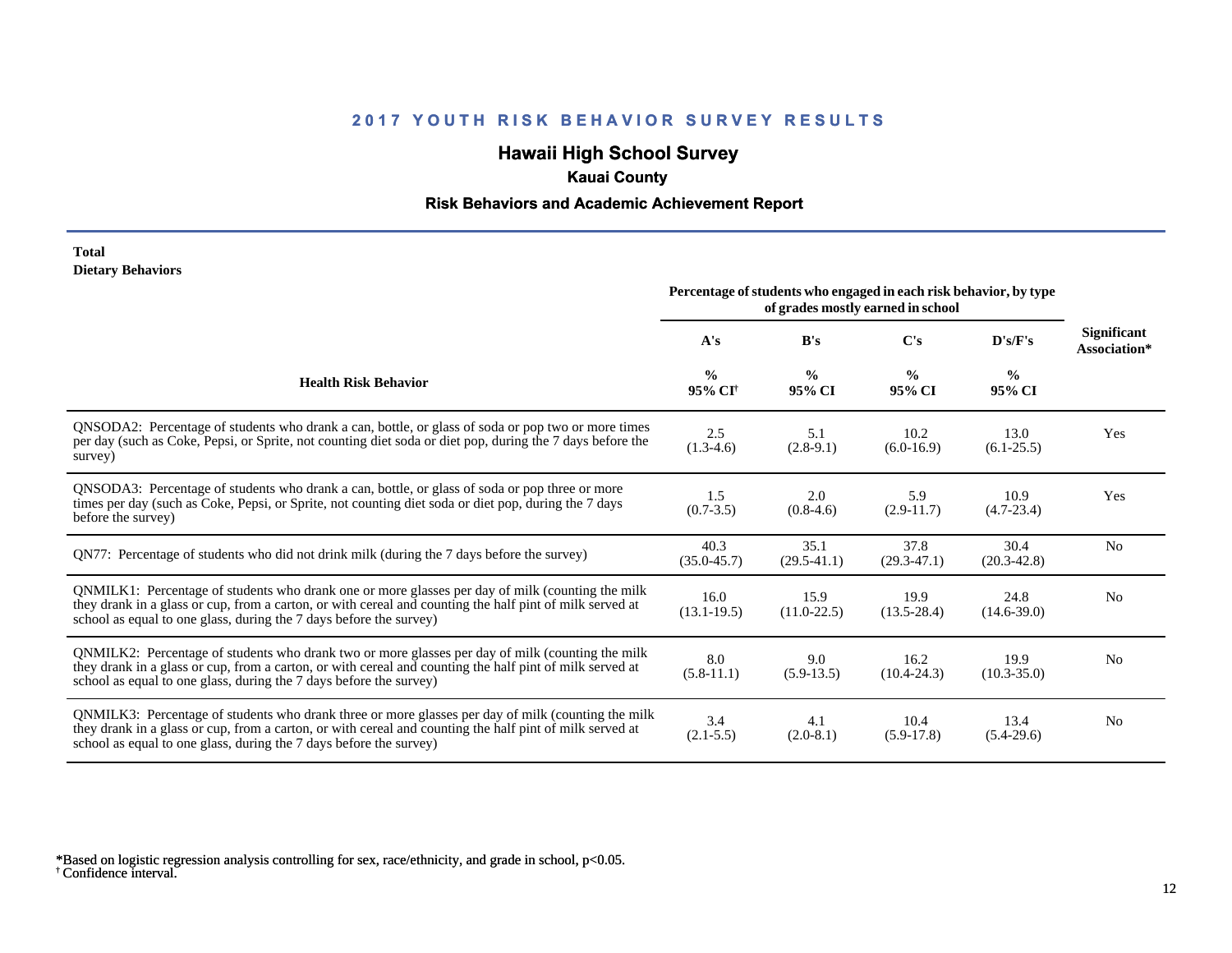## **Hawaii High School Survey**

## **Kauai County**

### **Risk Behaviors and Academic Achievement Report**

#### **Total Dietary Behaviors**

|                                                                                                           | Percentage of students who engaged in each risk behavior, by type<br>of grades mostly earned in school |                         |                         |                         |                                    |
|-----------------------------------------------------------------------------------------------------------|--------------------------------------------------------------------------------------------------------|-------------------------|-------------------------|-------------------------|------------------------------------|
|                                                                                                           | A's                                                                                                    | B's                     | $\bf C's$               | D's/F's                 | <b>Significant</b><br>Association* |
| <b>Health Risk Behavior</b>                                                                               | $\frac{0}{0}$<br>95% CI <sup>+</sup>                                                                   | $\frac{0}{0}$<br>95% CI | $\frac{0}{0}$<br>95% CI | $\frac{0}{0}$<br>95% CI |                                    |
| QN78: Percentage of students who did not eat breakfast (during the 7 days before the survey)              | 12.4<br>$(9.9-15.3)$                                                                                   | 15.1<br>$(11.1 - 20.2)$ | 18.4<br>$(11.6 - 28.0)$ | 20.2<br>$(10.7 - 34.7)$ | N <sub>0</sub>                     |
| QNBK7DAY: Percentage of students who ate breakfast on all 7 days (during the 7 days before the<br>survey) | 39.9<br>$(35.1 - 44.9)$                                                                                | 31.5<br>$(26.3 - 37.3)$ | 19.4<br>$(14.1 - 26.0)$ | 17.0<br>$(8.4 - 31.4)$  | Yes                                |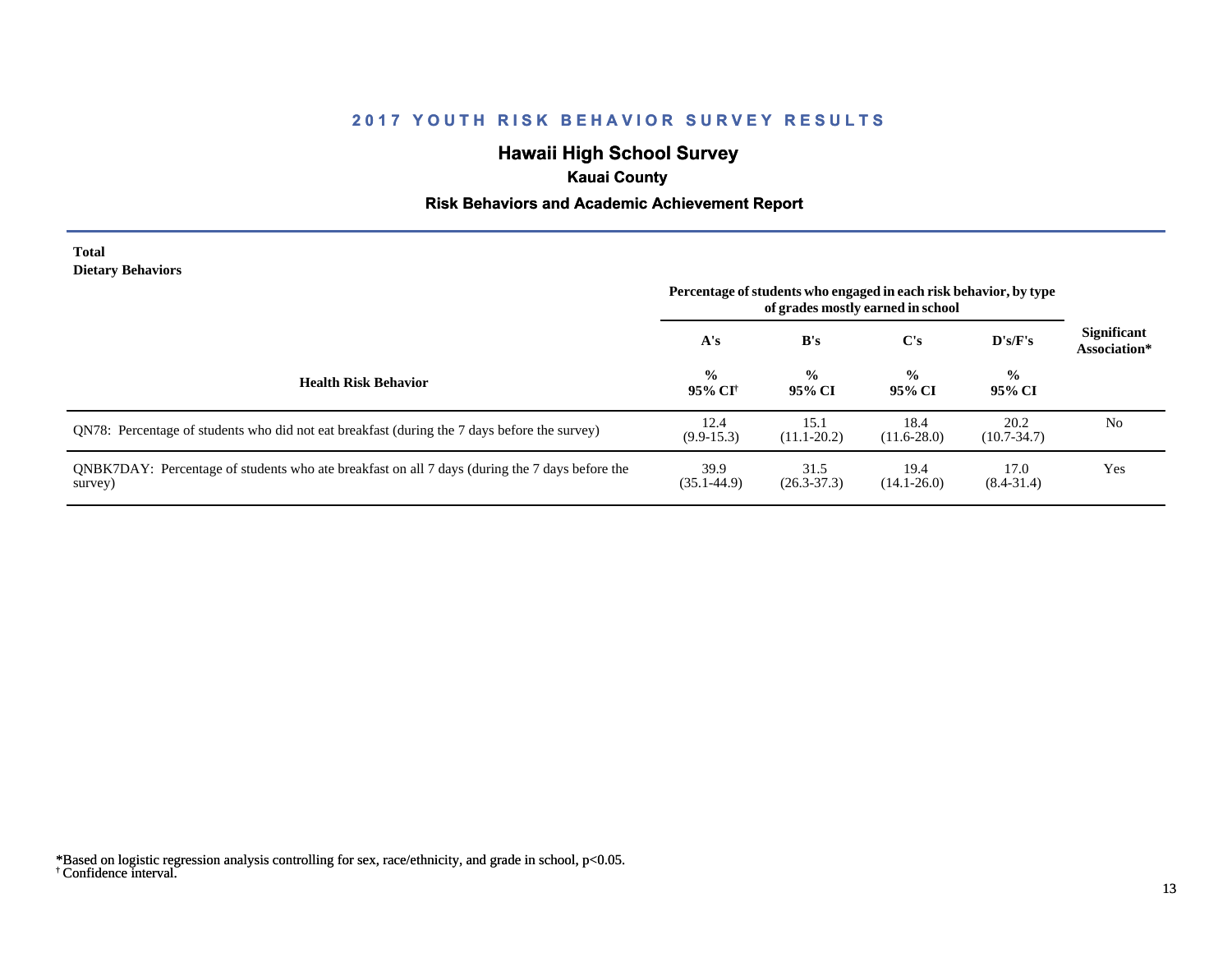## **Hawaii High School Survey**

## **Kauai County**

### **Risk Behaviors and Academic Achievement Report**

#### **Total Physical Activity**

|                                                                                                                                                                                                                                                                                                                                                      | Percentage of students who engaged in each risk behavior, by type<br>of grades mostly earned in school |                         |                         |                         |                                    |
|------------------------------------------------------------------------------------------------------------------------------------------------------------------------------------------------------------------------------------------------------------------------------------------------------------------------------------------------------|--------------------------------------------------------------------------------------------------------|-------------------------|-------------------------|-------------------------|------------------------------------|
|                                                                                                                                                                                                                                                                                                                                                      | A's                                                                                                    | B's                     | C's                     | D's/F's                 | <b>Significant</b><br>Association* |
| <b>Health Risk Behavior</b>                                                                                                                                                                                                                                                                                                                          | $\frac{0}{0}$<br>95% CI <sup>+</sup>                                                                   | $\frac{0}{0}$<br>95% CI | $\frac{6}{9}$<br>95% CI | $\frac{0}{0}$<br>95% CI |                                    |
| QN79: Percentage of students who were physically active at least 60 minutes per day on 5 or more<br>days (in any kind of physical activity that increased their heart rate and made them breathe hard some<br>of the time during the 7 days before the survey)                                                                                       | 39.4<br>$(34.6 - 44.3)$                                                                                | 44.5<br>$(37.2 - 52.0)$ | 42.5<br>$(32.6 - 53.1)$ | 37.2<br>$(23.2 - 53.7)$ | No                                 |
| QNPA0DAY: Percentage of students who did not participate in at least 60 minutes of physical activity<br>on at least 1 day (in any kind of physical activity that increased their heart rate and made them breathe<br>hard some of the time during the 7 days before the survey)                                                                      | 18.3<br>$(14.9 - 22.2)$                                                                                | 14.4<br>$(9.9-20.5)$    | 14.5<br>$(9.0-22.5)$    | 22.7<br>$(11.3-40.4)$   | No                                 |
| QNPA7DAY: Percentage of students who were physically active at least 60 minutes per day on all 7<br>days (in any kind of physical activity that increased their heart rate and made them breathe hard some<br>of the time during the 7 days before the survey)                                                                                       | 17.0<br>$(13.8 - 20.8)$                                                                                | 26.6<br>$(20.8 - 33.3)$ | 29.6<br>$(21.2 - 39.7)$ | 35.2<br>$(21.4 - 52.0)$ | N <sub>0</sub>                     |
| QN80: Percentage of students who watched television 3 or more hours per day (on an average school<br>day)                                                                                                                                                                                                                                            | 15.9<br>$(12.0 - 20.8)$                                                                                | 21.2<br>$(16.2 - 27.3)$ | 22.8<br>$(15.8 - 31.7)$ | 26.7<br>$(17.4 - 38.7)$ | N <sub>0</sub>                     |
| QN81: Percentage of students who played video or computer games or used a computer 3 or more<br>hours per day (counting time spent on things such as Xbox, PlayStation, an iPad or other tablet, a<br>smartphone, texting, YouTube, Instagram, Facebook, or other social media, for something that was not<br>school work, on an average school day) | 37.5<br>$(31.9-43.4)$                                                                                  | 33.9<br>$(27.4 - 41.0)$ | 40.2<br>$(32.0 - 49.0)$ | 30.4<br>$(18.1 - 46.3)$ | N <sub>0</sub>                     |
| QN82: Percentage of students who attended physical education (PE) classes on 1 or more days (in an<br>average week when they were in school)                                                                                                                                                                                                         | 36.5<br>$(29.0 - 44.8)$                                                                                | 40.0<br>$(30.8-49.9)$   | 42.0<br>$(32.4 - 52.2)$ | 40.2<br>$(25.3 - 57.2)$ | N <sub>0</sub>                     |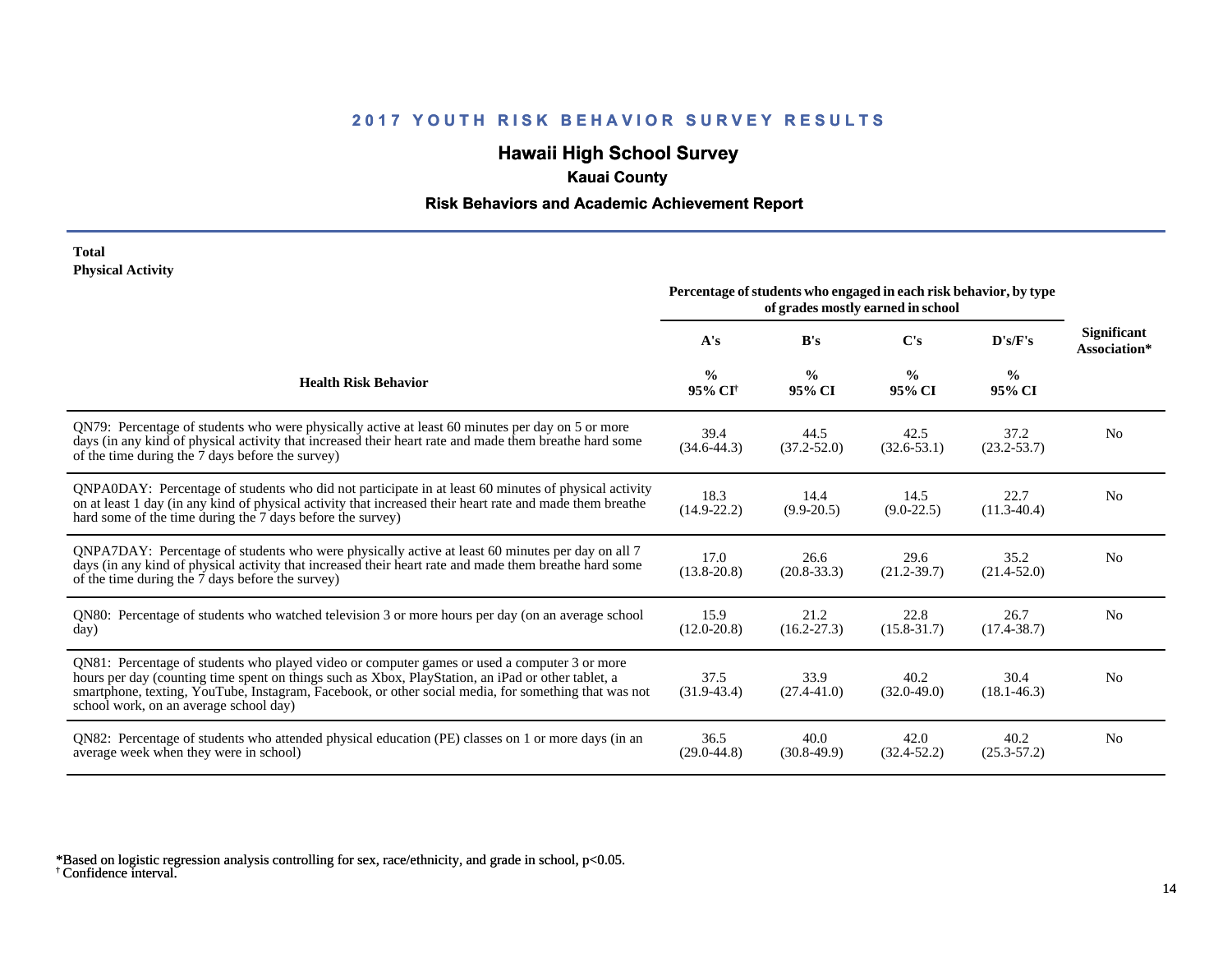## **Hawaii High School Survey**

## **Kauai County**

### **Risk Behaviors and Academic Achievement Report**

#### **Total Physical Activity**

|                                                                                                                                                                             | Percentage of students who engaged in each risk behavior, by type<br>of grades mostly earned in school |                         |                         |                         |                                    |
|-----------------------------------------------------------------------------------------------------------------------------------------------------------------------------|--------------------------------------------------------------------------------------------------------|-------------------------|-------------------------|-------------------------|------------------------------------|
|                                                                                                                                                                             | A's                                                                                                    | B's                     | $\bf C's$               | $\bf{D's/F's}$          | <b>Significant</b><br>Association* |
| <b>Health Risk Behavior</b>                                                                                                                                                 | $\frac{0}{0}$<br>95% CI†                                                                               | $\frac{0}{0}$<br>95% CI | $\frac{0}{0}$<br>95% CI | $\frac{0}{0}$<br>95% CI |                                    |
| ONDLYPE: Percentage of students who attended physical education (PE) classes on all 5 days (in an<br>average week when they were in school)                                 | 11.7<br>$(7.5-17.7)$                                                                                   | 6.9<br>$(4.1 - 11.4)$   | 9.8<br>$(6.2 - 15.2)$   | 5.2<br>$(1.3-18.9)$     | N <sub>0</sub>                     |
| QN83: Percentage of students who played on at least one sports team (counting any teams run by their<br>school or community groups, during the 12 months before the survey) | 56.6<br>$(51.1 - 61.9)$                                                                                | 57.9<br>$(50.9-64.6)$   | 48.9<br>$(40.4 - 57.4)$ | 45.8<br>$(31.2 - 61.1)$ | N <sub>0</sub>                     |
| QN88: Percentage of students who got 8 or more hours of sleep (on an average school night)                                                                                  | 27.4<br>$(23.9 - 31.3)$                                                                                | 19.4<br>$(14.6 - 25.3)$ | 21.6<br>$(14.4 - 30.9)$ | 13.1<br>$(7.1 - 23.0)$  | Yes                                |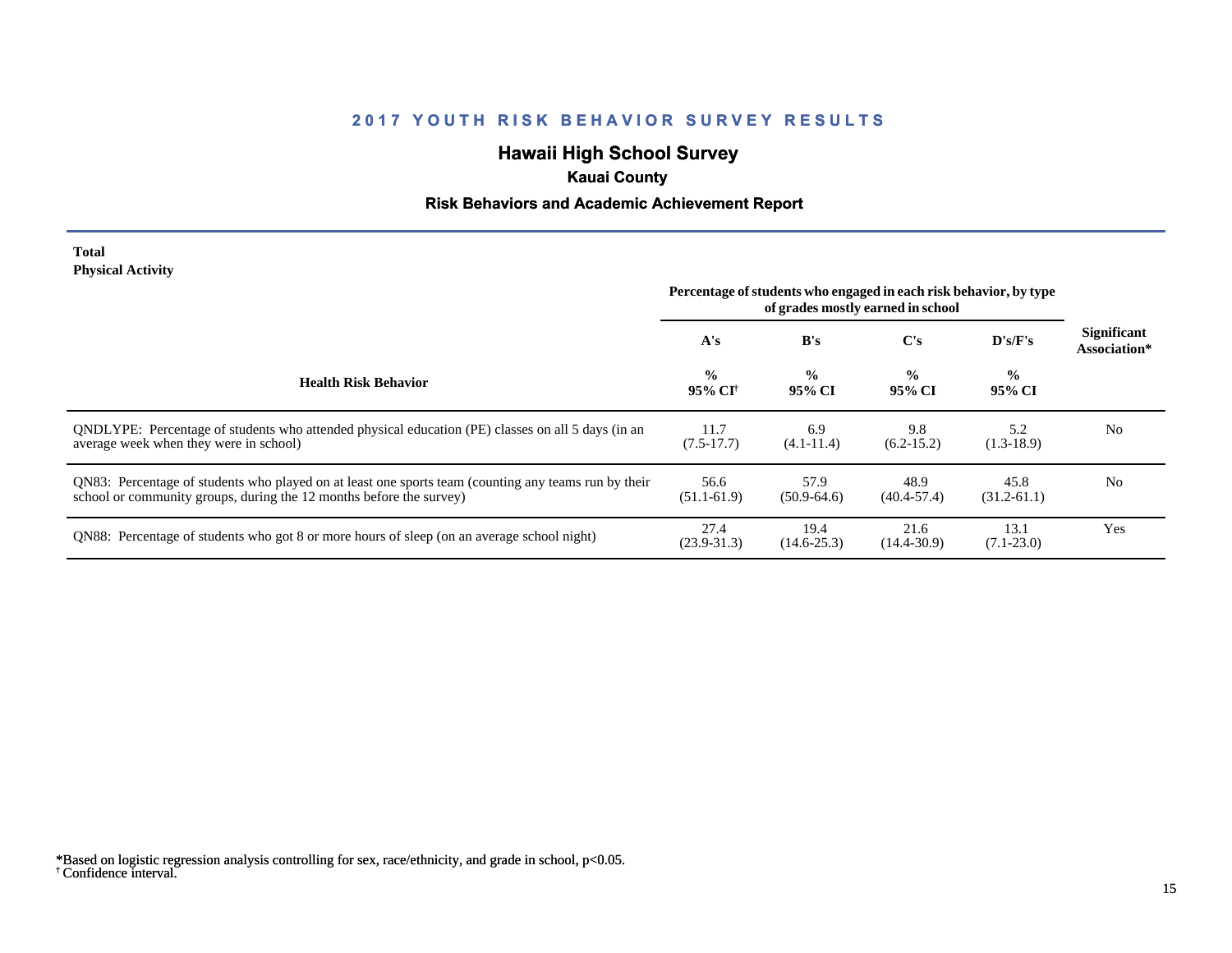# **Hawaii High School Survey**

## **Kauai County**

# **Risk Behaviors and Academic Achievement Report**

| Total<br>Other                                                                                                                                         | Percentage of students who engaged in each risk behavior, by type |                         |                         |                         |                                    |
|--------------------------------------------------------------------------------------------------------------------------------------------------------|-------------------------------------------------------------------|-------------------------|-------------------------|-------------------------|------------------------------------|
|                                                                                                                                                        | A's                                                               | B's                     | C's                     | D's/F's                 | <b>Significant</b><br>Association* |
| <b>Health Risk Behavior</b>                                                                                                                            | $\frac{0}{0}$<br>95% CI†                                          | $\frac{0}{0}$<br>95% CI | $\frac{0}{0}$<br>95% CI | $\frac{0}{0}$<br>95% CI |                                    |
| QN86: Percentage of students who saw a dentist (for a check-up, exam, teeth cleaning, or other dental<br>work, during the 12 months before the survey) | 79.3<br>$(75.0 - 83.1)$                                           | 67.8<br>$(60.9 - 73.9)$ | 62.5<br>$(54.6-69.8)$   | 44.5<br>$(31.4 - 58.4)$ | Yes                                |
| QNNODNT: Percentage of students who never saw a dentist (for a check-up, exam, teeth cleaning, or<br>other dental work)                                | 1.5<br>$(0.6-3.3)$                                                | 1.7<br>$(0.8-3.8)$      | 4.9<br>$(2.3-10.0)$     | 6.7<br>$(2.1-19.2)$     | N <sub>0</sub>                     |
| QN87: Percentage of students who had ever been told by a doctor or nurse that they had asthma                                                          | 32.9<br>$(27.9 - 38.3)$                                           | 29.9<br>$(23.8 - 36.8)$ | 32.2<br>$(24.3 - 41.2)$ | 33.1<br>$(20.4 - 48.8)$ | N <sub>0</sub>                     |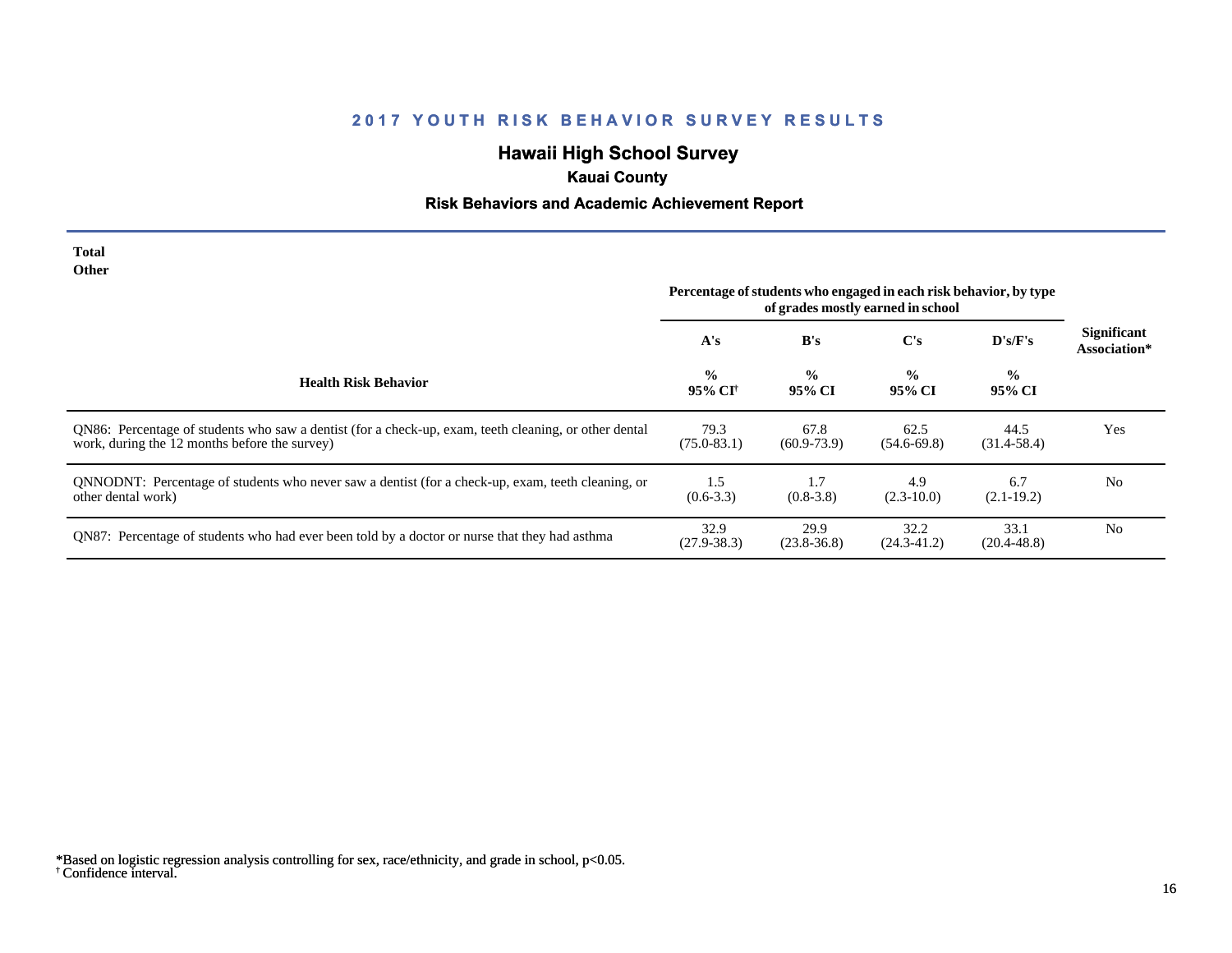# **Hawaii High School Survey**

## **Kauai County**

## **Risk Behaviors and Academic Achievement Report**

| Total      |
|------------|
| Site-Added |

|                                                                                                                                                                                                                                                                                                                                                                                                                                                                                      | Percentage of students who engaged in each risk behavior, by type<br>of grades mostly earned in school |                         |                         |                         |                                    |
|--------------------------------------------------------------------------------------------------------------------------------------------------------------------------------------------------------------------------------------------------------------------------------------------------------------------------------------------------------------------------------------------------------------------------------------------------------------------------------------|--------------------------------------------------------------------------------------------------------|-------------------------|-------------------------|-------------------------|------------------------------------|
|                                                                                                                                                                                                                                                                                                                                                                                                                                                                                      | A's                                                                                                    | B's                     | C's                     | D's/F's                 | <b>Significant</b><br>Association* |
| <b>Health Risk Behavior</b>                                                                                                                                                                                                                                                                                                                                                                                                                                                          | $\frac{0}{0}$<br>95% CI <sup>+</sup>                                                                   | $\frac{0}{0}$<br>95% CI | $\frac{0}{0}$<br>95% CI | $\frac{6}{9}$<br>95% CI |                                    |
| QN90: Percentage of students who report they do not describe themselves as only one race or ethnicity                                                                                                                                                                                                                                                                                                                                                                                | 23.1<br>$(19.1 - 27.6)$                                                                                | 19.9<br>$(15.8 - 24.7)$ | 23.0<br>$(16.0 - 31.8)$ | 30.0<br>$(17.7-46.1)$   | N <sub>0</sub>                     |
| QN91: Percentage of students who reported that either of their parents or other adults in their family<br>are serving on active duty in the military                                                                                                                                                                                                                                                                                                                                 | 10.8<br>$(8.0-14.4)$                                                                                   | 16.7<br>$(11.7 - 23.1)$ | 20.0<br>$(13.5 - 28.5)$ | 5.3<br>$(1.6-16.4)$     | N <sub>0</sub>                     |
| QN92: Percentage of students who reported someone they were dating or going out with purposely<br>tried to control them or emotionally hurt them one or more times (such things as being told who they<br>could and could not spend time with, being humiliated in front of others, or being threatened if they did<br>not do what they wanted, during the 12 months before the survey, among students who dated or went<br>out with someone during the 12 months before the survey) | 27.3<br>$(21.6 - 33.9)$                                                                                | 26.6<br>$(19.5 - 35.1)$ | 23.6<br>$(14.5 - 36.0)$ | 46.0<br>$(27.9 - 65.3)$ | N <sub>0</sub>                     |
| QN93: Percentage of students who disagree or strongly disagree that harassment and bullying by other<br>students is a problem at their school                                                                                                                                                                                                                                                                                                                                        | 17.7<br>$(14.3 - 21.7)$                                                                                | 16.9<br>$(12.4 - 22.5)$ | 19.8<br>$(14.1 - 27.2)$ | 16.4<br>$(8.2 - 30.2)$  | N <sub>0</sub>                     |
| QN94: Percentage of students who did something to purposely hurt themselves without wanting to die<br>(such as cutting or burning themselves on purpose one or more times during the 12 months before the<br>survey)                                                                                                                                                                                                                                                                 | 13.0<br>$(9.9-17.0)$                                                                                   | 14.7<br>$(10.7-19.8)$   | 19.4<br>$(13.7 - 26.8)$ | 36.1<br>$(23.0 - 51.7)$ | Yes                                |
| QN95: Percentage of students who first tried using an electronic vapor product before age 13 years                                                                                                                                                                                                                                                                                                                                                                                   | 7.2<br>$(5.0-10.4)$                                                                                    | 7.2<br>$(4.4 - 11.7)$   | 16.5<br>$(10.4 - 25.1)$ | 27.3<br>$(16.9-41.1)$   | Yes                                |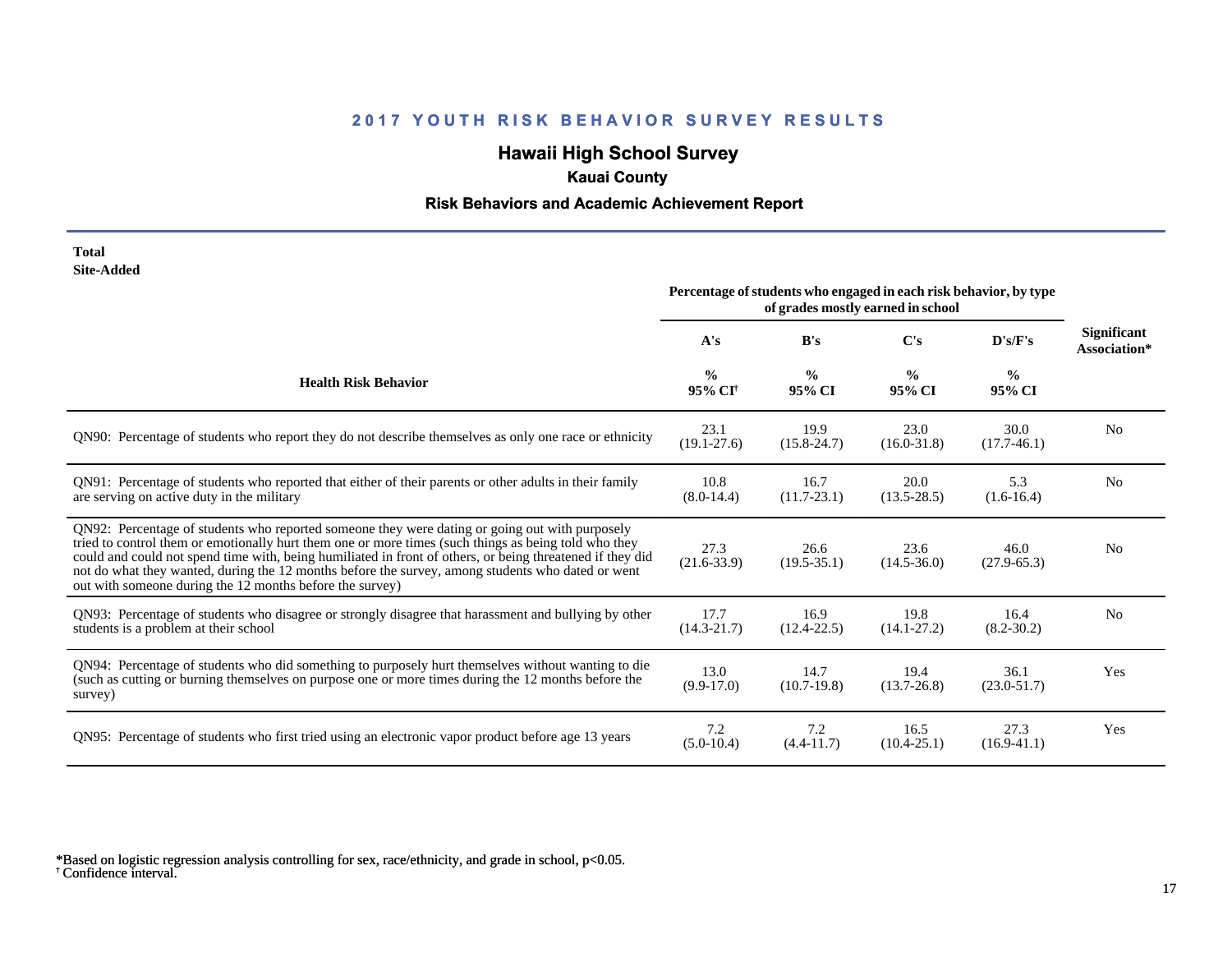## **Hawaii High School Survey**

## **Kauai County**

#### **Risk Behaviors and Academic Achievement Report**

#### **Total Site-Added**

|                                                                                                                                                                                                                                                                                                                                                                                            | Percentage of students who engaged in each risk behavior, by type<br>of grades mostly earned in school |                         |                         |                         |                                    |
|--------------------------------------------------------------------------------------------------------------------------------------------------------------------------------------------------------------------------------------------------------------------------------------------------------------------------------------------------------------------------------------------|--------------------------------------------------------------------------------------------------------|-------------------------|-------------------------|-------------------------|------------------------------------|
|                                                                                                                                                                                                                                                                                                                                                                                            | A's                                                                                                    | B's                     | C's                     | D's/F's                 | <b>Significant</b><br>Association* |
| <b>Health Risk Behavior</b>                                                                                                                                                                                                                                                                                                                                                                | $\frac{0}{0}$<br>95% CI†                                                                               | $\frac{0}{0}$<br>95% CI | $\frac{0}{0}$<br>95% CI | $\frac{0}{0}$<br>95% CI |                                    |
| QN96: Percentage of students who usually got the alcohol they drank by buying it themselves (from a<br>store, such as a liquor store, convenience store, supermarket, discount store, or gas station, from a<br>restaurant, bar, or club, or from a public event such as a concert or sporting event, during the 30 days<br>before the survey, among students who currently drank alcohol) | 7.6<br>$(3.7-15.0)$                                                                                    | 15.8<br>$(9.0-26.3)$    | 17.6<br>$(7.5-36.2)$    | 19.5<br>$(8.5 - 38.8)$  | N <sub>0</sub>                     |
| QN97: Percentage of students who usually used marijuana by smoking it in a joint, bong, pipe, or blunt<br>(during the 30 days before the survey, among students who used marijuana)                                                                                                                                                                                                        | 85.7<br>$(74.2 - 92.6)$                                                                                | 85.2<br>$(69.4 - 93.6)$ | 77.8<br>$(59.5 - 89.4)$ |                         |                                    |
| QN98: Percentage of students who ever used hallucinogenic drugs (such as LSD, acid, PCP, angel<br>dust, mescaline, or mushrooms, one or more times during their life)                                                                                                                                                                                                                      | 4.6<br>$(3.2 - 6.5)$                                                                                   | 6.9<br>$(4.1 - 11.4)$   | 14.2<br>$(8.6 - 22.5)$  | 24.7<br>$(14.6 - 38.6)$ | Yes                                |
| QN99: Percentage of students who are transgender                                                                                                                                                                                                                                                                                                                                           | 2.1<br>$(1.1-4.0)$                                                                                     | 2.7<br>$(1.0-7.0)$      | 2.1<br>$(0.6-6.8)$      | 12.5<br>$(5.8-24.8)$    | Yes                                |
| QN100: Percentage of students who tried to lose weight or keep from gaining weight by going without<br>eating for 24 hours or more; taking any diet pills, powders, or liquids; vomiting or taking laxatives;<br>smoking cigarettes; or skipping meals (during the 30 days before the survey)                                                                                              | 18.1<br>$(14.7 - 22.1)$                                                                                | 19.3<br>$(14.5 - 25.2)$ | 26.2<br>$(19.4 - 34.4)$ | 33.8<br>$(19.5 - 51.9)$ | N <sub>0</sub>                     |
| QN101: Percentage of students who drank a can, bottle, pouch, or glass of a juice drink (such as Fruit<br>Punch, Hawaiian Sun, Aloha Maid, Sunny Delight, or Tang, but not counting 100% fruit juice, one or<br>more times per day during the 7 days before the survey)                                                                                                                    | 6.8<br>$(4.7-9.6)$                                                                                     | 10.8<br>$(7.5-15.3)$    | 18.8<br>$(12.6 - 27.2)$ | 23.8<br>$(12.5-40.6)$   | Yes                                |

\*Based on logistic regression analysis controlling for sex, race/ethnicity, and grade in school, p<0.05.

† Confidence interval.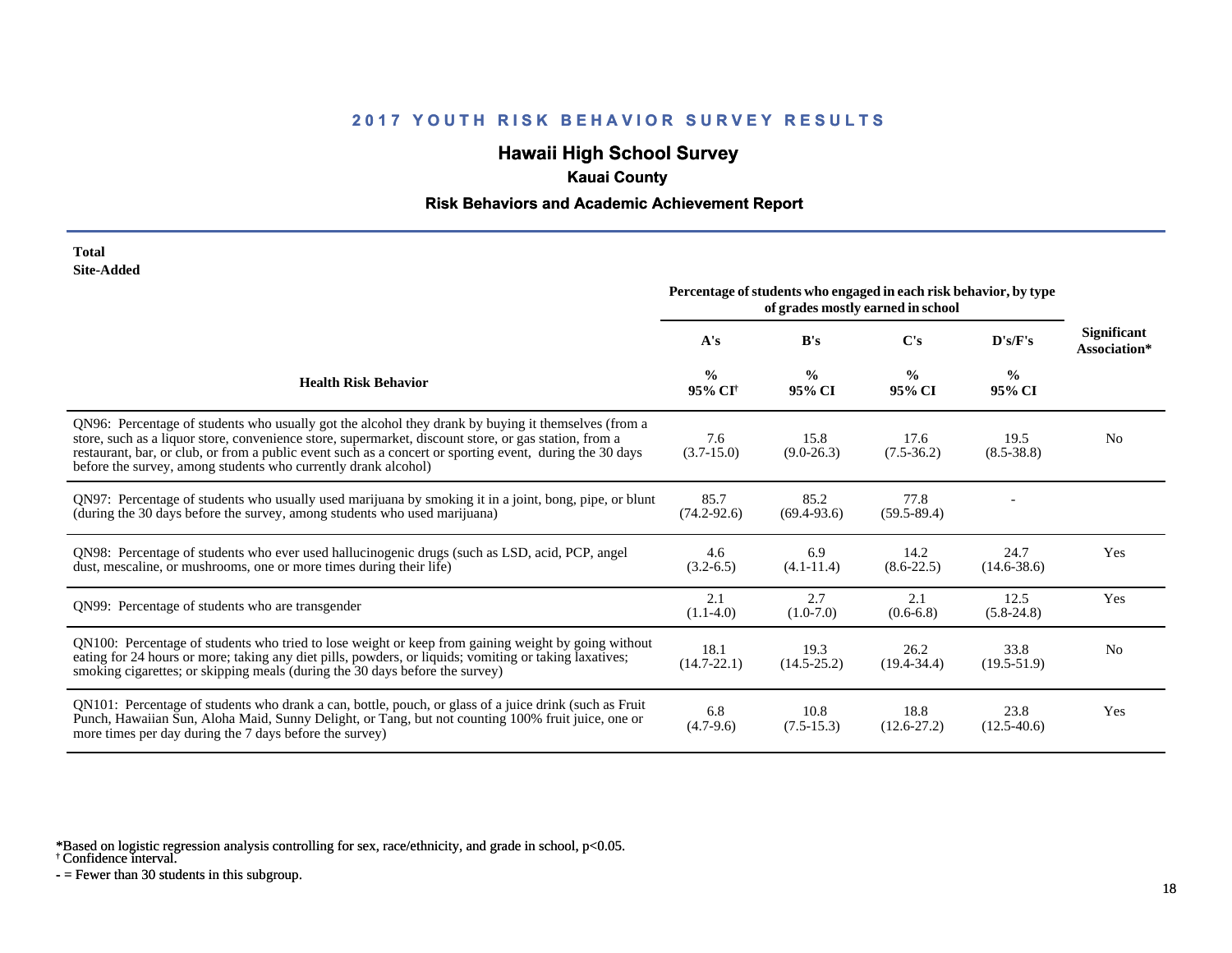# **Hawaii High School Survey**

## **Kauai County**

### **Risk Behaviors and Academic Achievement Report**

#### **Total Site-Added**

|                                                                                                      | Percentage of students who engaged in each risk behavior, by type<br>of grades mostly earned in school |                         |                         |                         |                                    |
|------------------------------------------------------------------------------------------------------|--------------------------------------------------------------------------------------------------------|-------------------------|-------------------------|-------------------------|------------------------------------|
|                                                                                                      | A's                                                                                                    | B's                     | $\bf C's$               | D's/F's                 | <b>Significant</b><br>Association* |
| <b>Health Risk Behavior</b>                                                                          | $\frac{0}{0}$<br>95% CI <sup>+</sup>                                                                   | $\frac{0}{0}$<br>95% CI | $\frac{0}{0}$<br>95% CI | $\frac{0}{0}$<br>95% CI |                                    |
| QN102: Percentage of students who most of the time or always went hungry because there was not       | 4.8                                                                                                    | 9.9                     | 8.0                     | 12.7                    | Yes                                |
| enough food in their home (during the 30 days before the survey)                                     | $(3.3-6.9)$                                                                                            | $(6.7-14.4)$            | $(4.7-13.4)$            | $(5.8 - 25.7)$          |                                    |
| QN103: Percentage of students who did exercises to strengthen or tone their muscles on three or more | 37.7                                                                                                   | 50.3                    | 36.9                    | 47.8                    | Yes                                |
| days (such as push-ups, sit-ups, or weight lifting, during the 7 days before the survey)             | $(32.8 - 42.9)$                                                                                        | $(43.7 - 56.8)$         | $(28.3 - 46.4)$         | $(34.3 - 61.7)$         |                                    |
| QN104: Percentage of students who walk or ride their bike to or from school (one or more days during | 18.0                                                                                                   | 17.7                    | 18.2                    | 37.6                    | Yes                                |
| an average week when they are in school and weather allows them to do so)                            | $(14.5 - 22.1)$                                                                                        | $(13.3 - 23.2)$         | $(12.0 - 26.6)$         | $(23.5 - 54.3)$         |                                    |
| QN105: Percentage of students who have been taught about AIDS or HIV infection in school             | 70.8<br>$(64.0 - 76.7)$                                                                                | 72.1<br>$(65.5 - 77.9)$ | 61.2<br>$(51.4 - 70.2)$ | 63.8<br>$(47.1 - 77.7)$ | N <sub>o</sub>                     |
| QN106: Percentage of students who most of the time or always wear sunscreen (with an SPF of 15 or    | 16.9                                                                                                   | 8.2                     | 9.5                     | 19.7                    | N <sub>0</sub>                     |
| higher when they are outside for more than one hour on a sunny day)                                  | $(13.5 - 20.9)$                                                                                        | $(5.0-13.3)$            | $(5.2 - 16.8)$          | $(10.2 - 34.7)$         |                                    |
| QN107: Percentage of students who had a toothache (during the 12 months before the survey)           | 28.8<br>$(24.7 - 33.2)$                                                                                | 25.9<br>$(20.3 - 32.4)$ | 23.2<br>$(17.2 - 30.4)$ | 31.8<br>$(19.7-47.0)$   | N <sub>o</sub>                     |
| QN108: Percentage of students who saw a doctor or nurse (for a check-up or physical exam when they   | 64.7                                                                                                   | 62.6                    | 57.0                    | 41.5                    | N <sub>0</sub>                     |
| were not sick or injured during the 12 months before the survey)                                     | $(59.6 - 69.5)$                                                                                        | $(57.1 - 67.7)$         | $(47.5 - 66.0)$         | $(26.3 - 58.6)$         |                                    |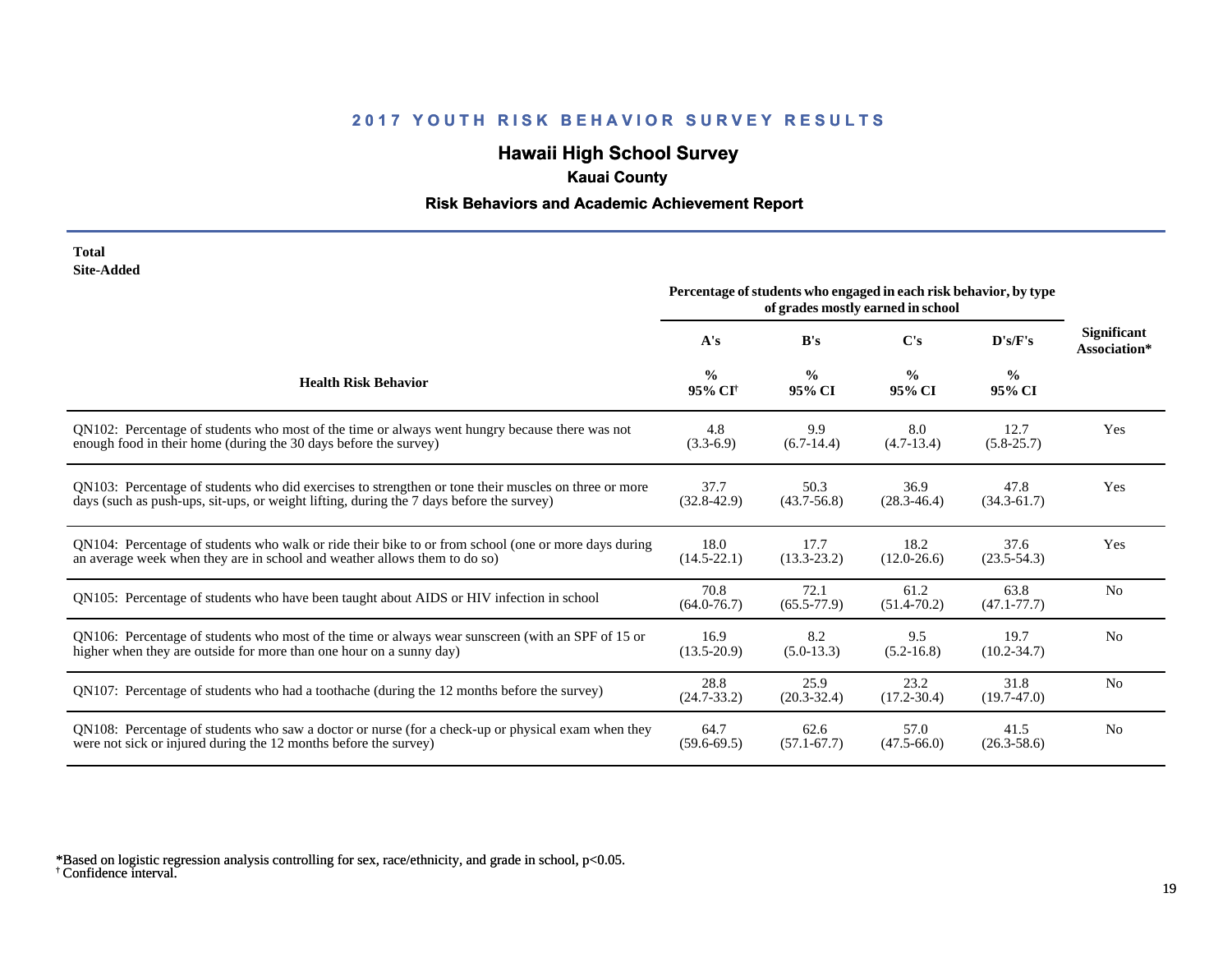# **Hawaii High School Survey**

## **Kauai County**

### **Risk Behaviors and Academic Achievement Report**

| Total      |
|------------|
| Site-Added |

|                                                                                                                                                                                                                                             | Percentage of students who engaged in each risk behavior, by type<br>of grades mostly earned in school |                         |                         |                         |                                    |
|---------------------------------------------------------------------------------------------------------------------------------------------------------------------------------------------------------------------------------------------|--------------------------------------------------------------------------------------------------------|-------------------------|-------------------------|-------------------------|------------------------------------|
|                                                                                                                                                                                                                                             | A's                                                                                                    | B's                     | $\bf C's$               | D's/F's                 | <b>Significant</b><br>Association* |
| <b>Health Risk Behavior</b>                                                                                                                                                                                                                 | $\frac{0}{0}$<br>95% CI <sup>+</sup>                                                                   | $\frac{0}{0}$<br>95% CI | $\frac{0}{0}$<br>95% CI | $\frac{6}{6}$<br>95% CI |                                    |
| QN109: Percentage of students who had been told by a doctor or nurse that they had asthma and who                                                                                                                                           | 11.1                                                                                                   | 14.3                    | 11.1                    | 15.4                    | N <sub>0</sub>                     |
| still have asthma                                                                                                                                                                                                                           | $(7.6 - 15.8)$                                                                                         | $(10.3-19.5)$           | $(6.9-17.6)$            | $(6.5-32.2)$            |                                    |
| QN110: Percentage of students who did not go to school because they were sick (on one or more days                                                                                                                                          | 33.7                                                                                                   | 49.2                    | 54.4                    | 71.2                    | Yes                                |
| during the 30 days before the survey)                                                                                                                                                                                                       | $(28.1 - 39.6)$                                                                                        | $(41.6 - 56.8)$         | $(44.3 - 64.3)$         | $(58.0 - 81.6)$         |                                    |
| QN111: Percentage of students who usually slept in the home of a friend, family member, or other<br>person because they had to leave their home or their parent or guardian cannot afford housing (during<br>the 30 days before the survey) | 3.8<br>$(2.3-6.4)$                                                                                     | 4.8<br>$(2.5-8.9)$      | 10.1<br>$(5.8-16.9)$    | 6.1<br>$(2.1 - 16.2)$   | N <sub>0</sub>                     |
| QN112: Percentage of students who probably or definitely will complete a post high school program                                                                                                                                           | 75.7                                                                                                   | 67.3                    | 62.7                    | 40.7                    | Yes                                |
| (such as a vocational training program, military service, community college, or 4-year college)                                                                                                                                             | $(70.1 - 80.6)$                                                                                        | $(61.0-73.1)$           | $(52.7 - 71.7)$         | $(25.5 - 58.0)$         |                                    |
| QN113: Percentage of students who most of the time or always get the kind of help they need (among                                                                                                                                          | 20.9                                                                                                   | 17.6                    | 21.9                    | 11.3                    | N <sub>0</sub>                     |
| students who report having felt sad, empty, hopeless, angry, or anxious)                                                                                                                                                                    | $(15.7 - 27.2)$                                                                                        | $(12.6 - 24.2)$         | $(14.9 - 31.0)$         | $(4.4-26.1)$            |                                    |
| QN114: Percentage of students who reported there is at least one teacher or other adult in their school                                                                                                                                     | 65.8                                                                                                   | 62.0                    | 63.3                    | 49.7                    | N <sub>0</sub>                     |
| that they can talk to if they have a problem                                                                                                                                                                                                | $(60.6 - 70.6)$                                                                                        | $(55.4 - 68.1)$         | $(55.2 - 70.7)$         | $(31.6-67.9)$           |                                    |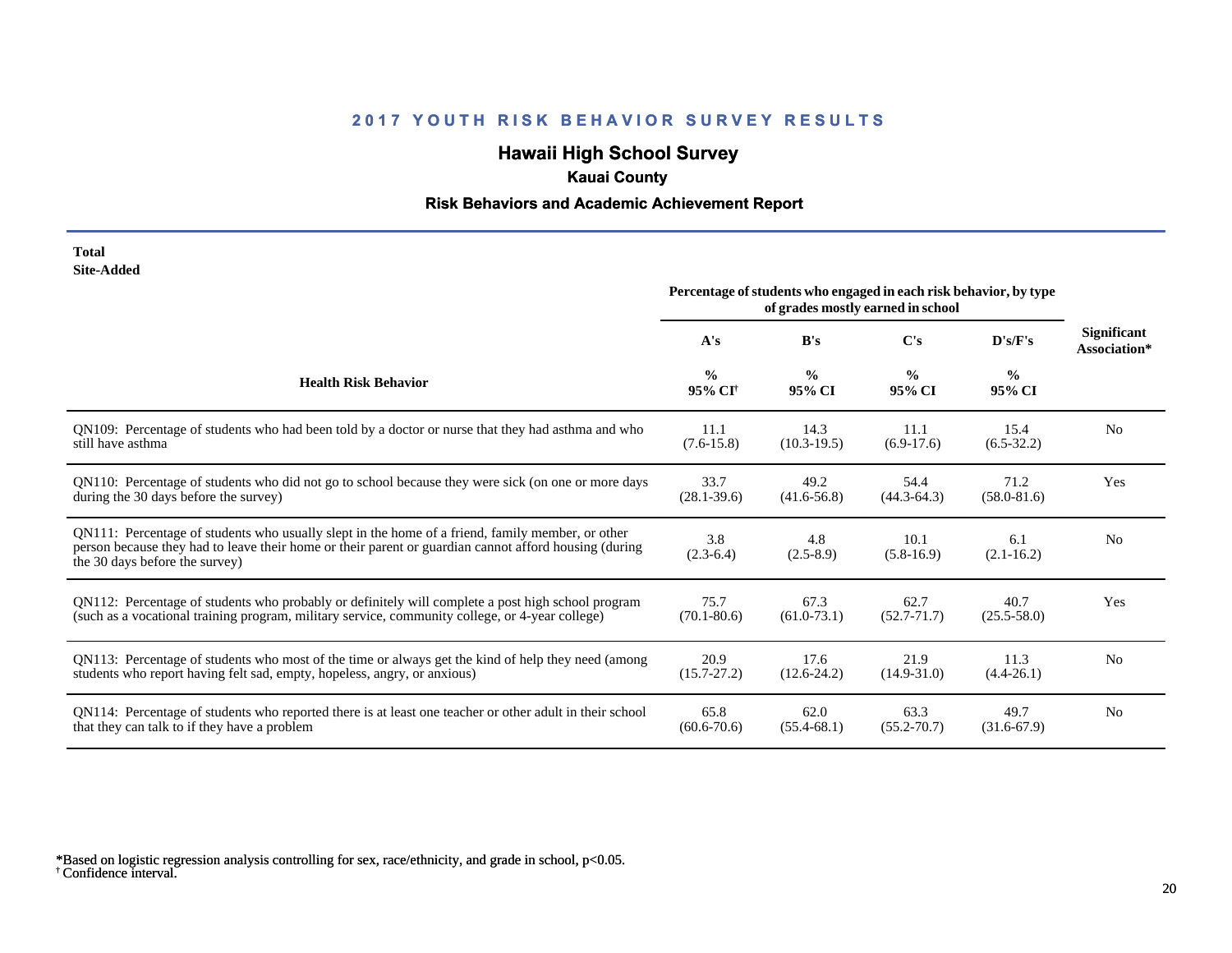## **Hawaii High School Survey**

## **Kauai County**

### **Risk Behaviors and Academic Achievement Report**

#### **Total Site-Added**

|                                                                                                        | Percentage of students who engaged in each risk behavior, by type<br>of grades mostly earned in school |                         |                         |                         |                                    |
|--------------------------------------------------------------------------------------------------------|--------------------------------------------------------------------------------------------------------|-------------------------|-------------------------|-------------------------|------------------------------------|
|                                                                                                        | A's                                                                                                    | B's                     | $\bf C's$               | $\bf{D's/F's}$          | <b>Significant</b><br>Association* |
| <b>Health Risk Behavior</b>                                                                            | $\frac{0}{0}$<br>95% CI <sup>†</sup>                                                                   | $\frac{0}{0}$<br>95% CI | $\frac{0}{0}$<br>95% CI | $\frac{0}{0}$<br>95% CI |                                    |
| QN115: Percentage of students who have an adult outside of school they can talk to about things that   | 76.3                                                                                                   | 69.1                    | 71.0                    | 53.5                    | Yes                                |
| are important to them                                                                                  | $(71.5 - 80.6)$                                                                                        | $(62.6 - 74.9)$         | $(62.2 - 78.5)$         | $(37.9-68.4)$           |                                    |
| QN116: Percentage of students who reported their parents or other adults in their family talked with   | 56.7                                                                                                   | 50.7                    | 45.2                    | 44.6                    | N <sub>0</sub>                     |
| them about what they expect them to do or not to do when it comes to sex                               | $(51.7 - 61.5)$                                                                                        | $(43.9 - 57.5)$         | $(36.1 - 54.7)$         | $(29.4 - 60.9)$         |                                    |
| QN117: Percentage of students who report their parents would feel it was a little bit wrong, wrong, or | 91.6                                                                                                   | 86.1                    | 84.9                    | 73.7                    | Yes                                |
| very wrong for them to drink beer, wine, or hard liquor regularly (such as rum, gin, vodka or whiskey) | $(87.5-94.4)$                                                                                          | $(79.0 - 91.1)$         | $(77.2 - 90.3)$         | $(57.1 - 85.5)$         |                                    |
| QN118: Percentage of students who have talked with one of their parents or another adult in their      | 47.9                                                                                                   | 46.3                    | 40.4                    | 37.3                    | N <sub>0</sub>                     |
| family about the dangers of tobacco, alcohol, or drug use (during the 12 months before the survey)     | $(42.8 - 53.0)$                                                                                        | $(39.8 - 52.9)$         | $(32.3 - 48.9)$         | $(22.9 - 54.5)$         |                                    |
| QN119: Percentage of students who have ridden in a car driven by someone, including the student,       | 22.7                                                                                                   | 22.6                    | 29.1                    | 32.5                    | N <sub>0</sub>                     |
| who was "high" or had been using alcohol or drugs (during the 30 days before the survey)               | $(18.9 - 26.9)$                                                                                        | $(17.1 - 29.3)$         | $(21.4 - 38.4)$         | $(20.0-48.1)$           |                                    |
| QN120: Percentage of students who ever use alcohol or drugs to relax, feel better about themselves, or | 17.0                                                                                                   | 17.9                    | 25.4                    | 52.9                    | Yes                                |
| fit in                                                                                                 | $(13.4 - 21.3)$                                                                                        | $(13.0 - 24.0)$         | $(17.3 - 35.7)$         | $(34.5 - 70.6)$         |                                    |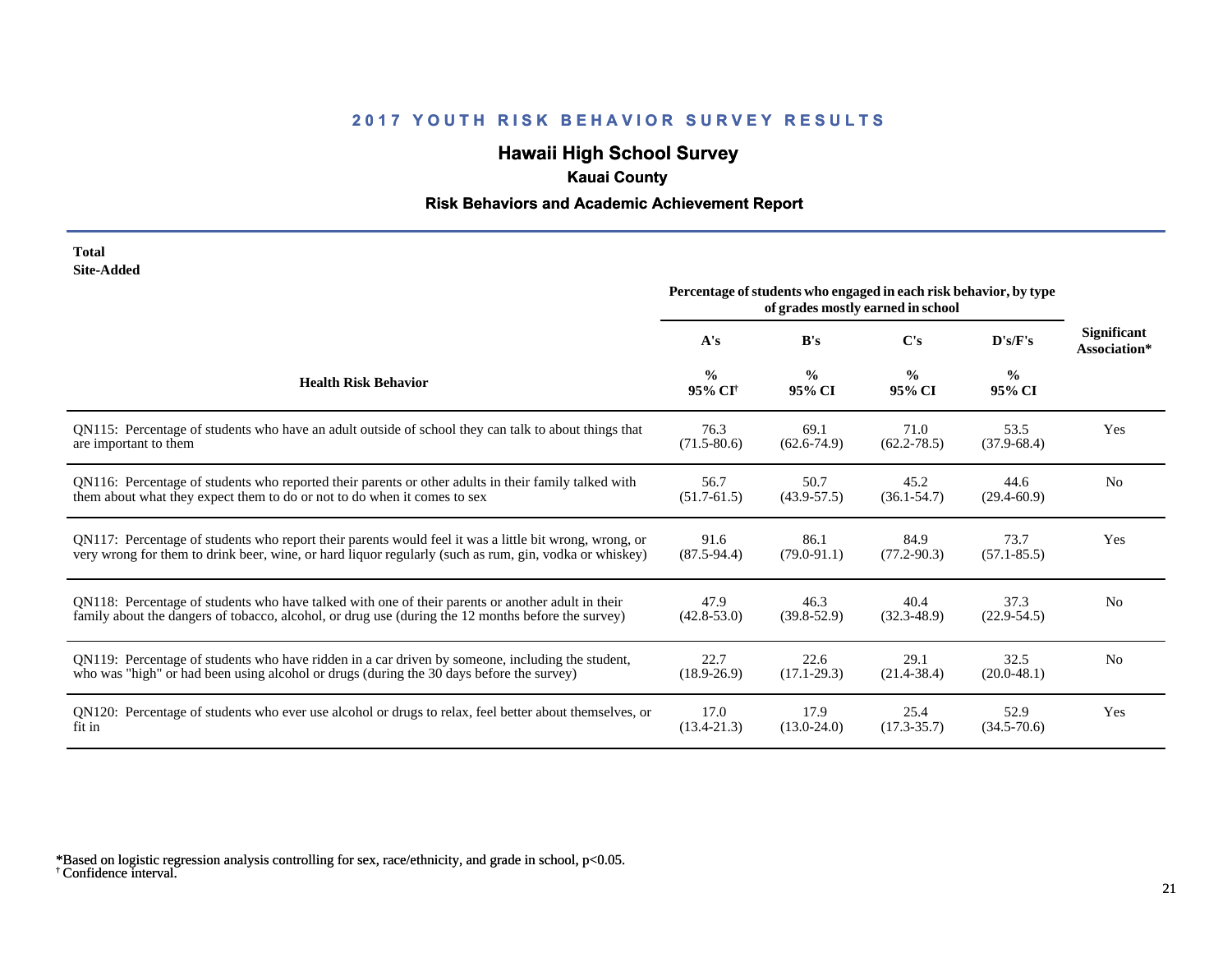# **Hawaii High School Survey**

## **Kauai County**

### **Risk Behaviors and Academic Achievement Report**

#### **Total Site-Added**

|                                                                                                                                                              | Percentage of students who engaged in each risk behavior, by type<br>of grades mostly earned in school |                         |                         |                         |                                    |
|--------------------------------------------------------------------------------------------------------------------------------------------------------------|--------------------------------------------------------------------------------------------------------|-------------------------|-------------------------|-------------------------|------------------------------------|
|                                                                                                                                                              | A's                                                                                                    | B's                     | C's                     | D's/F's                 | <b>Significant</b><br>Association* |
| <b>Health Risk Behavior</b>                                                                                                                                  | $\frac{0}{0}$<br>95% CI†                                                                               | $\frac{0}{0}$<br>95% CI | $\frac{0}{0}$<br>95% CI | $\frac{0}{0}$<br>95% CI |                                    |
| QN121: Percentage of students who ever use alcohol or drugs while they are alone                                                                             | 15.7<br>$(12.4-19.6)$                                                                                  | 12.8<br>$(9.2 - 17.5)$  | 20.5<br>$(14.3 - 28.5)$ | 42.1<br>$(28.1 - 57.6)$ | Yes                                |
| QN122: Percentage of students who ever forget things they did while using alcohol or drugs                                                                   | 19.4<br>$(15.4 - 24.1)$                                                                                | 11.6<br>$(7.5-17.3)$    | 20.7<br>$(13.4 - 30.5)$ | 27.7<br>$(16.5 - 42.6)$ | N <sub>0</sub>                     |
| QN123: Percentage of students who have ever gotten into trouble while they were using alcohol or<br>drugs                                                    | 11.5<br>$(8.4 - 15.4)$                                                                                 | 11.6<br>$(8.0-16.6)$    | 25.4<br>$(17.7 - 35.0)$ | 28.0<br>$(15.3 - 45.6)$ | Yes                                |
| QN124: Percentage of students who have attended school under the influence of alcohol, marijuana, or<br>other drugs (during the 12 months before the survey) | 17.9<br>$(14.3 - 22.2)$                                                                                | 12.0<br>$(8.5 - 16.7)$  | 20.5<br>$(14.1 - 28.7)$ | 39.2<br>$(25.9 - 54.4)$ | Yes                                |
| QN125: Percentage of students who have family or friends that have told them that they should cut<br>down on their drinking or drug use                      | 13.8<br>$(10.9 - 17.4)$                                                                                | 9.7<br>$(6.3-14.6)$     | 16.6<br>$(10.8 - 24.6)$ | 31.2<br>$(16.8 - 50.5)$ | Yes                                |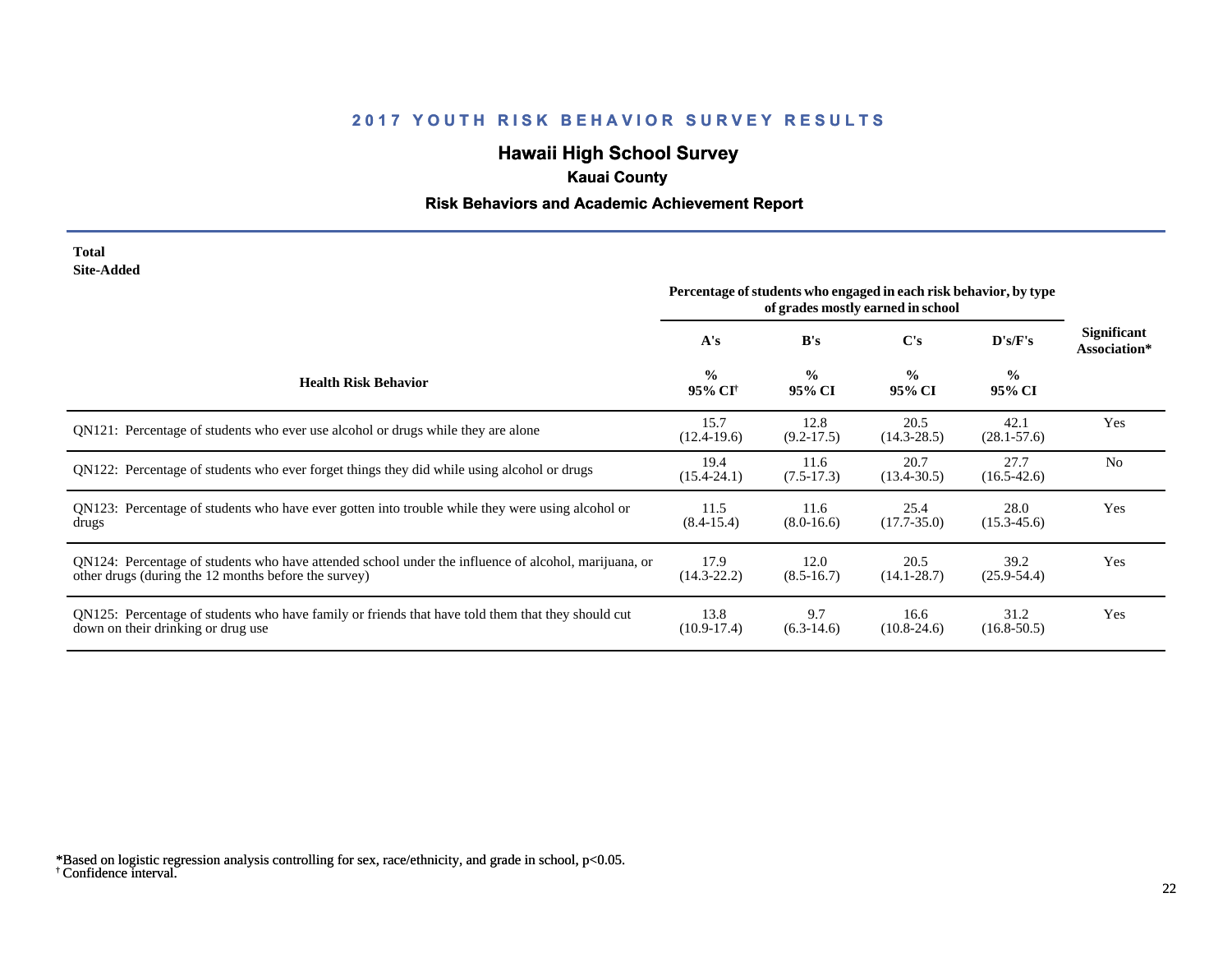## **Hawaii High School Survey**

## **Kauai County**

#### **Risk Behaviors and Academic Achievement Report**

#### **Male Unintentional Injuries/Violence**

|                                                                                                                                                                                                                                                                                                        | Percentage of students who engaged in each risk behavior, by type<br>of grades mostly earned in school |                         |                         |                         |                                    |
|--------------------------------------------------------------------------------------------------------------------------------------------------------------------------------------------------------------------------------------------------------------------------------------------------------|--------------------------------------------------------------------------------------------------------|-------------------------|-------------------------|-------------------------|------------------------------------|
|                                                                                                                                                                                                                                                                                                        | A's                                                                                                    | B's                     | C's                     | D's/F's                 | <b>Significant</b><br>Association* |
| <b>Health Risk Behavior</b>                                                                                                                                                                                                                                                                            | $\frac{0}{0}$<br>95% CI <sup>+</sup>                                                                   | $\frac{0}{0}$<br>95% CI | $\frac{0}{0}$<br>95% CI | $\frac{0}{0}$<br>95% CI |                                    |
| QN11: Percentage of students who texted or e-mailed while driving a car or other vehicle (on at least 1<br>day during the 30 days before the survey, among students who had driven a car or other vehicle during<br>the 30 days before the survey)                                                     | 40.7<br>$(29.1 - 53.6)$                                                                                | 41.5<br>$(29.2 - 55.1)$ | 53.9<br>$(41.4 - 66.0)$ |                         |                                    |
| QN12: Percentage of students who carried a weapon (such as a gun, knife, or club, on at least 1 day<br>during the 30 days before the survey)                                                                                                                                                           | 14.6<br>$(10.2 - 20.5)$                                                                                | 15.9<br>$(9.8-24.7)$    | 17.5<br>$(11.0 - 26.6)$ | 41.5<br>$(24.6 - 60.7)$ | Yes                                |
| QN15: Percentage of students who did not go to school because they felt unsafe at school or on their<br>way to or from school (on at least 1 day during the 30 days before the survey)                                                                                                                 | 8.6<br>$(5.1 - 14.1)$                                                                                  | 4.6<br>$(2.0-10.5)$     | 13.0<br>$(7.2 - 22.1)$  | 24.9<br>$(10.8 - 47.8)$ | Yes                                |
| QN17: Percentage of students who were in a physical fight (one or more times during the 12 months<br>before the survey)                                                                                                                                                                                | 17.3<br>$(12.3 - 23.6)$                                                                                | 12.9<br>$(8.5-19.1)$    | 27.1<br>$(18.5 - 37.8)$ | 54.0<br>$(33.9 - 72.9)$ | Yes                                |
| QN19: Percentage of students who were ever physically forced to have sexual intercourse (when they<br>did not want to)                                                                                                                                                                                 | 8.3<br>$(4.7-14.3)$                                                                                    | 5.2<br>$(2.6 - 10.4)$   | 4.7<br>$(2.0-10.7)$     | 17.6<br>$(7.4 - 36.5)$  | N <sub>0</sub>                     |
| QN20: Percentage of students who experienced sexual violence (being forced by anyone to do sexual<br>things [counting such things as kissing, touching, or being physically forced to have sexual intercourse]<br>that they did not want to, one or more times during the 12 months before the survey) | 11.7<br>$(7.9-17.0)$                                                                                   | 5.4<br>$(2.7-10.2)$     | 10.9<br>$(5.9-19.3)$    | 31.8<br>$(15.7 - 53.8)$ | Yes                                |

\*Based on logistic regression analysis controlling for sex, race/ethnicity, and grade in school, p<0.05.

† Confidence interval.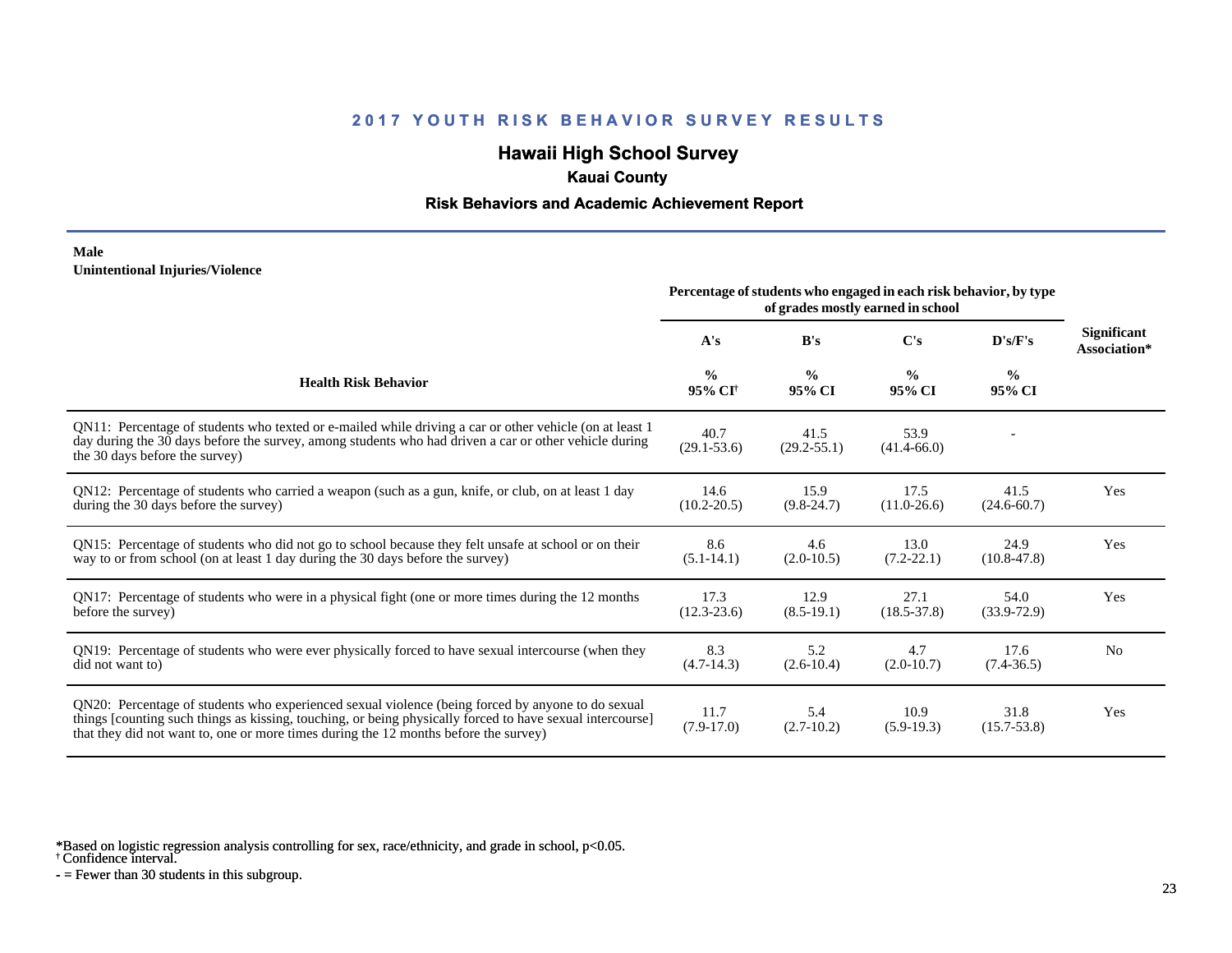## **Hawaii High School Survey**

## **Kauai County**

#### **Risk Behaviors and Academic Achievement Report**

#### **Male Unintentional Injuries/Violence**

|                                                                                                                                                                                                                                                                                                                                                                                                                        |                                      | Percentage of students who engaged in each risk behavior, by type<br>of grades mostly earned in school |                         |                         |                                    |
|------------------------------------------------------------------------------------------------------------------------------------------------------------------------------------------------------------------------------------------------------------------------------------------------------------------------------------------------------------------------------------------------------------------------|--------------------------------------|--------------------------------------------------------------------------------------------------------|-------------------------|-------------------------|------------------------------------|
|                                                                                                                                                                                                                                                                                                                                                                                                                        | A's                                  | B's                                                                                                    | C's                     | D's/F's                 | <b>Significant</b><br>Association* |
| <b>Health Risk Behavior</b>                                                                                                                                                                                                                                                                                                                                                                                            | $\frac{0}{0}$<br>95% CI <sup>+</sup> | $\frac{6}{9}$<br>95% CI                                                                                | $\frac{0}{0}$<br>95% CI | $\frac{0}{0}$<br>95% CI |                                    |
| QN22: Percentage of students who experienced physical dating violence (being physically hurt on<br>purpose by someone they were dating or going out with [counting such things as being hit, slammed<br>into something, or injured with an object or weapon] one or more times during the 12 months before<br>the survey, among students who dated or went out with someone during the 12 months before the<br>survey) | 12.1<br>$(6.3-21.9)$                 | 4.9<br>$(2.0-11.4)$                                                                                    | 13.9<br>$(7.1 - 25.5)$  |                         |                                    |
| QN23: Percentage of students who were bullied on school property (ever during the 12 months before                                                                                                                                                                                                                                                                                                                     | 17.1                                 | 17.3                                                                                                   | 15.3                    | 17.3                    | N <sub>0</sub>                     |
| the survey)                                                                                                                                                                                                                                                                                                                                                                                                            | $(12.6 - 22.8)$                      | $(10.8 - 26.4)$                                                                                        | $(9.3-24.1)$            | $(6.5 - 38.6)$          |                                    |
| QN24: Percentage of students who were electronically bullied (counting being bullied through texting,                                                                                                                                                                                                                                                                                                                  | 14.3                                 | 10.6                                                                                                   | 9.4                     | 18.0                    | N <sub>0</sub>                     |
| Instagram, Facebook, or other social media, ever during the 12 months before the survey)                                                                                                                                                                                                                                                                                                                               | $(9.9-20.1)$                         | $(5.8-18.6)$                                                                                           | $(5.0-17.0)$            | $(7.6 - 37.0)$          |                                    |
| QN25: Percentage of students who felt sad or hopeless (almost every day for $>=$ 2 weeks in a row so                                                                                                                                                                                                                                                                                                                   | 20.1                                 | 17.7                                                                                                   | 20.4                    | 48.4                    | Yes                                |
| that they stopped doing some usual activities, ever during the 12 months before the survey)                                                                                                                                                                                                                                                                                                                            | $(15.1 - 26.2)$                      | $(12.0 - 25.3)$                                                                                        | $(13.5-29.6)$           | $(28.4 - 68.9)$         |                                    |
| QN26: Percentage of students who seriously considered attempting suicide (ever during the 12 months                                                                                                                                                                                                                                                                                                                    | 9.1                                  | 8.7                                                                                                    | 10.8                    | 29.2                    | Yes                                |
| before the survey)                                                                                                                                                                                                                                                                                                                                                                                                     | $(5.5-14.8)$                         | $(5.3-14.0)$                                                                                           | $(5.8-19.3)$            | $(14.3 - 50.4)$         |                                    |
| QN27: Percentage of students who made a plan about how they would attempt suicide (during the 12                                                                                                                                                                                                                                                                                                                       | 11.7                                 | 6.3                                                                                                    | 11.9                    | 24.2                    | Yes                                |
| months before the survey)                                                                                                                                                                                                                                                                                                                                                                                              | $(7.8-17.2)$                         | $(3.4-11.5)$                                                                                           | $(6.7 - 20.3)$          | $(10.0-47.8)$           |                                    |

\*Based on logistic regression analysis controlling for sex, race/ethnicity, and grade in school, p<0.05.

† Confidence interval.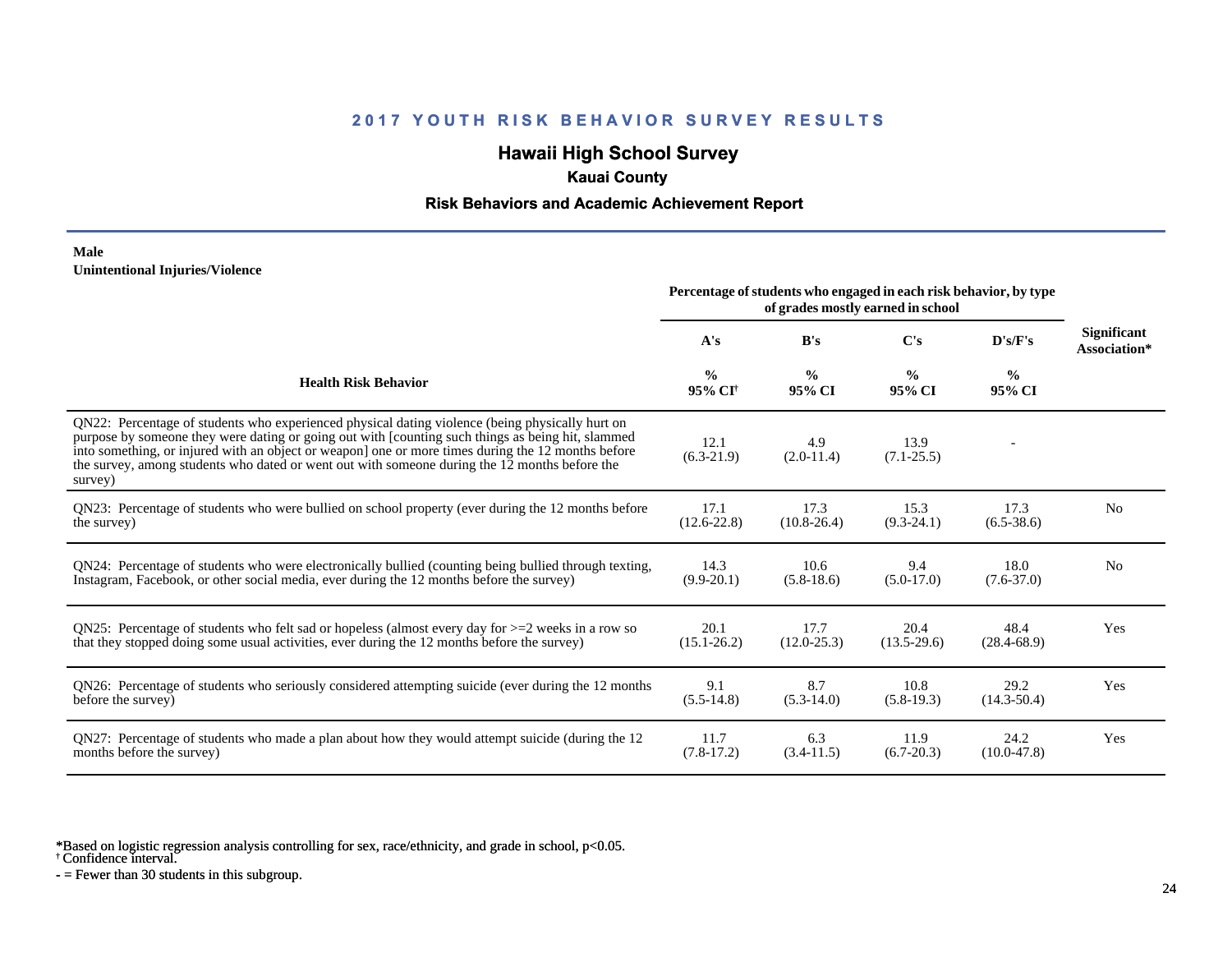# **Hawaii High School Survey**

## **Kauai County**

#### **Risk Behaviors and Academic Achievement Report**

#### **Male Unintentional Injuries/Violence**

|                                                                                                                                                                                                   | Percentage of students who engaged in each risk behavior, by type<br>of grades mostly earned in school |                         |                         |                         |                                    |
|---------------------------------------------------------------------------------------------------------------------------------------------------------------------------------------------------|--------------------------------------------------------------------------------------------------------|-------------------------|-------------------------|-------------------------|------------------------------------|
|                                                                                                                                                                                                   | A's                                                                                                    | B's                     | $\bf C's$               | $\bf{D's/F's}$          | <b>Significant</b><br>Association* |
| <b>Health Risk Behavior</b>                                                                                                                                                                       | $\frac{0}{0}$<br>95% CI†                                                                               | $\frac{0}{0}$<br>95% CI | $\frac{0}{0}$<br>95% CI | $\frac{0}{0}$<br>95% CI |                                    |
| QN28: Percentage of students who attempted suicide (one or more times during the 12 months before<br>the survey)                                                                                  | 4.9<br>$(2.2 - 10.7)$                                                                                  | 4.3<br>$(2.0-9.3)$      | 9.3<br>$(3.7-21.4)$     |                         |                                    |
| QN29: Percentage of students who had a suicide attempt that resulted in an injury, poisoning, or<br>overdose that had to be treated by a doctor or nurse (during the 12 months before the survey) | 2.8<br>$(1.1-6.6)$                                                                                     | 3.8<br>$(1.6-8.5)$      | 1.6<br>$(0.2-10.6)$     |                         |                                    |

\*Based on logistic regression analysis controlling for sex, race/ethnicity, and grade in school, p<0.05.

#### † Confidence interval.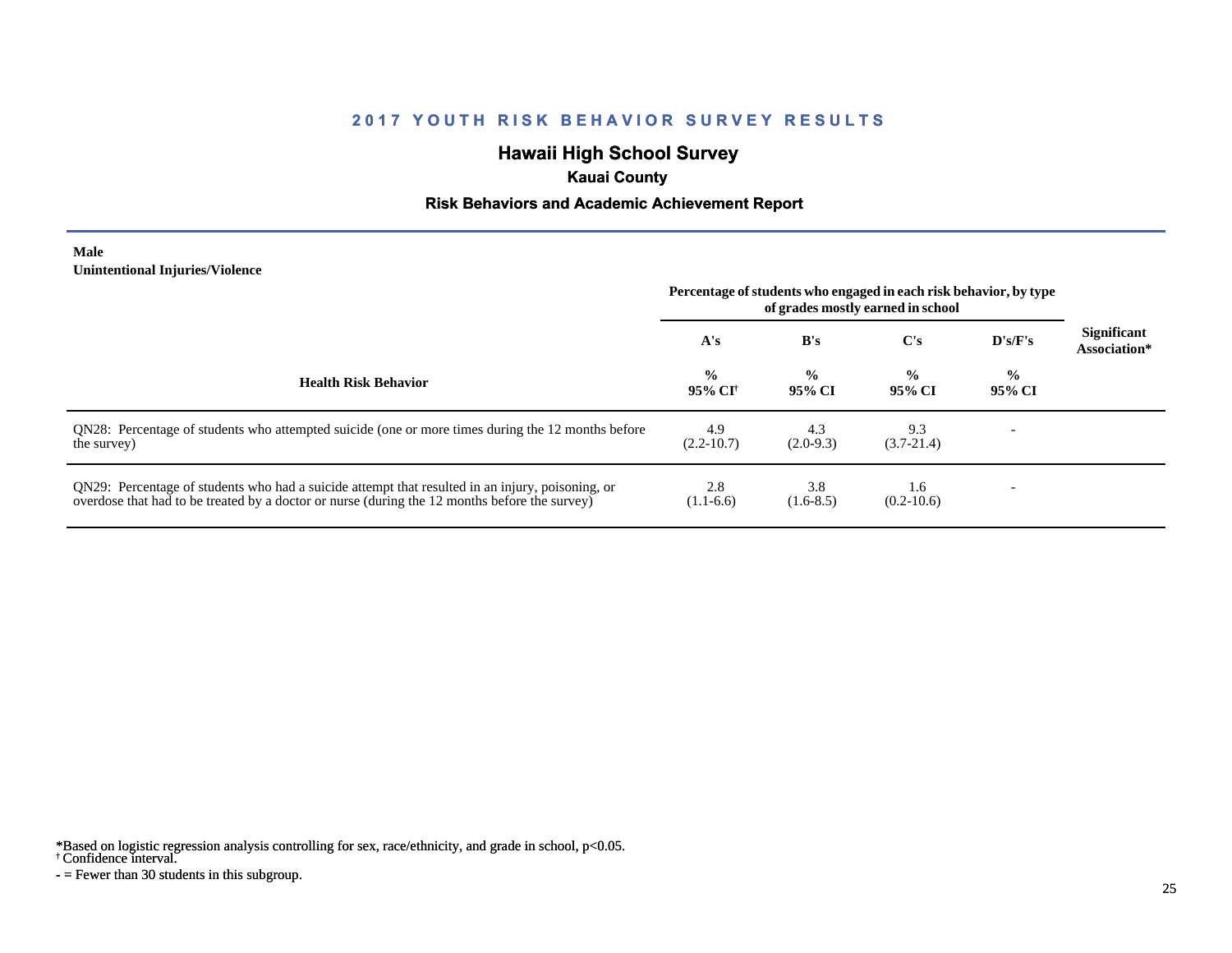# **Hawaii High School Survey**

## **Kauai County**

## **Risk Behaviors and Academic Achievement Report**

| Male               |  |
|--------------------|--|
| <b>Tobacco Use</b> |  |

|                                                                                                                                                                                                                                                                                                                | Percentage of students who engaged in each risk behavior, by type<br>of grades mostly earned in school |                         |                         |                         |                                    |
|----------------------------------------------------------------------------------------------------------------------------------------------------------------------------------------------------------------------------------------------------------------------------------------------------------------|--------------------------------------------------------------------------------------------------------|-------------------------|-------------------------|-------------------------|------------------------------------|
|                                                                                                                                                                                                                                                                                                                | A's                                                                                                    | B's                     | $\bf C's$               | D's/F's                 | <b>Significant</b><br>Association* |
| <b>Health Risk Behavior</b>                                                                                                                                                                                                                                                                                    | $\frac{0}{0}$<br>95% CI <sup>+</sup>                                                                   | $\frac{0}{0}$<br>95% CI | $\frac{0}{0}$<br>95% CI | $\frac{0}{0}$<br>95% CI |                                    |
| QN31: Percentage of students who first tried cigarette smoking before age 13 years (even one or two                                                                                                                                                                                                            | 7.7                                                                                                    | 10.8                    | 19.2                    | 21.3                    | N <sub>0</sub>                     |
| puffs)                                                                                                                                                                                                                                                                                                         | $(4.4-13.1)$                                                                                           | $(5.7-19.5)$            | $(11.6-29.9)$           | $(9.5-41.3)$            |                                    |
| QN32: Percentage of students who currently smoked cigarettes (on at least 1 day during the 30 days                                                                                                                                                                                                             | 7.4                                                                                                    | 8.9                     | 19.5                    | 24.0                    | Yes                                |
| before the survey)                                                                                                                                                                                                                                                                                             | $(4.2 - 12.5)$                                                                                         | $(4.2 - 17.7)$          | $(12.1 - 29.9)$         | $(11.1-44.2)$           |                                    |
| ONFRCIG: Percentage of students who currently smoked cigarettes frequently (on 20 or more days                                                                                                                                                                                                                 | 1.9                                                                                                    | 1.2                     | 4.8                     | 16.0                    | Yes                                |
| during the 30 days before the survey)                                                                                                                                                                                                                                                                          | $(0.5-6.5)$                                                                                            | $(0.4 - 3.4)$           | $(1.9-11.7)$            | $(6.3 - 35.2)$          |                                    |
| QNDAYCIG: Percentage of students who currently smoked cigarettes daily (on all 30 days during the                                                                                                                                                                                                              | 1.9                                                                                                    | 0.9                     | 1.5                     | 10.5                    | Yes                                |
| 30 days before the survey)                                                                                                                                                                                                                                                                                     | $(0.5-6.5)$                                                                                            | $(0.3-3.1)$             | $(0.4-6.2)$             | $(3.6-26.5)$            |                                    |
| QN35: Percentage of students who currently used an electronic vapor product (including e-cigarettes,<br>e-cigars, e-pipes, vape pipes, vaping pens, e-hookahs, and hookah pens [such as blu, NJOY, Vuse,<br>MarkTen, Logic, Vapin Plus, eGo, and Halo, on at least 1 day during the 30 days before the survey) | 21.6<br>$(15.7 - 29.1)$                                                                                | 30.8<br>$(22.1 - 41.0)$ | 39.7<br>$(28.7 - 51.9)$ | 48.3<br>$(30.1 - 67.0)$ | Yes                                |

<sup>†</sup> Confidence interval. \*Based on logistic regression analysis controlling for sex, race/ethnicity, and grade in school, p<0.05.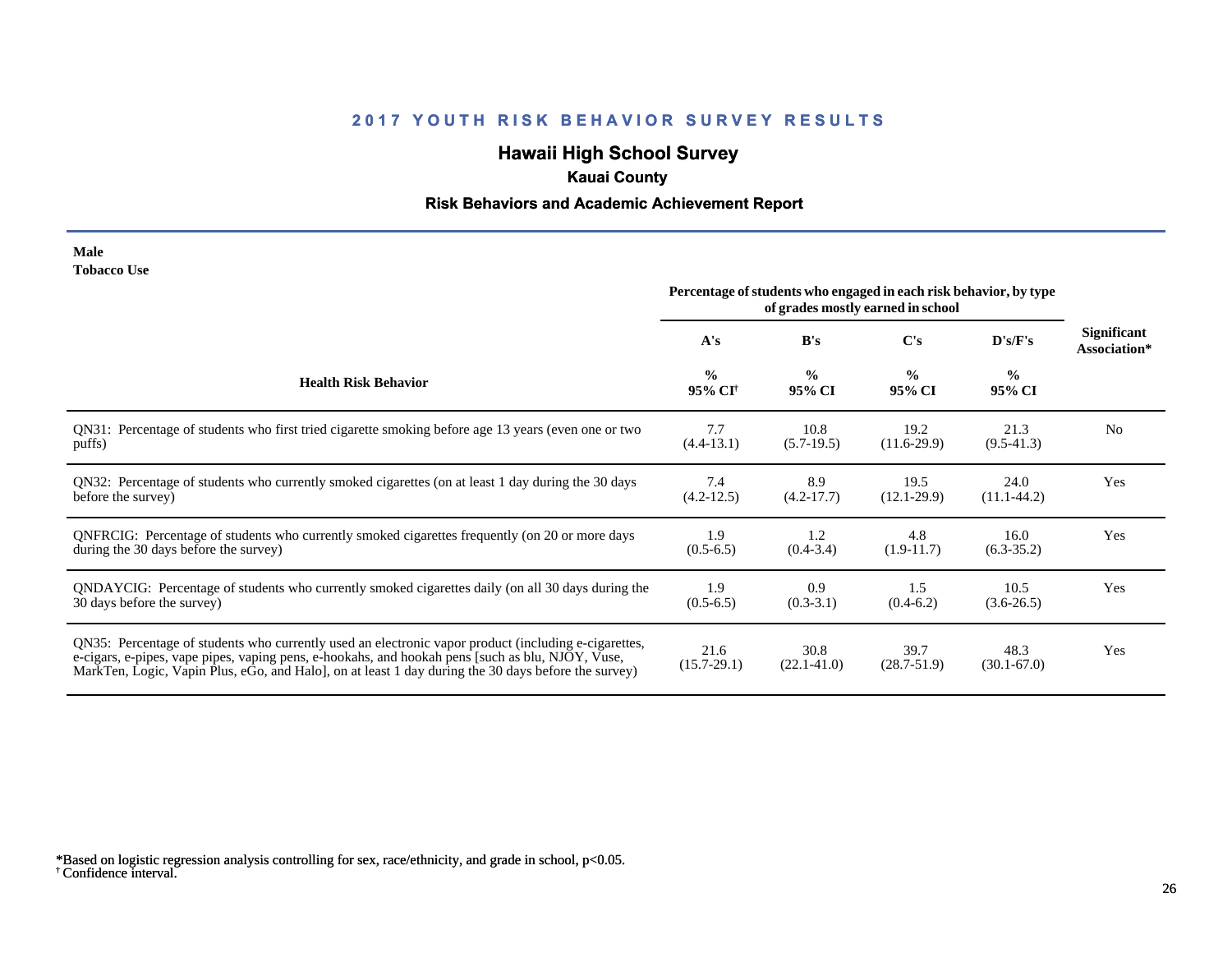# **Hawaii High School Survey**

## **Kauai County**

#### **Risk Behaviors and Academic Achievement Report**

#### **Male Alcohol/Other Drug Use**

|                                                                                                                                                                                                                                                                                       | Percentage of students who engaged in each risk behavior, by type<br>of grades mostly earned in school |                         |                         |                         |                                    |
|---------------------------------------------------------------------------------------------------------------------------------------------------------------------------------------------------------------------------------------------------------------------------------------|--------------------------------------------------------------------------------------------------------|-------------------------|-------------------------|-------------------------|------------------------------------|
|                                                                                                                                                                                                                                                                                       | A's                                                                                                    | B's                     | C's                     | D's/F's                 | <b>Significant</b><br>Association* |
| <b>Health Risk Behavior</b>                                                                                                                                                                                                                                                           | $\frac{0}{0}$<br>95% CI <sup>†</sup>                                                                   | $\frac{0}{0}$<br>95% CI | $\frac{0}{0}$<br>95% CI | $\frac{6}{6}$<br>95% CI |                                    |
| QN41: Percentage of students who had their first drink of alcohol before age 13 years (other than a few<br>sips)                                                                                                                                                                      | 12.7<br>$(8.6 - 18.4)$                                                                                 | 15.5<br>$(10.4 - 22.6)$ | 22.3<br>$(13.8 - 33.9)$ | 34.6<br>$(18.1 - 55.8)$ | N <sub>0</sub>                     |
| QN42: Percentage of students who currently drank alcohol (at least one drink of alcohol, on at least 1<br>day during the 30 days before the survey)                                                                                                                                   | 18.2<br>$(12.5 - 25.7)$                                                                                | 16.7<br>$(10.7 - 25.2)$ | 26.6<br>$(18.2 - 37.0)$ |                         |                                    |
| QN44: Percentage of students who currently were binge drinking (had four or more drinks of alcohol<br>in a row for female students or five or more drinks of alcohol in a row for male students, within a<br>couple of hours, on at least 1 day during the 30 days before the survey) | 12.8<br>$(7.6 - 20.6)$                                                                                 | 7.1<br>$(3.7-13.2)$     | 16.8<br>$(10.0 - 26.8)$ |                         |                                    |
| QN47: Percentage of students who tried marijuana for the first time before age 13 years                                                                                                                                                                                               | 6.8<br>$(3.7-12.0)$                                                                                    | 4.2<br>$(2.0-8.6)$      | 18.1<br>$(11.2 - 27.9)$ | 18.0<br>$(7.2 - 38.2)$  | Yes                                |
| QN48: Percentage of students who currently used marijuana (one or more times during the 30 days<br>before the survey)                                                                                                                                                                 | 14.2<br>$(9.6 - 20.5)$                                                                                 | 13.5<br>$(9.0-19.8)$    | 28.6<br>$(20.4 - 38.7)$ | 29.4<br>$(14.6 - 50.5)$ | Yes                                |
| QN49: Percentage of students who ever used cocaine (any form of cocaine, including powder, crack,<br>or freebase, one or more times during their life)                                                                                                                                | 5.4<br>$(2.9-9.7)$                                                                                     | 2.7<br>$(1.2-5.9)$      | 16.3<br>$(9.7-26.1)$    | 16.9<br>$(7.5 - 33.7)$  | Yes                                |
| ON51: Percentage of students who ever used heroin (also called "smack," "junk," or "China White,"<br>one or more times during their life)                                                                                                                                             | 7.4<br>$(3.7-14.2)$                                                                                    | 1.9<br>$(0.7-5.1)$      | 9.7<br>$(4.6-19.3)$     | 17.8<br>$(7.2 - 37.7)$  | Yes                                |

\*Based on logistic regression analysis controlling for sex, race/ethnicity, and grade in school, p<0.05.

† Confidence interval.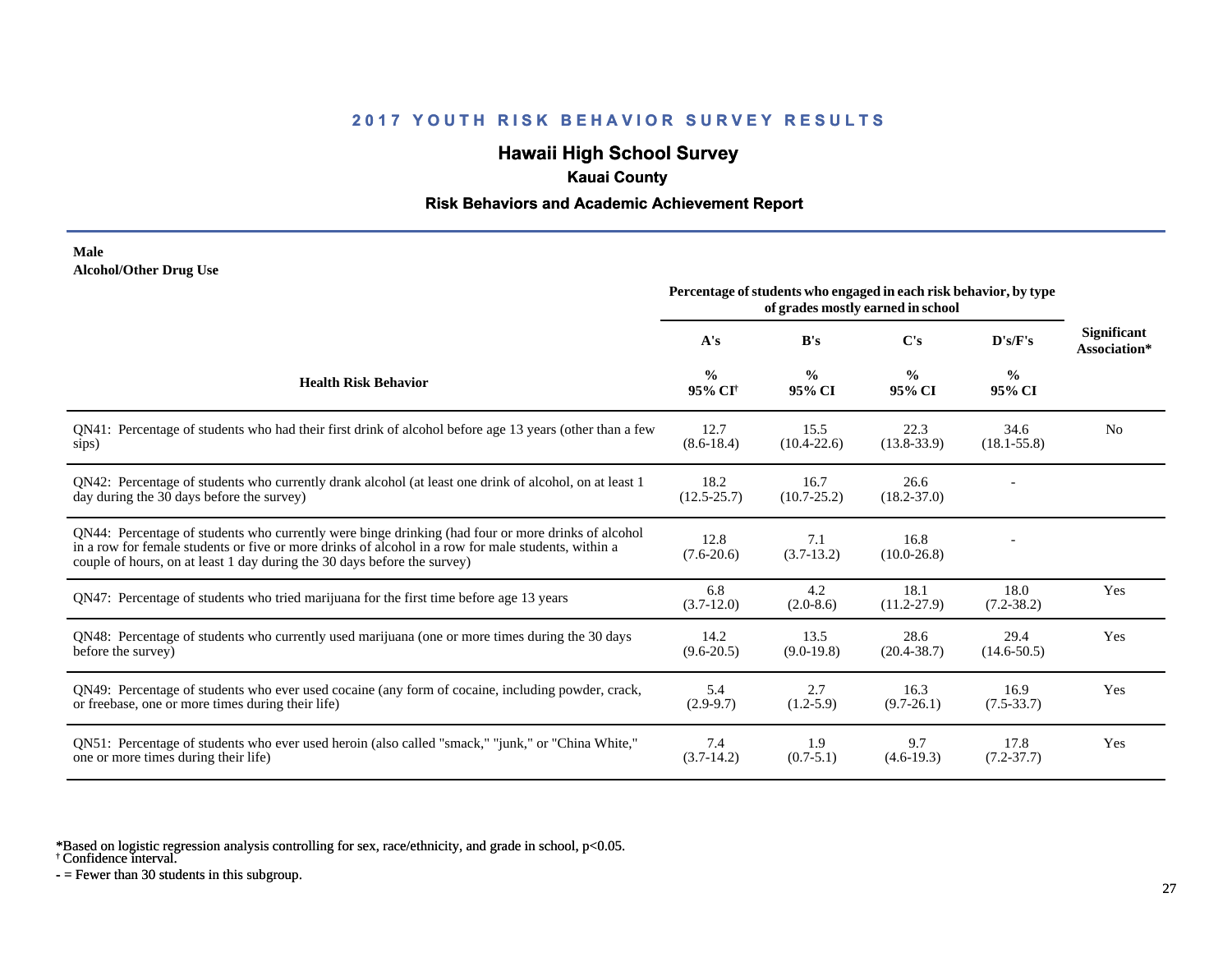# **Hawaii High School Survey**

## **Kauai County**

#### **Risk Behaviors and Academic Achievement Report**

#### **Male Alcohol/Other Drug Use**

|                                                                                                                                                                                                                                                                                       | Percentage of students who engaged in each risk behavior, by type<br>of grades mostly earned in school |                         |                         |                         |                                    |
|---------------------------------------------------------------------------------------------------------------------------------------------------------------------------------------------------------------------------------------------------------------------------------------|--------------------------------------------------------------------------------------------------------|-------------------------|-------------------------|-------------------------|------------------------------------|
|                                                                                                                                                                                                                                                                                       | A's                                                                                                    | B's                     | C's                     | D's/F's                 | <b>Significant</b><br>Association* |
| <b>Health Risk Behavior</b>                                                                                                                                                                                                                                                           | $\frac{0}{0}$<br>95% CI <sup>+</sup>                                                                   | $\frac{0}{0}$<br>95% CI | $\frac{0}{0}$<br>95% CI | $\frac{0}{0}$<br>95% CI |                                    |
| ON52: Percentage of students who ever used methamphetamines (also called "speed," "crystal,"<br>"crank," or "ice," one or more times during their life)                                                                                                                               | 6.5<br>$(3.5-11.6)$                                                                                    | 2.2<br>$(0.9-5.4)$      | 10.2<br>$(5.0-19.8)$    | 19.4<br>$(8.4 - 38.8)$  | Yes                                |
| QN53: Percentage of students who ever used ecstasy (also called "MDMA," one or more times during<br>their life)                                                                                                                                                                       | 6.9<br>$(3.8-12.2)$                                                                                    | 1.9<br>$(0.7 - 5.0)$    | 9.8<br>$(5.1 - 18.0)$   | 13.8<br>$(6.5-27.0)$    | Yes                                |
| QN54: Percentage of students who ever used synthetic marijuana (also called "K2," "Spice," "fake<br>weed," "King Kong," "Yucatan Fire," "Skunk," or "Moon Rocks," one or more times during their life)                                                                                | 9.4<br>$(5.3-16.0)$                                                                                    | 1.6<br>$(0.5-4.8)$      | 11.9<br>$(6.2 - 21.4)$  | 14.7<br>$(5.3 - 34.7)$  | Yes                                |
| QN56: Percentage of students who ever took prescription pain medicine without a doctor's<br>prescription or differently than how a doctor told them to use it (counting drugs such as codeine,<br>Vicodin, OxyContin, Hydrocodone, and Percocet, one or more times during their life) | 9.1<br>$(6.1-13.4)$                                                                                    | 5.4<br>$(2.8-10.2)$     | 24.6<br>$(16.3 - 35.4)$ | 25.4<br>$(11.5-47.1)$   | Yes                                |
| QN57: Percentage of students who ever injected any illegal drug (used a needle to inject any illegal<br>drug into their body, one or more times during their life)                                                                                                                    | 5.6<br>$(2.5-12.0)$                                                                                    | 1.5<br>$(0.4-5.6)$      | 8.8<br>$(3.7-19.9)$     |                         |                                    |

\*Based on logistic regression analysis controlling for sex, race/ethnicity, and grade in school, p<0.05.

† Confidence interval.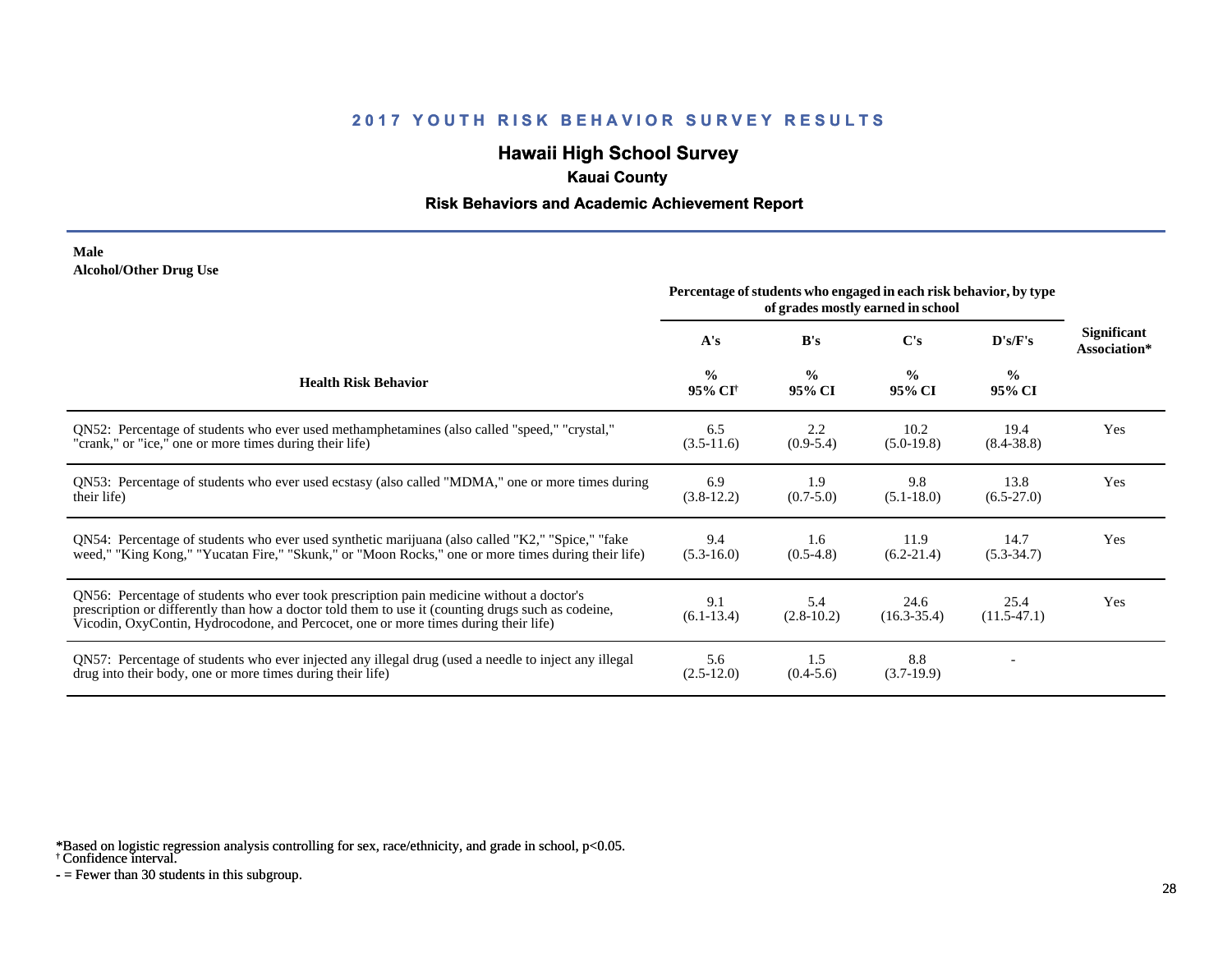# **Hawaii High School Survey**

## **Kauai County**

#### **Risk Behaviors and Academic Achievement Report**

#### **Male Sexual Behaviors**

|                                                                                                                                                                       | Percentage of students who engaged in each risk behavior, by type<br>of grades mostly earned in school |                         |                         |                         |                                    |
|-----------------------------------------------------------------------------------------------------------------------------------------------------------------------|--------------------------------------------------------------------------------------------------------|-------------------------|-------------------------|-------------------------|------------------------------------|
|                                                                                                                                                                       | A's                                                                                                    | B's                     | $\bf C's$               | D's/F's                 | <b>Significant</b><br>Association* |
| <b>Health Risk Behavior</b>                                                                                                                                           | $\frac{0}{0}$<br>95% CI <sup>+</sup>                                                                   | $\frac{0}{0}$<br>95% CI | $\frac{0}{0}$<br>95% CI | $\frac{6}{9}$<br>95% CI |                                    |
| QN60: Percentage of students who had sexual intercourse for the first time before age 13 years                                                                        | 3.5<br>$(1.5-7.8)$                                                                                     | 1.6<br>$(0.6-4.2)$      | 6.4<br>$(1.6-22.0)$     |                         |                                    |
| QN61: Percentage of students who had sexual intercourse with four or more persons during their life                                                                   | 6.7<br>$(3.8-11.7)$                                                                                    | 5.6<br>$(2.0-15.0)$     | 8.0<br>$(3.8-16.4)$     |                         |                                    |
| QN62: Percentage of students who were currently sexually active (had sexual intercourse with at least<br>one person, during the 3 months before the survey)           | 18.3<br>$(11.8-27.3)$                                                                                  | 20.1<br>$(14.0 - 27.8)$ | 24.5<br>$(16.1 - 35.6)$ |                         |                                    |
| QN63: Percentage of students who drank alcohol or used drugs before last sexual intercourse (among<br>students who were currently sexually active)                    | 29.6<br>$(13.4 - 53.3)$                                                                                | 16.1<br>$(6.3-35.5)$    |                         |                         |                                    |
| QN64: Percentage of students who used a condom during last sexual intercourse (among students who<br>were currently sexually active)                                  | 71.8<br>$(51.9 - 85.7)$                                                                                | 66.3<br>$(44.3 - 82.9)$ |                         |                         |                                    |
| QN65: Percentage of students who used birth control pills before last sexual intercourse (to prevent<br>pregnancy, among students who were currently sexually active) | 15.0<br>$(6.5-30.9)$                                                                                   | 18.7<br>$(7.0-41.2)$    |                         |                         |                                    |

\*Based on logistic regression analysis controlling for sex, race/ethnicity, and grade in school, p<0.05.

† Confidence interval.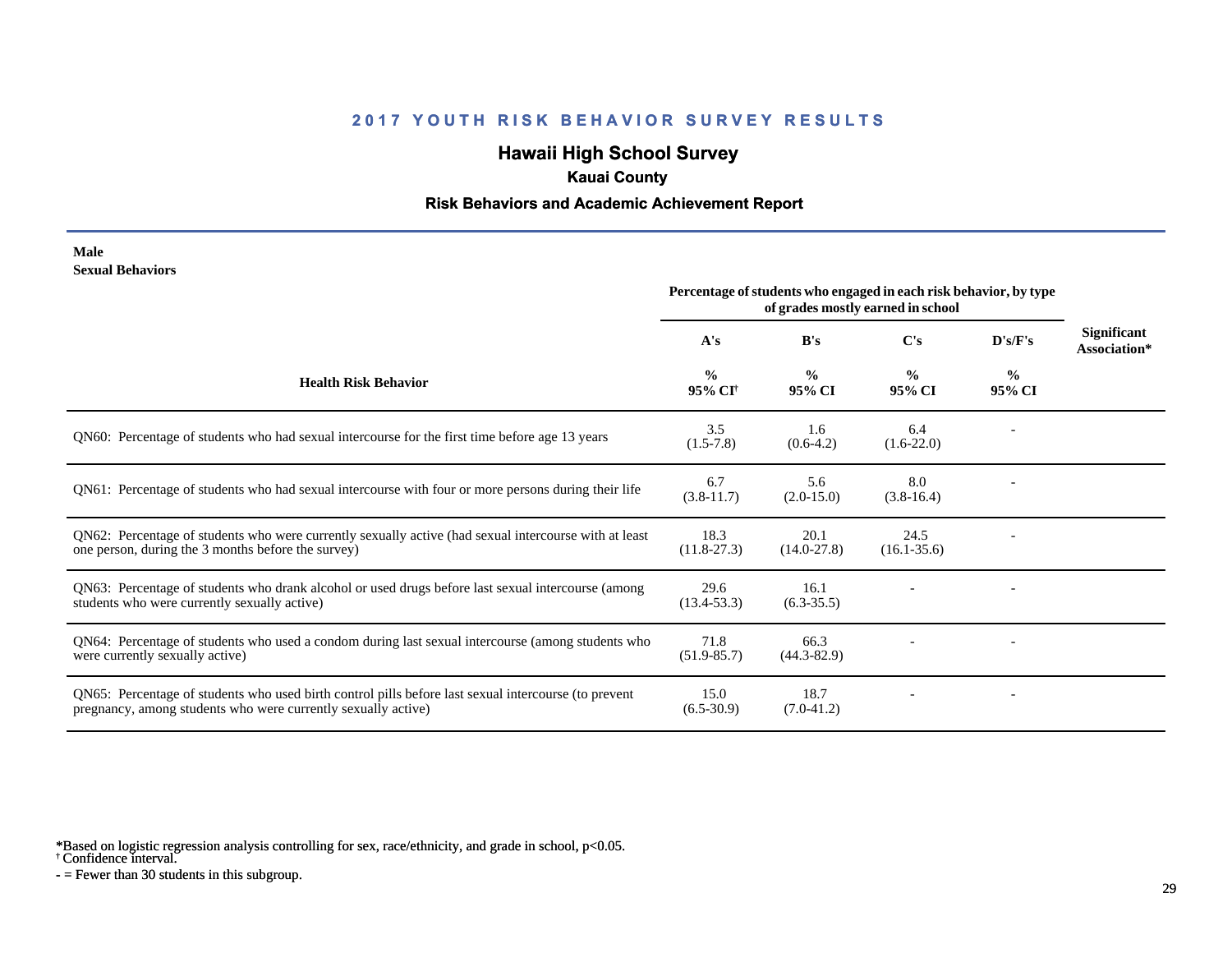# **Hawaii High School Survey**

## **Kauai County**

#### **Risk Behaviors and Academic Achievement Report**

#### **Male Sexual Behaviors**

|                                                                                                                                                                                                                                                                                                                                                                                                                            | Percentage of students who engaged in each risk behavior, by type<br>of grades mostly earned in school |                         |                         |                |                             |
|----------------------------------------------------------------------------------------------------------------------------------------------------------------------------------------------------------------------------------------------------------------------------------------------------------------------------------------------------------------------------------------------------------------------------|--------------------------------------------------------------------------------------------------------|-------------------------|-------------------------|----------------|-----------------------------|
|                                                                                                                                                                                                                                                                                                                                                                                                                            | A's                                                                                                    | B's                     | C's                     | $\bf{D's/F's}$ | Significant<br>Association* |
| <b>Health Risk Behavior</b>                                                                                                                                                                                                                                                                                                                                                                                                | $\frac{0}{0}$<br>95% CI <sup>+</sup>                                                                   | $\frac{0}{0}$<br>95% CI | $\frac{0}{0}$<br>95% CI | $\%$<br>95% CI |                             |
| QNIUDIMP: Percentage of students who used an IUD (such as Mirena or ParaGard) or implant (such<br>as Implanon or Nexplanon) before last sexual intercourse (to prevent pregnancy, among students who<br>were currently sexually active)                                                                                                                                                                                    | 5.5<br>$(1.3-21.0)$                                                                                    | 2.5<br>$(0.3-16.7)$     |                         |                |                             |
| <b>QNSHPARG:</b> Percentage of students who used a shot (such as Depo-Provera), patch (such as<br>OrthoEvra), or birth control ring (such as NuvaRing) before last sexual intercourse (to prevent<br>pregnancy, among students who were currently sexually active))                                                                                                                                                        | 0.0                                                                                                    | 6.1<br>$(1.4-22.9)$     |                         |                |                             |
| QNOTHHPL: Percentage of students who used birth control pills; an IUD (such as Mirena or<br>ParaGard) or implant (such as Implanon or Nexplanon); or a shot (such as Depo-Provera), patch (such<br>as OrthoEvra), or birth control ring (such as NuvaRing) before last sexual intercourse (to prevent<br>pregnancy, among students who were currently sexually active)                                                     | 20.6<br>$(10.3 - 36.8)$                                                                                | 27.3<br>$(13.1 - 48.4)$ |                         |                |                             |
| QNDUALBC: Percentage of students who used both a condom during last sexual intercourse and birth<br>control pills; an IUD (such as Mirena or ParaGard) or implant (such as Implanon or Nexplanon); or a<br>shot (such as Depo-Provera), patch (such as OrthoEvra), or birth control ring (such as NuvaRing)<br>before last sexual intercourse (to prevent pregnancy, among students who were currently sexually<br>active) | 8.6<br>$(2.4 - 26.6)$                                                                                  | 13.4<br>$(4.5-33.5)$    |                         |                |                             |
| <b>QNBCNONE:</b> Percentage of students who did not use any method to prevent pregnancy during last<br>sexual intercourse (among students who were currently sexually active)                                                                                                                                                                                                                                              | 17.4<br>$(6.5 - 38.8)$                                                                                 | 21.6<br>$(8.9 - 43.7)$  |                         |                |                             |

\*Based on logistic regression analysis controlling for sex, race/ethnicity, and grade in school, p<0.05.

† Confidence interval.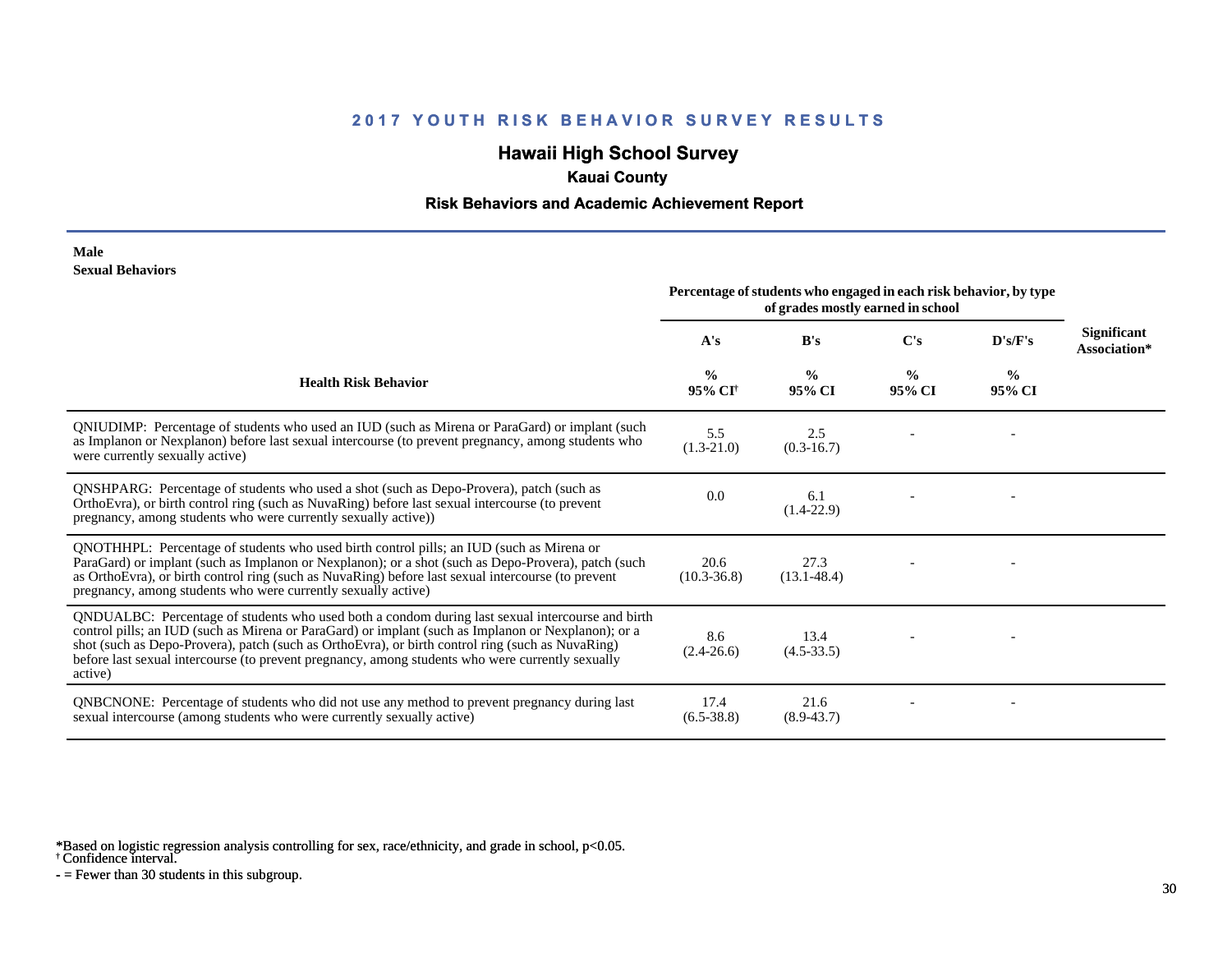## **Hawaii High School Survey**

### **Kauai County**

#### **Risk Behaviors and Academic Achievement Report**

#### **Male Dietary Behaviors**

|                                                                                                              | Percentage of students who engaged in each risk behavior, by type<br>of grades mostly earned in school |                         |                         |                         |                                    |
|--------------------------------------------------------------------------------------------------------------|--------------------------------------------------------------------------------------------------------|-------------------------|-------------------------|-------------------------|------------------------------------|
|                                                                                                              | A's                                                                                                    | B's                     | C's                     | $\bf{D's/F's}$          | <b>Significant</b><br>Association* |
| <b>Health Risk Behavior</b>                                                                                  | $\frac{0}{0}$<br>95% CI <sup>†</sup>                                                                   | $\frac{0}{0}$<br>95% CI | $\frac{0}{0}$<br>95% CI | $\frac{6}{9}$<br>95% CI |                                    |
| ONOBESE: Percentage of students who had obesity $(>= 95$ th percentile for body mass index, based on         | 16.9                                                                                                   | 16.1                    | 23.0                    | 21.1                    | N <sub>0</sub>                     |
| sex- and age-specific reference data from the 2000 CDC growth charts) <sup>§</sup>                           | $(10.7 - 25.7)$                                                                                        | $(10.4 - 23.9)$         | $(16.1 - 31.8)$         | $(8.5-43.5)$            |                                    |
| QNOWT: Percentage of students who were overweight $(>= 85$ th percentile but <95th percentile for            | 13.6                                                                                                   | 21.7                    | 13.1                    | 22.7                    | N <sub>0</sub>                     |
| body mass index, based on sex- and age-specific reference data from the 2000 CDC growth charts) <sup>§</sup> | $(9.2 - 19.7)$                                                                                         | $(15.3 - 29.7)$         | $(7.9 - 20.9)$          | $(9.4 - 45.5)$          |                                    |
| QN68: Percentage of students who described themselves as slightly or very overweight                         | 18.7<br>$(13.3 - 25.7)$                                                                                | 23.2<br>$(16.0 - 32.6)$ | 27.8<br>$(20.3 - 36.9)$ |                         |                                    |
| QN70: Percentage of students who did not drink fruit juice (100% fruit juices one or more times              | 38.9                                                                                                   | 30.0                    | 27.1                    | 40.7                    | N <sub>0</sub>                     |
| during the 7 days before the survey)                                                                         | $(31.4 - 46.8)$                                                                                        | $(23.7 - 37.2)$         | $(18.4 - 38.1)$         | $(22.8-61.6)$           |                                    |
| QN71: Percentage of students who did not eat fruit (one or more times during the 7 days before the           | 16.2                                                                                                   | 15.0                    | 18.6                    | 34.3                    | N <sub>0</sub>                     |
| survey)                                                                                                      | $(11.1-23.1)$                                                                                          | $(9.0-23.8)$            | $(9.7 - 32.6)$          | $(17.5 - 56.1)$         |                                    |
| ONFR0: Percentage of students who did not eat fruit or drink 100% fruit juices (such as orange juice,        | 12.9                                                                                                   | 7.1                     | 7.7                     | 28.1                    | N <sub>0</sub>                     |
| apple juice, or grape juice, during the 7 days before the survey)                                            | $(8.7-18.8)$                                                                                           | $(3.8-12.7)$            | $(2.5 - 21.1)$          | $(11.9-52.9)$           |                                    |
| QNFR1: Percentage of students who ate fruit or drank 100% fruit juices one or more times per day             | 48.1                                                                                                   | 47.4                    | 37.8                    | 45.5                    | N <sub>0</sub>                     |
| (such as orange juice, apple juice, or grape juice, during the 7 days before the survey)                     | $(39.7 - 56.6)$                                                                                        | $(38.6 - 56.3)$         | $(28.3 - 48.3)$         | $(26.5 - 66.0)$         |                                    |

\*Based on logistic regression analysis controlling for sex, race/ethnicity, and grade in school, p<0.05.

† Confidence interval.

§ Based on reference data from the 2000 CDC Growth Charts. In 2017, new, slightly different ranges were used to calculate biologically implausible responses to height and weight questions.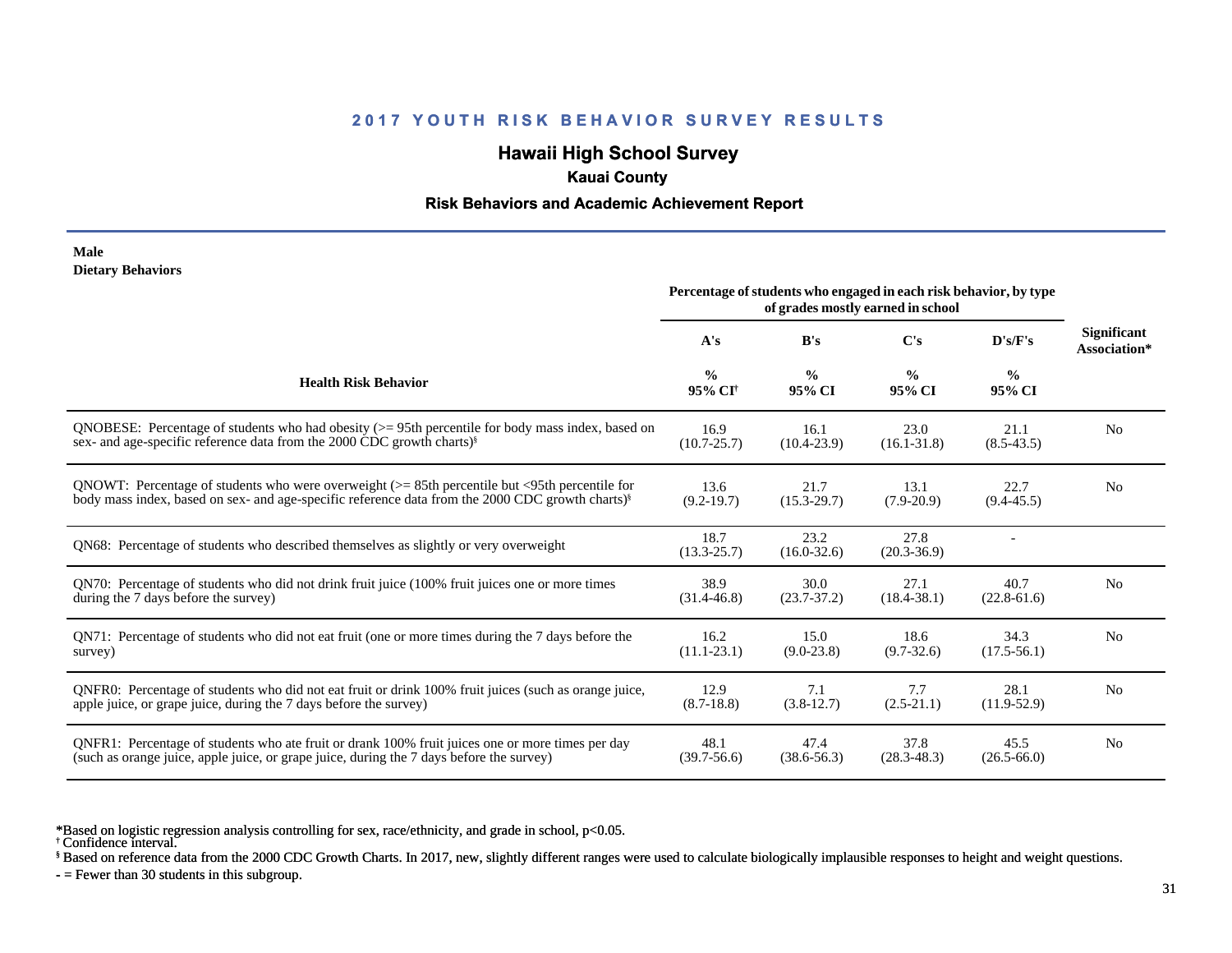## **Hawaii High School Survey**

## **Kauai County**

### **Risk Behaviors and Academic Achievement Report**

#### **Male Dietary Behaviors**

|                                                                                                       | Percentage of students who engaged in each risk behavior, by type<br>of grades mostly earned in school |                         |                         |                         |                                    |
|-------------------------------------------------------------------------------------------------------|--------------------------------------------------------------------------------------------------------|-------------------------|-------------------------|-------------------------|------------------------------------|
|                                                                                                       | A's                                                                                                    | B's                     | C's                     | D's/F's                 | <b>Significant</b><br>Association* |
| <b>Health Risk Behavior</b>                                                                           | $\frac{0}{0}$<br>95% CI <sup>+</sup>                                                                   | $\frac{0}{0}$<br>95% CI | $\frac{0}{0}$<br>95% CI | $\frac{0}{0}$<br>95% CI |                                    |
| ONFR2: Percentage of students who ate fruit or drank 100% fruit juices two or more times per day      | 22.0                                                                                                   | 22.4                    | 16.9                    | 36.2                    | N <sub>0</sub>                     |
| (such as orange juice, apple juice, or grape juice, during the 7 days before the survey)              | $(16.5 - 28.7)$                                                                                        | $(15.9 - 30.6)$         | $(10.8 - 25.6)$         | $(19.4 - 57.3)$         |                                    |
| QNFR3: Percentage of students who ate fruit or drank 100% fruit juices three or more times per day    | 13.0                                                                                                   | 13.3                    | 12.1                    | 18.6                    | N <sub>o</sub>                     |
| (such as orange juice, apple juice, or grape juice, during the 7 days before the survey)              | $(8.8-18.8)$                                                                                           | $(8.4 - 20.3)$          | $(6.9-20.2)$            | $(8.4 - 36.1)$          |                                    |
| QN72: Percentage of students who did not eat green salad (one or more times during the 7 days before  | 39.5                                                                                                   | 46.3                    | 48.3                    | 46.3                    | N <sub>0</sub>                     |
| the survey)                                                                                           | $(32.0 - 47.5)$                                                                                        | $(37.0 - 55.9)$         | $(36.9 - 59.9)$         | $(27.8 - 65.8)$         |                                    |
| QN73: Percentage of students who did not eat potatoes (one or more times during the 7 days before the | 48.3                                                                                                   | 42.4                    | 41.8                    | 54.4                    | N <sub>0</sub>                     |
| survey)                                                                                               | $(39.5 - 57.2)$                                                                                        | $(34.2 - 51.0)$         | $(31.6 - 52.7)$         | $(34.8 - 72.7)$         |                                    |
| QN74: Percentage of students who did not eat carrots (one or more times during the 7 days before the  | 44.3                                                                                                   | 51.9                    | 57.7                    | 38.5                    | N <sub>0</sub>                     |
| survey)                                                                                               | $(36.0 - 53.0)$                                                                                        | $(42.1 - 61.5)$         | $(45.9 - 68.7)$         | $(21.1-59.5)$           |                                    |
| QN75: Percentage of students who did not eat other vegetables (one or more times during the 7 days    | 28.3                                                                                                   | 24.5                    | 26.0                    | 33.1                    | N <sub>0</sub>                     |
| before the survey)                                                                                    | $(21.4 - 36.3)$                                                                                        | $(17.7 - 32.9)$         | $(16.6 - 38.2)$         | $(18.0 - 52.8)$         |                                    |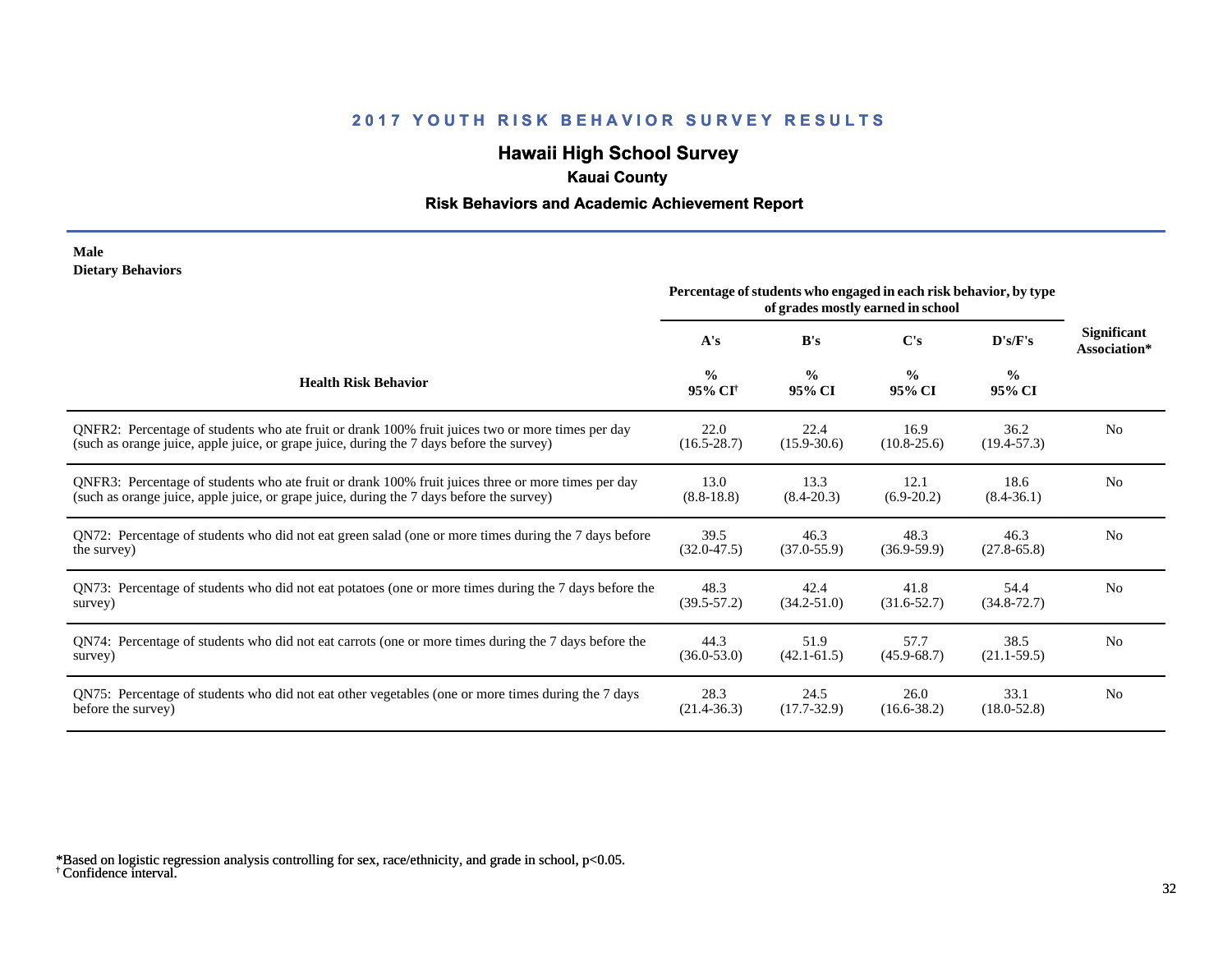## **Hawaii High School Survey**

## **Kauai County**

#### **Risk Behaviors and Academic Achievement Report**

#### **Male Dietary Behaviors**

|                                                                                                                                                                                                                                          | Percentage of students who engaged in each risk behavior, by type<br>of grades mostly earned in school |                         |                         |                         |                                    |
|------------------------------------------------------------------------------------------------------------------------------------------------------------------------------------------------------------------------------------------|--------------------------------------------------------------------------------------------------------|-------------------------|-------------------------|-------------------------|------------------------------------|
|                                                                                                                                                                                                                                          | A's                                                                                                    | B's                     | C's                     | D's/F's                 | <b>Significant</b><br>Association* |
| <b>Health Risk Behavior</b>                                                                                                                                                                                                              | $\frac{6}{9}$<br>95% CI <sup>†</sup>                                                                   | $\frac{0}{0}$<br>95% CI | $\frac{0}{0}$<br>95% CI | $\frac{6}{9}$<br>95% CI |                                    |
| QNVEG0: Percentage of students who did not eat vegetables (green salad, potatoes [excluding French<br>fries, fried potatoes, or potato chips], carrots, or other vegetables, during the 7 days before the survey)                        | 15.6<br>$(10.8 - 22.0)$                                                                                | 13.9<br>$(8.4 - 22.1)$  | 8.1<br>$(3.5-17.8)$     |                         |                                    |
| QNVEG1: Percentage of students who ate vegetables one or more times per day (green salad, potatoes<br>[excluding French fries, fried potatoes, or potato chips], carrots, or other vegetables, during the 7 days<br>before the survey)   | 58.2<br>$(50.8 - 65.3)$                                                                                | 47.0<br>$(38.6 - 55.7)$ | 53.2<br>$(42.0-64.1)$   |                         |                                    |
| QNVEG2: Percentage of students who ate vegetables two or more times per day (green salad, potatoes<br>[excluding French fries, fried potatoes, or potato chips], carrots, or other vegetables, during the 7 days<br>before the survey)   | 21.1<br>$(15.7 - 27.9)$                                                                                | 21.2<br>$(15.1 - 29.0)$ | 17.1<br>$(9.7 - 28.1)$  |                         |                                    |
| QNVEG3: Percentage of students who ate vegetables three or more times per day (green salad,<br>potatoes [excluding French fries, fried potatoes, or potato chips], carrots, or other vegetables, during the<br>7 days before the survey) | 8.9<br>$(5.7-13.6)$                                                                                    | 14.6<br>$(9.4 - 22.0)$  | 12.6<br>$(7.2 - 21.0)$  |                         |                                    |
| QN76: Percentage of students who did not drink a can, bottle, or glass of soda or pop (such as Coke,<br>Pepsi, or Sprite, not counting diet soda or diet pop, during the 7 days before the survey)                                       | 38.9<br>$(30.5 - 48.0)$                                                                                | 22.6<br>$(15.9 - 31.0)$ | 23.9<br>$(16.2 - 33.7)$ | 14.1<br>$(4.0-39.1)$    | Yes                                |
| QNSODA1: Percentage of students who drank a can, bottle, or glass of soda or pop one or more times<br>per day (such as Coke, Pepsi, or Sprite, not counting diet soda or diet pop, during the 7 days before the<br>survey)               | 8.5<br>$(4.5 - 15.4)$                                                                                  | 12.6<br>$(7.6 - 20.3)$  | 17.0<br>$(10.0 - 27.5)$ | 20.1<br>$(8.8-39.9)$    | N <sub>0</sub>                     |

\*Based on logistic regression analysis controlling for sex, race/ethnicity, and grade in school, p<0.05.

† Confidence interval.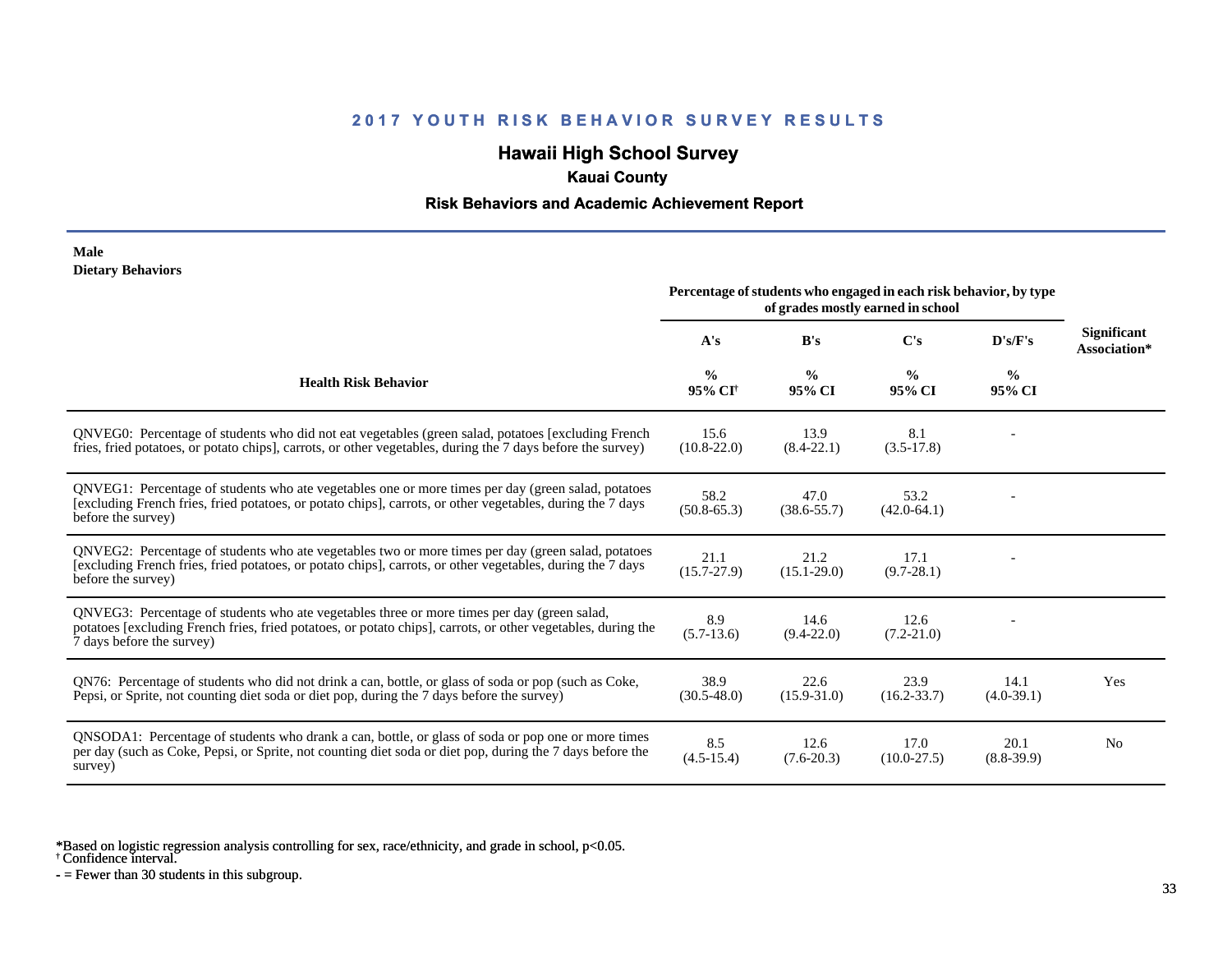## **Hawaii High School Survey**

## **Kauai County**

### **Risk Behaviors and Academic Achievement Report**

#### **Male Dietary Behaviors**

|                                                                                                                                                                                                                                                                                      | Percentage of students who engaged in each risk behavior, by type<br>of grades mostly earned in school |                         |                         |                         |                                    |
|--------------------------------------------------------------------------------------------------------------------------------------------------------------------------------------------------------------------------------------------------------------------------------------|--------------------------------------------------------------------------------------------------------|-------------------------|-------------------------|-------------------------|------------------------------------|
|                                                                                                                                                                                                                                                                                      | A's                                                                                                    | B's                     | $\bf C's$               | D's/F's                 | <b>Significant</b><br>Association* |
| <b>Health Risk Behavior</b>                                                                                                                                                                                                                                                          | $\frac{0}{0}$<br>95% CI <sup>+</sup>                                                                   | $\frac{0}{0}$<br>95% CI | $\frac{0}{0}$<br>95% CI | $\frac{0}{0}$<br>95% CI |                                    |
| QNSODA2: Percentage of students who drank a can, bottle, or glass of soda or pop two or more times<br>per day (such as Coke, Pepsi, or Sprite, not counting diet soda or diet pop, during the 7 days before the<br>survey)                                                           | 3.6<br>$(1.4 - 8.7)$                                                                                   | 7.4<br>$(3.6-14.4)$     | 11.0<br>$(5.6-20.5)$    | 11.7<br>$(3.5 - 32.6)$  | N <sub>0</sub>                     |
| QNSODA3: Percentage of students who drank a can, bottle, or glass of soda or pop three or more<br>times per day (such as Coke, Pepsi, or Sprite, not counting diet soda or diet pop, during the 7 days<br>before the survey)                                                         | 1.4<br>$(0.4 - 4.4)$                                                                                   | 3.2<br>$(1.2-7.9)$      | 4.6<br>$(1.6-12.7)$     | 9.9<br>$(2.5-32.1)$     | Yes                                |
| QN77: Percentage of students who did not drink milk (during the 7 days before the survey)                                                                                                                                                                                            | 35.3<br>$(29.3 - 41.8)$                                                                                | 25.1<br>$(18.5 - 33.0)$ | 36.2<br>$(26.3-47.5)$   | 16.7<br>$(8.6-29.8)$    | Yes                                |
| QNMILK1: Percentage of students who drank one or more glasses per day of milk (counting the milk<br>they drank in a glass or cup, from a carton, or with cereal and counting the half pint of milk served at<br>school as equal to one glass, during the 7 days before the survey)   | 23.0<br>$(16.2 - 31.6)$                                                                                | 19.2<br>$(12.6 - 28.2)$ | 16.2<br>$(10.1 - 25.0)$ | 32.3<br>$(17.7 - 51.5)$ | N <sub>0</sub>                     |
| QNMILK2: Percentage of students who drank two or more glasses per day of milk (counting the milk<br>they drank in a glass or cup, from a carton, or with cereal and counting the half pint of milk served at<br>school as equal to one glass, during the 7 days before the survey)   | 9.7<br>$(5.0-18.0)$                                                                                    | 13.1<br>$(8.0 - 20.8)$  | 12.4<br>$(7.2 - 20.4)$  | 30.7<br>$(16.4 - 49.9)$ | N <sub>0</sub>                     |
| QNMILK3: Percentage of students who drank three or more glasses per day of milk (counting the milk<br>they drank in a glass or cup, from a carton, or with cereal and counting the half pint of milk served at<br>school as equal to one glass, during the 7 days before the survey) | 3.1<br>$(1.2 - 7.8)$                                                                                   | 6.4<br>$(2.9-13.4)$     | 9.4<br>$(4.9-17.4)$     | 19.5<br>$(8.8 - 38.0)$  | Yes                                |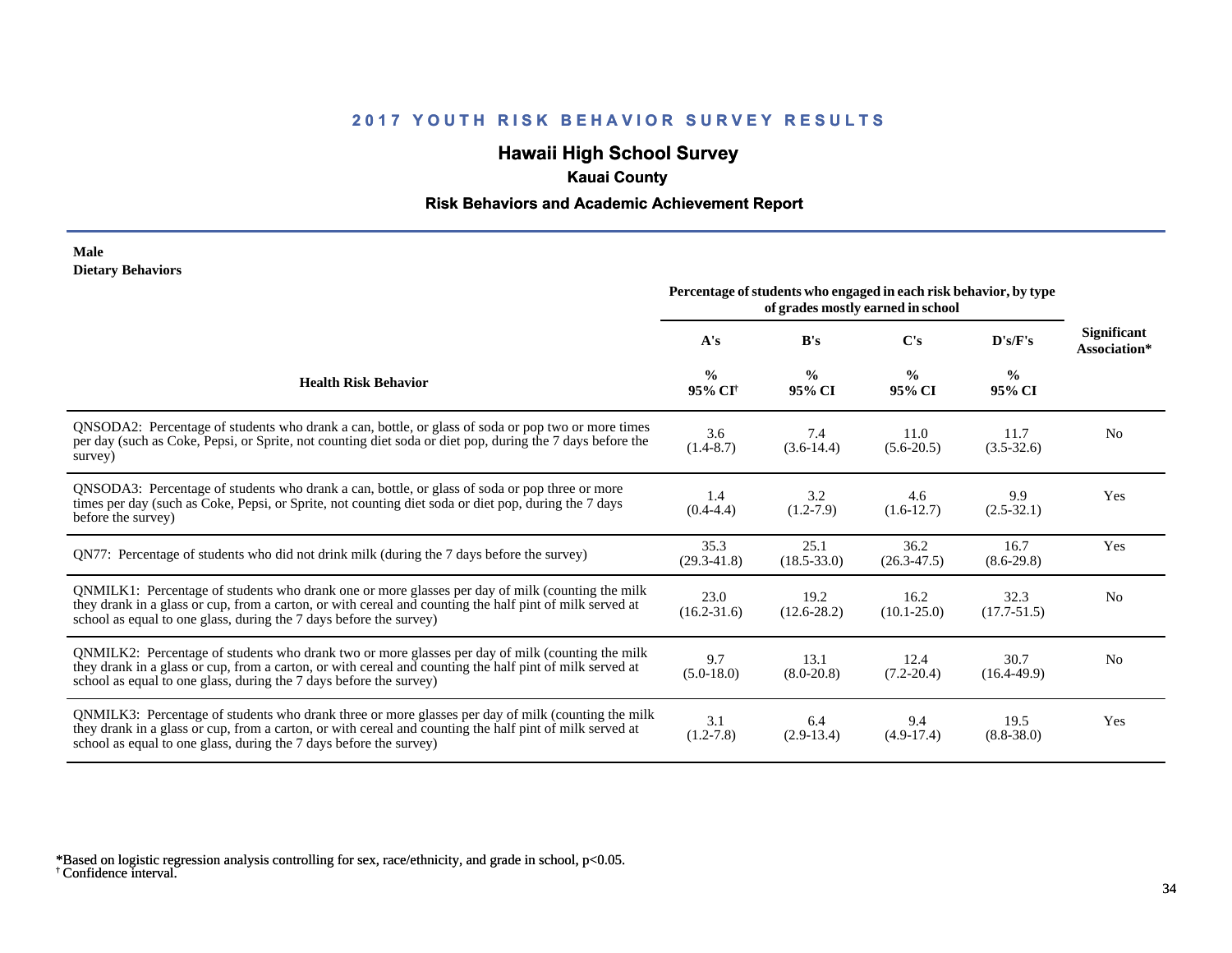## **Hawaii High School Survey**

## **Kauai County**

### **Risk Behaviors and Academic Achievement Report**

#### **Male Dietary Behaviors**

|                                                                                                           | Percentage of students who engaged in each risk behavior, by type<br>of grades mostly earned in school |                         |                         |                         |                                    |
|-----------------------------------------------------------------------------------------------------------|--------------------------------------------------------------------------------------------------------|-------------------------|-------------------------|-------------------------|------------------------------------|
|                                                                                                           | A's                                                                                                    | B's                     | C's                     | $\bf{D's/F's}$          | <b>Significant</b><br>Association* |
| <b>Health Risk Behavior</b>                                                                               | $\frac{0}{0}$<br>95% CI†                                                                               | $\frac{0}{0}$<br>95% CI | $\frac{0}{0}$<br>95% CI | $\frac{0}{0}$<br>95% CI |                                    |
| QN78: Percentage of students who did not eat breakfast (during the 7 days before the survey)              | 19.0<br>$(14.3 - 24.8)$                                                                                | 13.8<br>$(8.5 - 21.5)$  | 16.3<br>$(8.4-29.2)$    | 13.3<br>$(3.7 - 38.1)$  | No                                 |
| QNBK7DAY: Percentage of students who ate breakfast on all 7 days (during the 7 days before the<br>survey) | 39.3<br>$(31.8 - 47.3)$                                                                                | 36.6<br>$(28.7 - 45.4)$ | 22.0<br>$(14.9 - 31.3)$ | 24.3<br>$(11.1-45.2)$   | Yes                                |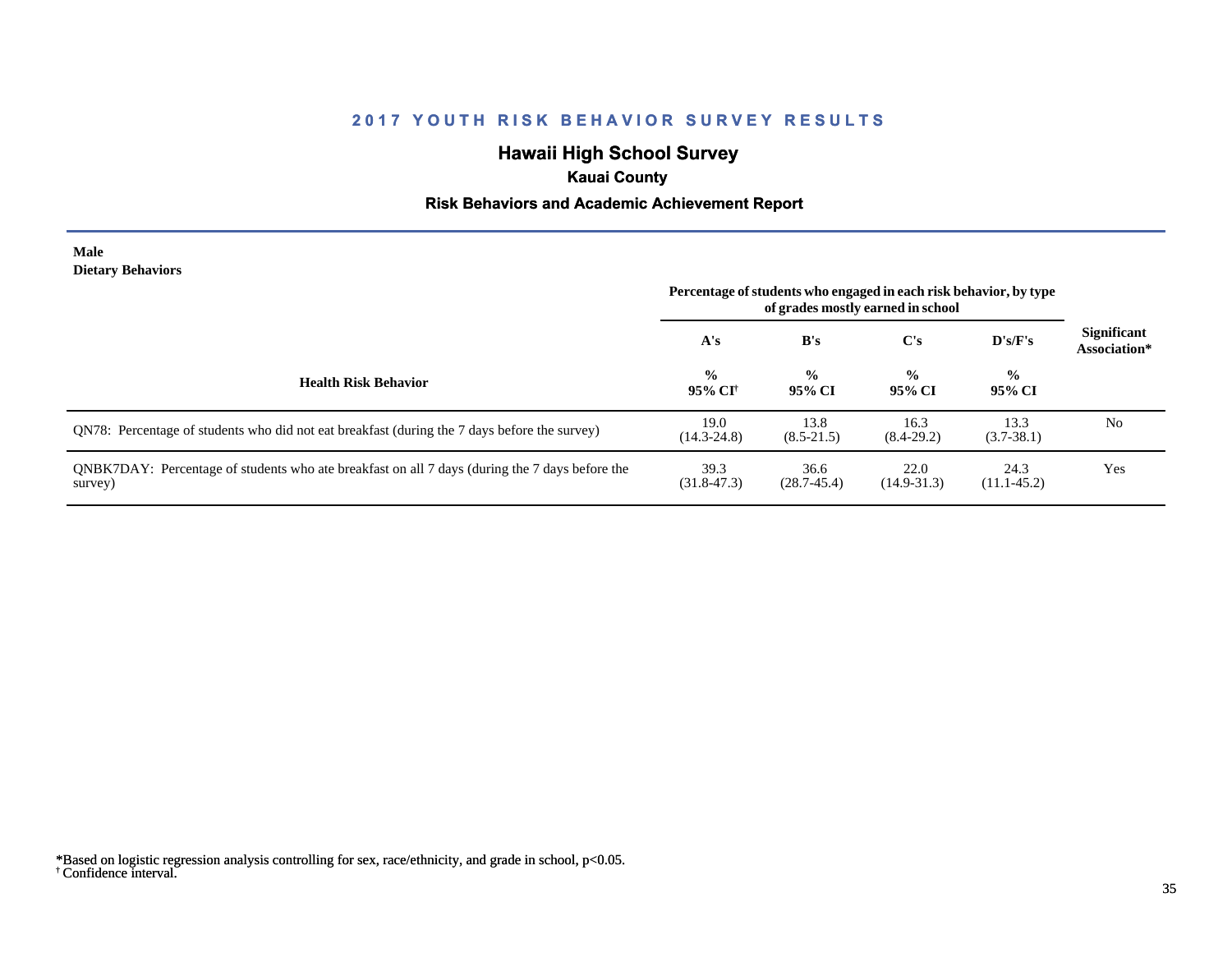## **Hawaii High School Survey**

## **Kauai County**

### **Risk Behaviors and Academic Achievement Report**

#### **Male Physical Activity**

|                                                                                                                                                                                                                                                                                                                                                      | Percentage of students who engaged in each risk behavior, by type<br>of grades mostly earned in school |                         |                         |                         |                                    |
|------------------------------------------------------------------------------------------------------------------------------------------------------------------------------------------------------------------------------------------------------------------------------------------------------------------------------------------------------|--------------------------------------------------------------------------------------------------------|-------------------------|-------------------------|-------------------------|------------------------------------|
|                                                                                                                                                                                                                                                                                                                                                      | A's                                                                                                    | B's                     | C's                     | D's/F's                 | <b>Significant</b><br>Association* |
| <b>Health Risk Behavior</b>                                                                                                                                                                                                                                                                                                                          | $\frac{0}{0}$<br>95% CI <sup>+</sup>                                                                   | $\frac{0}{0}$<br>95% CI | $\frac{0}{0}$<br>95% CI | $\frac{0}{0}$<br>95% CI |                                    |
| QN79: Percentage of students who were physically active at least 60 minutes per day on 5 or more<br>days (in any kind of physical activity that increased their heart rate and made them breathe hard some<br>of the time during the 7 days before the survey)                                                                                       | 49.8<br>$(42.1 - 57.5)$                                                                                | 50.6<br>$(41.1 - 60.1)$ | 50.2<br>$(37.3 - 63.0)$ | 55.6<br>$(35.3 - 74.2)$ | N <sub>0</sub>                     |
| QNPA0DAY: Percentage of students who did not participate in at least 60 minutes of physical activity<br>on at least 1 day (in any kind of physical activity that increased their heart rate and made them breathe<br>hard some of the time during the 7 days before the survey)                                                                      | 20.3<br>$(15.4 - 26.3)$                                                                                | 9.6<br>$(5.7-15.9)$     | 11.9<br>$(5.9-22.5)$    | 19.1<br>$(7.1-42.2)$    | N <sub>0</sub>                     |
| ONPA7DAY: Percentage of students who were physically active at least 60 minutes per day on all 7<br>days (in any kind of physical activity that increased their heart rate and made them breathe hard some<br>of the time during the 7 days before the survey)                                                                                       | 23.4<br>$(17.1 - 31.1)$                                                                                | 32.0<br>$(24.5 - 40.5)$ | 34.9<br>$(23.9 - 47.8)$ | 52.0<br>$(31.4 - 72.0)$ | N <sub>0</sub>                     |
| QN80: Percentage of students who watched television 3 or more hours per day (on an average school<br>day)                                                                                                                                                                                                                                            | 13.5<br>$(9.3-19.3)$                                                                                   | 22.0<br>$(15.2 - 30.9)$ | 15.3<br>$(8.8-25.2)$    | 19.7<br>$(8.2 - 40.2)$  | N <sub>0</sub>                     |
| QN81: Percentage of students who played video or computer games or used a computer 3 or more<br>hours per day (counting time spent on things such as Xbox, PlayStation, an iPad or other tablet, a<br>smartphone, texting, YouTube, Instagram, Facebook, or other social media, for something that was not<br>school work, on an average school day) | 34.7<br>$(26.9 - 43.6)$                                                                                | 34.5<br>$(26.6 - 43.3)$ | 34.4<br>$(25.3 - 44.9)$ | 22.5<br>$(9.7-43.9)$    | N <sub>0</sub>                     |
| QN82: Percentage of students who attended physical education (PE) classes on 1 or more days (in an<br>average week when they were in school)                                                                                                                                                                                                         | 43.7<br>$(34.7 - 53.1)$                                                                                | 46.5<br>$(36.0 - 57.3)$ | 42.2<br>$(31.0 - 54.3)$ | 48.5<br>$(28.3 - 69.2)$ | N <sub>0</sub>                     |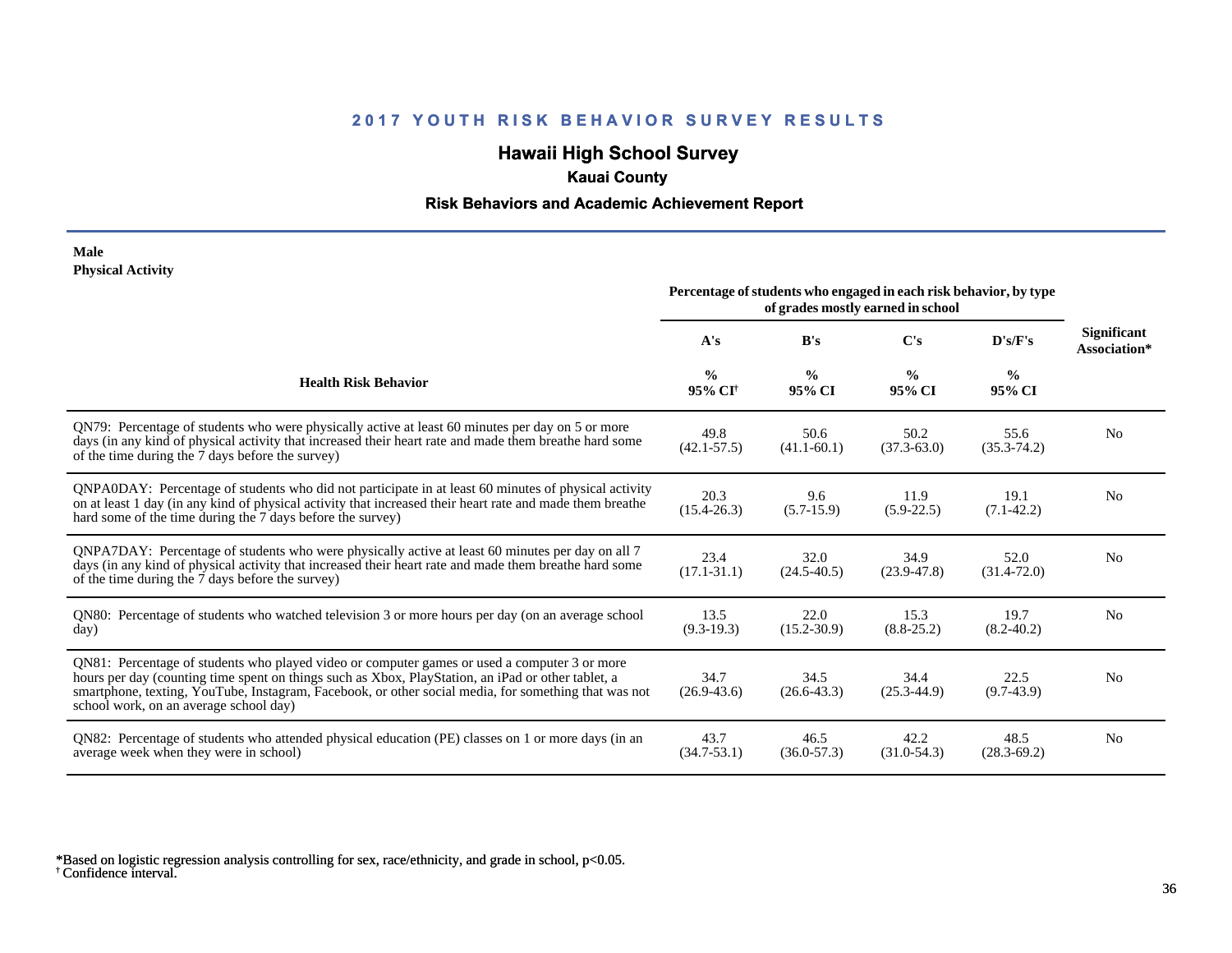## **Hawaii High School Survey**

## **Kauai County**

### **Risk Behaviors and Academic Achievement Report**

#### **Male Physical Activity**

|                                                                                                                                                                             | Percentage of students who engaged in each risk behavior, by type<br>of grades mostly earned in school |                         |                         |                         |                                    |
|-----------------------------------------------------------------------------------------------------------------------------------------------------------------------------|--------------------------------------------------------------------------------------------------------|-------------------------|-------------------------|-------------------------|------------------------------------|
|                                                                                                                                                                             | A's                                                                                                    | B's                     | $\bf C's$               | $\bf{D's/F's}$          | <b>Significant</b><br>Association* |
| <b>Health Risk Behavior</b>                                                                                                                                                 | $\frac{0}{0}$<br>95% CI†                                                                               | $\frac{6}{6}$<br>95% CI | $\frac{0}{0}$<br>95% CI | $\frac{0}{0}$<br>95% CI |                                    |
| ONDLYPE: Percentage of students who attended physical education (PE) classes on all 5 days (in an<br>average week when they were in school)                                 | 16.6<br>$(10.5 - 25.2)$                                                                                | 8.7<br>$(4.9-15.1)$     | 10.7<br>$(6.1-18.1)$    | 5.2<br>$(0.7 - 30.0)$   | N <sub>0</sub>                     |
| QN83: Percentage of students who played on at least one sports team (counting any teams run by their<br>school or community groups, during the 12 months before the survey) | 61.7<br>$(53.8-69.1)$                                                                                  | 64.1<br>$(55.4 - 71.9)$ | 53.8<br>$(42.6 - 64.6)$ | 53.1<br>$(31.0 - 73.9)$ | N <sub>0</sub>                     |
| QN88: Percentage of students who got 8 or more hours of sleep (on an average school night)                                                                                  | 28.3<br>$(21.8 - 35.9)$                                                                                | 21.7<br>$(14.5 - 31.2)$ | 27.3<br>$(17.0 - 40.8)$ | 18.9<br>$(9.0 - 35.3)$  | N <sub>0</sub>                     |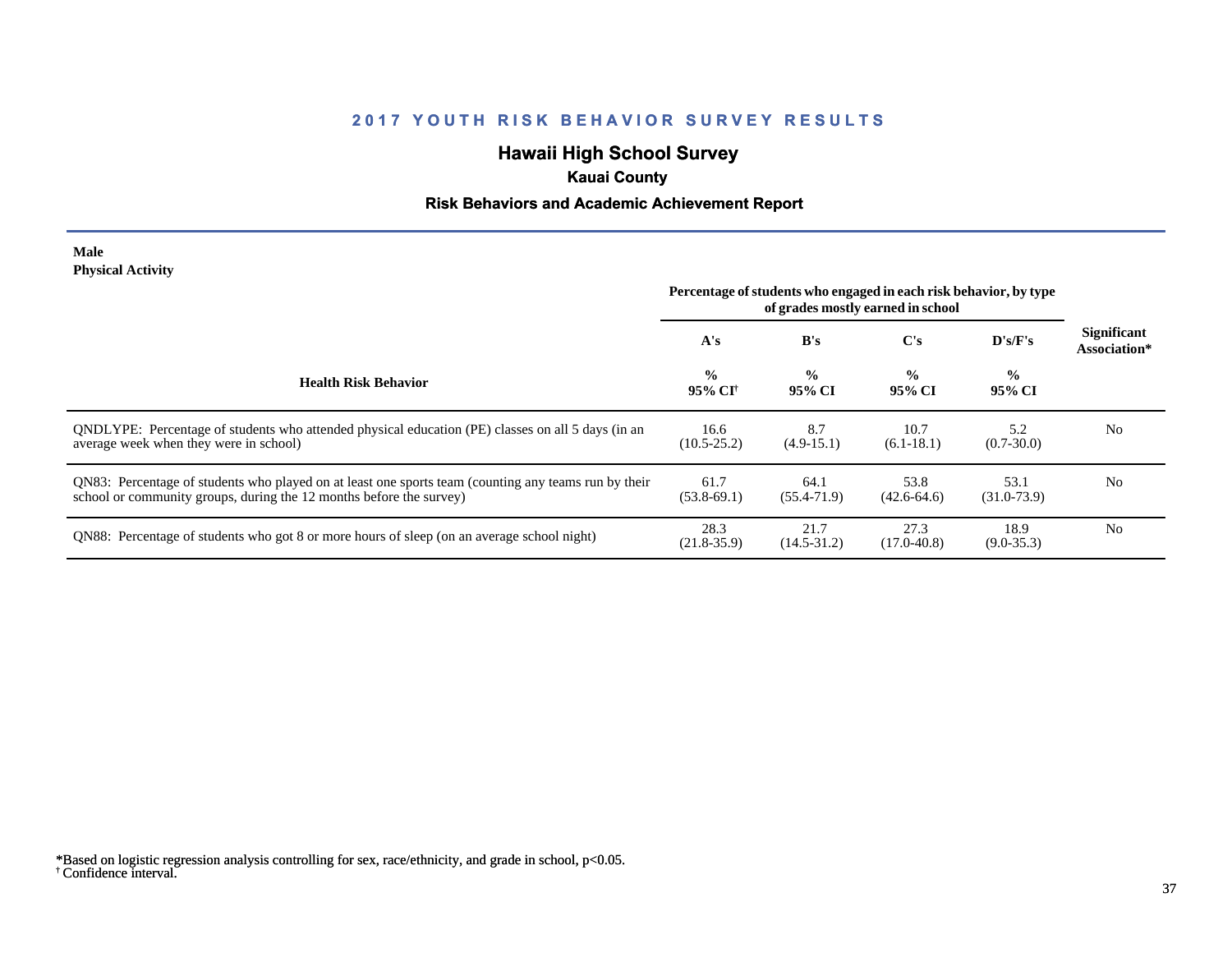# **Hawaii High School Survey**

## **Kauai County**

### **Risk Behaviors and Academic Achievement Report**

| <b>Male</b><br>Other                                                                                                                                   |                                                                                                        |                         |                         |                         |                                    |
|--------------------------------------------------------------------------------------------------------------------------------------------------------|--------------------------------------------------------------------------------------------------------|-------------------------|-------------------------|-------------------------|------------------------------------|
|                                                                                                                                                        | Percentage of students who engaged in each risk behavior, by type<br>of grades mostly earned in school |                         |                         |                         |                                    |
|                                                                                                                                                        | A's                                                                                                    | B's                     | $\bf C's$               | D's/F's                 | <b>Significant</b><br>Association* |
| <b>Health Risk Behavior</b>                                                                                                                            | $\frac{0}{0}$<br>95% CI <sup>†</sup>                                                                   | $\frac{0}{0}$<br>95% CI | $\frac{0}{0}$<br>95% CI | $\frac{0}{0}$<br>95% CI |                                    |
| QN86: Percentage of students who saw a dentist (for a check-up, exam, teeth cleaning, or other dental<br>work, during the 12 months before the survey) | 75.8<br>$(69.2 - 81.3)$                                                                                | 62.9<br>$(54.5 - 70.6)$ | 57.2<br>$(47.0 - 66.7)$ | 42.9<br>$(26.0 - 61.6)$ | Yes                                |
| QNNODNT: Percentage of students who never saw a dentist (for a check-up, exam, teeth cleaning, or<br>other dental work)                                | 1.6<br>$(0.4-6.9)$                                                                                     | 2.7<br>$(1.1-6.2)$      | 6.8<br>$(3.1 - 14.0)$   | 3.1<br>$(0.4 - 20.2)$   | N <sub>0</sub>                     |
| QN87: Percentage of students who had ever been told by a doctor or nurse that they had asthma                                                          | 43.1<br>$(35.7 - 50.8)$                                                                                | 27.8<br>$(20.6 - 36.5)$ | 28.4<br>$(19.9 - 38.8)$ |                         |                                    |

\*Based on logistic regression analysis controlling for sex, race/ethnicity, and grade in school, p<0.05.

† Confidence interval.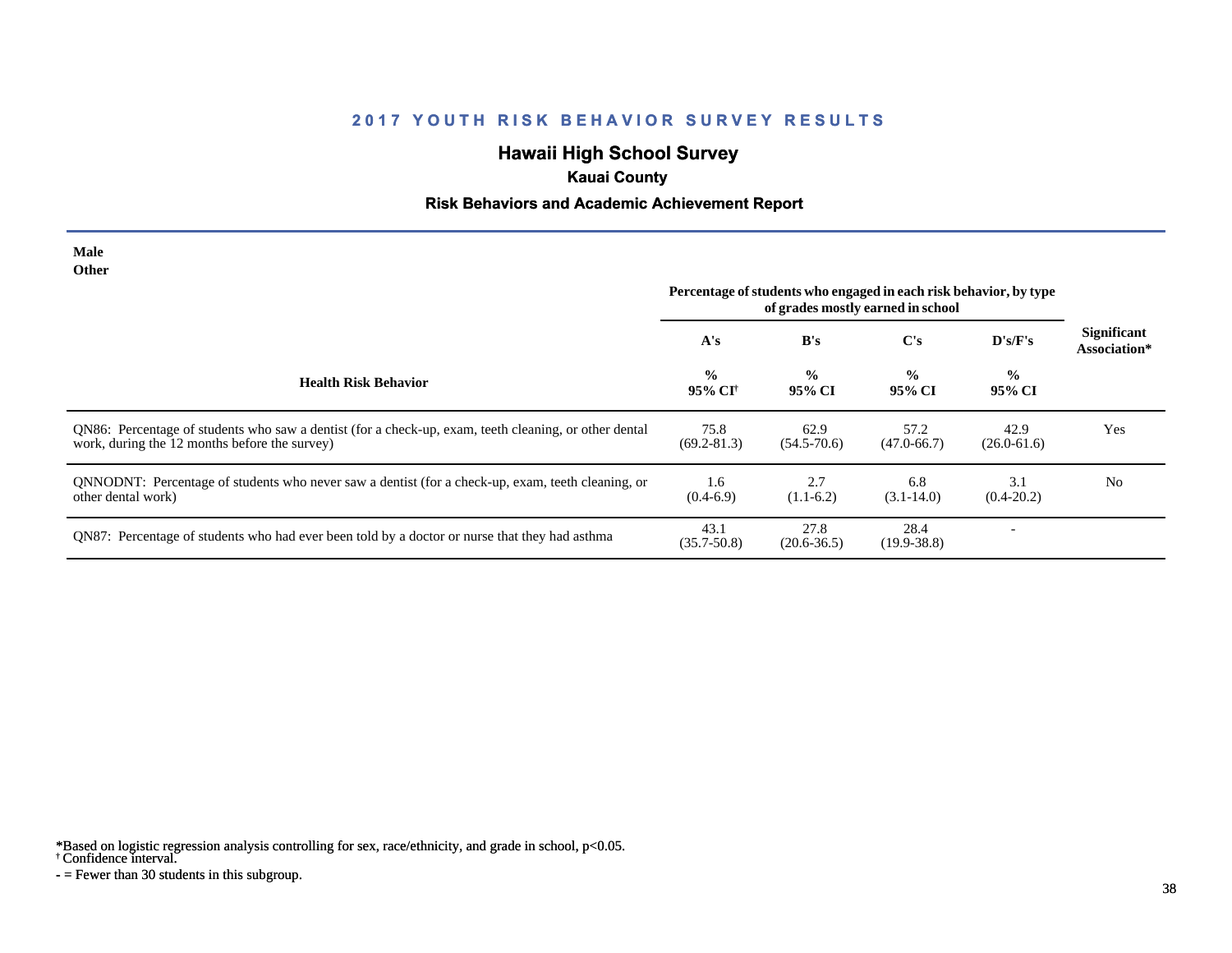# **Hawaii High School Survey**

## **Kauai County**

### **Risk Behaviors and Academic Achievement Report**

| Male       |
|------------|
| Site-Added |

| one maara                                                                                                                                                                                                                                                                                                                                                                                                                                                                            | Percentage of students who engaged in each risk behavior, by type<br>of grades mostly earned in school |                         |                         |                         |                                    |
|--------------------------------------------------------------------------------------------------------------------------------------------------------------------------------------------------------------------------------------------------------------------------------------------------------------------------------------------------------------------------------------------------------------------------------------------------------------------------------------|--------------------------------------------------------------------------------------------------------|-------------------------|-------------------------|-------------------------|------------------------------------|
|                                                                                                                                                                                                                                                                                                                                                                                                                                                                                      | A's                                                                                                    | B's                     | C's                     | D's/F's                 | <b>Significant</b><br>Association* |
| <b>Health Risk Behavior</b>                                                                                                                                                                                                                                                                                                                                                                                                                                                          | $\frac{0}{0}$<br>95% CI <sup>+</sup>                                                                   | $\frac{0}{0}$<br>95% CI | $\frac{0}{0}$<br>95% CI | $\frac{6}{9}$<br>95% CI |                                    |
| QN90: Percentage of students who report they do not describe themselves as only one race or ethnicity                                                                                                                                                                                                                                                                                                                                                                                | 23.4<br>$(17.0 - 31.3)$                                                                                | 13.0<br>$(8.7-18.8)$    | 19.8<br>$(12.8-29.3)$   | 10.4<br>$(2.6 - 33.4)$  | N <sub>0</sub>                     |
| QN91: Percentage of students who reported that either of their parents or other adults in their family<br>are serving on active duty in the military                                                                                                                                                                                                                                                                                                                                 | 9.9<br>$(6.3-15.2)$                                                                                    | 17.2<br>$(10.6 - 26.7)$ | 20.9<br>$(13.3 - 31.1)$ | 4.0<br>$(0.5-24.7)$     | N <sub>0</sub>                     |
| QN92: Percentage of students who reported someone they were dating or going out with purposely<br>tried to control them or emotionally hurt them one or more times (such things as being told who they<br>could and could not spend time with, being humiliated in front of others, or being threatened if they did<br>not do what they wanted, during the 12 months before the survey, among students who dated or went<br>out with someone during the 12 months before the survey) | 25.5<br>$(16.8 - 36.8)$                                                                                | 16.7<br>$(9.8-27.0)$    | 18.8<br>$(10.0 - 32.5)$ |                         |                                    |
| QN93: Percentage of students who disagree or strongly disagree that harassment and bullying by other<br>students is a problem at their school                                                                                                                                                                                                                                                                                                                                        | 20.3<br>$(14.9 - 27.1)$                                                                                | 22.0<br>$(14.8 - 31.3)$ | 21.1<br>$(14.7-29.4)$   | 24.5<br>$(11.4 - 45.1)$ | N <sub>o</sub>                     |
| QN94: Percentage of students who did something to purposely hurt themselves without wanting to die<br>(such as cutting or burning themselves on purpose one or more times during the 12 months before the<br>survey)                                                                                                                                                                                                                                                                 | 8.8<br>$(5.5-13.7)$                                                                                    | 7.8<br>$(4.3-13.5)$     | 12.9<br>$(7.7-20.9)$    | 34.1<br>$(17.8 - 55.3)$ | Yes                                |
| QN95: Percentage of students who first tried using an electronic vapor product before age 13 years                                                                                                                                                                                                                                                                                                                                                                                   | 10.4<br>$(6.5-16.3)$                                                                                   | 7.9<br>$(4.4-13.6)$     | 18.4<br>$(11.3 - 28.6)$ | 23.4<br>$(10.5-44.3)$   | Yes                                |

\*Based on logistic regression analysis controlling for sex, race/ethnicity, and grade in school, p<0.05.

† Confidence interval.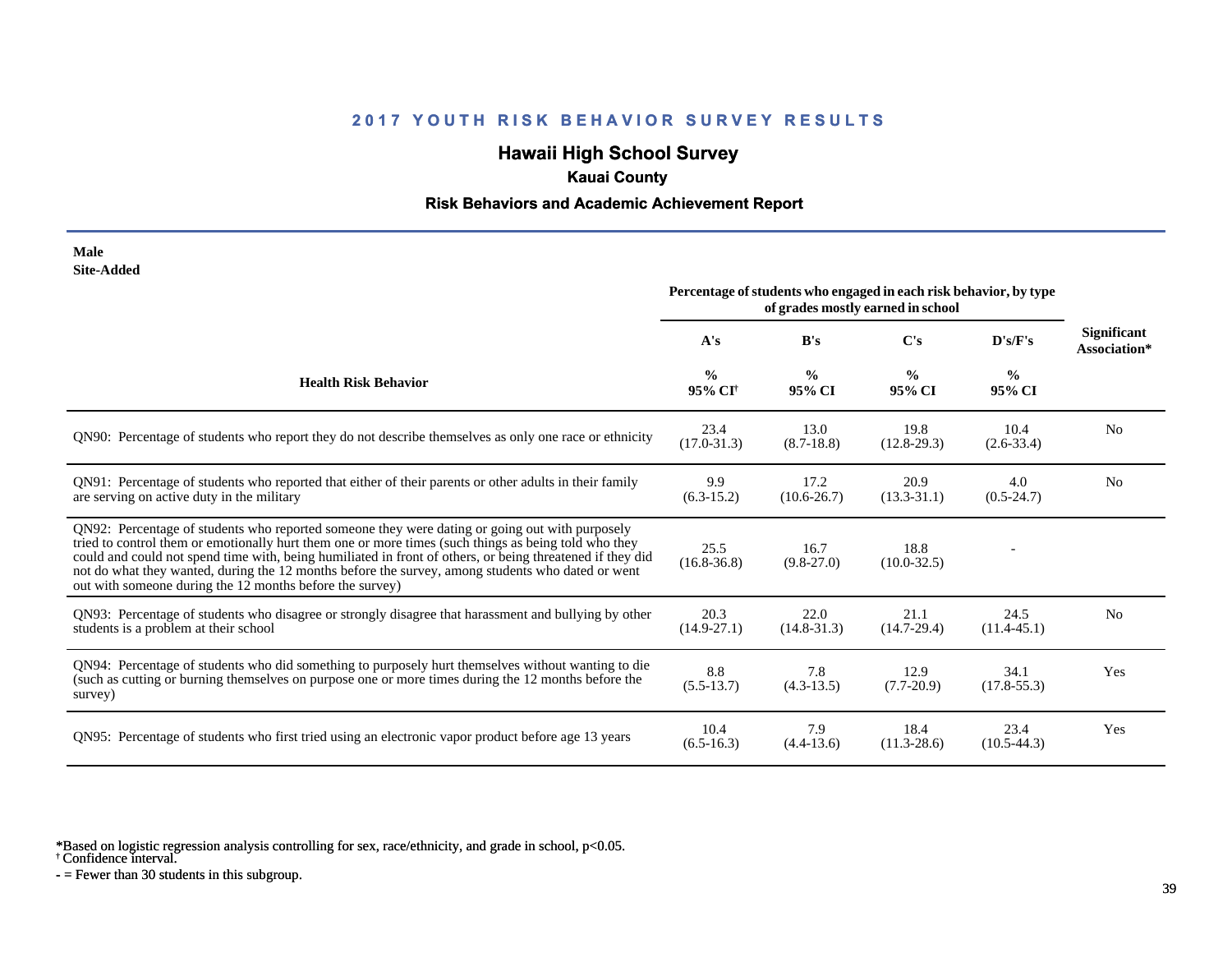## **Hawaii High School Survey**

## **Kauai County**

### **Risk Behaviors and Academic Achievement Report**

#### **Male Site-Added**

|                                                                                                                                                                                                                                                                                                                                                                                            | Percentage of students who engaged in each risk behavior, by type<br>of grades mostly earned in school |                         |                         |                         |                                    |
|--------------------------------------------------------------------------------------------------------------------------------------------------------------------------------------------------------------------------------------------------------------------------------------------------------------------------------------------------------------------------------------------|--------------------------------------------------------------------------------------------------------|-------------------------|-------------------------|-------------------------|------------------------------------|
|                                                                                                                                                                                                                                                                                                                                                                                            | A's                                                                                                    | B's                     | $\bf C$ 's              | D's/F's                 | <b>Significant</b><br>Association* |
| <b>Health Risk Behavior</b>                                                                                                                                                                                                                                                                                                                                                                | $\frac{0}{0}$<br>95% CI <sup>+</sup>                                                                   | $\frac{0}{0}$<br>95% CI | $\frac{0}{0}$<br>95% CI | $\frac{0}{0}$<br>95% CI |                                    |
| QN96: Percentage of students who usually got the alcohol they drank by buying it themselves (from a<br>store, such as a liquor store, convenience store, supermarket, discount store, or gas station, from a<br>restaurant, bar, or club, or from a public event such as a concert or sporting event, during the 30 days<br>before the survey, among students who currently drank alcohol) | 25.0<br>$(11.5-46.1)$                                                                                  | 18.7<br>$(7.7 - 38.7)$  | 28.5<br>$(12.5 - 52.5)$ |                         |                                    |
| QN97: Percentage of students who usually used marijuana by smoking it in a joint, bong, pipe, or blunt<br>(during the 30 days before the survey, among students who used marijuana)                                                                                                                                                                                                        | 74.9<br>$(54.3 - 88.2)$                                                                                | 84.9<br>$(62.3-95.0)$   |                         |                         |                                    |
| QN98: Percentage of students who ever used hallucinogenic drugs (such as LSD, acid, PCP, angel<br>dust, mescaline, or mushrooms, one or more times during their life)                                                                                                                                                                                                                      | 6.5<br>$(3.8-10.8)$                                                                                    | 2.8<br>$(1.3-5.9)$      | 16.3<br>$(9.7 - 26.3)$  | 31.0<br>$(16.0 - 51.4)$ | Yes                                |
| QN99: Percentage of students who are transgender                                                                                                                                                                                                                                                                                                                                           | 4.2<br>$(2.1 - 8.5)$                                                                                   | 2.2<br>$(0.6 - 7.7)$    | 1.9<br>$(0.4 - 8.7)$    | 20.1<br>$(8.6 - 40.3)$  | Yes                                |
| QN100: Percentage of students who tried to lose weight or keep from gaining weight by going without<br>eating for 24 hours or more; taking any diet pills, powders, or liquids; vomiting or taking laxatives;<br>smoking cigarettes; or skipping meals (during the 30 days before the survey)                                                                                              | 17.9<br>$(12.1 - 25.7)$                                                                                | 12.1<br>$(6.9-20.5)$    | 19.6<br>$(12.1 - 30.0)$ | 34.1<br>$(17.3 - 56.1)$ | N <sub>0</sub>                     |
| QN101: Percentage of students who drank a can, bottle, pouch, or glass of a juice drink (such as Fruit<br>Punch, Hawaiian Sun, Aloha Maid, Sunny Delight, or Tang, but not counting 100% fruit juice, one or<br>more times per day during the 7 days before the survey)                                                                                                                    | 9.0<br>$(5.3-14.9)$                                                                                    | 11.7<br>$(7.4-18.0)$    | 21.5<br>$(13.2 - 33.0)$ | 21.2<br>$(9.1 - 42.0)$  | N <sub>0</sub>                     |

\*Based on logistic regression analysis controlling for sex, race/ethnicity, and grade in school, p<0.05.

† Confidence interval.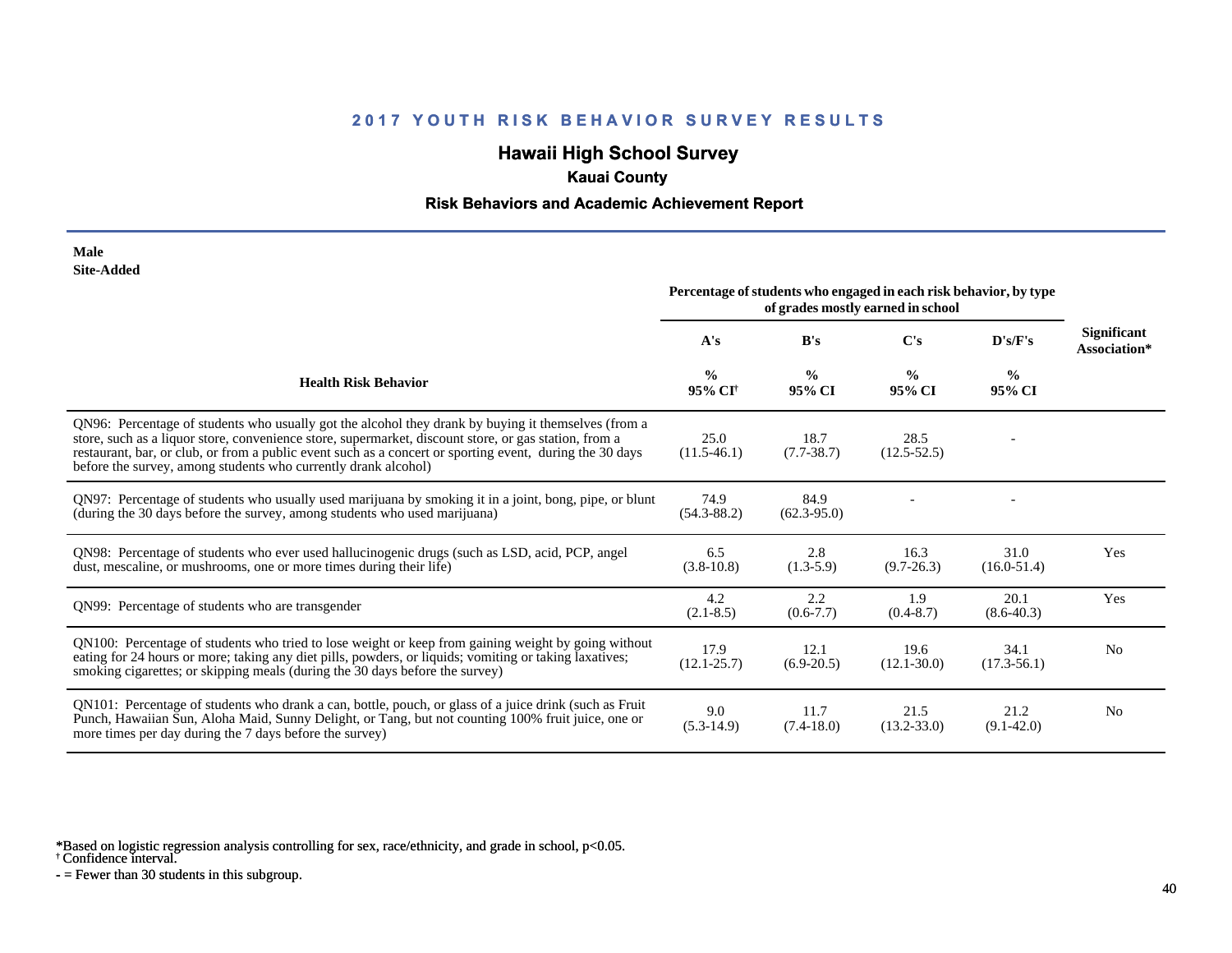# **Hawaii High School Survey**

## **Kauai County**

### **Risk Behaviors and Academic Achievement Report**

#### **Male Site-Added**

|                                                                                                                                                                                                  | Percentage of students who engaged in each risk behavior, by type<br>of grades mostly earned in school |                         |                         |                         |                                    |
|--------------------------------------------------------------------------------------------------------------------------------------------------------------------------------------------------|--------------------------------------------------------------------------------------------------------|-------------------------|-------------------------|-------------------------|------------------------------------|
|                                                                                                                                                                                                  | A's                                                                                                    | B's                     | C's                     | $\bf{D's/F's}$          | <b>Significant</b><br>Association* |
| <b>Health Risk Behavior</b>                                                                                                                                                                      | $\frac{0}{0}$<br>95% CI <sup>†</sup>                                                                   | $\frac{0}{0}$<br>95% CI | $\frac{0}{0}$<br>95% CI | $\frac{6}{9}$<br>95% CI |                                    |
| QN102: Percentage of students who most of the time or always went hungry because there was not<br>enough food in their home (during the 30 days before the survey)                               | 4.4<br>$(2.4 - 7.9)$                                                                                   | 5.3<br>$(2.6 - 10.6)$   | 6.7<br>$(2.9-14.6)$     |                         |                                    |
| ON103: Percentage of students who did exercises to strengthen or tone their muscles on three or more<br>days (such as push-ups, sit-ups, or weight lifting, during the 7 days before the survey) | 51.6<br>$(43.8 - 59.4)$                                                                                | 56.1<br>$(46.9 - 64.8)$ | 43.9<br>$(33.3 - 55.1)$ | 57.6<br>$(37.6 - 75.4)$ | N <sub>0</sub>                     |
| QN104: Percentage of students who walk or ride their bike to or from school (one or more days during<br>an average week when they are in school and weather allows them to do so)                | 23.5<br>$(17.5 - 30.9)$                                                                                | 14.0<br>$(9.2 - 20.7)$  | 15.6<br>$(9.4 - 24.8)$  | 39.8<br>$(24.1 - 57.9)$ | Yes                                |
| QN105: Percentage of students who have been taught about AIDS or HIV infection in school                                                                                                         | 72.7<br>$(62.3 - 81.1)$                                                                                | 74.4<br>$(65.6 - 81.6)$ | 60.6<br>$(49.4 - 70.8)$ |                         |                                    |
| QN106: Percentage of students who most of the time or always wear sunscreen (with an SPF of 15 or<br>higher when they are outside for more than one hour on a sunny day)                         | 12.3<br>$(7.4-19.7)$                                                                                   | 3.2<br>$(1.6-6.5)$      | 7.4<br>$(3.4-15.1)$     |                         |                                    |
| QN107: Percentage of students who had a toothache (during the 12 months before the survey)                                                                                                       | 32.5<br>$(25.5 - 40.4)$                                                                                | 20.7<br>$(13.9-29.6)$   | 21.2<br>$(14.0 - 30.8)$ | 33.6<br>$(17.4 - 54.9)$ | N <sub>0</sub>                     |
| QN108: Percentage of students who saw a doctor or nurse (for a check-up or physical exam when they<br>were not sick or injured during the 12 months before the survey)                           | 66.1<br>$(58.6 - 72.9)$                                                                                | 60.0<br>$(52.1 - 67.4)$ | 58.2<br>$(46.3 - 69.1)$ | 34.7<br>$(19.6 - 53.8)$ | Yes                                |

\*Based on logistic regression analysis controlling for sex, race/ethnicity, and grade in school, p<0.05.

† Confidence interval.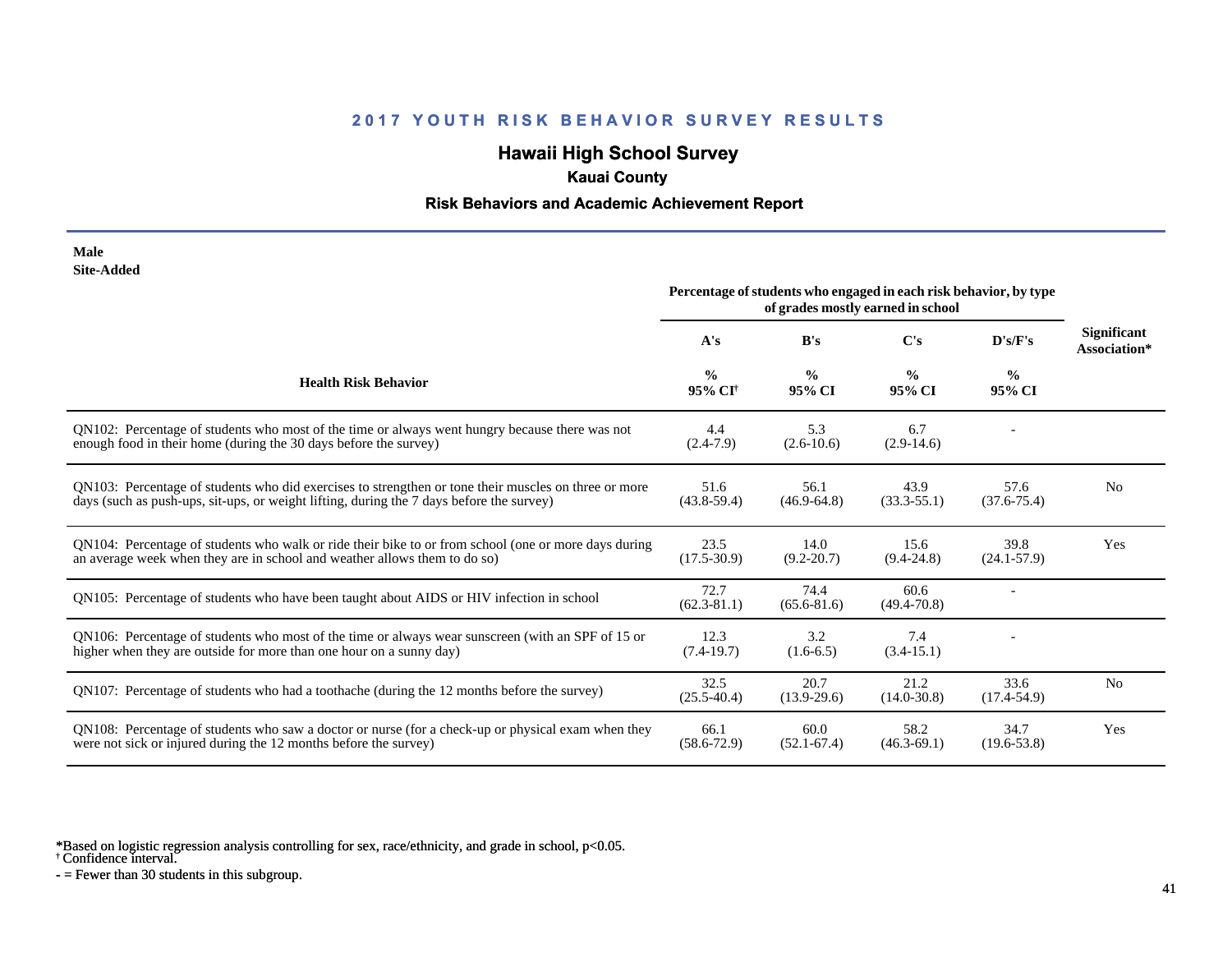# **Hawaii High School Survey**

## **Kauai County**

### **Risk Behaviors and Academic Achievement Report**

| Male              |
|-------------------|
| <b>Site-Added</b> |

|                                                                                                                                                                                                                                             | Percentage of students who engaged in each risk behavior, by type<br>of grades mostly earned in school |                         |                         |                         |                                    |
|---------------------------------------------------------------------------------------------------------------------------------------------------------------------------------------------------------------------------------------------|--------------------------------------------------------------------------------------------------------|-------------------------|-------------------------|-------------------------|------------------------------------|
|                                                                                                                                                                                                                                             | A's                                                                                                    | B's                     | C's                     | D's/F's                 | <b>Significant</b><br>Association* |
| <b>Health Risk Behavior</b>                                                                                                                                                                                                                 | $\frac{6}{9}$<br>95% CI <sup>+</sup>                                                                   | $\frac{0}{0}$<br>95% CI | $\frac{0}{0}$<br>95% CI | $\frac{0}{0}$<br>95% CI |                                    |
| QN109: Percentage of students who had been told by a doctor or nurse that they had asthma and who<br>still have asthma                                                                                                                      | 8.4<br>$(4.7-14.7)$                                                                                    | 9.0<br>$(5.3-15.0)$     | 7.1<br>$(3.3-14.4)$     |                         |                                    |
| QN110: Percentage of students who did not go to school because they were sick (on one or more days<br>during the 30 days before the survey)                                                                                                 | 32.4<br>$(23.9 - 42.3)$                                                                                | 43.1<br>$(34.3 - 52.4)$ | 54.7<br>$(44.0 - 64.9)$ | 55.3<br>$(36.2 - 73.1)$ | <b>Yes</b>                         |
| QN111: Percentage of students who usually slept in the home of a friend, family member, or other<br>person because they had to leave their home or their parent or guardian cannot afford housing (during<br>the 30 days before the survey) | 7.4<br>$(4.2 - 12.9)$                                                                                  | 3.6<br>$(1.4-9.3)$      | 10.3<br>$(5.4-18.7)$    | 6.9<br>$(1.6-24.4)$     | N <sub>0</sub>                     |
| QN112: Percentage of students who probably or definitely will complete a post high school program<br>(such as a vocational training program, military service, community college, or 4-year college)                                        | 64.0<br>$(55.0 - 72.1)$                                                                                | 67.9<br>$(59.5 - 75.4)$ | 60.0<br>$(47.0 - 71.7)$ |                         |                                    |
| QN113: Percentage of students who most of the time or always get the kind of help they need (among<br>students who report having felt sad, empty, hopeless, angry, or anxious)                                                              | 21.4<br>$(13.9 - 31.5)$                                                                                | 14.9<br>$(8.5 - 24.8)$  | 22.8<br>$(13.5 - 35.9)$ |                         |                                    |
| QN114: Percentage of students who reported there is at least one teacher or other adult in their school<br>that they can talk to if they have a problem                                                                                     | 70.9<br>$(62.2 - 78.3)$                                                                                | 64.7<br>$(55.8 - 72.8)$ | 61.2<br>$(51.9-69.7)$   |                         |                                    |

\*Based on logistic regression analysis controlling for sex, race/ethnicity, and grade in school, p<0.05.

† Confidence interval.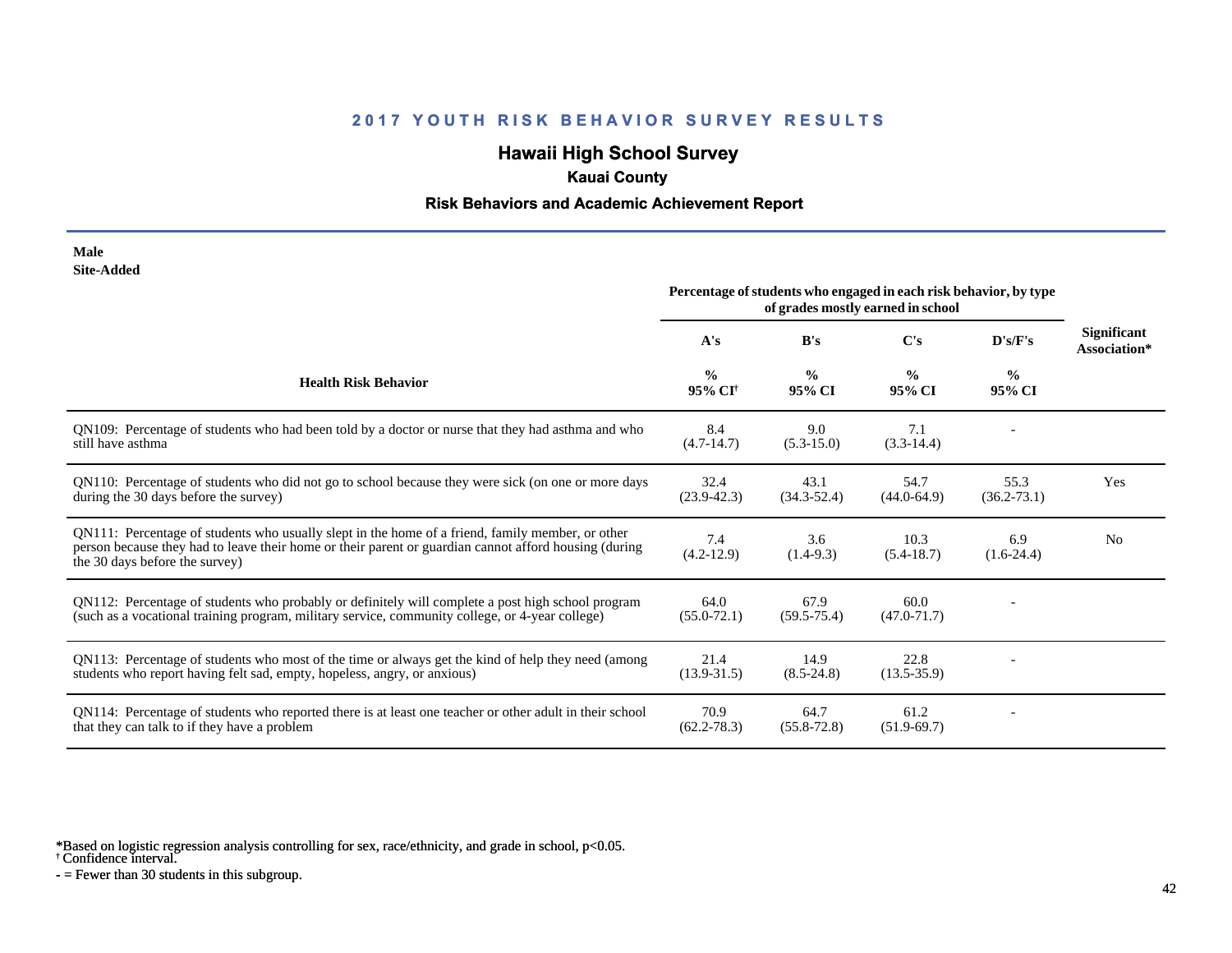# **Hawaii High School Survey**

## **Kauai County**

### **Risk Behaviors and Academic Achievement Report**

| Male              |
|-------------------|
| <b>Site-Added</b> |

|                                                                                                                                                                                                                  | Percentage of students who engaged in each risk behavior, by type<br>of grades mostly earned in school |                         |                         |                         |                                    |
|------------------------------------------------------------------------------------------------------------------------------------------------------------------------------------------------------------------|--------------------------------------------------------------------------------------------------------|-------------------------|-------------------------|-------------------------|------------------------------------|
|                                                                                                                                                                                                                  | A's                                                                                                    | B's                     | $\bf C's$               | $\bf{D's/F's}$          | <b>Significant</b><br>Association* |
| <b>Health Risk Behavior</b>                                                                                                                                                                                      | $\frac{0}{0}$<br>95% CI <sup>+</sup>                                                                   | $\frac{0}{0}$<br>95% CI | $\frac{0}{0}$<br>95% CI | $\frac{0}{0}$<br>95% CI |                                    |
| QN115: Percentage of students who have an adult outside of school they can talk to about things that<br>are important to them                                                                                    | 79.6<br>$(71.8 - 85.7)$                                                                                | 71.7<br>$(64.5 - 78.0)$ | 72.9<br>$(61.4 - 81.9)$ | 57.3<br>$(36.7 - 75.5)$ | N <sub>0</sub>                     |
| QN116: Percentage of students who reported their parents or other adults in their family talked with<br>them about what they expect them to do or not to do when it comes to sex                                 | 56.9<br>$(48.3 - 65.1)$                                                                                | 44.7<br>$(36.8 - 52.8)$ | 40.3<br>$(30.9 - 50.5)$ |                         |                                    |
| QN117: Percentage of students who report their parents would feel it was a little bit wrong, wrong, or<br>very wrong for them to drink beer, wine, or hard liquor regularly (such as rum, gin, vodka or whiskey) | 90.9<br>$(85.2 - 94.5)$                                                                                | 86.0<br>$(77.2 - 91.8)$ | 84.6<br>$(74.3-91.3)$   | 76.3<br>$(56.6 - 88.9)$ | N <sub>0</sub>                     |
| QN118: Percentage of students who have talked with one of their parents or another adult in their<br>family about the dangers of tobacco, alcohol, or drug use (during the 12 months before the survey)          | 53.6<br>$(43.7 - 63.2)$                                                                                | 46.3<br>$(37.6 - 55.3)$ | 40.0<br>$(30.0 - 51.0)$ |                         |                                    |
| QN119: Percentage of students who have ridden in a car driven by someone, including the student,<br>who was "high" or had been using alcohol or drugs (during the 30 days before the survey)                     | 27.4<br>$(20.5 - 35.5)$                                                                                | 16.7<br>$(10.2 - 26.0)$ | 29.6<br>$(20.4 - 40.7)$ |                         |                                    |
| QN120: Percentage of students who ever use alcohol or drugs to relax, feel better about themselves, or<br>fit in                                                                                                 | 19.9<br>$(14.5 - 26.7)$                                                                                | 11.8<br>$(7.2-18.7)$    | 17.5<br>$(9.8-29.2)$    |                         |                                    |

\*Based on logistic regression analysis controlling for sex, race/ethnicity, and grade in school, p<0.05.

† Confidence interval.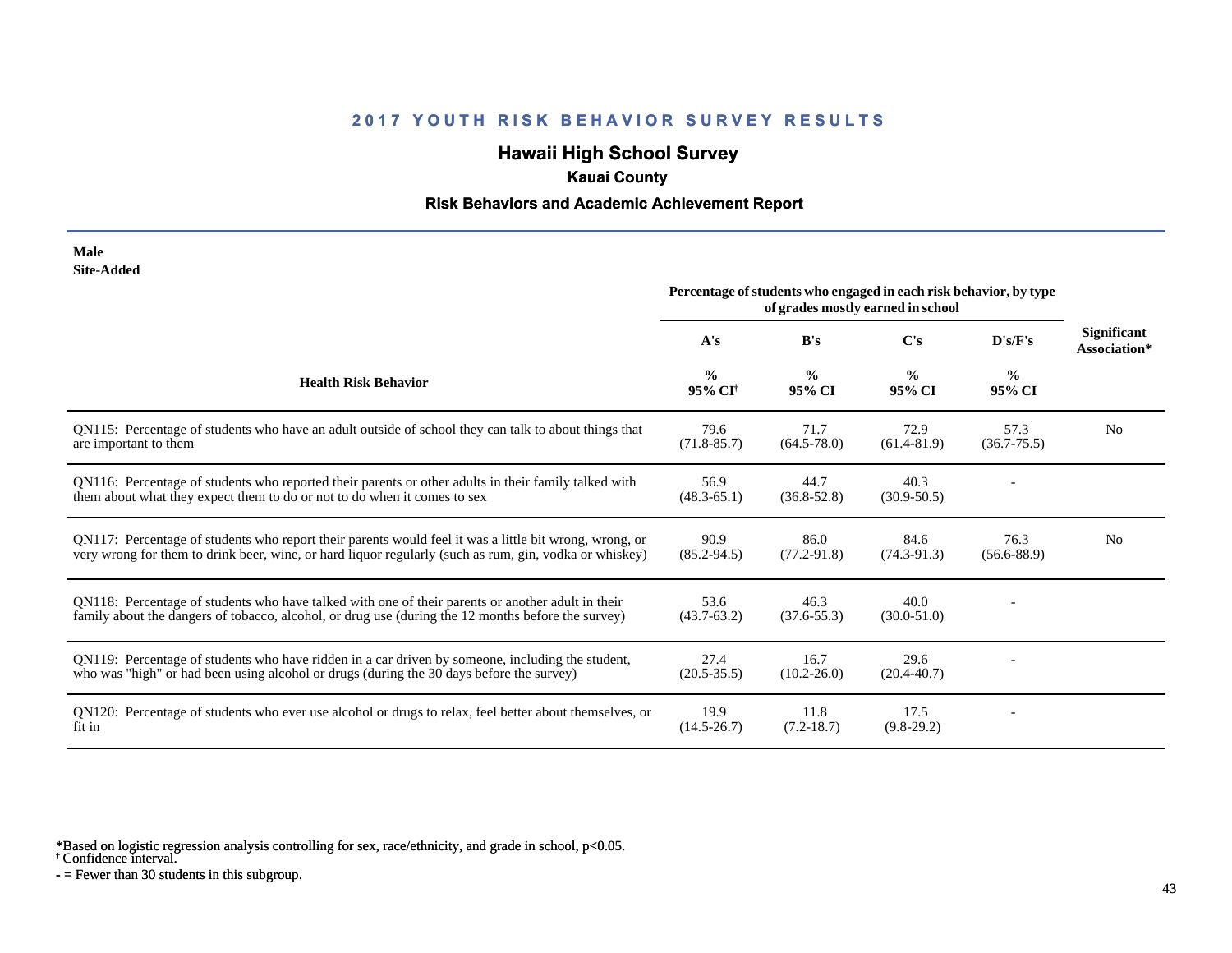# **Hawaii High School Survey**

## **Kauai County**

### **Risk Behaviors and Academic Achievement Report**

#### **Male Site-Added**

|                                                                                                                                                              | Percentage of students who engaged in each risk behavior, by type<br>of grades mostly earned in school |                         |                         |                         |                                    |
|--------------------------------------------------------------------------------------------------------------------------------------------------------------|--------------------------------------------------------------------------------------------------------|-------------------------|-------------------------|-------------------------|------------------------------------|
|                                                                                                                                                              | A's                                                                                                    | B's                     | $\bf C's$               | D's/F's                 | <b>Significant</b><br>Association* |
| <b>Health Risk Behavior</b>                                                                                                                                  | $\frac{0}{0}$<br>95% CI <sup>†</sup>                                                                   | $\frac{0}{0}$<br>95% CI | $\frac{0}{0}$<br>95% CI | $\frac{6}{9}$<br>95% CI |                                    |
| QN121: Percentage of students who ever use alcohol or drugs while they are alone                                                                             | 20.7<br>$(15.0 - 27.9)$                                                                                | 12.0<br>$(7.5-18.5)$    | 15.6<br>$(9.5-24.6)$    |                         |                                    |
| QN122: Percentage of students who ever forget things they did while using alcohol or drugs                                                                   | 21.2<br>$(15.3 - 28.6)$                                                                                | 5.1<br>$(2.6-9.8)$      | 13.9<br>$(7.9 - 23.3)$  |                         |                                    |
| QN123: Percentage of students who have ever gotten into trouble while they were using alcohol or<br>drugs                                                    | 14.8<br>$(10.2 - 21.1)$                                                                                | 9.1<br>$(5.2 - 15.4)$   | 21.3<br>$(12.8-33.2)$   |                         |                                    |
| QN124: Percentage of students who have attended school under the influence of alcohol, marijuana, or<br>other drugs (during the 12 months before the survey) | 24.7<br>$(18.2 - 32.5)$                                                                                | 9.9<br>$(6.1-15.6)$     | 18.7<br>$(11.8-28.4)$   |                         |                                    |
| QN125: Percentage of students who have family or friends that have told them that they should cut<br>down on their drinking or drug use                      | 19.1<br>$(13.8 - 25.9)$                                                                                | 8.9<br>$(5.2-14.7)$     | 11.2<br>$(6.7-18.0)$    |                         |                                    |

\*Based on logistic regression analysis controlling for sex, race/ethnicity, and grade in school, p<0.05.

† Confidence interval.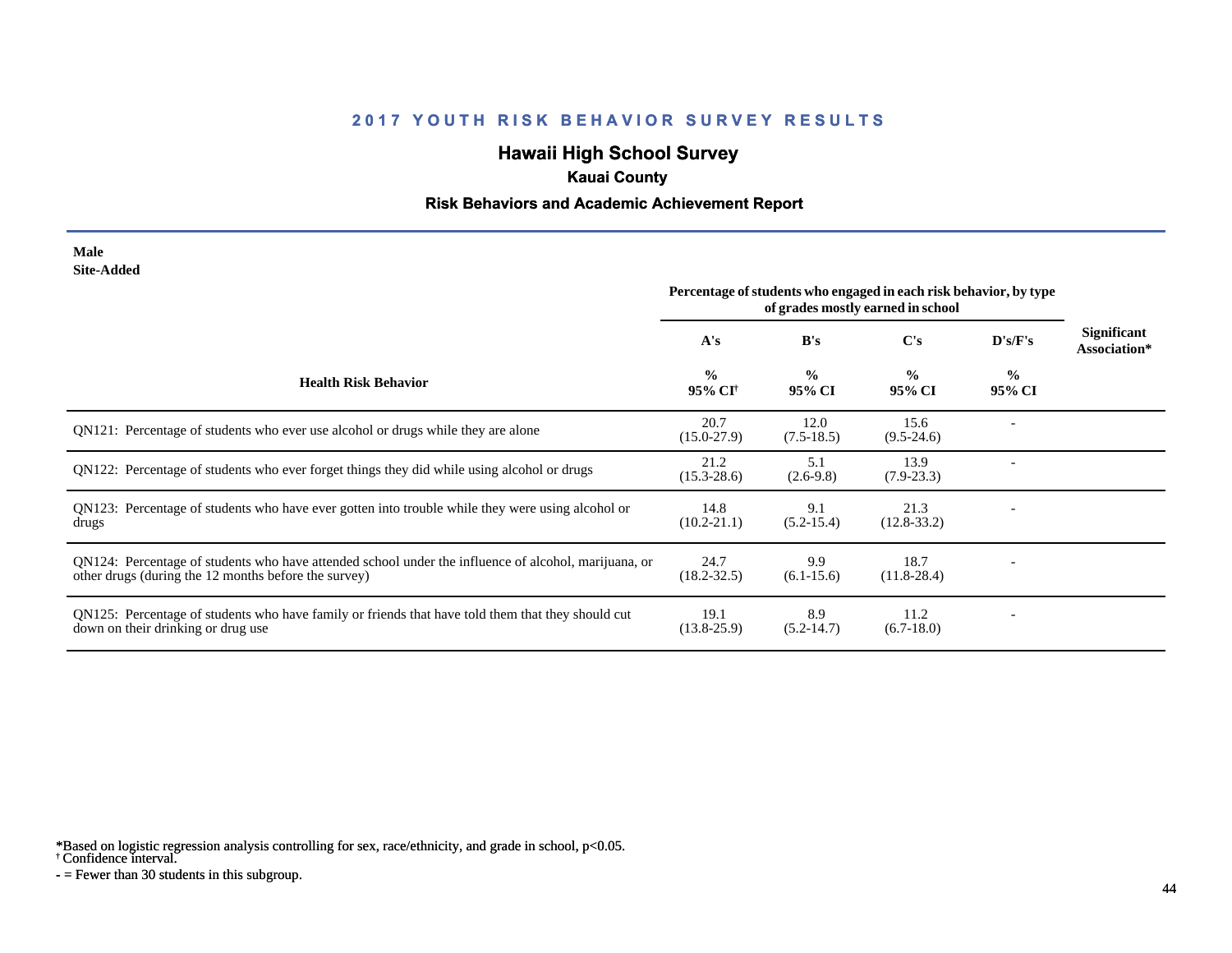# **Hawaii High School Survey**

## **Kauai County**

### **Risk Behaviors and Academic Achievement Report**

#### **Female Unintentional Injuries/Violence**

|                                                                                                                                                                                                                                                                                                        | Percentage of students who engaged in each risk behavior, by type<br>of grades mostly earned in school |                         |                         |                         |                                    |
|--------------------------------------------------------------------------------------------------------------------------------------------------------------------------------------------------------------------------------------------------------------------------------------------------------|--------------------------------------------------------------------------------------------------------|-------------------------|-------------------------|-------------------------|------------------------------------|
|                                                                                                                                                                                                                                                                                                        | A's                                                                                                    | B's                     | C's                     | D's/F's                 | <b>Significant</b><br>Association* |
| <b>Health Risk Behavior</b>                                                                                                                                                                                                                                                                            | $\frac{0}{0}$<br>95% CI <sup>†</sup>                                                                   | $\frac{0}{0}$<br>95% CI | $\frac{0}{0}$<br>95% CI | $\frac{0}{0}$<br>95% CI |                                    |
| QN11: Percentage of students who texted or e-mailed while driving a car or other vehicle (on at least 1<br>day during the 30 days before the survey, among students who had driven a car or other vehicle during<br>the 30 days before the survey)                                                     | 47.1<br>$(36.1 - 58.4)$                                                                                | 54.9<br>$(39.4 - 69.5)$ |                         |                         |                                    |
| QN12: Percentage of students who carried a weapon (such as a gun, knife, or club, on at least 1 day<br>during the 30 days before the survey)                                                                                                                                                           | 4.9<br>$(3.0-7.9)$                                                                                     | 10.2<br>$(5.6-18.0)$    | 11.6<br>$(5.0-24.7)$    |                         |                                    |
| QN15: Percentage of students who did not go to school because they felt unsafe at school or on their<br>way to or from school (on at least 1 day during the 30 days before the survey)                                                                                                                 | 5.1<br>$(2.9-8.6)$                                                                                     | 11.2<br>$(6.2-19.4)$    | 18.5<br>$(9.2 - 33.8)$  |                         |                                    |
| QN17: Percentage of students who were in a physical fight (one or more times during the 12 months<br>before the survey)                                                                                                                                                                                | 5.3<br>$(3.3-8.4)$                                                                                     | 14.6<br>$(8.9 - 23.0)$  | 23.0<br>$(11.1-41.9)$   |                         |                                    |
| QN19: Percentage of students who were ever physically forced to have sexual intercourse (when they<br>did not want to)                                                                                                                                                                                 | 6.4<br>$(4.2 - 9.7)$                                                                                   | 15.4<br>$(9.8-23.4)$    | 22.0<br>$(10.6 - 40.2)$ |                         |                                    |
| QN20: Percentage of students who experienced sexual violence (being forced by anyone to do sexual<br>things [counting such things as kissing, touching, or being physically forced to have sexual intercourse]<br>that they did not want to, one or more times during the 12 months before the survey) | 10.0<br>$(7.2 - 13.9)$                                                                                 | 22.4<br>$(14.4 - 33.2)$ | 20.3<br>$(10.0 - 36.9)$ |                         |                                    |

\*Based on logistic regression analysis controlling for sex, race/ethnicity, and grade in school, p<0.05.

† Confidence interval.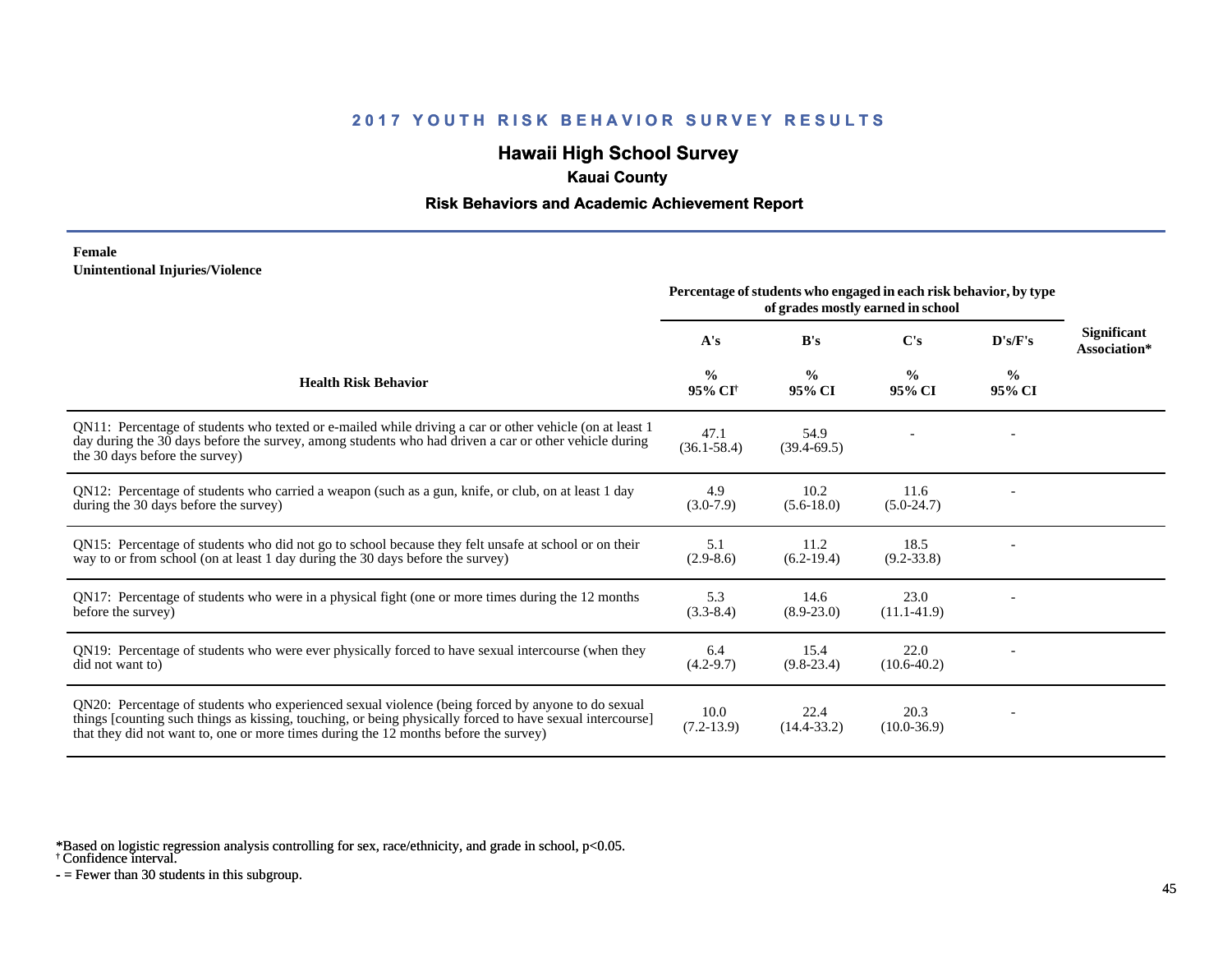## **Hawaii High School Survey**

## **Kauai County**

### **Risk Behaviors and Academic Achievement Report**

#### **Female Unintentional Injuries/Violence**

|                                                                                                                                                                                                                                                                                                                                                                                                                        | Percentage of students who engaged in each risk behavior, by type<br>of grades mostly earned in school |                         |                         |                         |                                    |
|------------------------------------------------------------------------------------------------------------------------------------------------------------------------------------------------------------------------------------------------------------------------------------------------------------------------------------------------------------------------------------------------------------------------|--------------------------------------------------------------------------------------------------------|-------------------------|-------------------------|-------------------------|------------------------------------|
|                                                                                                                                                                                                                                                                                                                                                                                                                        | A's                                                                                                    | B's                     | C's                     | $\bf{D's/F's}$          | <b>Significant</b><br>Association* |
| <b>Health Risk Behavior</b>                                                                                                                                                                                                                                                                                                                                                                                            | $\frac{0}{0}$<br>95% CI <sup>†</sup>                                                                   | $\frac{0}{0}$<br>95% CI | $\frac{0}{0}$<br>95% CI | $\frac{0}{0}$<br>95% CI |                                    |
| QN22: Percentage of students who experienced physical dating violence (being physically hurt on<br>purpose by someone they were dating or going out with [counting such things as being hit, slammed<br>into something, or injured with an object or weapon] one or more times during the 12 months before<br>the survey, among students who dated or went out with someone during the 12 months before the<br>survey) | 1.2<br>$(0.4 - 3.0)$                                                                                   | 8.4<br>$(3.5-18.5)$     |                         |                         |                                    |
| QN23: Percentage of students who were bullied on school property (ever during the 12 months before<br>the survey)                                                                                                                                                                                                                                                                                                      | 19.7<br>$(14.6 - 26.0)$                                                                                | 21.2<br>$(13.5 - 31.6)$ | 22.9<br>$(12.0-39.2)$   |                         |                                    |
| QN24: Percentage of students who were electronically bullied (counting being bullied through texting,<br>Instagram, Facebook, or other social media, ever during the 12 months before the survey)                                                                                                                                                                                                                      | 14.7<br>$(10.5 - 20.2)$                                                                                | 13.8<br>$(8.1 - 22.3)$  | 32.8<br>$(19.7-49.2)$   |                         |                                    |
| ON25: Percentage of students who felt sad or hopeless (almost every day for $>=$ 2 weeks in a row so<br>that they stopped doing some usual activities, ever during the 12 months before the survey)                                                                                                                                                                                                                    | 29.2<br>$(23.8 - 35.2)$                                                                                | 37.9<br>$(28.8 - 48.0)$ | 56.9<br>$(40.6 - 71.9)$ |                         |                                    |
| QN26: Percentage of students who seriously considered attempting suicide (ever during the 12 months<br>before the survey)                                                                                                                                                                                                                                                                                              | 12.5<br>$(9.4 - 16.4)$                                                                                 | 21.3<br>$(14.0 - 31.0)$ | 27.0<br>$(16.0-41.9)$   |                         |                                    |
| QN27: Percentage of students who made a plan about how they would attempt suicide (during the 12<br>months before the survey)                                                                                                                                                                                                                                                                                          | 10.1<br>$(7.4-13.6)$                                                                                   | 14.2<br>$(8.6-22.8)$    | 21.7<br>$(11.1 - 38.2)$ |                         |                                    |

\*Based on logistic regression analysis controlling for sex, race/ethnicity, and grade in school, p<0.05.

† Confidence interval.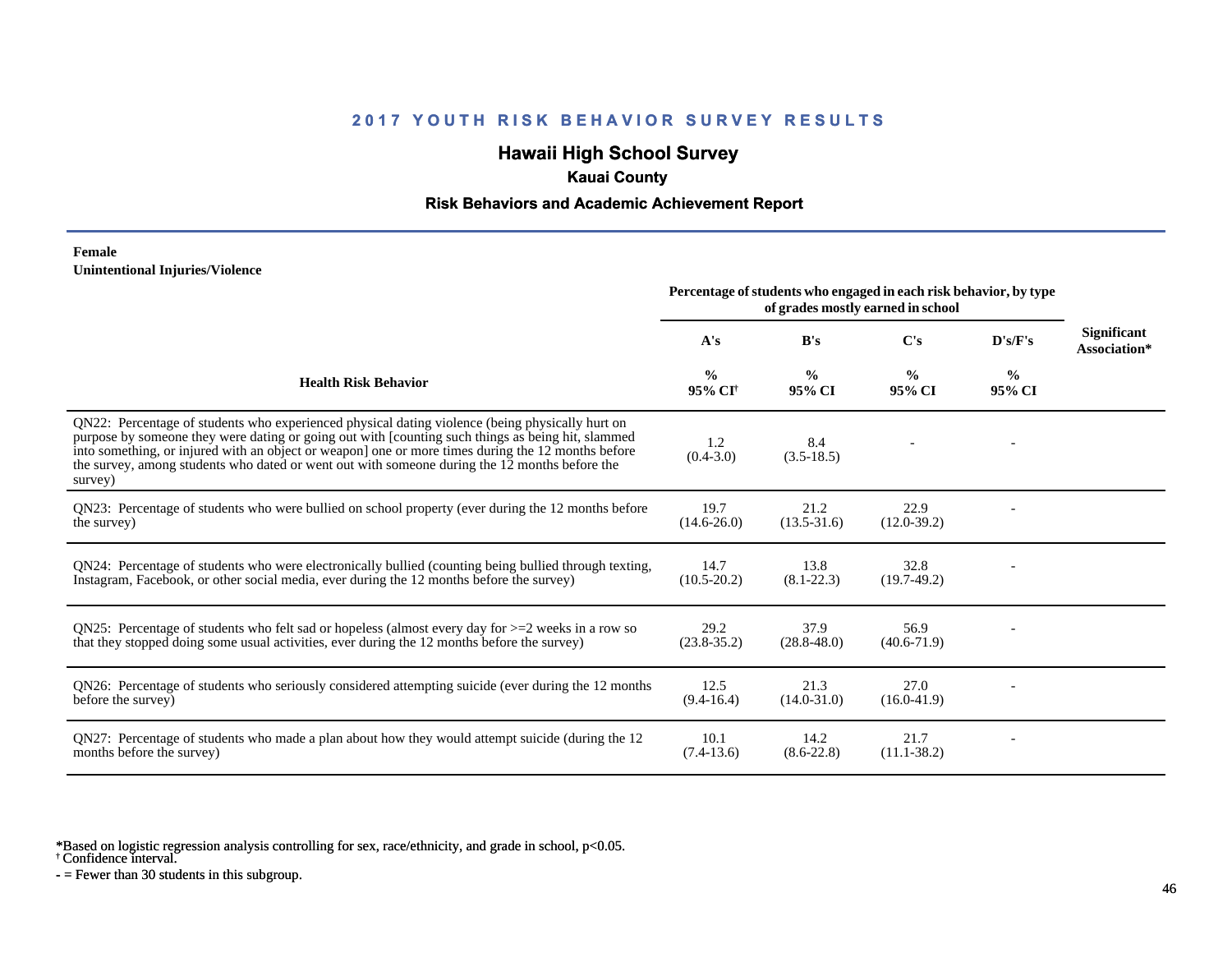# **Hawaii High School Survey**

## **Kauai County**

### **Risk Behaviors and Academic Achievement Report**

#### **Female Unintentional Injuries/Violence**

|                                                                                                                                                                                                   | Percentage of students who engaged in each risk behavior, by type<br>of grades mostly earned in school |                         |                         |                         |                                    |
|---------------------------------------------------------------------------------------------------------------------------------------------------------------------------------------------------|--------------------------------------------------------------------------------------------------------|-------------------------|-------------------------|-------------------------|------------------------------------|
|                                                                                                                                                                                                   | A's                                                                                                    | B's                     | C's                     | D's/F's                 | <b>Significant</b><br>Association* |
| <b>Health Risk Behavior</b>                                                                                                                                                                       | $\frac{0}{0}$<br>95% CI†                                                                               | $\frac{0}{0}$<br>95% CI | $\frac{0}{0}$<br>95% CI | $\frac{0}{0}$<br>95% CI |                                    |
| QN28: Percentage of students who attempted suicide (one or more times during the 12 months before<br>the survey)                                                                                  | 5.9<br>$(3.7-9.4)$                                                                                     | 9.1<br>$(4.8-16.7)$     | 22.1<br>$(10.8 - 39.8)$ |                         |                                    |
| QN29: Percentage of students who had a suicide attempt that resulted in an injury, poisoning, or<br>overdose that had to be treated by a doctor or nurse (during the 12 months before the survey) | 1.8<br>$(0.7-4.7)$                                                                                     | 2.9<br>$(1.0-8.0)$      | 3.8<br>$(0.8-15.9)$     |                         |                                    |

\*Based on logistic regression analysis controlling for sex, race/ethnicity, and grade in school, p<0.05.

† Confidence interval.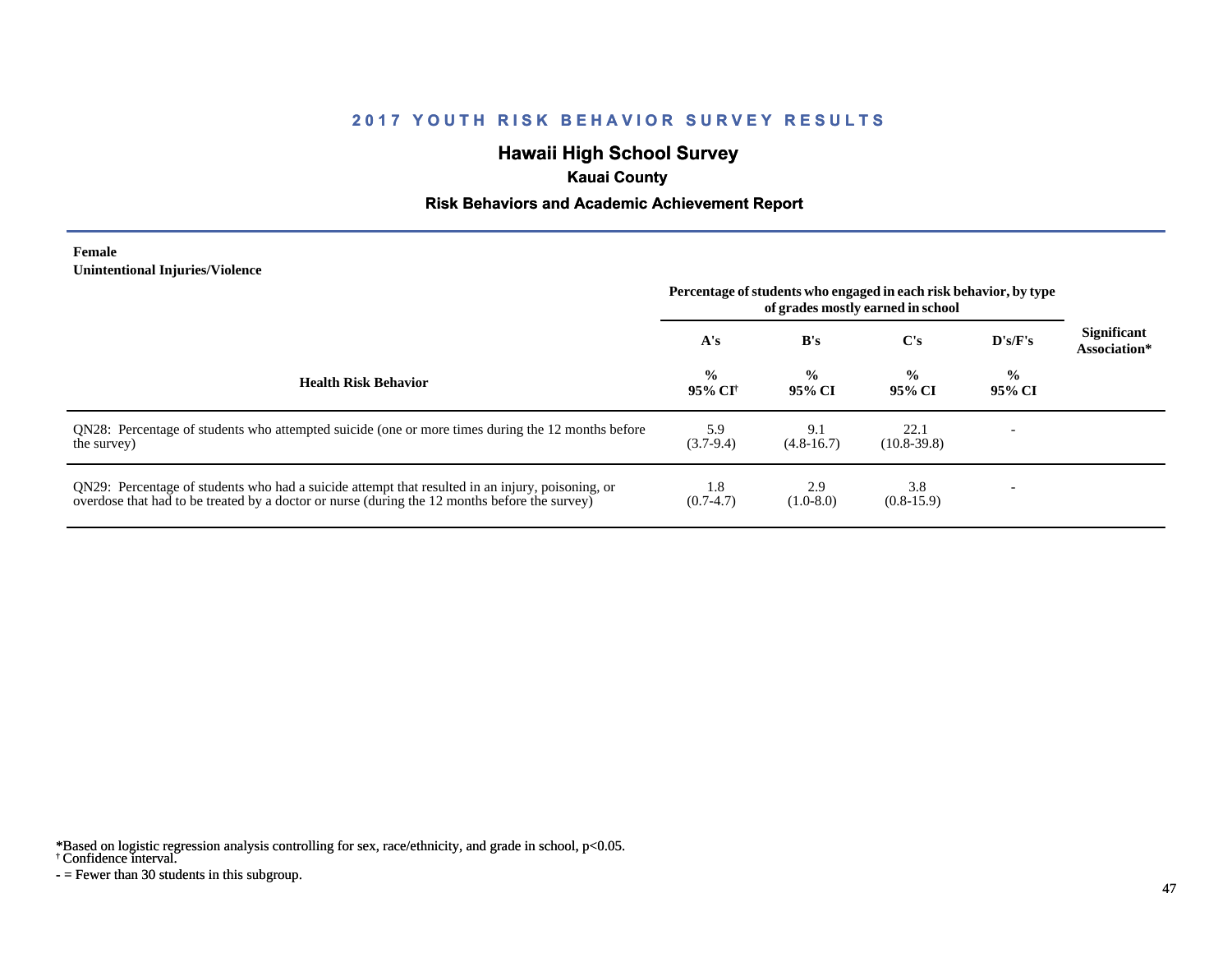# **Hawaii High School Survey**

## **Kauai County**

### **Risk Behaviors and Academic Achievement Report**

| Female             |  |
|--------------------|--|
| <b>Tobacco Use</b> |  |

|                                                                                                                                                                                                                                                                                                                 | Percentage of students who engaged in each risk behavior, by type<br>of grades mostly earned in school |                         |                         |                          |                                    |
|-----------------------------------------------------------------------------------------------------------------------------------------------------------------------------------------------------------------------------------------------------------------------------------------------------------------|--------------------------------------------------------------------------------------------------------|-------------------------|-------------------------|--------------------------|------------------------------------|
|                                                                                                                                                                                                                                                                                                                 | A's                                                                                                    | B's                     | $\bf C's$               | D's/F's                  | <b>Significant</b><br>Association* |
| <b>Health Risk Behavior</b>                                                                                                                                                                                                                                                                                     | $\frac{0}{0}$<br>95% CI <sup>†</sup>                                                                   | $\frac{0}{0}$<br>95% CI | $\frac{0}{0}$<br>95% CI | $\frac{6}{10}$<br>95% CI |                                    |
| QN31: Percentage of students who first tried cigarette smoking before age 13 years (even one or two<br>puffs)                                                                                                                                                                                                   | 3.0<br>$(1.5-5.9)$                                                                                     | 7.3<br>$(3.6-14.1)$     | 20.2<br>$(10.7 - 34.9)$ |                          |                                    |
| QN32: Percentage of students who currently smoked cigarettes (on at least 1 day during the 30 days<br>before the survey)                                                                                                                                                                                        | 6.1<br>$(3.4-10.8)$                                                                                    | 11.7<br>$(6.7-19.6)$    | 22.3<br>$(10.2 - 42.1)$ |                          |                                    |
| QNFRCIG: Percentage of students who currently smoked cigarettes frequently (on 20 or more days<br>during the 30 days before the survey)                                                                                                                                                                         | 0.1<br>$(0.0-1.1)$                                                                                     | 1.9<br>$(0.5 - 7.5)$    | 4.5<br>$(0.9-19.5)$     |                          |                                    |
| QNDAYCIG: Percentage of students who currently smoked cigarettes daily (on all 30 days during the<br>30 days before the survey)                                                                                                                                                                                 | 0.1<br>$(0.0-1.1)$                                                                                     | 1.9<br>$(0.5 - 7.5)$    | 4.5<br>$(0.9-19.5)$     |                          |                                    |
| QN35: Percentage of students who currently used an electronic vapor product (including e-cigarettes,<br>e-cigars, e-pipes, vape pipes, vaping pens, e-hookahs, and hookah pens [such as blu, NJOY, Vuse,<br>MarkTen, Logic, Vapin Plus, eGo, and Halo], on at least 1 day during the 30 days before the survey) | 22.8<br>$(17.5 - 29.2)$                                                                                | 34.4<br>$(26.0 - 43.9)$ | 49.5<br>$(33.8-65.3)$   | $\overline{a}$           |                                    |

\*Based on logistic regression analysis controlling for sex, race/ethnicity, and grade in school, p<0.05.

† Confidence interval.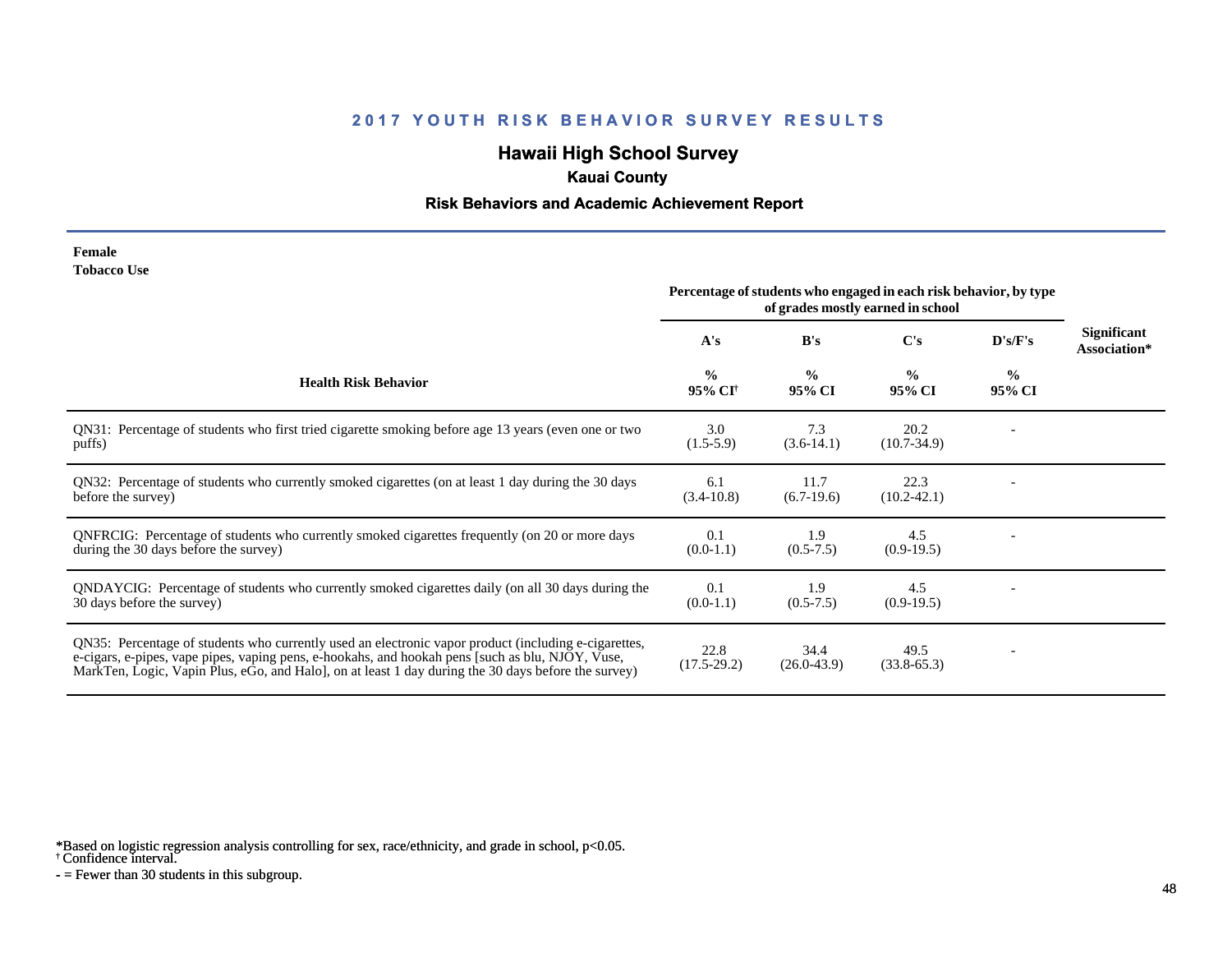## **Hawaii High School Survey**

## **Kauai County**

### **Risk Behaviors and Academic Achievement Report**

#### **Female Alcohol/Other Drug Use**

|                                                                                                                                                                                                                                                                                       | Percentage of students who engaged in each risk behavior, by type<br>of grades mostly earned in school |                         |                         |                         |                                    |
|---------------------------------------------------------------------------------------------------------------------------------------------------------------------------------------------------------------------------------------------------------------------------------------|--------------------------------------------------------------------------------------------------------|-------------------------|-------------------------|-------------------------|------------------------------------|
|                                                                                                                                                                                                                                                                                       | A's                                                                                                    | B's                     | C's                     | D's/F's                 | <b>Significant</b><br>Association* |
| <b>Health Risk Behavior</b>                                                                                                                                                                                                                                                           | $\frac{0}{0}$<br>95% CI <sup>†</sup>                                                                   | $\frac{0}{0}$<br>95% CI | $\frac{0}{0}$<br>95% CI | $\frac{6}{9}$<br>95% CI |                                    |
| QN41: Percentage of students who had their first drink of alcohol before age 13 years (other than a few<br>sips)                                                                                                                                                                      | 11.0<br>$(7.3-16.2)$                                                                                   | 17.4<br>$(9.9-28.9)$    | 24.3<br>$(12.6 - 41.6)$ |                         |                                    |
| QN42: Percentage of students who currently drank alcohol (at least one drink of alcohol, on at least 1<br>day during the 30 days before the survey)                                                                                                                                   | 32.0<br>$(25.0 - 39.8)$                                                                                | 39.8<br>$(31.6-48.5)$   | 51.7<br>$(34.3 - 68.6)$ |                         |                                    |
| QN44: Percentage of students who currently were binge drinking (had four or more drinks of alcohol<br>in a row for female students or five or more drinks of alcohol in a row for male students, within a<br>couple of hours, on at least 1 day during the 30 days before the survey) | 17.4<br>$(11.5 - 25.6)$                                                                                | 22.8<br>$(15.0 - 33.2)$ | 31.9<br>$(17.8 - 50.3)$ |                         |                                    |
| QN47: Percentage of students who tried marijuana for the first time before age 13 years                                                                                                                                                                                               | 4.0<br>$(2.3-6.7)$                                                                                     | 7.9<br>$(3.0-19.2)$     | 10.6<br>$(4.4-23.5)$    |                         |                                    |
| QN48: Percentage of students who currently used marijuana (one or more times during the 30 days<br>before the survey)                                                                                                                                                                 | 17.0<br>$(12.0 - 23.4)$                                                                                | 21.0<br>$(13.4 - 31.5)$ | 28.9<br>$(16.9 - 44.7)$ |                         |                                    |
| QN49: Percentage of students who ever used cocaine (any form of cocaine, including powder, crack,<br>or freebase, one or more times during their life)                                                                                                                                | 4.1<br>$(2.1 - 7.8)$                                                                                   | 9.5<br>$(4.9-17.7)$     | 10.9<br>$(3.8-27.7)$    |                         |                                    |
| QN51: Percentage of students who ever used heroin (also called "smack," "junk," or "China White,"<br>one or more times during their life)                                                                                                                                             | 0.7<br>$(0.3-2.1)$                                                                                     | 2.6<br>$(0.8-8.2)$      | 2.2<br>$(0.3-14.6)$     |                         |                                    |

\*Based on logistic regression analysis controlling for sex, race/ethnicity, and grade in school, p<0.05.

† Confidence interval.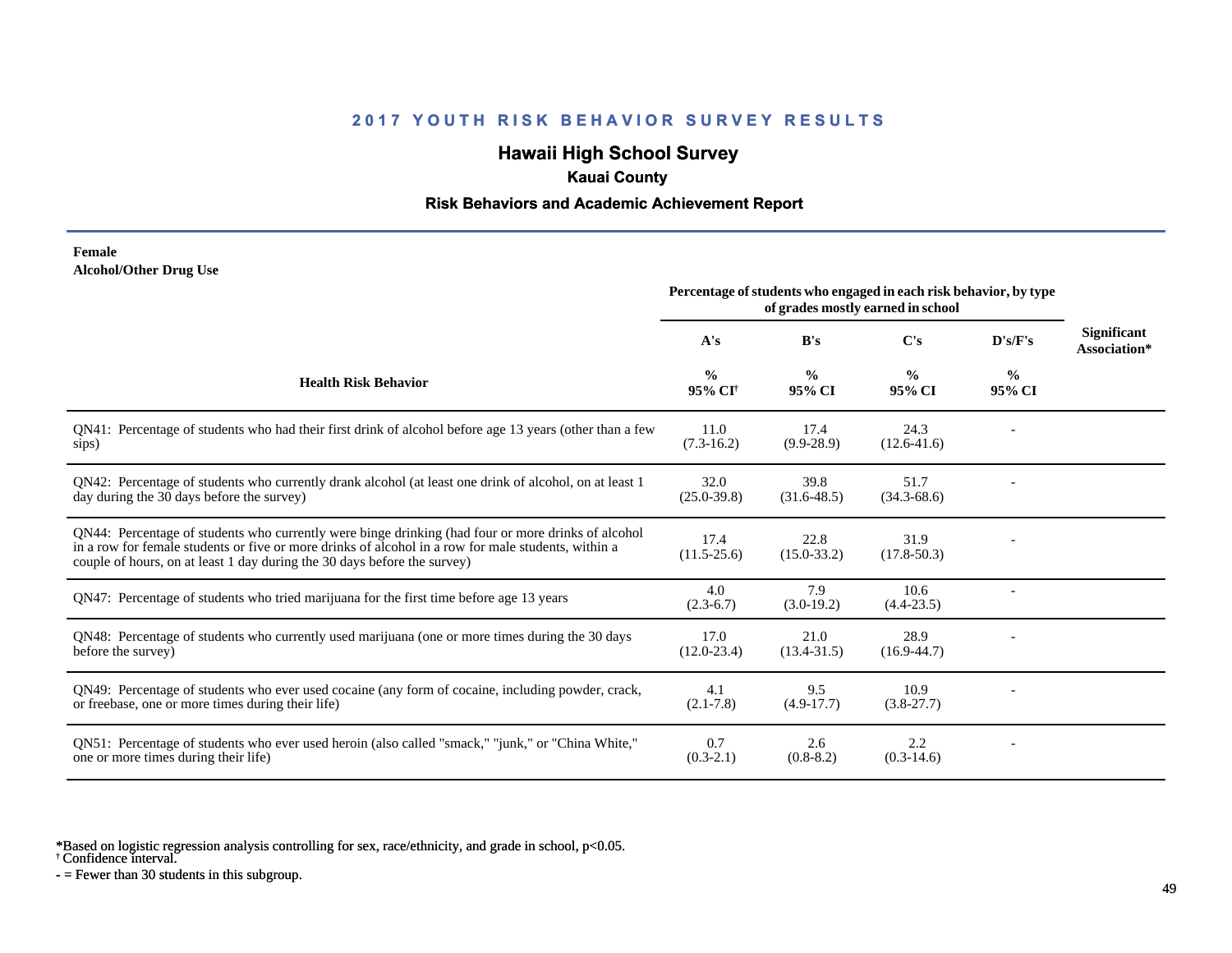# **Hawaii High School Survey**

## **Kauai County**

### **Risk Behaviors and Academic Achievement Report**

#### **Female Alcohol/Other Drug Use**

|                                                                                                                                                                                                                                                                                       | Percentage of students who engaged in each risk behavior, by type<br>of grades mostly earned in school |                         |                         |                         |                                    |
|---------------------------------------------------------------------------------------------------------------------------------------------------------------------------------------------------------------------------------------------------------------------------------------|--------------------------------------------------------------------------------------------------------|-------------------------|-------------------------|-------------------------|------------------------------------|
|                                                                                                                                                                                                                                                                                       | A's                                                                                                    | B's                     | $\bf C's$               | D's/F's                 | <b>Significant</b><br>Association* |
| <b>Health Risk Behavior</b>                                                                                                                                                                                                                                                           | $\frac{0}{0}$<br>95% CI <sup>†</sup>                                                                   | $\frac{0}{0}$<br>95% CI | $\frac{0}{0}$<br>95% CI | $\frac{0}{0}$<br>95% CI |                                    |
| ON52: Percentage of students who ever used methamphetamines (also called "speed," "crystal,"<br>"crank," or "ice," one or more times during their life)                                                                                                                               | 1.2<br>$(0.5-3.3)$                                                                                     | 3.4<br>$(1.2-9.3)$      | 1.1<br>$(0.1-7.9)$      |                         |                                    |
| QN53: Percentage of students who ever used ecstasy (also called "MDMA," one or more times during<br>their life)                                                                                                                                                                       | 3.3<br>$(1.5-7.0)$                                                                                     | 3.4<br>$(1.0-10.5)$     | 6.8<br>$(2.0-20.9)$     |                         |                                    |
| QN54: Percentage of students who ever used synthetic marijuana (also called "K2," "Spice," "fake<br>weed," "King Kong," "Yucatan Fire," "Skunk," or "Moon Rocks," one or more times during their life)                                                                                | 2.4<br>$(1.1-5.0)$                                                                                     | 7.0<br>$(3.1 - 15.0)$   | 4.7<br>$(1.1 - 18.1)$   |                         |                                    |
| QN56: Percentage of students who ever took prescription pain medicine without a doctor's<br>prescription or differently than how a doctor told them to use it (counting drugs such as codeine,<br>Vicodin, OxyContin, Hydrocodone, and Percocet, one or more times during their life) | 7.4<br>$(4.5-11.9)$                                                                                    | 14.7<br>$(9.3-22.5)$    | 18.3<br>$(8.8 - 34.0)$  |                         |                                    |
| QN57: Percentage of students who ever injected any illegal drug (used a needle to inject any illegal<br>drug into their body, one or more times during their life)                                                                                                                    | 0.3<br>$(0.1-1.4)$                                                                                     | 1.8<br>$(0.5-5.7)$      | 4.3<br>$(1.0-16.6)$     |                         |                                    |

\*Based on logistic regression analysis controlling for sex, race/ethnicity, and grade in school, p<0.05.

† Confidence interval.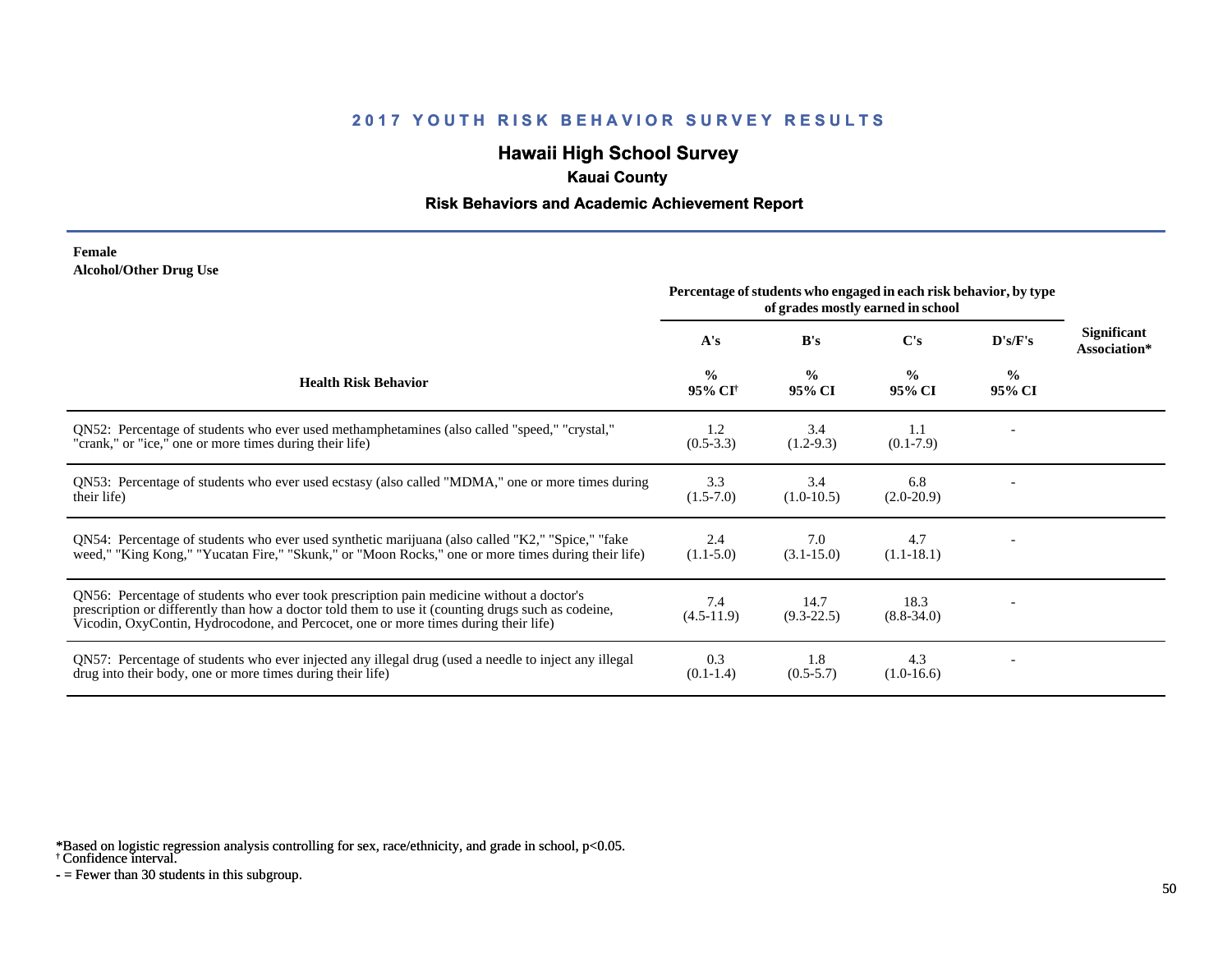# **Hawaii High School Survey**

## **Kauai County**

### **Risk Behaviors and Academic Achievement Report**

#### **Female Sexual Behaviors**

|                                                                                                                                                                       | Percentage of students who engaged in each risk behavior, by type<br>of grades mostly earned in school |                         |                         |                         |                                    |
|-----------------------------------------------------------------------------------------------------------------------------------------------------------------------|--------------------------------------------------------------------------------------------------------|-------------------------|-------------------------|-------------------------|------------------------------------|
|                                                                                                                                                                       | A's                                                                                                    | B's                     | C's                     | D's/F's                 | <b>Significant</b><br>Association* |
| <b>Health Risk Behavior</b>                                                                                                                                           | $\%$<br>95% CI†                                                                                        | $\frac{0}{0}$<br>95% CI | $\frac{0}{0}$<br>95% CI | $\frac{0}{0}$<br>95% CI |                                    |
| QN60: Percentage of students who had sexual intercourse for the first time before age 13 years                                                                        | 2.3<br>$(0.9-5.6)$                                                                                     | 4.7<br>$(1.9-11.5)$     | 7.4<br>$(2.1 - 23.1)$   |                         |                                    |
| QN61: Percentage of students who had sexual intercourse with four or more persons during their life                                                                   | 3.7<br>$(1.7-7.6)$                                                                                     | 7.1<br>$(3.6-13.4)$     | 17.3<br>$(7.9 - 33.7)$  |                         |                                    |
| QN62: Percentage of students who were currently sexually active (had sexual intercourse with at least<br>one person, during the 3 months before the survey)           | 19.9<br>$(13.4 - 28.4)$                                                                                | 36.2<br>$(26.3 - 47.5)$ | 36.0<br>$(19.8-56.2)$   |                         |                                    |
| QN63: Percentage of students who drank alcohol or used drugs before last sexual intercourse (among<br>students who were currently sexually active)                    | 30.1<br>$(19.3 - 43.7)$                                                                                | 25.5<br>$(15.1 - 39.8)$ |                         |                         |                                    |
| QN64: Percentage of students who used a condom during last sexual intercourse (among students who<br>were currently sexually active)                                  | 62.1<br>$(48.2 - 74.3)$                                                                                | 49.9<br>$(31.0 - 68.8)$ |                         |                         |                                    |
| QN65: Percentage of students who used birth control pills before last sexual intercourse (to prevent<br>pregnancy, among students who were currently sexually active) | 24.0<br>$(13.3 - 39.5)$                                                                                | 27.3<br>$(14.0 - 46.3)$ |                         |                         |                                    |

\*Based on logistic regression analysis controlling for sex, race/ethnicity, and grade in school, p<0.05.

† Confidence interval.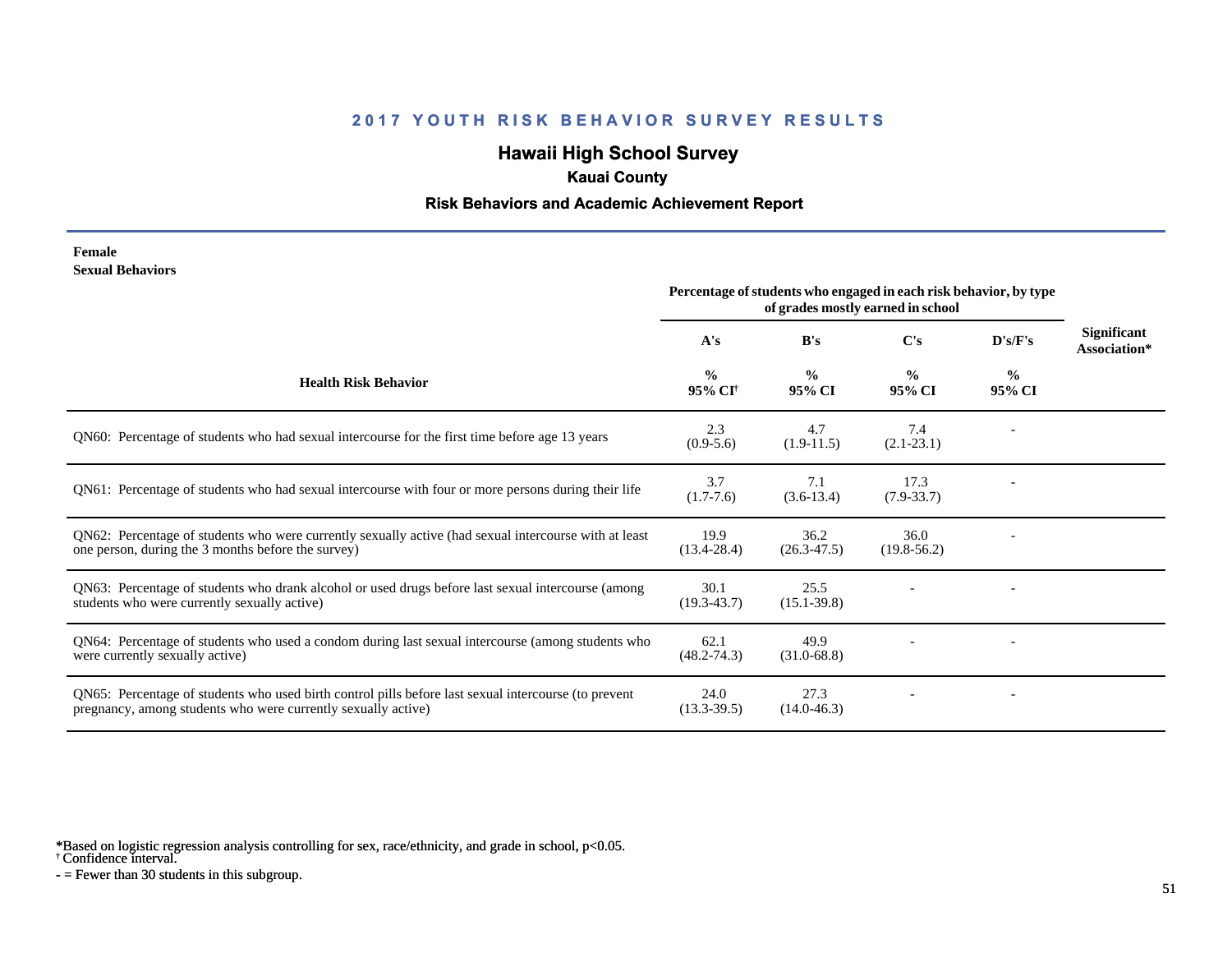# **Hawaii High School Survey**

## **Kauai County**

### **Risk Behaviors and Academic Achievement Report**

#### **Female Sexual Behaviors**

|                                                                                                                                                                                                                                                                                                                                                                                                                            | Percentage of students who engaged in each risk behavior, by type<br>of grades mostly earned in school |                         |                         |                         |                                    |
|----------------------------------------------------------------------------------------------------------------------------------------------------------------------------------------------------------------------------------------------------------------------------------------------------------------------------------------------------------------------------------------------------------------------------|--------------------------------------------------------------------------------------------------------|-------------------------|-------------------------|-------------------------|------------------------------------|
|                                                                                                                                                                                                                                                                                                                                                                                                                            | A's                                                                                                    | B's                     | C's                     | D's/F's                 | <b>Significant</b><br>Association* |
| <b>Health Risk Behavior</b>                                                                                                                                                                                                                                                                                                                                                                                                | $\frac{0}{0}$<br>95% CI <sup>+</sup>                                                                   | $\frac{0}{0}$<br>95% CI | $\frac{0}{0}$<br>95% CI | $\frac{6}{6}$<br>95% CI |                                    |
| QNIUDIMP: Percentage of students who used an IUD (such as Mirena or ParaGard) or implant (such<br>as Implanon or Nexplanon) before last sexual intercourse (to prevent pregnancy, among students who<br>were currently sexually active)                                                                                                                                                                                    | 0.8<br>$(0.1-6.2)$                                                                                     | 6.9<br>$(2.2-19.7)$     |                         |                         |                                    |
| <b>QNSHPARG:</b> Percentage of students who used a shot (such as Depo-Provera), patch (such as<br>OrthoEvra), or birth control ring (such as NuvaRing) before last sexual intercourse (to prevent<br>pregnancy, among students who were currently sexually active))                                                                                                                                                        | 12.9<br>$(4.6 - 31.6)$                                                                                 | 0.0                     |                         |                         |                                    |
| QNOTHHPL: Percentage of students who used birth control pills; an IUD (such as Mirena or<br>ParaGard) or implant (such as Implanon or Nexplanon); or a shot (such as Depo-Provera), patch (such<br>as OrthoEvra), or birth control ring (such as NuvaRing) before last sexual intercourse (to prevent<br>pregnancy, among students who were currently sexually active)                                                     | 37.8<br>$(25.1 - 52.3)$                                                                                | 34.2<br>$(17.9 - 55.3)$ |                         |                         |                                    |
| QNDUALBC: Percentage of students who used both a condom during last sexual intercourse and birth<br>control pills; an IUD (such as Mirena or ParaGard) or implant (such as Implanon or Nexplanon); or a<br>shot (such as Depo-Provera), patch (such as OrthoEvra), or birth control ring (such as NuvaRing)<br>before last sexual intercourse (to prevent pregnancy, among students who were currently sexually<br>active) | 13.9<br>$(7.9-23.4)$                                                                                   | 18.4<br>$(7.3-39.1)$    |                         |                         |                                    |
| <b>QNBCNONE:</b> Percentage of students who did not use any method to prevent pregnancy during last<br>sexual intercourse (among students who were currently sexually active)                                                                                                                                                                                                                                              | 8.2<br>$(3.8-17.0)$                                                                                    | 22.6<br>$(10.9 - 41.0)$ |                         |                         |                                    |

\*Based on logistic regression analysis controlling for sex, race/ethnicity, and grade in school, p<0.05.

† Confidence interval.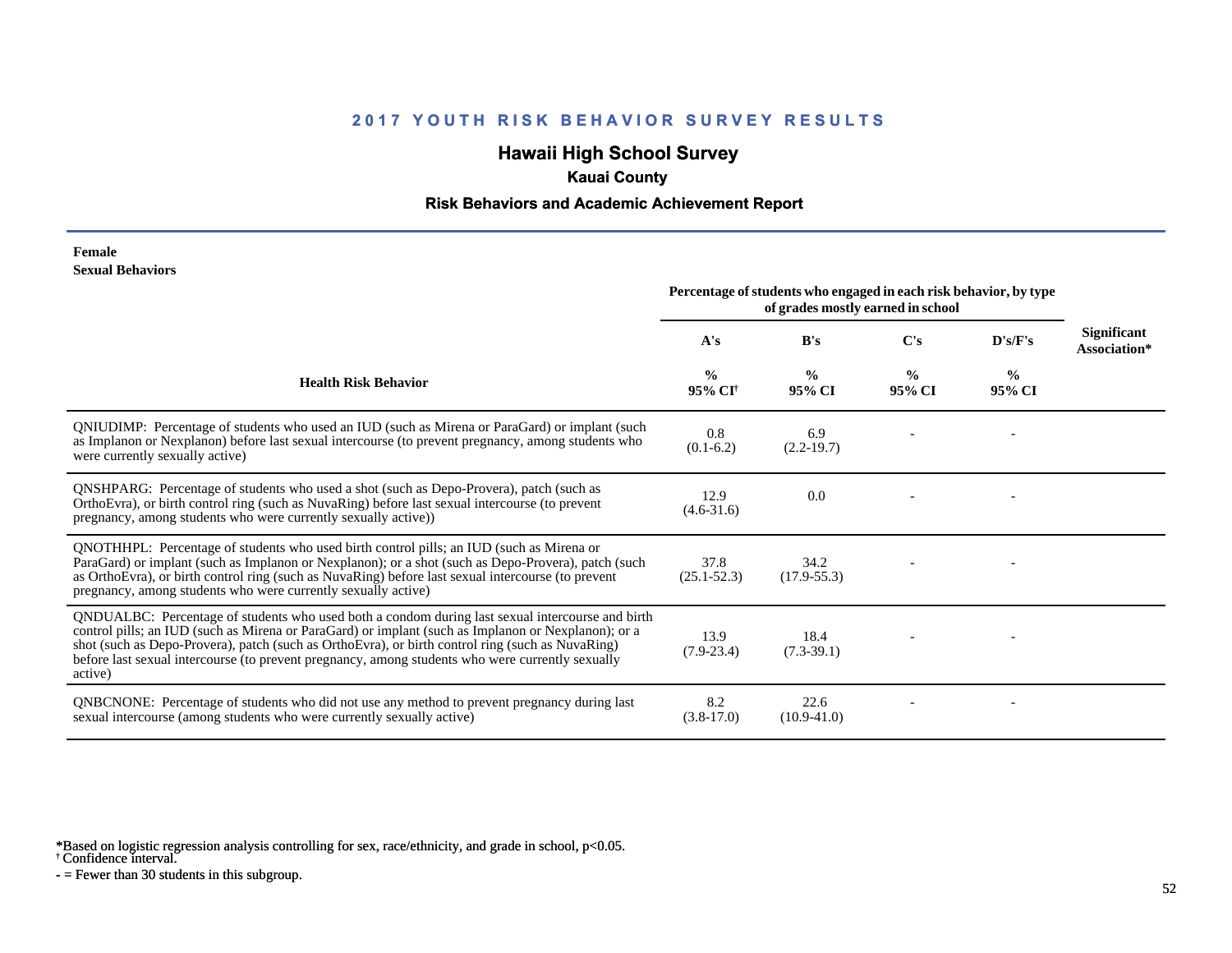## **Hawaii High School Survey**

### **Kauai County**

#### **Risk Behaviors and Academic Achievement Report**

#### **Female Dietary Behaviors**

|                                                                                                                                                                                                                   | Percentage of students who engaged in each risk behavior, by type<br>of grades mostly earned in school |                         |                         |                         |                                    |
|-------------------------------------------------------------------------------------------------------------------------------------------------------------------------------------------------------------------|--------------------------------------------------------------------------------------------------------|-------------------------|-------------------------|-------------------------|------------------------------------|
|                                                                                                                                                                                                                   | A's                                                                                                    | B's                     | $\bf C's$               | D's/F's                 | <b>Significant</b><br>Association* |
| <b>Health Risk Behavior</b>                                                                                                                                                                                       | $\frac{0}{0}$<br>95% CI†                                                                               | $\frac{0}{0}$<br>95% CI | $\frac{0}{0}$<br>95% CI | $\frac{0}{0}$<br>95% CI |                                    |
| QNOBESE: Percentage of students who had obesity $(>= 95$ th percentile for body mass index, based on<br>sex- and age-specific reference data from the 2000 CDC growth charts) <sup>§</sup>                        | 7.0<br>$(4.8-10.3)$                                                                                    | 11.0<br>$(5.4-21.1)$    | 23.9<br>$(11.1-44.1)$   |                         |                                    |
| QNOWT: Percentage of students who were overweight $(>= 85$ th percentile but <95th percentile for<br>body mass index, based on sex- and age-specific reference data from the 2000 CDC growth charts) <sup>§</sup> | 15.3<br>$(10.8 - 21.3)$                                                                                | 22.3<br>$(15.1 - 31.6)$ | 7.9<br>$(2.6-21.7)$     |                         |                                    |
| QN68: Percentage of students who described themselves as slightly or very overweight                                                                                                                              | 30.8<br>$(24.5 - 37.9)$                                                                                | 41.3<br>$(30.3 - 53.3)$ | 45.8<br>$(29.6 - 62.9)$ |                         |                                    |
| QN70: Percentage of students who did not drink fruit juice (100% fruit juices one or more times<br>during the 7 days before the survey)                                                                           | 41.5<br>$(35.3 - 47.9)$                                                                                | 29.5<br>$(20.1 - 40.9)$ | 46.8<br>$(31.4-62.8)$   |                         |                                    |
| QN71: Percentage of students who did not eat fruit (one or more times during the 7 days before the<br>survey)                                                                                                     | 7.6<br>$(5.0-11.2)$                                                                                    | 7.3<br>$(3.4 - 15.0)$   | 8.0<br>$(2.7-21.4)$     |                         |                                    |
| ONFR0: Percentage of students who did not eat fruit or drink 100% fruit juices (such as orange juice,<br>apple juice, or grape juice, during the 7 days before the survey)                                        | 5.2<br>$(3.1 - 8.7)$                                                                                   | 2.9<br>$(1.1-7.3)$      | 5.4<br>$(1.5-17.3)$     |                         |                                    |
| QNFR1: Percentage of students who ate fruit or drank 100% fruit juices one or more times per day<br>(such as orange juice, apple juice, or grape juice, during the 7 days before the survey)                      | 45.4<br>$(38.4 - 52.7)$                                                                                | 55.8<br>$(46.4 - 64.8)$ | 46.0<br>$(32.1 - 60.6)$ |                         |                                    |

\*Based on logistic regression analysis controlling for sex, race/ethnicity, and grade in school, p<0.05.

§ Based on reference data from the 2000 CDC Growth Charts. In 2017, new, slightly different ranges were used to calculate biologically implausible responses to height and weight questions.

<sup>†</sup> Confidence interval.

 $-$  = Fewer than 30 students in this subgroup.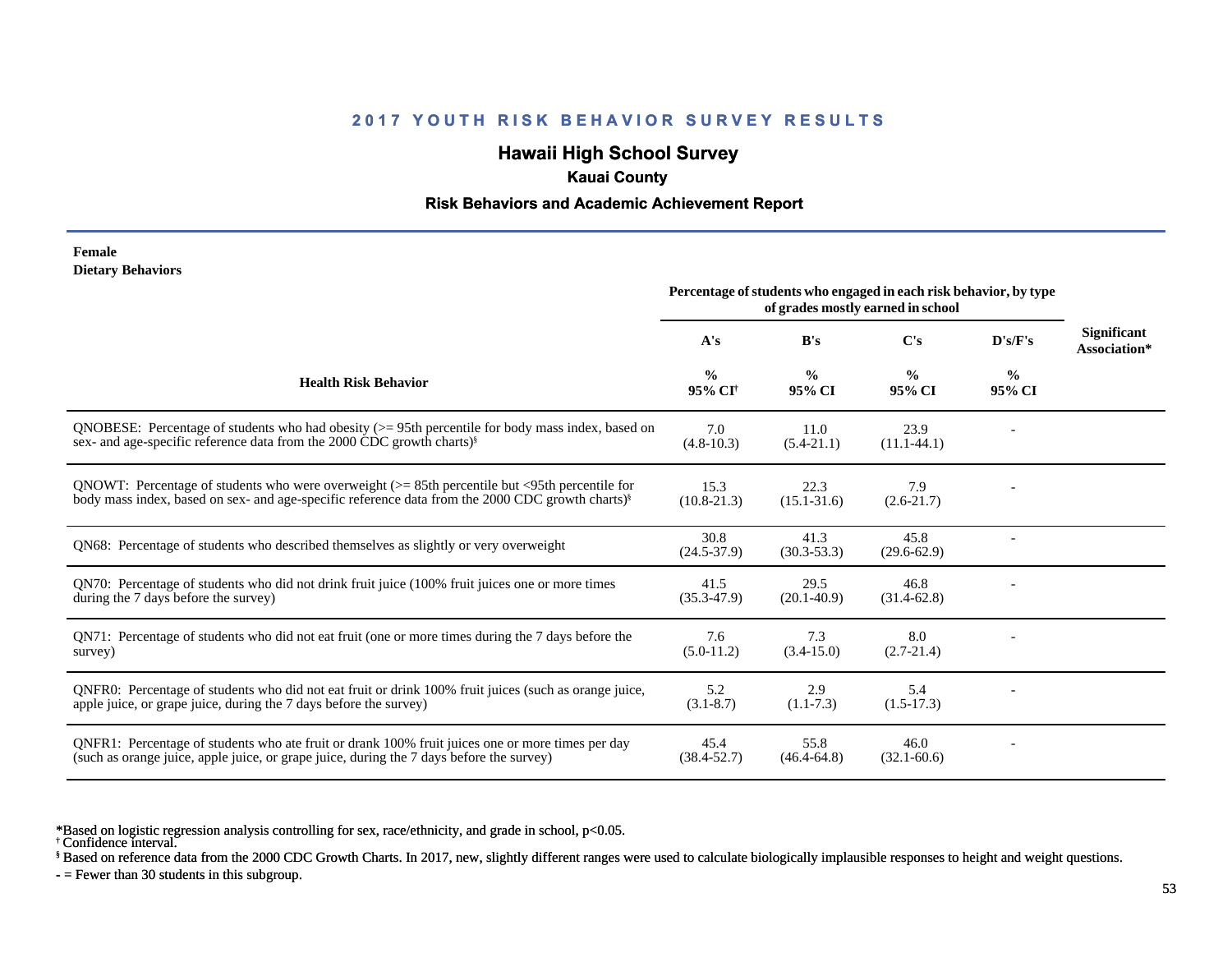## **Hawaii High School Survey**

## **Kauai County**

### **Risk Behaviors and Academic Achievement Report**

#### **Female Dietary Behaviors**

|                                                                                                                                                                                                | Percentage of students who engaged in each risk behavior, by type<br>of grades mostly earned in school |                         |                         |                |                                    |
|------------------------------------------------------------------------------------------------------------------------------------------------------------------------------------------------|--------------------------------------------------------------------------------------------------------|-------------------------|-------------------------|----------------|------------------------------------|
|                                                                                                                                                                                                | A's                                                                                                    | B's                     | C's                     | D's/F's        | <b>Significant</b><br>Association* |
| <b>Health Risk Behavior</b>                                                                                                                                                                    | $\frac{0}{0}$<br>95% CI <sup>+</sup>                                                                   | $\frac{0}{0}$<br>95% CI | $\frac{0}{0}$<br>95% CI | $\%$<br>95% CI |                                    |
| ONFR2: Percentage of students who ate fruit or drank 100% fruit juices two or more times per day<br>(such as orange juice, apple juice, or grape juice, during the 7 days before the survey)   | 19.9<br>$(15.0 - 25.9)$                                                                                | 28.9<br>$(20.4 - 39.2)$ | 27.2<br>$(15.8 - 42.6)$ |                |                                    |
| QNFR3: Percentage of students who ate fruit or drank 100% fruit juices three or more times per day<br>(such as orange juice, apple juice, or grape juice, during the 7 days before the survey) | 9.0<br>$(6.0-13.2)$                                                                                    | 14.9<br>$(8.9 - 23.7)$  | 21.0<br>$(11.5 - 35.0)$ |                |                                    |
| QN72: Percentage of students who did not eat green salad (one or more times during the 7 days before<br>the survey)                                                                            | 34.3<br>$(28.0 - 41.2)$                                                                                | 37.6<br>$(28.1 - 48.1)$ | 40.2<br>$(25.0 - 57.5)$ |                |                                    |
| QN73: Percentage of students who did not eat potatoes (one or more times during the 7 days before the<br>survey)                                                                               | 42.9<br>$(34.9 - 51.3)$                                                                                | 48.0<br>$(37.2 - 59.0)$ | 59.1<br>$(44.2 - 72.5)$ |                |                                    |
| QN74: Percentage of students who did not eat carrots (one or more times during the 7 days before the<br>survey)                                                                                | 42.0<br>$(35.8 - 48.6)$                                                                                | 45.2<br>$(34.4 - 56.4)$ | 50.4<br>$(34.7-66.1)$   |                |                                    |
| QN75: Percentage of students who did not eat other vegetables (one or more times during the 7 days<br>before the survey)                                                                       | 13.7<br>$(9.8-19.0)$                                                                                   | 19.3<br>$(11.8-29.9)$   | 21.6<br>$(10.5-39.3)$   |                |                                    |

\*Based on logistic regression analysis controlling for sex, race/ethnicity, and grade in school, p<0.05.

† Confidence interval.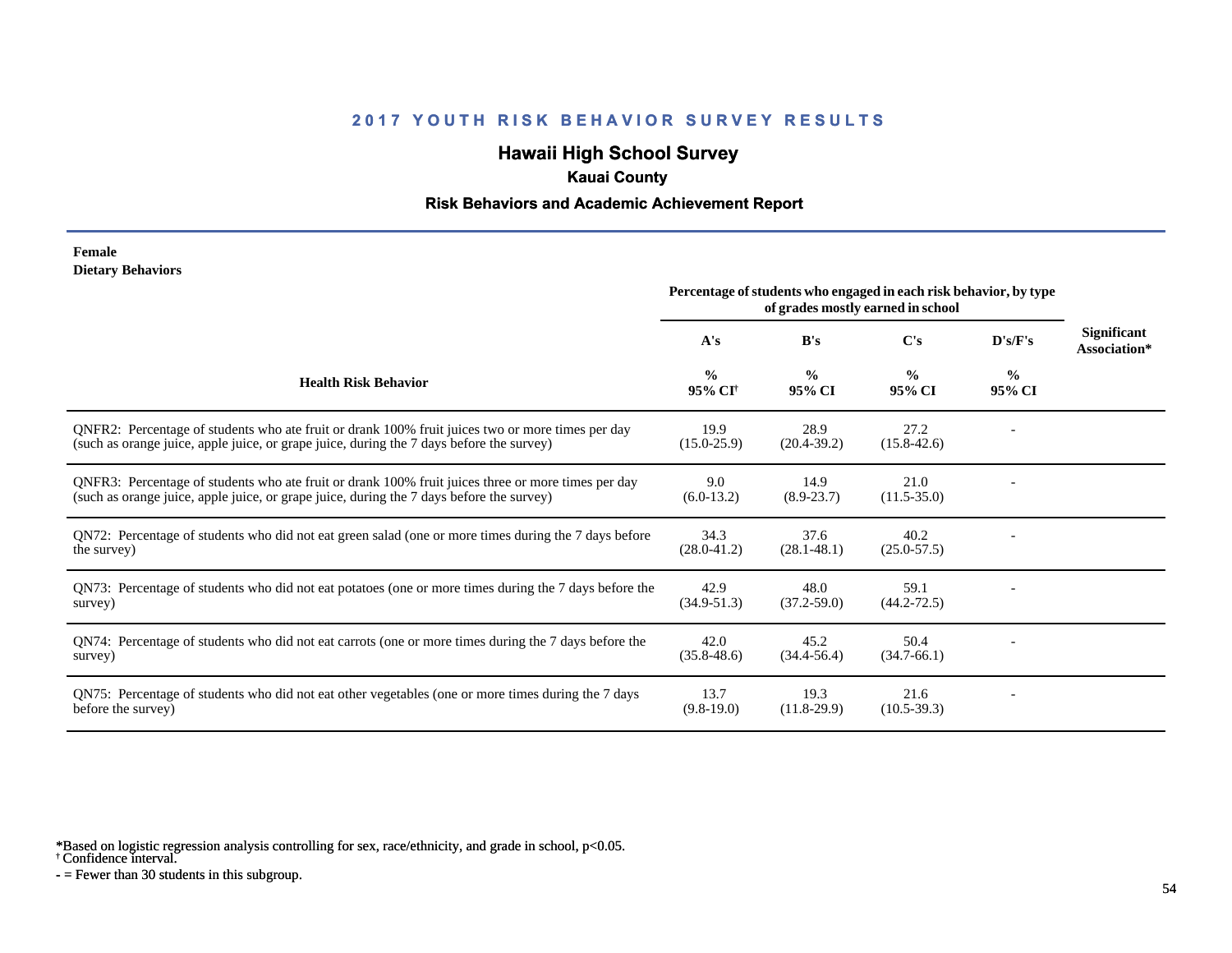## **Hawaii High School Survey**

## **Kauai County**

### **Risk Behaviors and Academic Achievement Report**

#### **Female Dietary Behaviors**

|                                                                                                                                                                                                                                          | Percentage of students who engaged in each risk behavior, by type<br>of grades mostly earned in school |                         |                         |                         |                                    |
|------------------------------------------------------------------------------------------------------------------------------------------------------------------------------------------------------------------------------------------|--------------------------------------------------------------------------------------------------------|-------------------------|-------------------------|-------------------------|------------------------------------|
|                                                                                                                                                                                                                                          | A's                                                                                                    | B's                     | C's                     | D's/F's                 | <b>Significant</b><br>Association* |
| <b>Health Risk Behavior</b>                                                                                                                                                                                                              | $\%$<br>95% CI <sup>+</sup>                                                                            | $\frac{0}{0}$<br>95% CI | $\frac{0}{0}$<br>95% CI | $\frac{0}{0}$<br>95% CI |                                    |
| QNVEG0: Percentage of students who did not eat vegetables (green salad, potatoes [excluding French<br>fries, fried potatoes, or potato chips], carrots, or other vegetables, during the 7 days before the survey)                        | 6.4<br>$(3.8-10.7)$                                                                                    | 6.1<br>$(2.3-14.9)$     | 8.8<br>$(2.7 - 25.1)$   |                         |                                    |
| QNVEG1: Percentage of students who ate vegetables one or more times per day (green salad, potatoes<br>[excluding French fries, fried potatoes, or potato chips], carrots, or other vegetables, during the 7 days<br>before the survey)   | 63.0<br>$(56.0 - 69.5)$                                                                                | 59.2<br>$(48.6 - 69.0)$ | 42.6<br>$(28.3 - 58.2)$ |                         |                                    |
| QNVEG2: Percentage of students who ate vegetables two or more times per day (green salad, potatoes<br>[excluding French fries, fried potatoes, or potato chips], carrots, or other vegetables, during the 7 days<br>before the survey)   | 24.4<br>$(20.0-29.5)$                                                                                  | 26.0<br>$(17.7 - 36.5)$ | 23.0<br>$(12.5 - 38.5)$ |                         |                                    |
| QNVEG3: Percentage of students who ate vegetables three or more times per day (green salad,<br>potatoes [excluding French fries, fried potatoes, or potato chips], carrots, or other vegetables, during the<br>7 days before the survey) | 10.5<br>$(7.1 - 15.5)$                                                                                 | 15.1<br>$(8.4 - 25.5)$  | 17.4<br>$(8.4 - 32.6)$  |                         |                                    |
| QN76: Percentage of students who did not drink a can, bottle, or glass of soda or pop (such as Coke,<br>Pepsi, or Sprite, not counting diet soda or diet pop, during the 7 days before the survey)                                       | 48.4<br>$(41.0 - 55.8)$                                                                                | 43.2<br>$(33.5 - 53.3)$ | 28.4<br>$(16.3 - 44.7)$ |                         |                                    |
| QNSODA1: Percentage of students who drank a can, bottle, or glass of soda or pop one or more times<br>per day (such as Coke, Pepsi, or Sprite, not counting diet soda or diet pop, during the 7 days before the<br>survey)               | 3.4<br>$(1.6-6.9)$                                                                                     | 7.8<br>$(3.9-15.3)$     | 11.7<br>$(4.0-29.6)$    |                         |                                    |

\*Based on logistic regression analysis controlling for sex, race/ethnicity, and grade in school, p<0.05.

† Confidence interval.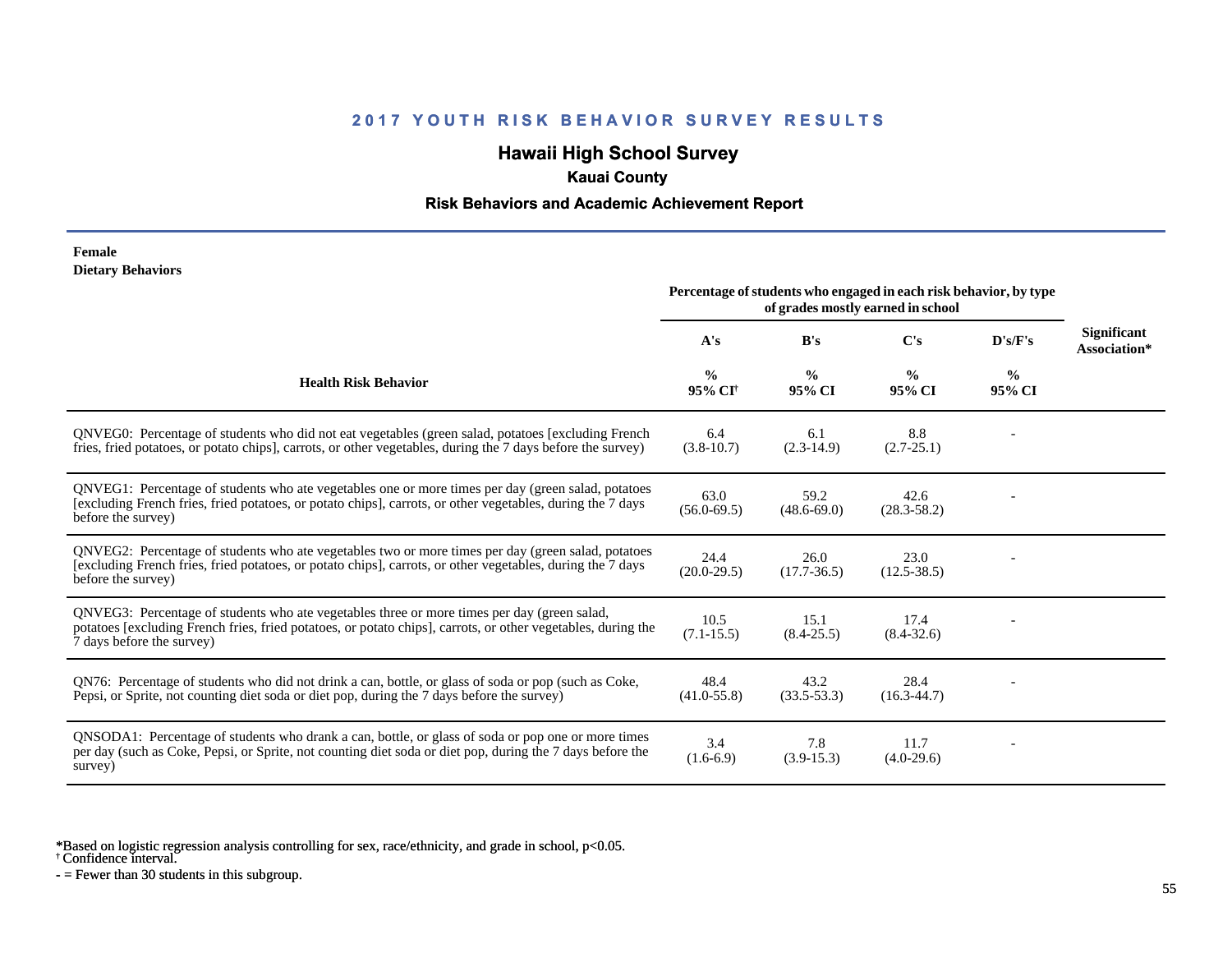## **Hawaii High School Survey**

## **Kauai County**

### **Risk Behaviors and Academic Achievement Report**

#### **Female Dietary Behaviors**

|                                                                                                                                                                                                                                                                                      | Percentage of students who engaged in each risk behavior, by type<br>of grades mostly earned in school |                         |                         |                         |                                    |
|--------------------------------------------------------------------------------------------------------------------------------------------------------------------------------------------------------------------------------------------------------------------------------------|--------------------------------------------------------------------------------------------------------|-------------------------|-------------------------|-------------------------|------------------------------------|
|                                                                                                                                                                                                                                                                                      | A's                                                                                                    | B's                     | C's                     | D's/F's                 | <b>Significant</b><br>Association* |
| <b>Health Risk Behavior</b>                                                                                                                                                                                                                                                          | $\frac{0}{0}$<br>95% CI <sup>+</sup>                                                                   | $\frac{0}{0}$<br>95% CI | $\frac{0}{0}$<br>95% CI | $\frac{0}{0}$<br>95% CI |                                    |
| QNSODA2: Percentage of students who drank a can, bottle, or glass of soda or pop two or more times<br>per day (such as Coke, Pepsi, or Sprite, not counting diet soda or diet pop, during the 7 days before the<br>survey)                                                           | 1.8<br>$(0.6-4.9)$                                                                                     | 2.1<br>$(0.7-6.6)$      | 6.4<br>$(1.6-22.4)$     |                         |                                    |
| QNSODA3: Percentage of students who drank a can, bottle, or glass of soda or pop three or more<br>times per day (such as Coke, Pepsi, or Sprite, not counting diet soda or diet pop, during the 7 days<br>before the survey)                                                         | 1.6<br>$(0.5-4.9)$                                                                                     | 0.4<br>$(0.1-2.9)$      | 6.4<br>$(1.6-22.4)$     |                         |                                    |
| QN77: Percentage of students who did not drink milk (during the 7 days before the survey)                                                                                                                                                                                            | 43.2<br>$(36.6 - 50.0)$                                                                                | 49.2<br>$(38.4 - 60.0)$ | 41.2<br>$(26.3 - 57.9)$ |                         |                                    |
| QNMILK1: Percentage of students who drank one or more glasses per day of milk (counting the milk<br>they drank in a glass or cup, from a carton, or with cereal and counting the half pint of milk served at<br>school as equal to one glass, during the 7 days before the survey)   | 12.1<br>$(8.9-16.2)$                                                                                   | 11.0<br>$(5.9-19.8)$    | 28.7<br>$(15.2 - 47.5)$ |                         |                                    |
| QNMILK2: Percentage of students who drank two or more glasses per day of milk (counting the milk<br>they drank in a glass or cup, from a carton, or with cereal and counting the half pint of milk served at<br>school as equal to one glass, during the 7 days before the survey)   | 7.0<br>$(4.4 - 10.8)$                                                                                  | 3.9<br>$(1.5-9.9)$      | 25.0<br>$(12.3 - 44.2)$ |                         |                                    |
| QNMILK3: Percentage of students who drank three or more glasses per day of milk (counting the milk<br>they drank in a glass or cup, from a carton, or with cereal and counting the half pint of milk served at<br>school as equal to one glass, during the 7 days before the survey) | 3.6<br>$(2.0-6.4)$                                                                                     | 1.2<br>$(0.3 - 5.3)$    | 13.1<br>$(4.3 - 33.4)$  |                         |                                    |

\*Based on logistic regression analysis controlling for sex, race/ethnicity, and grade in school, p<0.05.

† Confidence interval.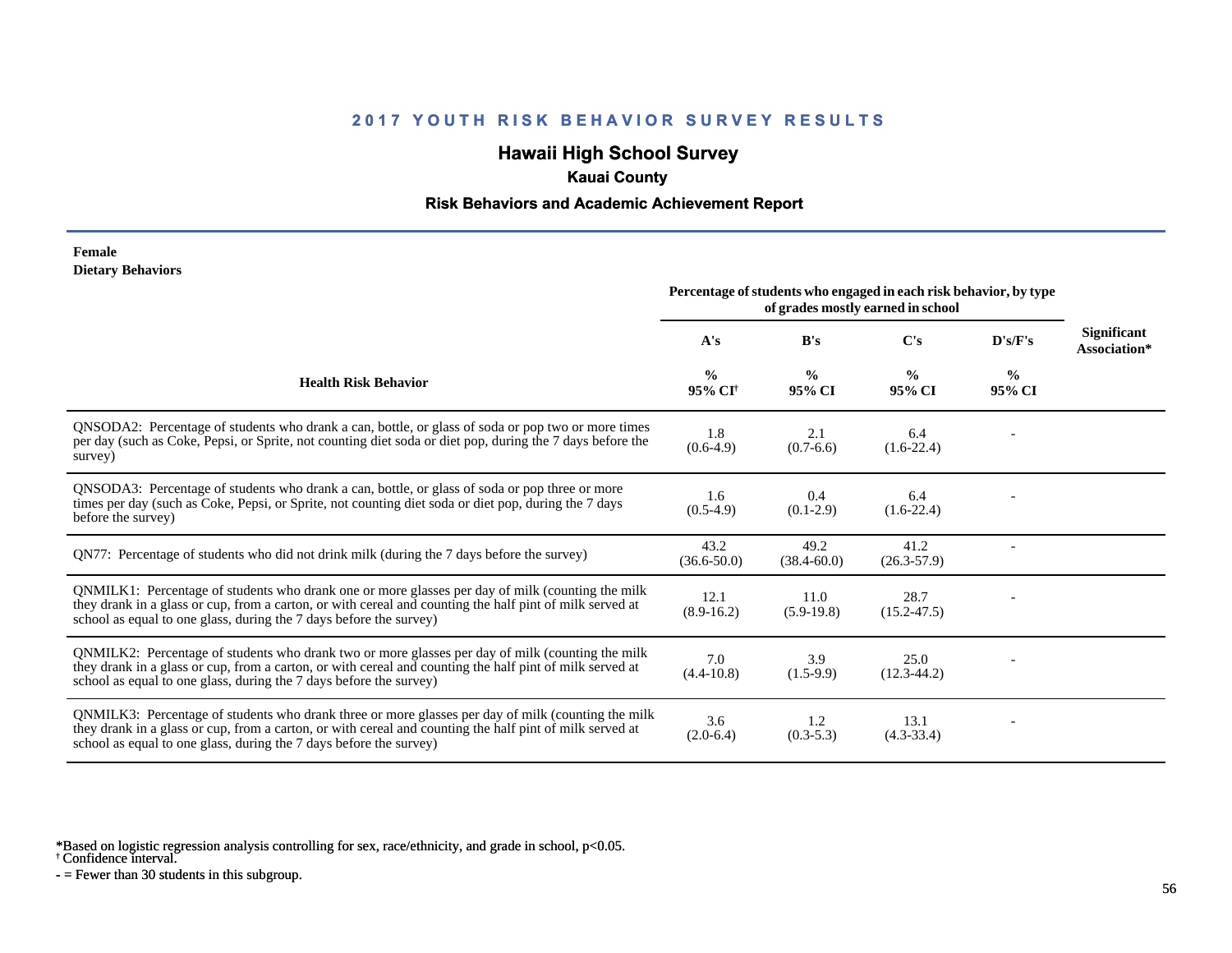## **Hawaii High School Survey**

## **Kauai County**

### **Risk Behaviors and Academic Achievement Report**

#### **Female Dietary Behaviors**

|                                                                                                           | Percentage of students who engaged in each risk behavior, by type<br>of grades mostly earned in school |                         |                         |                          |                                    |
|-----------------------------------------------------------------------------------------------------------|--------------------------------------------------------------------------------------------------------|-------------------------|-------------------------|--------------------------|------------------------------------|
|                                                                                                           | A's                                                                                                    | B's                     | C's                     | D's/F's                  | <b>Significant</b><br>Association* |
| <b>Health Risk Behavior</b>                                                                               | $\frac{0}{0}$<br>95% CI†                                                                               | $\frac{0}{0}$<br>95% CI | $\frac{0}{0}$<br>95% CI | $\frac{0}{0}$<br>95% CI  |                                    |
| QN78: Percentage of students who did not eat breakfast (during the 7 days before the survey)              | 8.6<br>$(5.8-12.5)$                                                                                    | 15.5<br>$(9.6-24.1)$    | 22.8<br>$(11.9-39.3)$   | $\overline{\phantom{a}}$ |                                    |
| QNBK7DAY: Percentage of students who ate breakfast on all 7 days (during the 7 days before the<br>survey) | 40.3<br>$(34.3 - 46.6)$                                                                                | 25.5<br>$(18.0 - 34.8)$ | 14.5<br>$(6.5-29.5)$    |                          |                                    |

\*Based on logistic regression analysis controlling for sex, race/ethnicity, and grade in school, p<0.05.

#### † Confidence interval.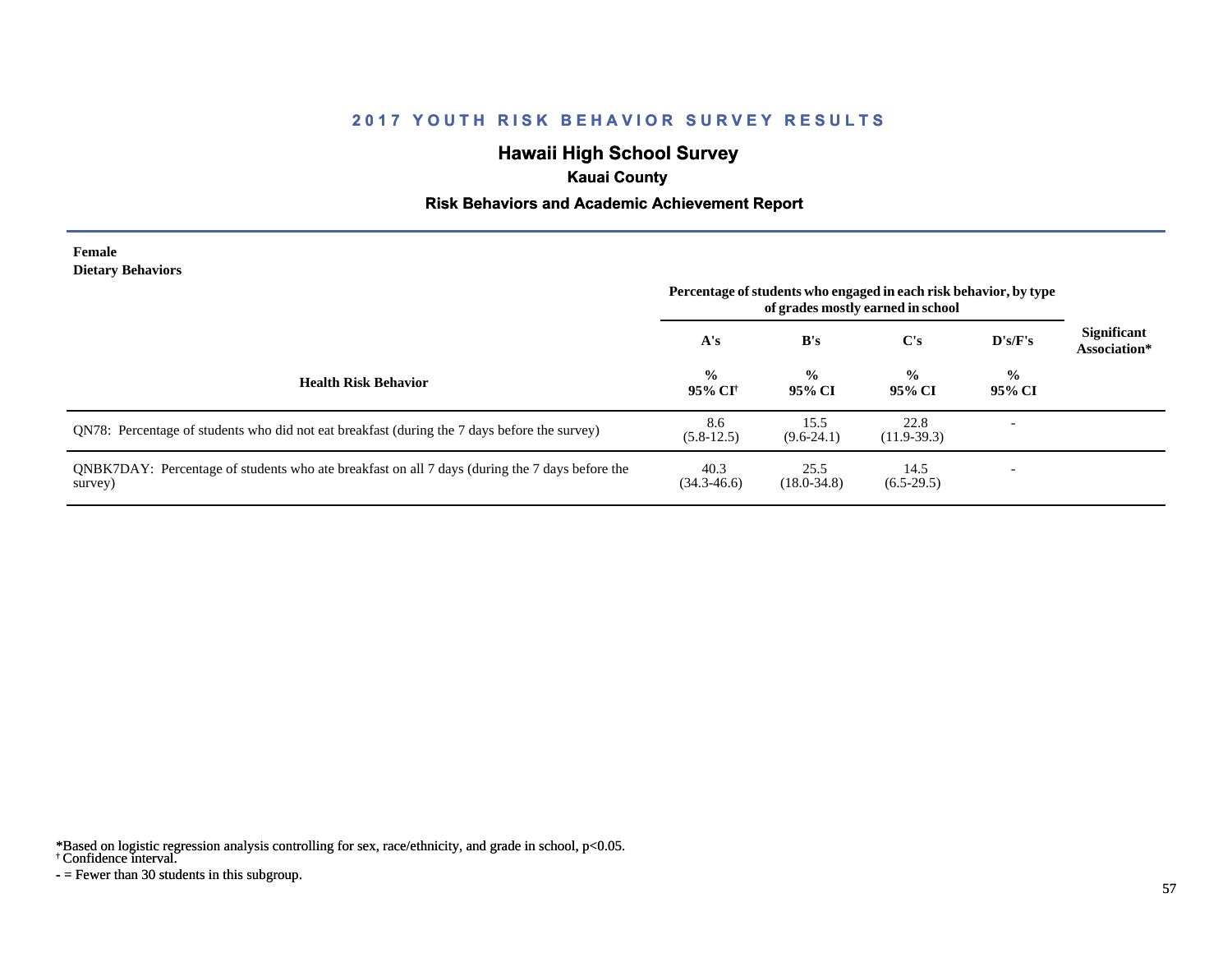## **Hawaii High School Survey**

## **Kauai County**

### **Risk Behaviors and Academic Achievement Report**

#### **Female Physical Activity**

|                                                                                                                                                                                                                                                                                                                                                      | Percentage of students who engaged in each risk behavior, by type<br>of grades mostly earned in school |                         |                         |                         |                                    |
|------------------------------------------------------------------------------------------------------------------------------------------------------------------------------------------------------------------------------------------------------------------------------------------------------------------------------------------------------|--------------------------------------------------------------------------------------------------------|-------------------------|-------------------------|-------------------------|------------------------------------|
|                                                                                                                                                                                                                                                                                                                                                      | A's                                                                                                    | B's                     | $\bf C's$               | D's/F's                 | <b>Significant</b><br>Association* |
| <b>Health Risk Behavior</b>                                                                                                                                                                                                                                                                                                                          | $\frac{0}{0}$<br>95% CI†                                                                               | $\frac{0}{0}$<br>95% CI | $\frac{0}{0}$<br>95% CI | $\frac{0}{0}$<br>95% CI |                                    |
| QN79: Percentage of students who were physically active at least 60 minutes per day on 5 or more<br>days (in any kind of physical activity that increased their heart rate and made them breathe hard some<br>of the time during the 7 days before the survey)                                                                                       | 33.4<br>$(27.5 - 39.9)$                                                                                | 37.0<br>$(27.5 - 47.5)$ | 26.2<br>$(14.1 - 43.5)$ |                         |                                    |
| QNPA0DAY: Percentage of students who did not participate in at least 60 minutes of physical activity<br>on at least 1 day (in any kind of physical activity that increased their heart rate and made them breathe<br>hard some of the time during the 7 days before the survey)                                                                      | 17.2<br>$(12.9 - 22.5)$                                                                                | 19.2<br>$(11.5 - 30.4)$ | 18.8<br>$(9.2 - 34.5)$  |                         |                                    |
| ONPA7DAY: Percentage of students who were physically active at least 60 minutes per day on all 7<br>days (in any kind of physical activity that increased their heart rate and made them breathe hard some<br>of the time during the 7 days before the survey)                                                                                       | 13.5<br>$(10.4 - 17.5)$                                                                                | 19.8<br>$(12.9-29.2)$   | 17.9<br>$(9.0-32.5)$    |                         |                                    |
| QN80: Percentage of students who watched television 3 or more hours per day (on an average school<br>day)                                                                                                                                                                                                                                            | 17.4<br>$(12.5 - 23.5)$                                                                                | 18.0<br>$(11.3 - 27.5)$ | 39.2<br>$(25.7 - 54.6)$ |                         |                                    |
| QN81: Percentage of students who played video or computer games or used a computer 3 or more<br>hours per day (counting time spent on things such as Xbox, PlayStation, an iPad or other tablet, a<br>smartphone, texting, YouTube, Instagram, Facebook, or other social media, for something that was not<br>school work, on an average school day) | 39.1<br>$(32.4 - 46.1)$                                                                                | 34.0<br>$(23.8 - 45.9)$ | 54.3<br>$(38.6-69.1)$   |                         |                                    |
| QN82: Percentage of students who attended physical education (PE) classes on 1 or more days (in an<br>average week when they were in school)                                                                                                                                                                                                         | 32.4<br>$(23.7-42.4)$                                                                                  | 29.4<br>$(18.9 - 42.7)$ | 38.7<br>$(24.6 - 54.9)$ |                         |                                    |

\*Based on logistic regression analysis controlling for sex, race/ethnicity, and grade in school, p<0.05.

† Confidence interval.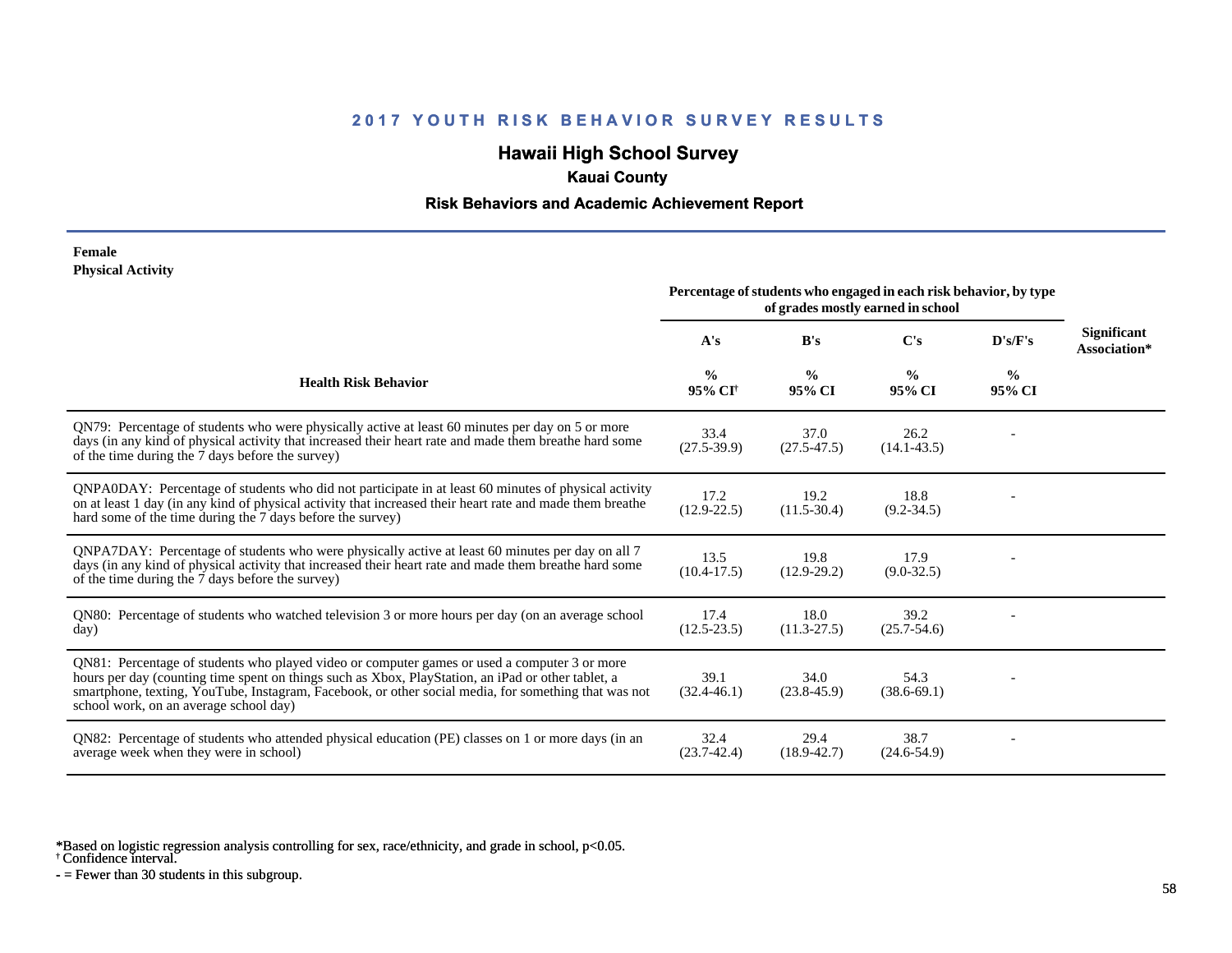## **Hawaii High School Survey**

## **Kauai County**

### **Risk Behaviors and Academic Achievement Report**

#### **Female Physical Activity**

|                                                                                                                                                                             | Percentage of students who engaged in each risk behavior, by type<br>of grades mostly earned in school |                         |                         |                          |                                    |
|-----------------------------------------------------------------------------------------------------------------------------------------------------------------------------|--------------------------------------------------------------------------------------------------------|-------------------------|-------------------------|--------------------------|------------------------------------|
|                                                                                                                                                                             | A's                                                                                                    | B's                     | $\bf C's$               | D's/F's                  | <b>Significant</b><br>Association* |
| <b>Health Risk Behavior</b>                                                                                                                                                 | $\frac{0}{0}$<br>95% CI†                                                                               | $\frac{0}{0}$<br>95% CI | $\frac{0}{0}$<br>95% CI | $\frac{0}{0}$<br>95% CI  |                                    |
| QNDLYPE: Percentage of students who attended physical education (PE) classes on all 5 days (in an<br>average week when they were in school)                                 | 9.0<br>$(5.0-15.8)$                                                                                    | 3.6<br>$(1.6 - 7.7)$    | 8.3<br>$(3.2 - 20.0)$   |                          |                                    |
| QN83: Percentage of students who played on at least one sports team (counting any teams run by their<br>school or community groups, during the 12 months before the survey) | 53.6<br>$(46.7 - 60.3)$                                                                                | 49.4<br>$(38.6 - 60.2)$ | 38.2<br>$(22.4 - 57.0)$ | $\overline{\phantom{0}}$ |                                    |
| QN88: Percentage of students who got 8 or more hours of sleep (on an average school night)                                                                                  | 26.9<br>$(22.3 - 32.1)$                                                                                | 16.6<br>$(10.8 - 24.7)$ | 9.0<br>$(3.2 - 22.5)$   |                          |                                    |

\*Based on logistic regression analysis controlling for sex, race/ethnicity, and grade in school, p<0.05.

† Confidence interval.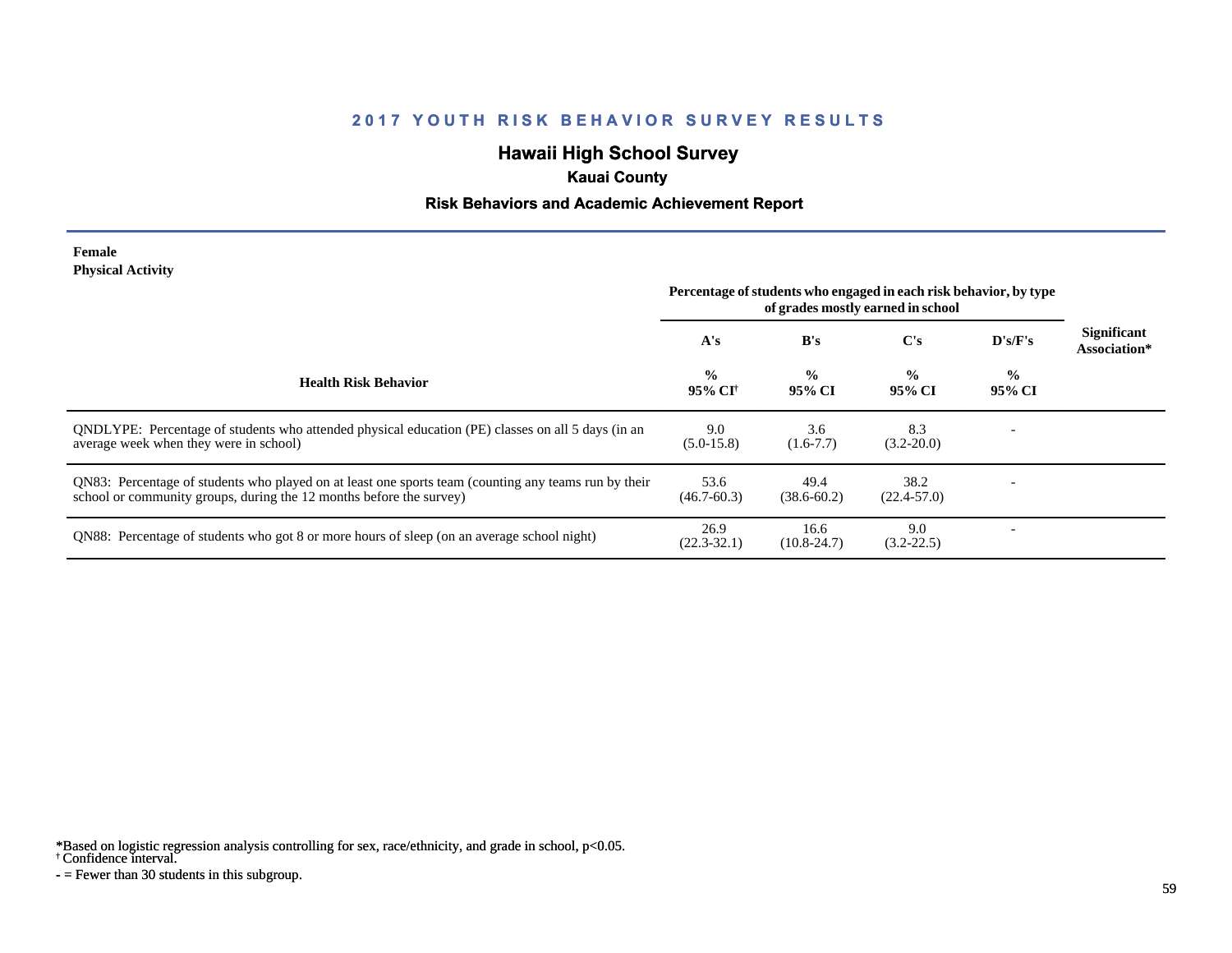# **Hawaii High School Survey**

## **Kauai County**

### **Risk Behaviors and Academic Achievement Report**

| Female<br><b>Other</b>                                                                                                                                 |                                      |                         |                                                                                                        |                         |                                    |
|--------------------------------------------------------------------------------------------------------------------------------------------------------|--------------------------------------|-------------------------|--------------------------------------------------------------------------------------------------------|-------------------------|------------------------------------|
|                                                                                                                                                        |                                      |                         | Percentage of students who engaged in each risk behavior, by type<br>of grades mostly earned in school |                         |                                    |
|                                                                                                                                                        | A's                                  | B's                     | $\bf C's$                                                                                              | D's/F's                 | <b>Significant</b><br>Association* |
| <b>Health Risk Behavior</b>                                                                                                                            | $\frac{0}{0}$<br>95% CI <sup>†</sup> | $\frac{0}{0}$<br>95% CI | $\frac{0}{0}$<br>95% CI                                                                                | $\frac{0}{0}$<br>95% CI |                                    |
| QN86: Percentage of students who saw a dentist (for a check-up, exam, teeth cleaning, or other dental<br>work, during the 12 months before the survey) | 81.5<br>$(76.2 - 85.8)$              | 73.8<br>$(64.0 - 81.7)$ | 75.2<br>$(61.7 - 85.0)$                                                                                |                         |                                    |
| QNNODNT: Percentage of students who never saw a dentist (for a check-up, exam, teeth cleaning, or<br>other dental work)                                | 1.4<br>$(0.5 - 3.7)$                 | 0.4<br>$(0.1 - 3.1)$    | 1.1<br>$(0.1 - 7.4)$                                                                                   |                         |                                    |
| QN87: Percentage of students who had ever been told by a doctor or nurse that they had asthma                                                          | 27.2<br>$(21.1 - 34.3)$              | 31.5<br>$(23.2 - 41.1)$ | 39.6<br>$(25.6 - 55.5)$                                                                                |                         |                                    |

\*Based on logistic regression analysis controlling for sex, race/ethnicity, and grade in school, p<0.05.

† Confidence interval.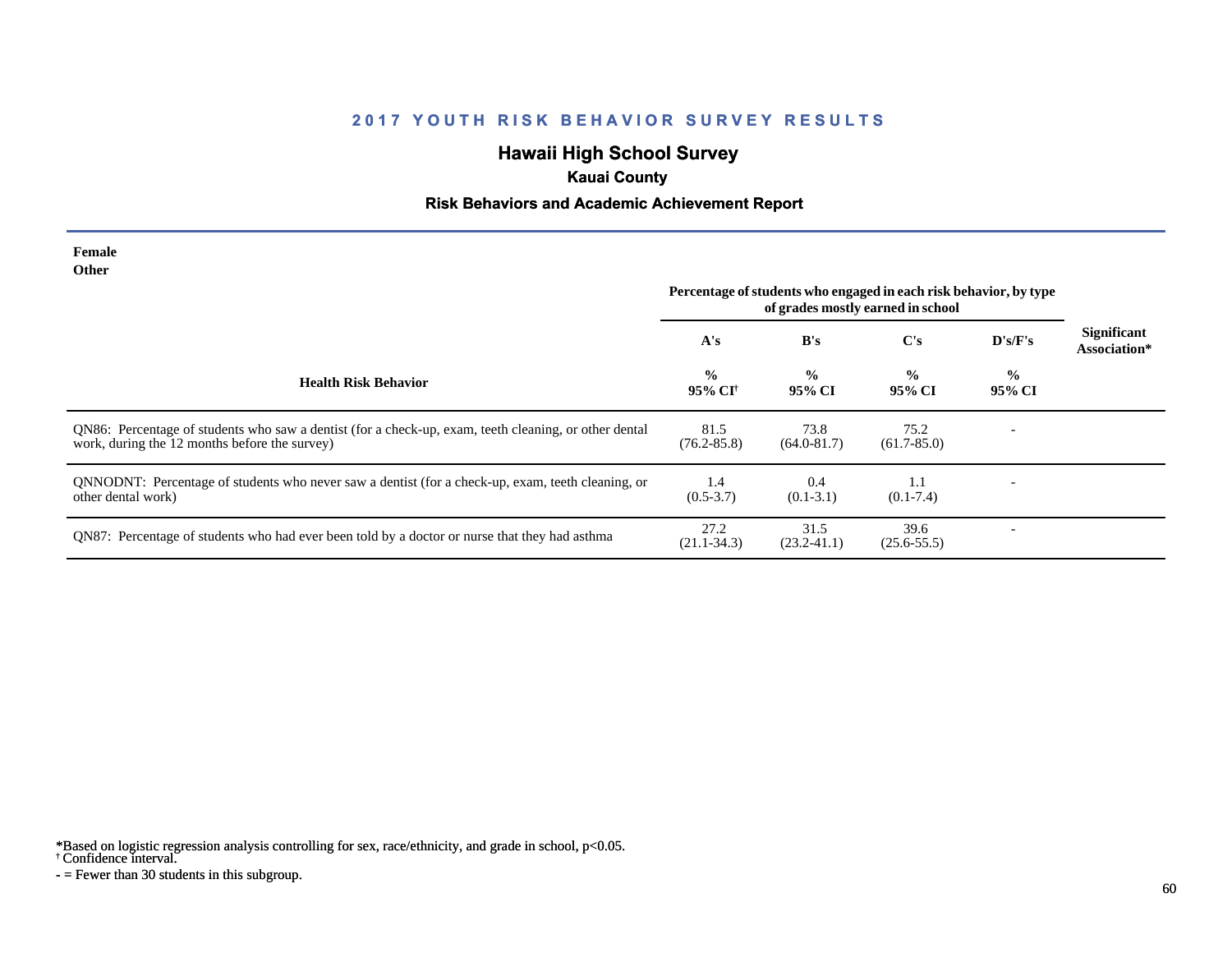# **Hawaii High School Survey**

## **Kauai County**

### **Risk Behaviors and Academic Achievement Report**

| Female     |
|------------|
| Site-Added |

|                                                                                                                                                                                                                                                                                                                                                                                                                                                                                      | Percentage of students who engaged in each risk behavior, by type<br>of grades mostly earned in school |                         |                         |                         |                                    |
|--------------------------------------------------------------------------------------------------------------------------------------------------------------------------------------------------------------------------------------------------------------------------------------------------------------------------------------------------------------------------------------------------------------------------------------------------------------------------------------|--------------------------------------------------------------------------------------------------------|-------------------------|-------------------------|-------------------------|------------------------------------|
|                                                                                                                                                                                                                                                                                                                                                                                                                                                                                      | A's                                                                                                    | B's                     | $\bf C's$               | D's/F's                 | <b>Significant</b><br>Association* |
| <b>Health Risk Behavior</b>                                                                                                                                                                                                                                                                                                                                                                                                                                                          | $\frac{0}{0}$<br>95% CI <sup>+</sup>                                                                   | $\frac{0}{0}$<br>95% CI | $\frac{0}{0}$<br>95% CI | $\frac{6}{9}$<br>95% CI |                                    |
| QN90: Percentage of students who report they do not describe themselves as only one race or ethnicity                                                                                                                                                                                                                                                                                                                                                                                | 22.8<br>$(18.3 - 28.2)$                                                                                | 29.5<br>$(21.9 - 38.6)$ | 29.8<br>$(17.3 - 46.2)$ |                         |                                    |
| QN91: Percentage of students who reported that either of their parents or other adults in their family<br>are serving on active duty in the military                                                                                                                                                                                                                                                                                                                                 | 11.1<br>$(7.3-16.4)$                                                                                   | 16.2<br>$(10.1 - 24.9)$ | 18.6<br>$(8.3 - 36.5)$  |                         |                                    |
| QN92: Percentage of students who reported someone they were dating or going out with purposely<br>tried to control them or emotionally hurt them one or more times (such things as being told who they<br>could and could not spend time with, being humiliated in front of others, or being threatened if they did<br>not do what they wanted, during the 12 months before the survey, among students who dated or went<br>out with someone during the 12 months before the survey) | 28.4<br>$(21.4 - 36.6)$                                                                                | 36.2<br>$(25.1 - 48.9)$ | 29.8<br>$(14.2 - 52.1)$ |                         |                                    |
| QN93: Percentage of students who disagree or strongly disagree that harassment and bullying by other<br>students is a problem at their school                                                                                                                                                                                                                                                                                                                                        | 16.2<br>$(12.1 - 21.4)$                                                                                | 8.7<br>$(5.3-13.8)$     | 15.4<br>$(6.6-31.9)$    |                         |                                    |
| QN94: Percentage of students who did something to purposely hurt themselves without wanting to die<br>(such as cutting or burning themselves on purpose one or more times during the 12 months before the<br>survey)                                                                                                                                                                                                                                                                 | 15.5<br>$(11.0 - 21.3)$                                                                                | 22.3<br>$(14.6 - 32.4)$ | 33.1<br>$(21.0 - 48.0)$ |                         |                                    |
| QN95: Percentage of students who first tried using an electronic vapor product before age 13 years                                                                                                                                                                                                                                                                                                                                                                                   | 5.4<br>$(3.1-9.2)$                                                                                     | 6.5<br>$(2.9-14.0)$     | 10.6<br>$(5.1 - 20.8)$  |                         |                                    |

\*Based on logistic regression analysis controlling for sex, race/ethnicity, and grade in school, p<0.05.

† Confidence interval.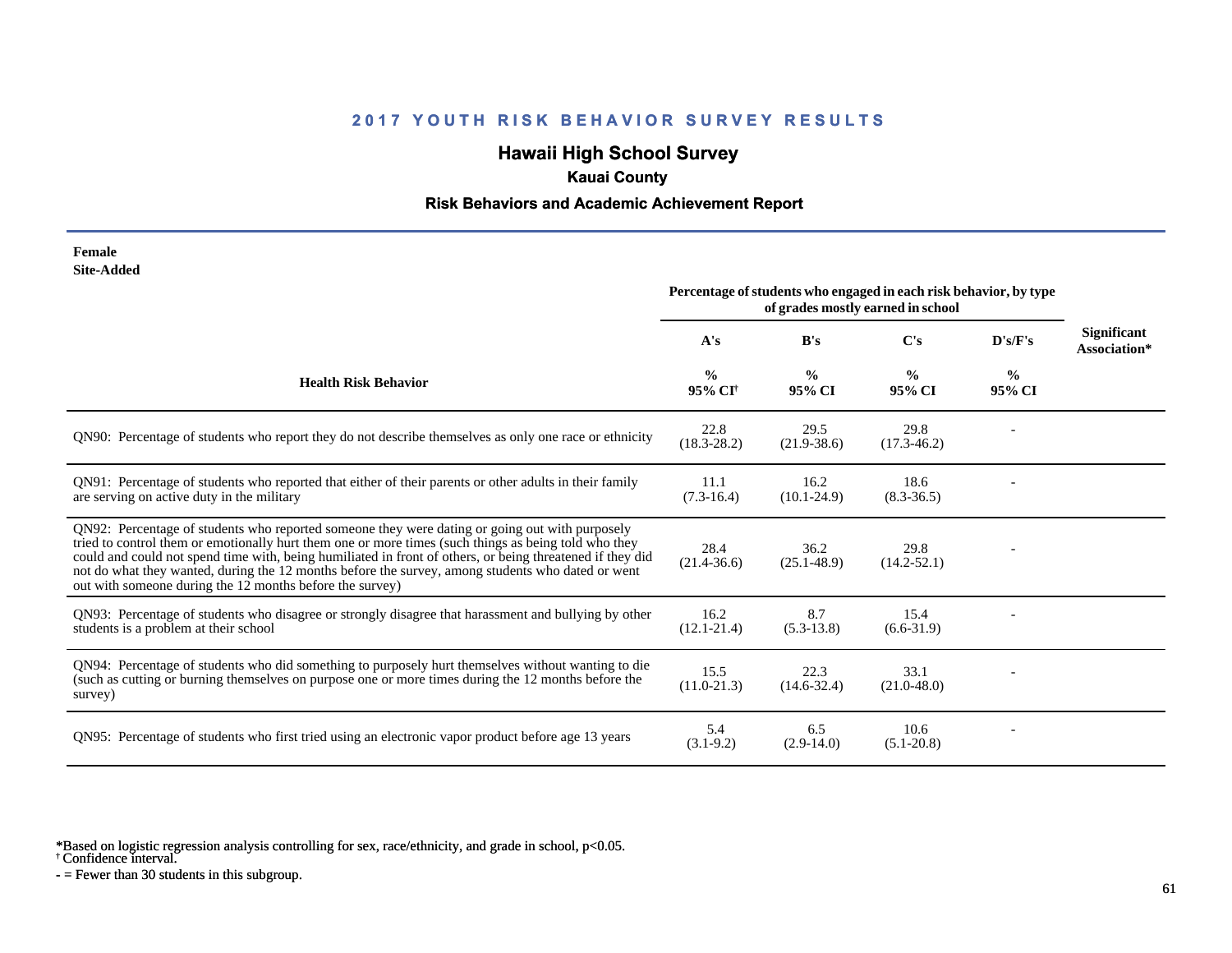# **Hawaii High School Survey**

## **Kauai County**

### **Risk Behaviors and Academic Achievement Report**

#### **Female Site-Added**

|                                                                                                                                                                                                                                                                                                                                                                                            | Percentage of students who engaged in each risk behavior, by type<br>of grades mostly earned in school |                         |                         |                         |                                    |
|--------------------------------------------------------------------------------------------------------------------------------------------------------------------------------------------------------------------------------------------------------------------------------------------------------------------------------------------------------------------------------------------|--------------------------------------------------------------------------------------------------------|-------------------------|-------------------------|-------------------------|------------------------------------|
|                                                                                                                                                                                                                                                                                                                                                                                            | A's                                                                                                    | B's                     | $\bf C's$               | D's/F's                 | <b>Significant</b><br>Association* |
| <b>Health Risk Behavior</b>                                                                                                                                                                                                                                                                                                                                                                | $\frac{0}{0}$<br>95% CI†                                                                               | $\frac{0}{0}$<br>95% CI | $\frac{0}{0}$<br>95% CI | $\frac{0}{0}$<br>95% CI |                                    |
| QN96: Percentage of students who usually got the alcohol they drank by buying it themselves (from a<br>store, such as a liquor store, convenience store, supermarket, discount store, or gas station, from a<br>restaurant, bar, or club, or from a public event such as a concert or sporting event, during the 30 days<br>before the survey, among students who currently drank alcohol) | 0.9<br>$(0.2-4.0)$                                                                                     | 10.4<br>$(4.3-23.2)$    |                         |                         |                                    |
| QN97: Percentage of students who usually used marijuana by smoking it in a joint, bong, pipe, or blunt<br>(during the 30 days before the survey, among students who used marijuana)                                                                                                                                                                                                        | 90.3<br>$(78.7 - 95.9)$                                                                                |                         |                         |                         |                                    |
| QN98: Percentage of students who ever used hallucinogenic drugs (such as LSD, acid, PCP, angel<br>dust, mescaline, or mushrooms, one or more times during their life)                                                                                                                                                                                                                      | 3.3<br>$(1.8-6.0)$                                                                                     | 10.7<br>$(5.5-19.8)$    | 10.0<br>$(3.6-24.6)$    |                         |                                    |
| QN99: Percentage of students who are transgender                                                                                                                                                                                                                                                                                                                                           | 1.0<br>$(0.2 - 3.9)$                                                                                   | 1.7<br>$(0.2-11.3)$     | 2.6<br>$(0.3 - 16.8)$   |                         |                                    |
| QN100: Percentage of students who tried to lose weight or keep from gaining weight by going without<br>eating for 24 hours or more; taking any diet pills, powders, or liquids; vomiting or taking laxatives;<br>smoking cigarettes; or skipping meals (during the 30 days before the survey)                                                                                              | 17.9<br>$(14.1 - 22.4)$                                                                                | 29.1<br>$(20.7-39.4)$   | 41.0<br>$(26.9 - 56.7)$ |                         |                                    |
| QN101: Percentage of students who drank a can, bottle, pouch, or glass of a juice drink (such as Fruit<br>Punch, Hawaiian Sun, Aloha Maid, Sunny Delight, or Tang, but not counting 100% fruit juice, one or<br>more times per day during the 7 days before the survey)                                                                                                                    | 5.6<br>$(3.4 - 8.9)$                                                                                   | 8.9<br>$(4.5-16.8)$     | 12.8<br>$(4.7 - 30.3)$  |                         |                                    |

\*Based on logistic regression analysis controlling for sex, race/ethnicity, and grade in school, p<0.05.

† Confidence interval.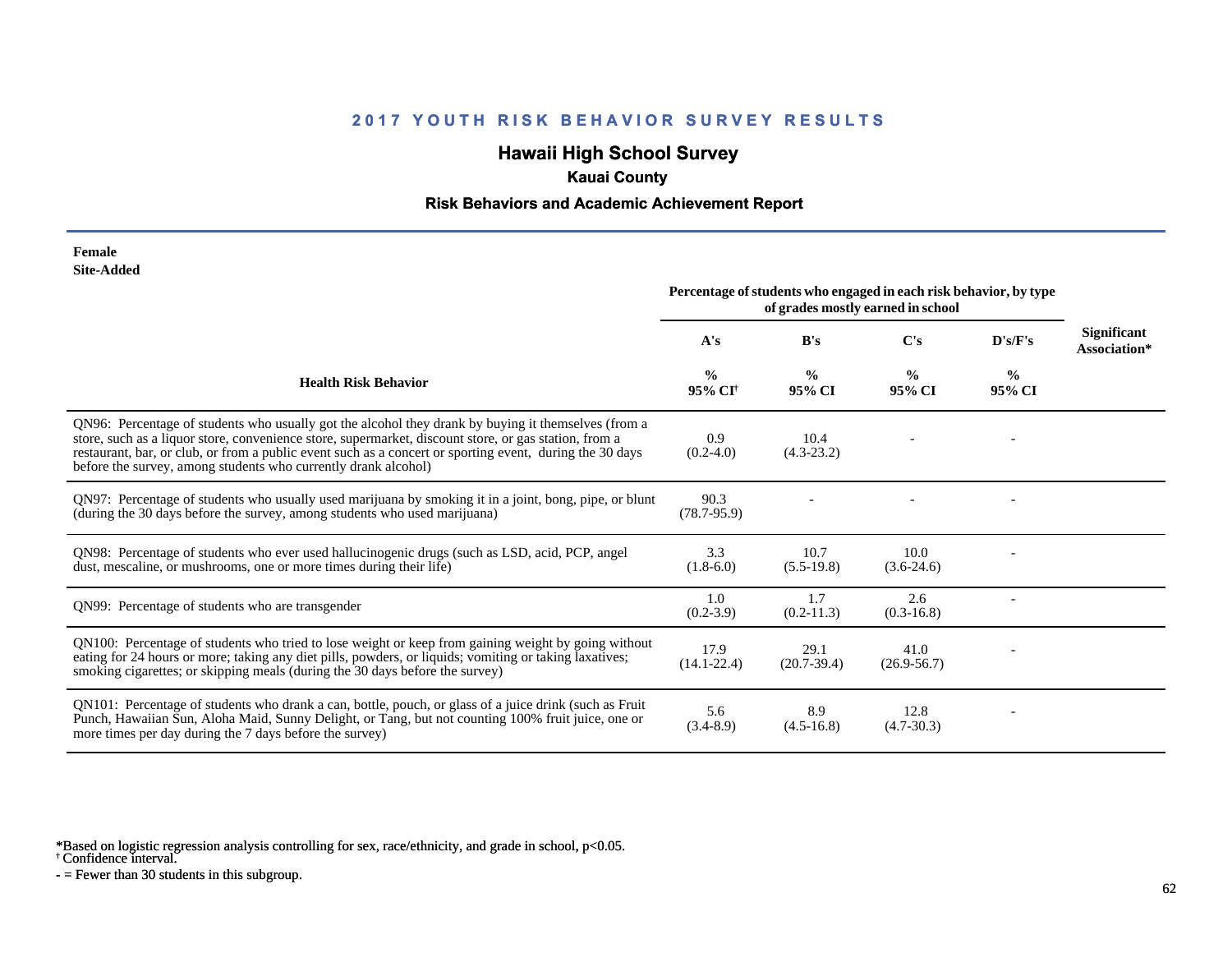# **Hawaii High School Survey**

## **Kauai County**

### **Risk Behaviors and Academic Achievement Report**

| Female     |
|------------|
| Site-Added |

|                                                                                                                                                                                                  | Percentage of students who engaged in each risk behavior, by type<br>of grades mostly earned in school |                         |                         |                          |                                    |
|--------------------------------------------------------------------------------------------------------------------------------------------------------------------------------------------------|--------------------------------------------------------------------------------------------------------|-------------------------|-------------------------|--------------------------|------------------------------------|
|                                                                                                                                                                                                  | A's                                                                                                    | B's                     | $\bf C's$               | D's/F's                  | <b>Significant</b><br>Association* |
| <b>Health Risk Behavior</b>                                                                                                                                                                      | $\frac{0}{0}$<br>95% CI <sup>†</sup>                                                                   | $\frac{0}{0}$<br>95% CI | $\frac{0}{0}$<br>95% CI | $\frac{0}{0}$<br>95% CI  |                                    |
| QN102: Percentage of students who most of the time or always went hungry because there was not<br>enough food in their home (during the 30 days before the survey)                               | 5.0<br>$(3.0-8.3)$                                                                                     | 16.4<br>$(10.1 - 25.4)$ | 9.5<br>$(4.1 - 20.8)$   |                          |                                    |
| QN103: Percentage of students who did exercises to strengthen or tone their muscles on three or more<br>days (such as push-ups, sit-ups, or weight lifting, during the 7 days before the survey) | 30.0<br>$(24.2 - 36.4)$                                                                                | 42.6<br>$(33.5 - 52.2)$ | 23.0<br>$(13.0 - 37.4)$ |                          |                                    |
| QN104: Percentage of students who walk or ride their bike to or from school (one or more days during<br>an average week when they are in school and weather allows them to do so)                | 14.7<br>$(10.4 - 20.4)$                                                                                | 21.2<br>$(13.5 - 31.5)$ | 23.1<br>$(12.0 - 39.8)$ |                          |                                    |
| QN105: Percentage of students who have been taught about AIDS or HIV infection in school                                                                                                         | 69.5<br>$(61.8-76.3)$                                                                                  | 70.1<br>$(60.1 - 78.5)$ | 62.7<br>$(45.9 - 77.0)$ |                          |                                    |
| QN106: Percentage of students who most of the time or always wear sunscreen (with an SPF of 15 or<br>higher when they are outside for more than one hour on a sunny day)                         | 19.6<br>$(15.2 - 24.9)$                                                                                | 15.1<br>$(8.7 - 24.9)$  | 14.5<br>$(6.4-29.5)$    |                          |                                    |
| QN107: Percentage of students who had a toothache (during the 12 months before the survey)                                                                                                       | 26.5<br>$(21.4 - 32.5)$                                                                                | 33.4<br>$(24.1 - 44.2)$ | 27.8<br>$(17.4 - 41.5)$ | $\overline{\phantom{a}}$ |                                    |
| QN108: Percentage of students who saw a doctor or nurse (for a check-up or physical exam when they<br>were not sick or injured during the 12 months before the survey)                           | 64.0<br>$(57.5 - 70.0)$                                                                                | 65.3<br>$(56.2 - 73.4)$ | 55.4<br>$(40.4 - 69.5)$ |                          |                                    |

\*Based on logistic regression analysis controlling for sex, race/ethnicity, and grade in school, p<0.05.

† Confidence interval.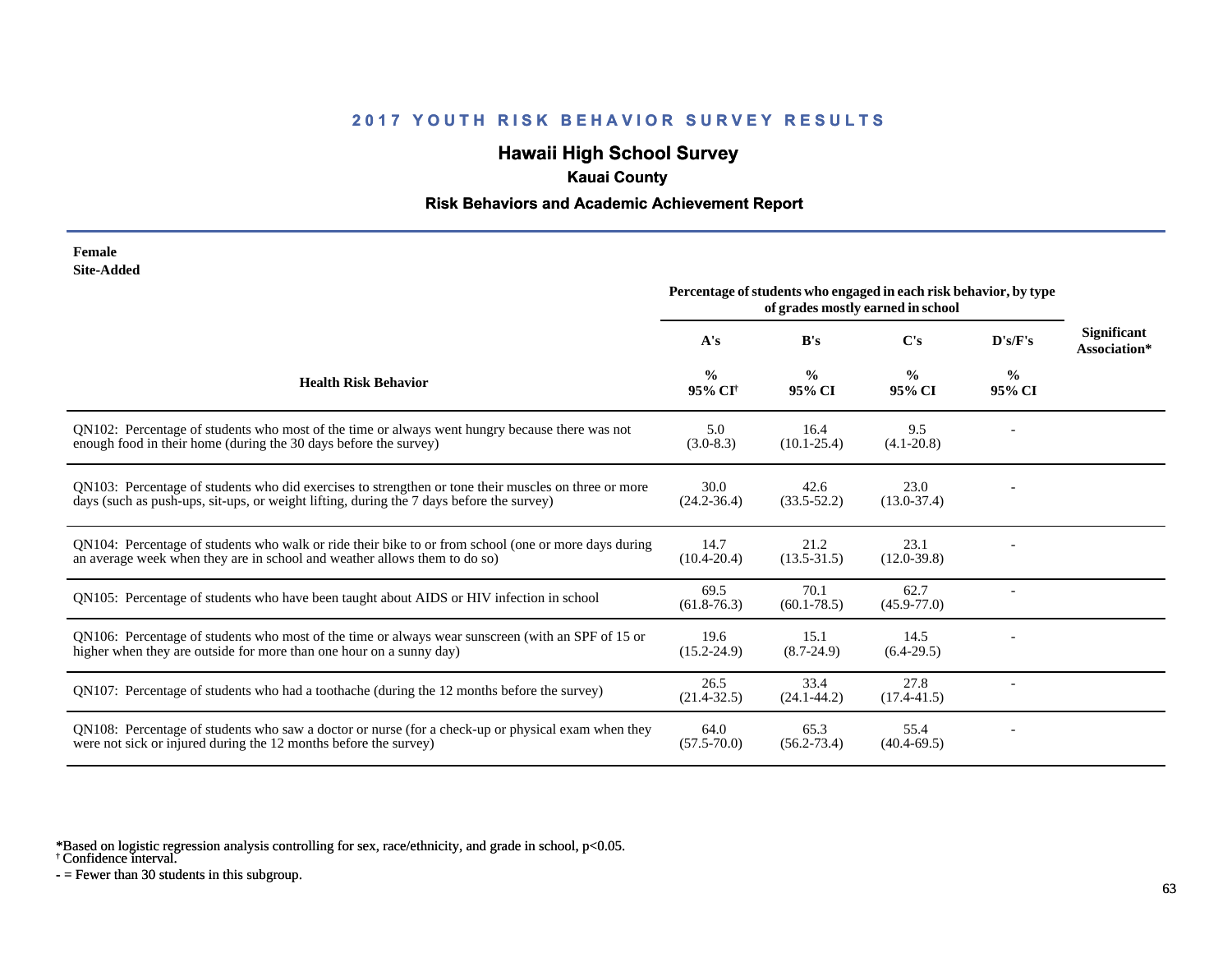# **Hawaii High School Survey**

## **Kauai County**

### **Risk Behaviors and Academic Achievement Report**

| Female     |
|------------|
| Site-Added |

|                                                                                                                                                                                                                                             | Percentage of students who engaged in each risk behavior, by type<br>of grades mostly earned in school |                         |                         |                         |                                    |
|---------------------------------------------------------------------------------------------------------------------------------------------------------------------------------------------------------------------------------------------|--------------------------------------------------------------------------------------------------------|-------------------------|-------------------------|-------------------------|------------------------------------|
|                                                                                                                                                                                                                                             | A's                                                                                                    | B's                     | C's                     | D's/F's                 | <b>Significant</b><br>Association* |
| <b>Health Risk Behavior</b>                                                                                                                                                                                                                 | $\frac{0}{0}$<br>95% CI <sup>†</sup>                                                                   | $\frac{0}{0}$<br>95% CI | $\frac{0}{0}$<br>95% CI | $\frac{0}{0}$<br>95% CI |                                    |
| QN109: Percentage of students who had been told by a doctor or nurse that they had asthma and who<br>still have asthma                                                                                                                      | 12.6<br>$(8.2 - 19.0)$                                                                                 | 19.7<br>$(13.8-27.3)$   | 19.7<br>$(10.0 - 35.0)$ |                         |                                    |
| QN110: Percentage of students who did not go to school because they were sick (on one or more days<br>during the 30 days before the survey)                                                                                                 | 34.2<br>$(28.9 - 40.0)$                                                                                | 57.9<br>$(46.5 - 68.5)$ | 53.5<br>$(36.9 - 69.4)$ |                         |                                    |
| QN111: Percentage of students who usually slept in the home of a friend, family member, or other<br>person because they had to leave their home or their parent or guardian cannot afford housing (during<br>the 30 days before the survey) | 1.5<br>$(0.5-4.4)$                                                                                     | 6.5<br>$(3.0-13.4)$     | 6.6<br>$(1.8-21.0)$     |                         |                                    |
| QN112: Percentage of students who probably or definitely will complete a post high school program<br>(such as a vocational training program, military service, community college, or 4-year college)                                        | 82.2<br>$(76.1 - 87.0)$                                                                                | 67.4<br>$(55.7 - 77.3)$ | 70.4<br>$(53.8 - 83.0)$ |                         |                                    |
| QN113: Percentage of students who most of the time or always get the kind of help they need (among<br>students who report having felt sad, empty, hopeless, angry, or anxious)                                                              | 20.8<br>$(14.9 - 28.3)$                                                                                | 20.6<br>$(13.2 - 30.8)$ | 18.0<br>$(7.4 - 37.7)$  |                         |                                    |
| QN114: Percentage of students who reported there is at least one teacher or other adult in their school<br>that they can talk to if they have a problem                                                                                     | 63.1<br>$(57.0 - 68.7)$                                                                                | 57.4<br>$(46.5 - 67.7)$ | 68.1<br>$(50.0 - 82.0)$ |                         |                                    |

\*Based on logistic regression analysis controlling for sex, race/ethnicity, and grade in school, p<0.05.

† Confidence interval.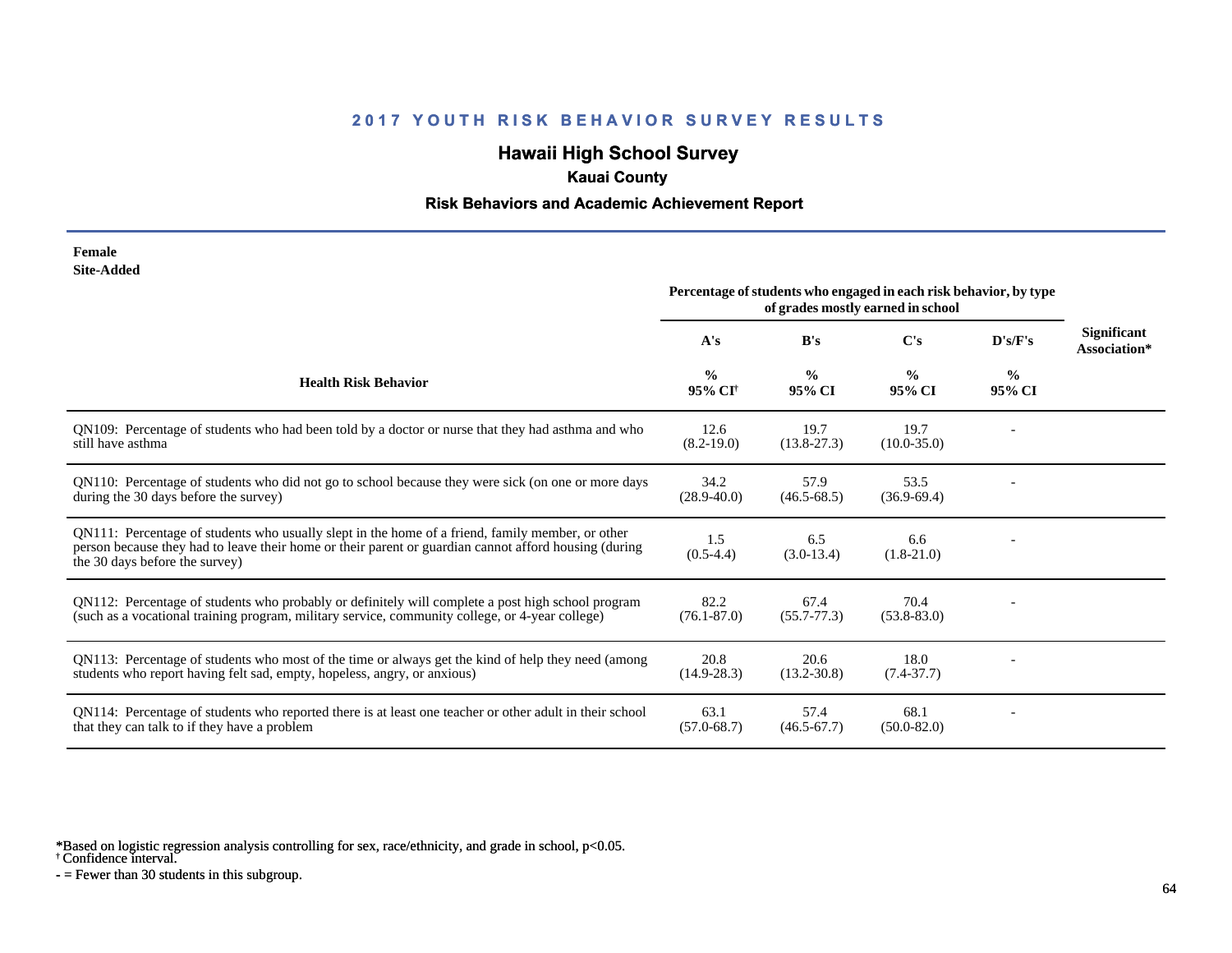# **Hawaii High School Survey**

## **Kauai County**

### **Risk Behaviors and Academic Achievement Report**

| Female            |
|-------------------|
| <b>Site-Added</b> |

|                                                                                                                                                                                                                  | Percentage of students who engaged in each risk behavior, by type<br>of grades mostly earned in school |                         |                         |                         |                                    |
|------------------------------------------------------------------------------------------------------------------------------------------------------------------------------------------------------------------|--------------------------------------------------------------------------------------------------------|-------------------------|-------------------------|-------------------------|------------------------------------|
|                                                                                                                                                                                                                  | A's                                                                                                    | B's                     | C's                     | D's/F's                 | <b>Significant</b><br>Association* |
| <b>Health Risk Behavior</b>                                                                                                                                                                                      | $\frac{0}{0}$<br>95% CI <sup>†</sup>                                                                   | $\frac{0}{0}$<br>95% CI | $\frac{0}{0}$<br>95% CI | $\frac{0}{0}$<br>95% CI |                                    |
| QN115: Percentage of students who have an adult outside of school they can talk to about things that<br>are important to them                                                                                    | 74.7<br>$(68.8-79.9)$                                                                                  | 66.8<br>$(55.1 - 76.8)$ | 67.5<br>$(50.1 - 81.1)$ |                         |                                    |
| QN116: Percentage of students who reported their parents or other adults in their family talked with<br>them about what they expect them to do or not to do when it comes to sex                                 | 56.5<br>$(50.5 - 62.3)$                                                                                | 60.1<br>$(49.2 - 70.1)$ | 54.7<br>$(39.2 - 69.3)$ |                         |                                    |
| QN117: Percentage of students who report their parents would feel it was a little bit wrong, wrong, or<br>very wrong for them to drink beer, wine, or hard liquor regularly (such as rum, gin, vodka or whiskey) | 91.9<br>$(87.2 - 95.0)$                                                                                | 85.9<br>$(74.7-92.6)$   | 84.9<br>$(68.6 - 93.6)$ |                         |                                    |
| QN118: Percentage of students who have talked with one of their parents or another adult in their<br>family about the dangers of tobacco, alcohol, or drug use (during the 12 months before the survey)          | 44.7<br>$(38.6 - 51.0)$                                                                                | 44.6<br>$(35.1 - 54.5)$ | 40.8<br>$(25.7 - 57.9)$ |                         |                                    |
| QN119: Percentage of students who have ridden in a car driven by someone, including the student,<br>who was "high" or had been using alcohol or drugs (during the 30 days before the survey)                     | 20.1<br>$(15.5 - 25.7)$                                                                                | 31.3<br>$(22.2 - 42.1)$ | 27.9<br>$(16.7 - 42.7)$ |                         |                                    |
| QN120: Percentage of students who ever use alcohol or drugs to relax, feel better about themselves, or<br>fit in                                                                                                 | 15.3<br>$(10.9 - 21.1)$                                                                                | 24.8<br>$(16.3 - 35.6)$ | 40.9<br>$(25.5 - 58.2)$ |                         |                                    |

\*Based on logistic regression analysis controlling for sex, race/ethnicity, and grade in school, p<0.05.

† Confidence interval.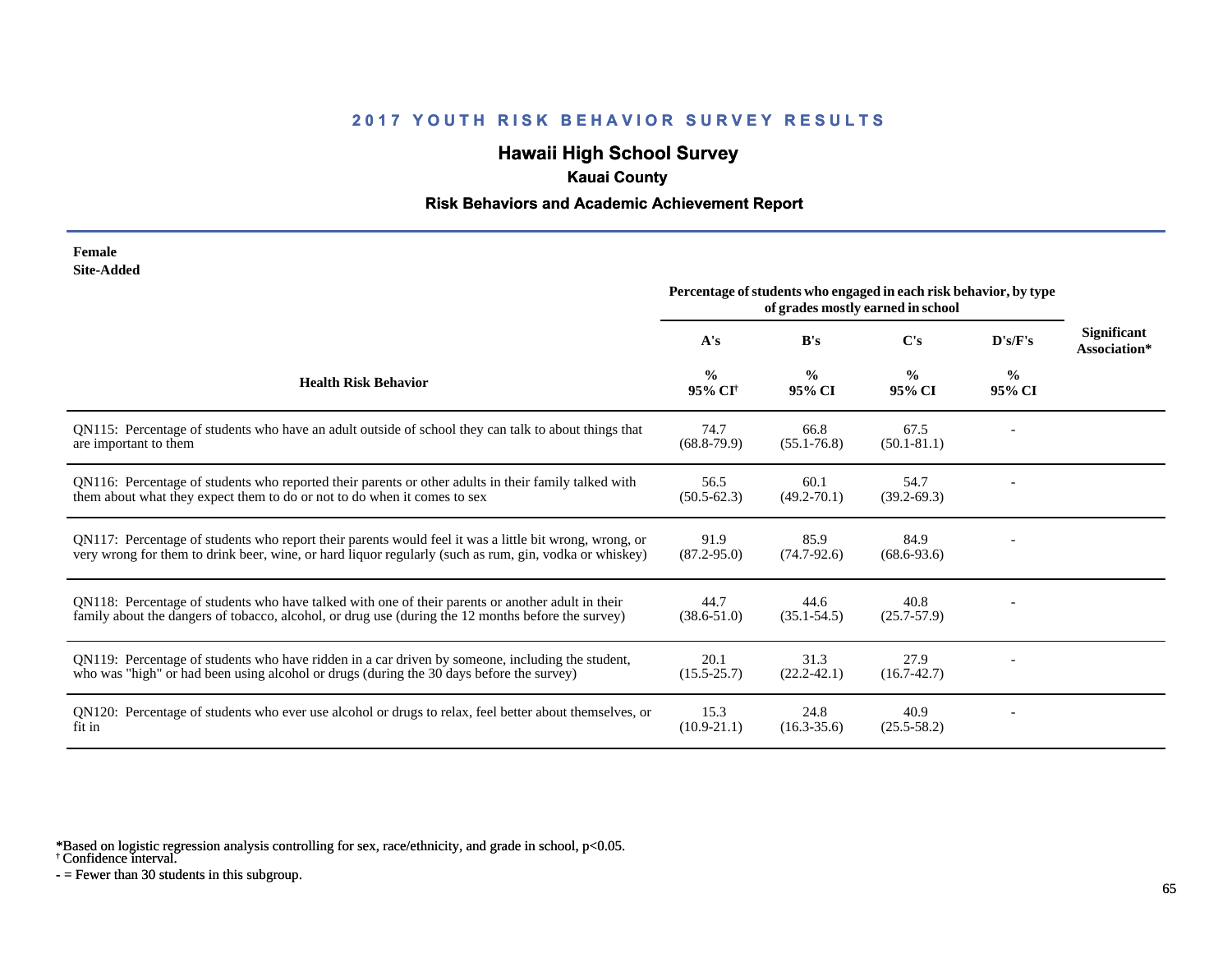# **Hawaii High School Survey**

## **Kauai County**

### **Risk Behaviors and Academic Achievement Report**

#### **Female Site-Added**

|                                                                                                                                                              | Percentage of students who engaged in each risk behavior, by type<br>of grades mostly earned in school |                         |                         |                         |                             |
|--------------------------------------------------------------------------------------------------------------------------------------------------------------|--------------------------------------------------------------------------------------------------------|-------------------------|-------------------------|-------------------------|-----------------------------|
|                                                                                                                                                              | A's                                                                                                    | B's                     | $\bf C's$               | D's/F's                 | Significant<br>Association* |
| <b>Health Risk Behavior</b>                                                                                                                                  | $\frac{0}{0}$<br>95% CI†                                                                               | $\frac{0}{0}$<br>95% CI | $\frac{0}{0}$<br>95% CI | $\frac{0}{0}$<br>95% CI |                             |
| QN121: Percentage of students who ever use alcohol or drugs while they are alone                                                                             | 13.0<br>$(9.4-17.6)$                                                                                   | 14.3<br>$(9.1 - 21.8)$  | 28.6<br>$(16.7-44.5)$   |                         |                             |
| QN122: Percentage of students who ever forget things they did while using alcohol or drugs                                                                   | 18.5<br>$(14.0 - 24.1)$                                                                                | 18.5<br>$(11.5 - 28.4)$ | 34.8<br>$(20.6 - 52.3)$ |                         |                             |
| QN123: Percentage of students who have ever gotten into trouble while they were using alcohol or<br>drugs                                                    | 9.7<br>$(6.3-14.6)$                                                                                    | 15.2<br>$(9.3-24.1)$    | 33.7<br>$(19.0 - 52.3)$ |                         |                             |
| QN124: Percentage of students who have attended school under the influence of alcohol, marijuana, or<br>other drugs (during the 12 months before the survey) | 13.9<br>$(10.1 - 18.7)$                                                                                | 15.2<br>$(9.1 - 24.2)$  | 24.7<br>$(14.1 - 39.5)$ |                         |                             |
| QN125: Percentage of students who have family or friends that have told them that they should cut<br>down on their drinking or drug use                      | 10.8<br>$(7.7-15.0)$                                                                                   | 9.2<br>$(4.5-17.8)$     | 25.2<br>$(12.9-43.2)$   |                         |                             |

\*Based on logistic regression analysis controlling for sex, race/ethnicity, and grade in school, p<0.05.

† Confidence interval.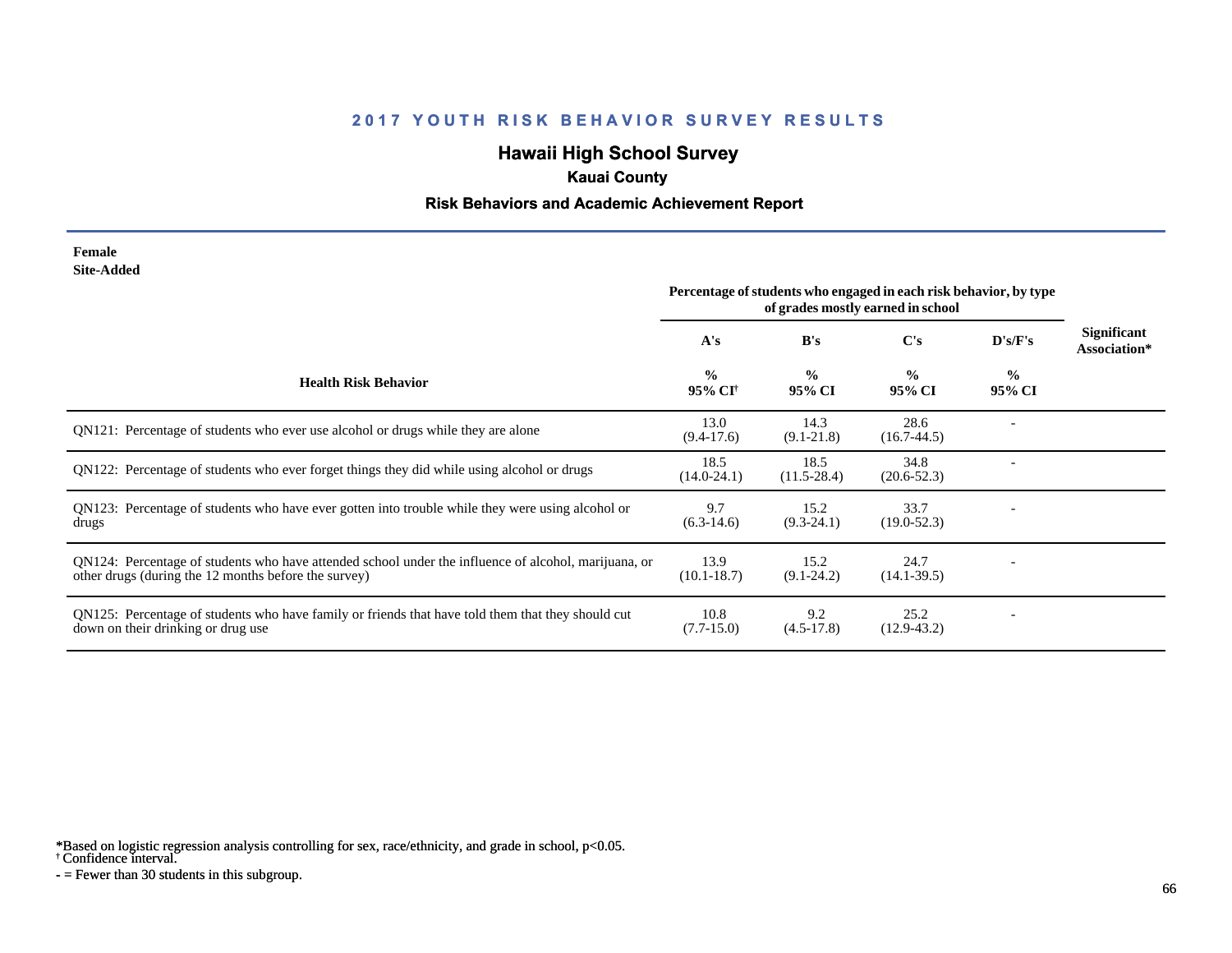# **Hawaii High School Survey**

## **Kauai County**

### **Risk Behaviors and Academic Achievement Report**

#### **Hispanic/Latino Unintentional Injuries/Violence**

|                                                                                                                                                                                                                                                                                                        | Percentage of students who engaged in each risk behavior, by type<br>of grades mostly earned in school |                         |                         |                         |                                    |
|--------------------------------------------------------------------------------------------------------------------------------------------------------------------------------------------------------------------------------------------------------------------------------------------------------|--------------------------------------------------------------------------------------------------------|-------------------------|-------------------------|-------------------------|------------------------------------|
|                                                                                                                                                                                                                                                                                                        | A's                                                                                                    | B's                     | C's                     | D's/F's                 | <b>Significant</b><br>Association* |
| <b>Health Risk Behavior</b>                                                                                                                                                                                                                                                                            | $\frac{0}{0}$<br>95% CI <sup>†</sup>                                                                   | $\frac{0}{0}$<br>95% CI | $\frac{0}{0}$<br>95% CI | $\frac{0}{0}$<br>95% CI |                                    |
| QN11: Percentage of students who texted or e-mailed while driving a car or other vehicle (on at least 1<br>day during the 30 days before the survey, among students who had driven a car or other vehicle during<br>the 30 days before the survey)                                                     | 46.7<br>$(32.0 - 62.0)$                                                                                |                         |                         |                         |                                    |
| QN12: Percentage of students who carried a weapon (such as a gun, knife, or club, on at least 1 day<br>during the 30 days before the survey)                                                                                                                                                           | 10.9<br>$(6.2 - 18.6)$                                                                                 | 19.4<br>$(10.4 - 33.3)$ |                         |                         |                                    |
| QN15: Percentage of students who did not go to school because they felt unsafe at school or on their<br>way to or from school (on at least 1 day during the 30 days before the survey)                                                                                                                 | 6.1<br>$(2.7-13.2)$                                                                                    | 17.8<br>$(7.8-35.6)$    |                         |                         |                                    |
| QN17: Percentage of students who were in a physical fight (one or more times during the 12 months<br>before the survey)                                                                                                                                                                                | 15.1<br>$(9.3 - 23.7)$                                                                                 | 21.7<br>$(12.0 - 36.0)$ |                         |                         |                                    |
| QN19: Percentage of students who were ever physically forced to have sexual intercourse (when they<br>did not want to)                                                                                                                                                                                 | 12.5<br>$(7.2 - 20.7)$                                                                                 | 19.4<br>$(10.4 - 33.2)$ |                         |                         |                                    |
| QN20: Percentage of students who experienced sexual violence (being forced by anyone to do sexual<br>things [counting such things as kissing, touching, or being physically forced to have sexual intercourse]<br>that they did not want to, one or more times during the 12 months before the survey) | 16.2<br>$(10.6 - 23.9)$                                                                                | 21.7<br>$(11.3-37.7)$   |                         |                         |                                    |

\*Based on logistic regression analysis controlling for sex, race/ethnicity, and grade in school, p<0.05.

† Confidence interval.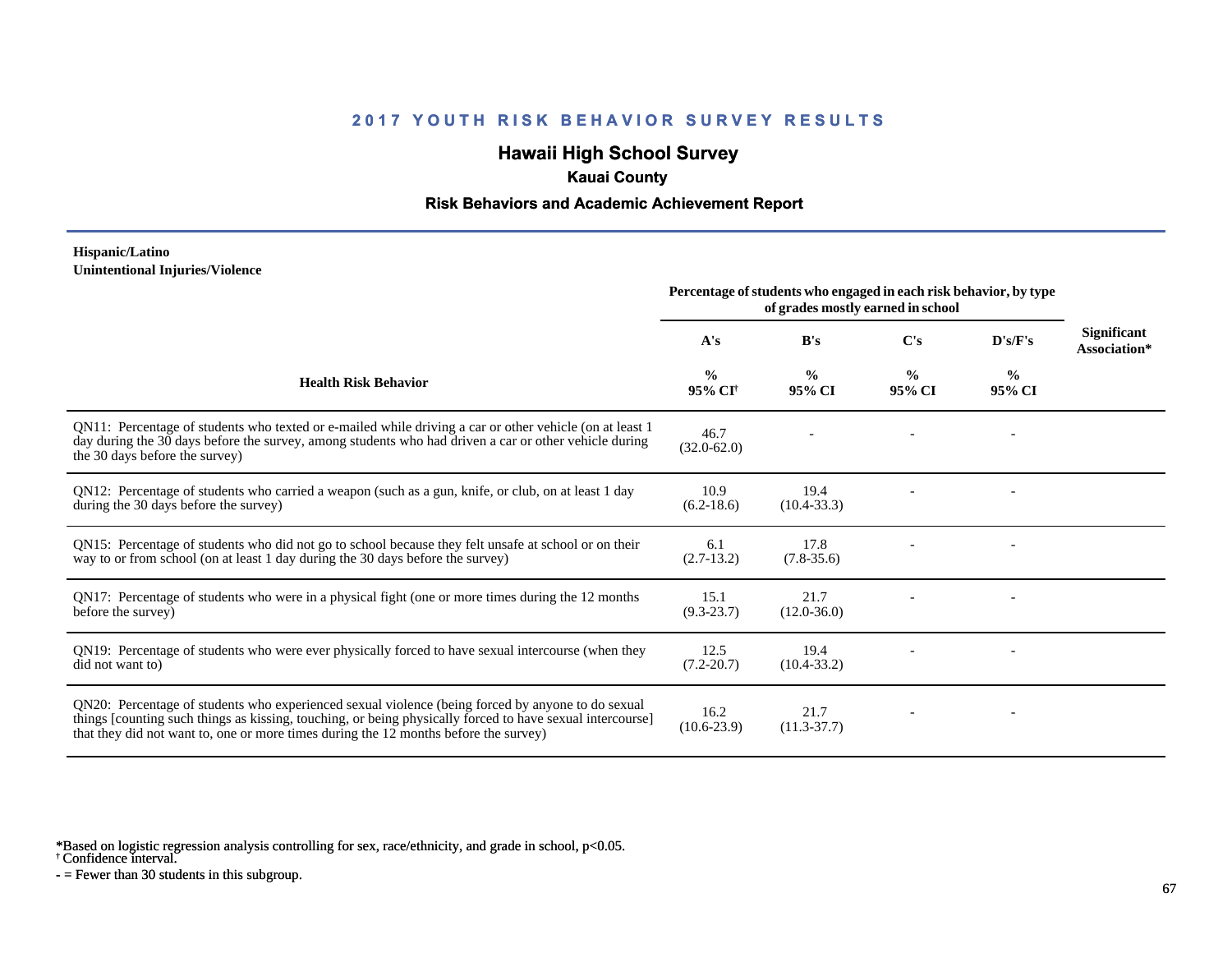# **Hawaii High School Survey**

## **Kauai County**

### **Risk Behaviors and Academic Achievement Report**

#### **Hispanic/Latino Unintentional Injuries/Violence**

|                                                                                                                                                                                                                                                                                                                                                                                                                        | Percentage of students who engaged in each risk behavior, by type<br>of grades mostly earned in school |                         |                         |                         |                                    |
|------------------------------------------------------------------------------------------------------------------------------------------------------------------------------------------------------------------------------------------------------------------------------------------------------------------------------------------------------------------------------------------------------------------------|--------------------------------------------------------------------------------------------------------|-------------------------|-------------------------|-------------------------|------------------------------------|
|                                                                                                                                                                                                                                                                                                                                                                                                                        | A's                                                                                                    | B's                     | C's                     | D's/F's                 | <b>Significant</b><br>Association* |
| <b>Health Risk Behavior</b>                                                                                                                                                                                                                                                                                                                                                                                            | $\frac{0}{0}$<br>95% CI                                                                                | $\frac{0}{0}$<br>95% CI | $\frac{0}{0}$<br>95% CI | $\frac{0}{0}$<br>95% CI |                                    |
| QN22: Percentage of students who experienced physical dating violence (being physically hurt on<br>purpose by someone they were dating or going out with [counting such things as being hit, slammed<br>into something, or injured with an object or weapon] one or more times during the 12 months before<br>the survey, among students who dated or went out with someone during the 12 months before the<br>survey) | 11.3<br>$(5.1 - 23.0)$                                                                                 | 9.3<br>$(2.9-26.1)$     |                         |                         |                                    |
| QN23: Percentage of students who were bullied on school property (ever during the 12 months before<br>the survey)                                                                                                                                                                                                                                                                                                      | 16.2<br>$(10.1 - 25.1)$                                                                                | 21.8<br>$(12.7 - 34.9)$ |                         |                         |                                    |
| QN24: Percentage of students who were electronically bullied (counting being bullied through texting,<br>Instagram, Facebook, or other social media, ever during the 12 months before the survey)                                                                                                                                                                                                                      | 16.9<br>$(10.7 - 25.8)$                                                                                | 30.8<br>$(18.4 - 46.6)$ |                         |                         |                                    |
| ON25: Percentage of students who felt sad or hopeless (almost every day for $>=$ 2 weeks in a row so<br>that they stopped doing some usual activities, ever during the 12 months before the survey)                                                                                                                                                                                                                    | 24.3<br>$(17.3 - 33.1)$                                                                                | 43.3<br>$(28.6 - 59.4)$ |                         |                         |                                    |
| QN26: Percentage of students who seriously considered attempting suicide (ever during the 12 months<br>before the survey)                                                                                                                                                                                                                                                                                              | 12.2<br>$(6.9-20.9)$                                                                                   | 22.2<br>$(12.6 - 36.2)$ |                         |                         |                                    |
| QN27: Percentage of students who made a plan about how they would attempt suicide (during the 12<br>months before the survey)                                                                                                                                                                                                                                                                                          | 9.2<br>$(4.5-17.8)$                                                                                    | 17.8<br>$(9.8-30.1)$    |                         |                         |                                    |

\*Based on logistic regression analysis controlling for sex, race/ethnicity, and grade in school, p<0.05.

† Confidence interval.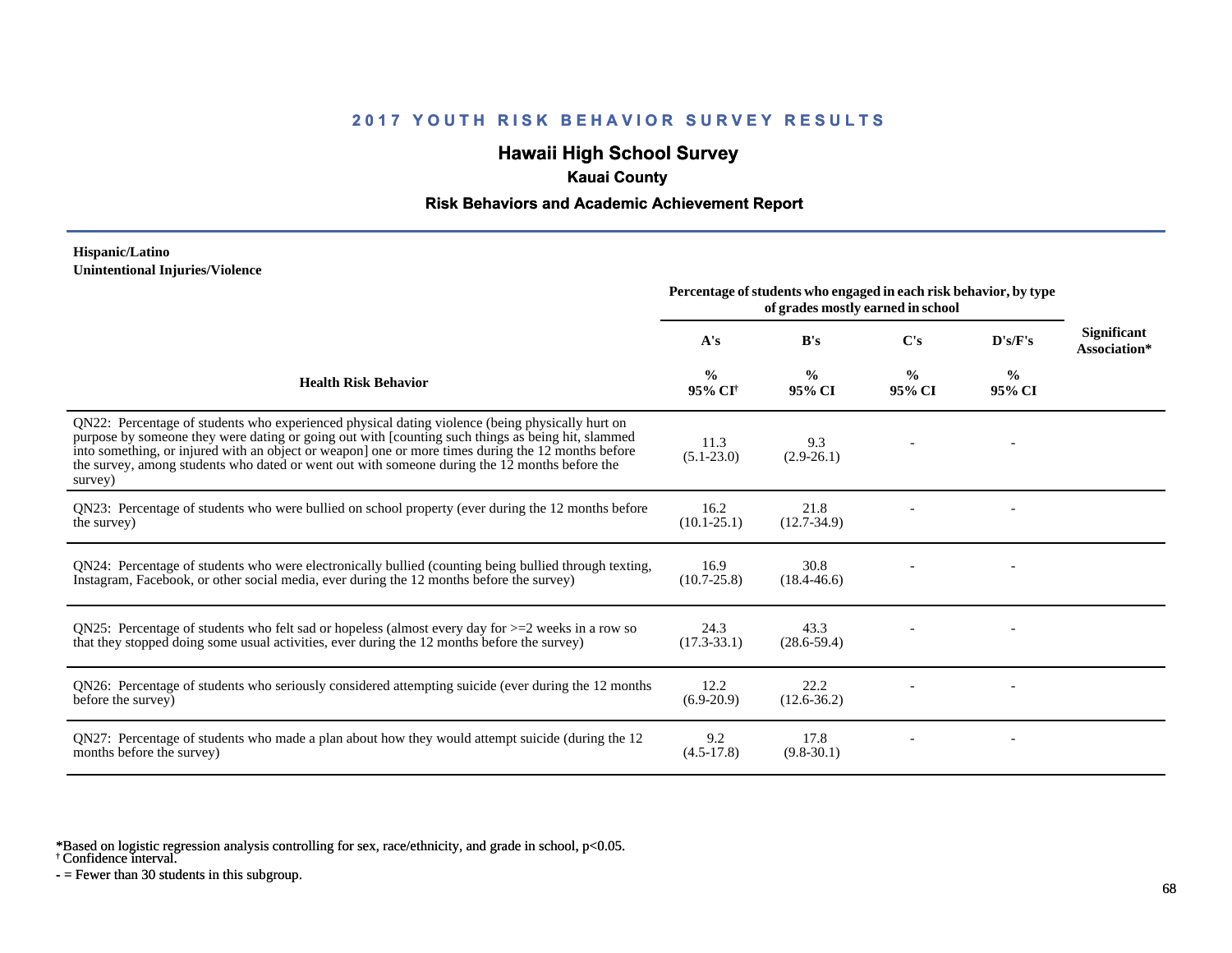# **Hawaii High School Survey**

## **Kauai County**

### **Risk Behaviors and Academic Achievement Report**

#### **Hispanic/Latino Unintentional Injuries/Violence**

|                                                                                                                                                                                                   | Percentage of students who engaged in each risk behavior, by type<br>of grades mostly earned in school |                         |                         |                         |                                    |
|---------------------------------------------------------------------------------------------------------------------------------------------------------------------------------------------------|--------------------------------------------------------------------------------------------------------|-------------------------|-------------------------|-------------------------|------------------------------------|
|                                                                                                                                                                                                   | A's                                                                                                    | B's                     | $\bf C's$               | D's/F's                 | <b>Significant</b><br>Association* |
| <b>Health Risk Behavior</b>                                                                                                                                                                       | $\frac{0}{0}$<br>95% CI†                                                                               | $\frac{0}{0}$<br>95% CI | $\frac{0}{0}$<br>95% CI | $\frac{0}{0}$<br>95% CI |                                    |
| QN28: Percentage of students who attempted suicide (one or more times during the 12 months before<br>the survey)                                                                                  | 6.7<br>$(3.0-14.5)$                                                                                    | 14.2<br>$(6.7-27.4)$    |                         |                         |                                    |
| QN29: Percentage of students who had a suicide attempt that resulted in an injury, poisoning, or<br>overdose that had to be treated by a doctor or nurse (during the 12 months before the survey) | 1.1<br>$(0.1 - 8.0)$                                                                                   | 9.5<br>$(3.0-26.2)$     |                         |                         |                                    |

\*Based on logistic regression analysis controlling for sex, race/ethnicity, and grade in school, p<0.05.

#### † Confidence interval.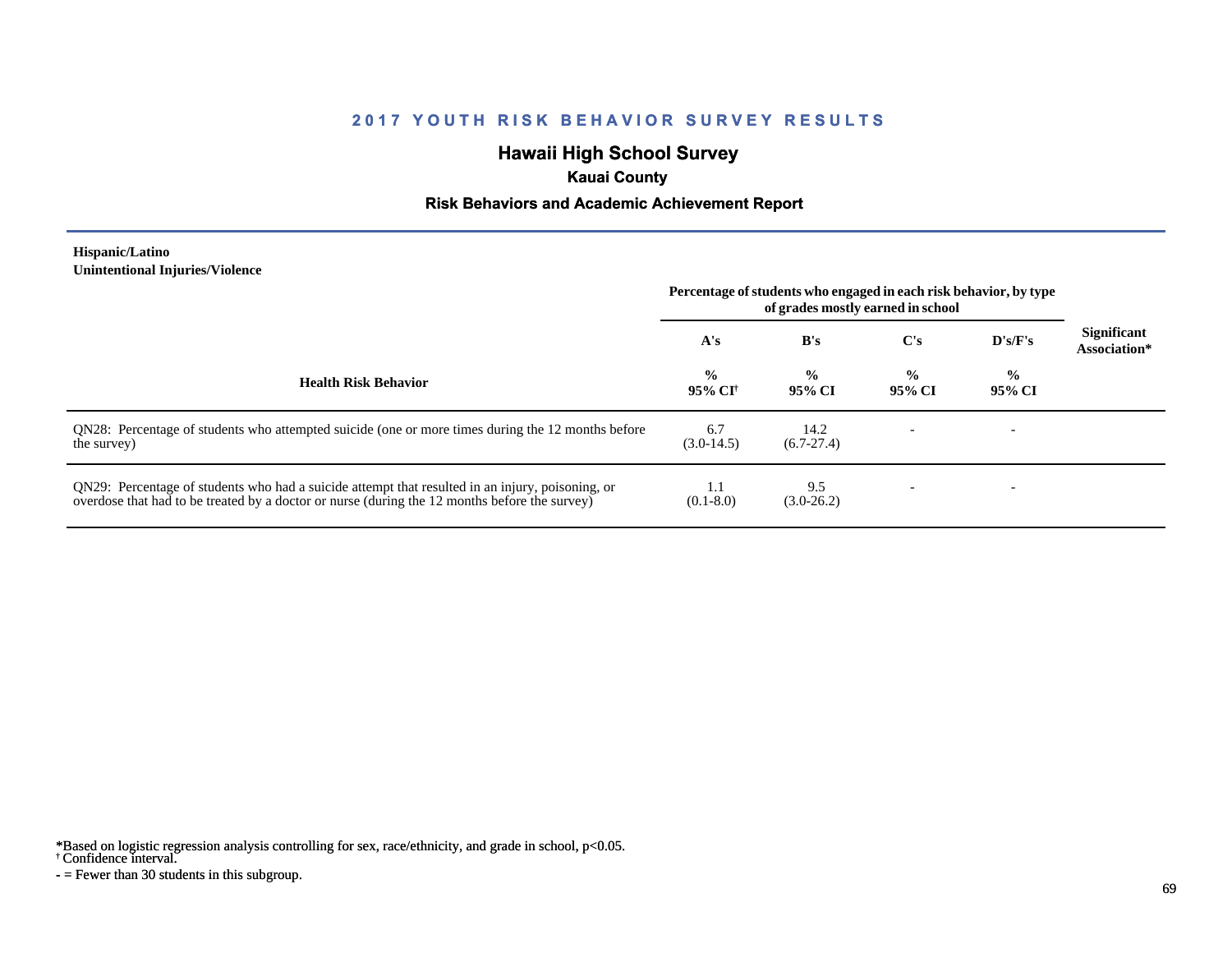# **Hawaii High School Survey**

### **Kauai County**

### **Risk Behaviors and Academic Achievement Report**

#### **Hispanic/Latino Tobacco Use**

|                                                                                                                                                                                                                                                                                                                 | Percentage of students who engaged in each risk behavior, by type<br>of grades mostly earned in school |                         |                         |                |                                    |
|-----------------------------------------------------------------------------------------------------------------------------------------------------------------------------------------------------------------------------------------------------------------------------------------------------------------|--------------------------------------------------------------------------------------------------------|-------------------------|-------------------------|----------------|------------------------------------|
|                                                                                                                                                                                                                                                                                                                 | A's                                                                                                    | B's                     | C's                     | D's/F's        | <b>Significant</b><br>Association* |
| <b>Health Risk Behavior</b>                                                                                                                                                                                                                                                                                     | $\frac{0}{0}$<br>95% CI <sup>†</sup>                                                                   | $\frac{0}{0}$<br>95% CI | $\frac{0}{0}$<br>95% CI | $\%$<br>95% CI |                                    |
| QN31: Percentage of students who first tried cigarette smoking before age 13 years (even one or two<br>puffs)                                                                                                                                                                                                   | 5.1<br>$(2.1 - 11.5)$                                                                                  | 11.8<br>$(5.0-25.4)$    |                         |                |                                    |
| QN32: Percentage of students who currently smoked cigarettes (on at least 1 day during the 30 days<br>before the survey)                                                                                                                                                                                        | 7.2<br>$(3.1 - 16.1)$                                                                                  | 9.9<br>$(3.8-23.3)$     |                         |                |                                    |
| QNFRCIG: Percentage of students who currently smoked cigarettes frequently (on 20 or more days<br>during the 30 days before the survey)                                                                                                                                                                         | 1.0<br>$(0.1 - 7.1)$                                                                                   | 1.9<br>$(0.3-12.6)$     |                         |                |                                    |
| QNDAYCIG: Percentage of students who currently smoked cigarettes daily (on all 30 days during the<br>30 days before the survey)                                                                                                                                                                                 | 1.0<br>$(0.1 - 7.1)$                                                                                   | 1.9<br>$(0.3-12.6)$     |                         |                |                                    |
| QN35: Percentage of students who currently used an electronic vapor product (including e-cigarettes,<br>e-cigars, e-pipes, vape pipes, vaping pens, e-hookahs, and hookah pens [such as blu, NJOY, Vuse,<br>MarkTen, Logic, Vapin Plus, eGo, and Halo], on at least 1 day during the 30 days before the survey) | 19.4<br>$(12.4 - 29.1)$                                                                                | 38.5<br>$(23.1 - 56.6)$ |                         |                |                                    |

\*Based on logistic regression analysis controlling for sex, race/ethnicity, and grade in school, p<0.05.

† Confidence interval.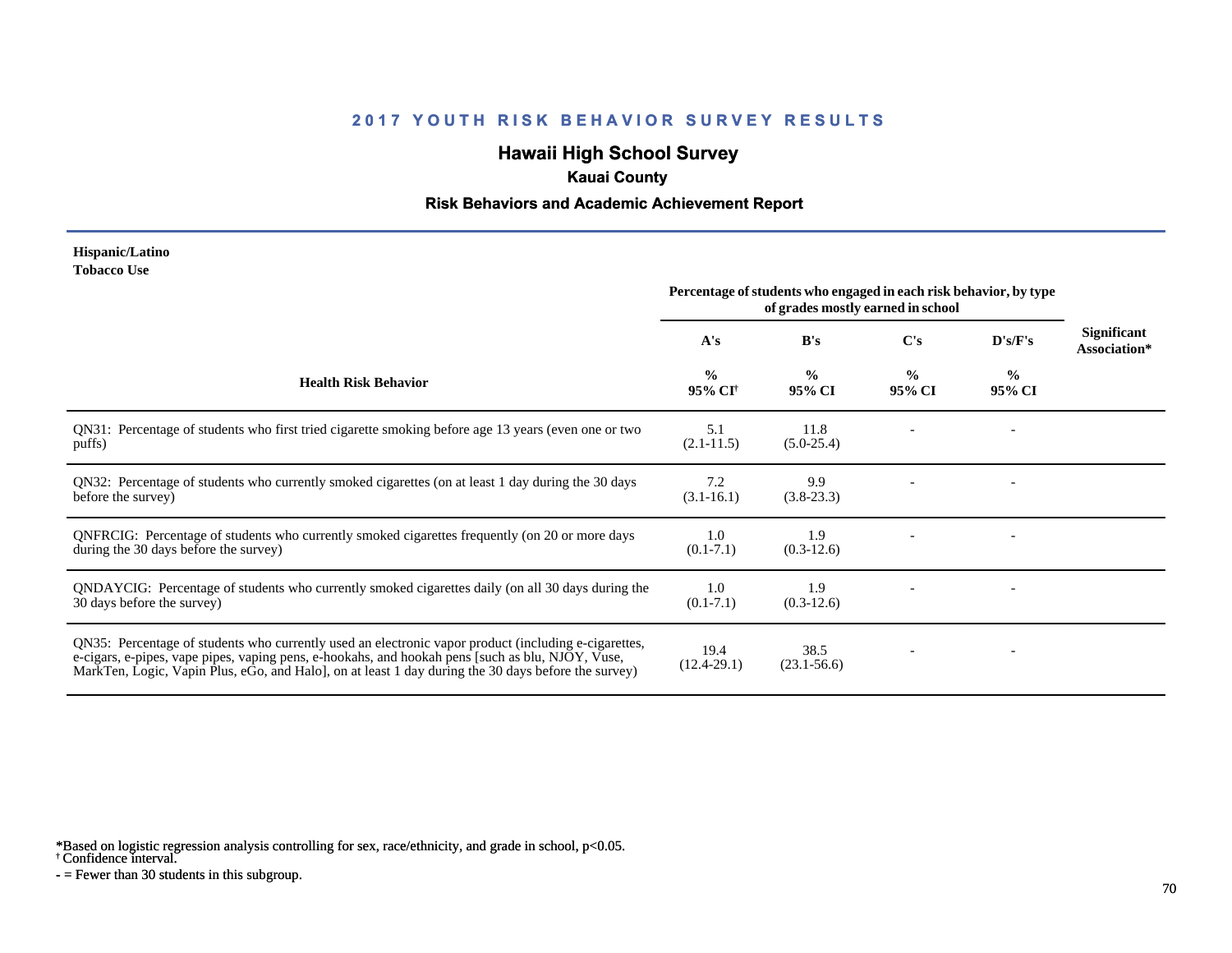# **Hawaii High School Survey**

### **Kauai County**

### **Risk Behaviors and Academic Achievement Report**

#### **Hispanic/Latino Alcohol/Other Drug Use**

|                                                                                                                                                                                                                                                                                       | Percentage of students who engaged in each risk behavior, by type<br>of grades mostly earned in school |                         |                         |                          |                                    |
|---------------------------------------------------------------------------------------------------------------------------------------------------------------------------------------------------------------------------------------------------------------------------------------|--------------------------------------------------------------------------------------------------------|-------------------------|-------------------------|--------------------------|------------------------------------|
|                                                                                                                                                                                                                                                                                       | A's                                                                                                    | B's                     | C's                     | $\bf{D's/F's}$           | <b>Significant</b><br>Association* |
| <b>Health Risk Behavior</b>                                                                                                                                                                                                                                                           | $\frac{0}{0}$<br>95% CI <sup>+</sup>                                                                   | $\frac{6}{9}$<br>95% CI | $\frac{0}{0}$<br>95% CI | $\%$<br>95% CI           |                                    |
| QN41: Percentage of students who had their first drink of alcohol before age 13 years (other than a few<br>sips)                                                                                                                                                                      | 17.0<br>$(10.5 - 26.2)$                                                                                | 19.4<br>$(10.2 - 33.8)$ |                         |                          |                                    |
| QN42: Percentage of students who currently drank alcohol (at least one drink of alcohol, on at least 1<br>day during the 30 days before the survey)                                                                                                                                   | 21.5<br>$(14.5 - 30.6)$                                                                                | 37.9<br>$(26.3 - 51.1)$ |                         |                          |                                    |
| QN44: Percentage of students who currently were binge drinking (had four or more drinks of alcohol<br>in a row for female students or five or more drinks of alcohol in a row for male students, within a<br>couple of hours, on at least 1 day during the 30 days before the survey) | 14.3<br>$(8.5-23.2)$                                                                                   | 23.0<br>$(12.9 - 37.7)$ |                         |                          |                                    |
| QN47: Percentage of students who tried marijuana for the first time before age 13 years                                                                                                                                                                                               | 6.2<br>$(2.8-13.1)$                                                                                    | 12.1<br>$(5.7 - 24.0)$  |                         | $\overline{\phantom{a}}$ |                                    |
| QN48: Percentage of students who currently used marijuana (one or more times during the 30 days<br>before the survey)                                                                                                                                                                 | 21.3<br>$(14.4 - 30.3)$                                                                                | 20.6<br>$(12.5 - 32.0)$ |                         |                          |                                    |
| QN49: Percentage of students who ever used cocaine (any form of cocaine, including powder, crack,<br>or freebase, one or more times during their life)                                                                                                                                | 7.0<br>$(3.4-13.8)$                                                                                    | 9.9<br>$(3.6-24.5)$     |                         |                          |                                    |
| QN51: Percentage of students who ever used heroin (also called "smack," "junk," or "China White,"<br>one or more times during their life)                                                                                                                                             | 3.0<br>$(0.9-9.2)$                                                                                     | 3.8<br>$(0.9-14.9)$     |                         |                          |                                    |

\*Based on logistic regression analysis controlling for sex, race/ethnicity, and grade in school, p<0.05.

† Confidence interval.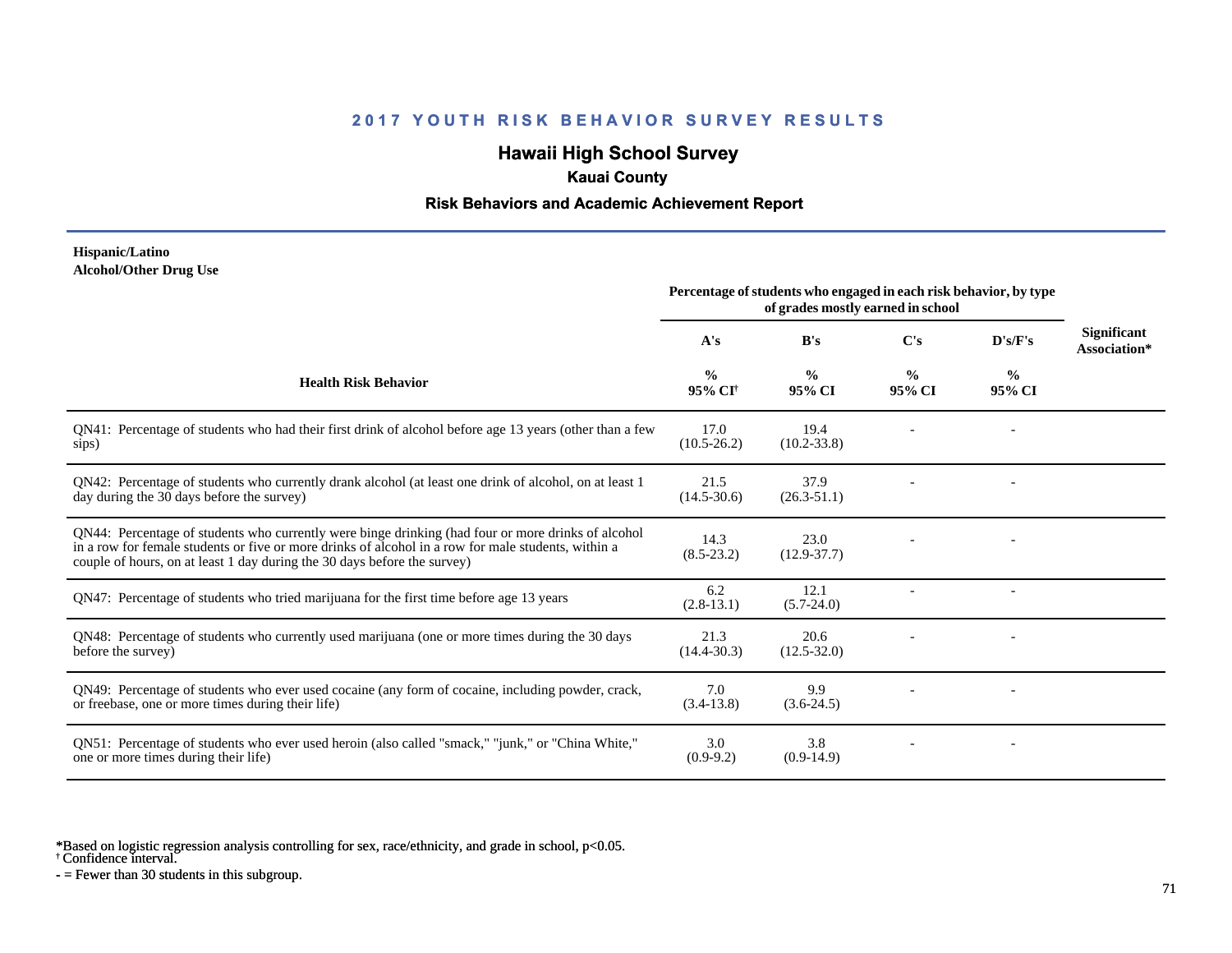# **Hawaii High School Survey**

## **Kauai County**

### **Risk Behaviors and Academic Achievement Report**

#### **Hispanic/Latino Alcohol/Other Drug Use**

|                                                                                                                                                                                                                                                                                       | Percentage of students who engaged in each risk behavior, by type<br>of grades mostly earned in school |                         |                         |                         |                                    |
|---------------------------------------------------------------------------------------------------------------------------------------------------------------------------------------------------------------------------------------------------------------------------------------|--------------------------------------------------------------------------------------------------------|-------------------------|-------------------------|-------------------------|------------------------------------|
|                                                                                                                                                                                                                                                                                       | A's                                                                                                    | B's                     | $\bf C's$               | D's/F's                 | <b>Significant</b><br>Association* |
| <b>Health Risk Behavior</b>                                                                                                                                                                                                                                                           | $\frac{0}{0}$<br>95% CI <sup>†</sup>                                                                   | $\frac{0}{0}$<br>95% CI | $\frac{0}{0}$<br>95% CI | $\frac{0}{0}$<br>95% CI |                                    |
| ON52: Percentage of students who ever used methamphetamines (also called "speed," "crystal,"<br>"crank," or "ice," one or more times during their life)                                                                                                                               | 4.2<br>$(1.5-10.9)$                                                                                    | 4.0<br>$(0.9-15.5)$     |                         |                         |                                    |
| QN53: Percentage of students who ever used ecstasy (also called "MDMA," one or more times during<br>their life)                                                                                                                                                                       | 4.2<br>$(1.5-11.0)$                                                                                    | 4.0<br>$(0.9-15.5)$     |                         |                         |                                    |
| QN54: Percentage of students who ever used synthetic marijuana (also called "K2," "Spice," "fake<br>weed," "King Kong," "Yucatan Fire," "Skunk," or "Moon Rocks," one or more times during their life)                                                                                | 6.2<br>$(2.8-13.1)$                                                                                    | 11.8<br>$(3.9 - 30.5)$  |                         |                         |                                    |
| QN56: Percentage of students who ever took prescription pain medicine without a doctor's<br>prescription or differently than how a doctor told them to use it (counting drugs such as codeine,<br>Vicodin, OxyContin, Hydrocodone, and Percocet, one or more times during their life) | 15.0<br>$(9.4 - 23.0)$                                                                                 | 13.3<br>$(6.7 - 24.7)$  |                         |                         |                                    |
| QN57: Percentage of students who ever injected any illegal drug (used a needle to inject any illegal<br>drug into their body, one or more times during their life)                                                                                                                    | 4.2<br>$(1.6-10.8)$                                                                                    | 8.0<br>$(2.4-23.2)$     |                         |                         |                                    |

\*Based on logistic regression analysis controlling for sex, race/ethnicity, and grade in school, p<0.05.

† Confidence interval.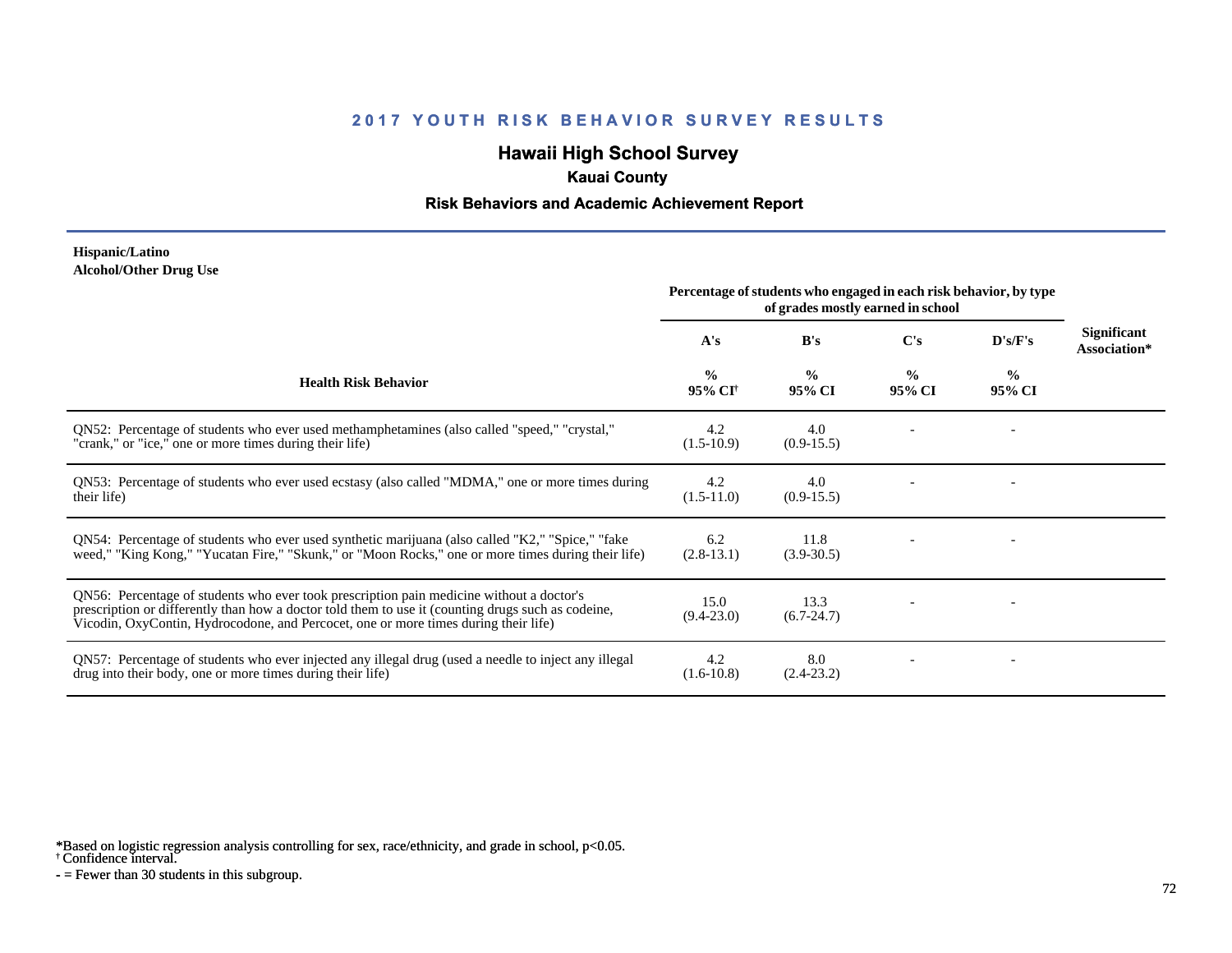# **Hawaii High School Survey**

### **Kauai County**

### **Risk Behaviors and Academic Achievement Report**

#### **Hispanic/Latino Sexual Behaviors**

|                                                                                                                                                                       | Percentage of students who engaged in each risk behavior, by type<br>of grades mostly earned in school |                         |                         |                          |                                    |
|-----------------------------------------------------------------------------------------------------------------------------------------------------------------------|--------------------------------------------------------------------------------------------------------|-------------------------|-------------------------|--------------------------|------------------------------------|
|                                                                                                                                                                       | A's                                                                                                    | B's                     | C's                     | D's/F's                  | <b>Significant</b><br>Association* |
| <b>Health Risk Behavior</b>                                                                                                                                           | $\frac{0}{0}$<br>95% CI <sup>+</sup>                                                                   | $\frac{0}{0}$<br>95% CI | $\frac{0}{0}$<br>95% CI | $\frac{0}{0}$<br>95% CI  |                                    |
| QN60: Percentage of students who had sexual intercourse for the first time before age 13 years                                                                        | 2.3<br>$(0.6-8.9)$                                                                                     | 4.6<br>$(0.7 - 25.7)$   |                         |                          |                                    |
| QN61: Percentage of students who had sexual intercourse with four or more persons during their life                                                                   | 11.2<br>$(5.8-20.6)$                                                                                   | 14.8<br>$(7.0-28.5)$    |                         |                          |                                    |
| QN62: Percentage of students who were currently sexually active (had sexual intercourse with at least<br>one person, during the 3 months before the survey)           | 24.0<br>$(16.0-34.3)$                                                                                  | 41.7<br>$(27.9 - 56.8)$ |                         |                          |                                    |
| QN63: Percentage of students who drank alcohol or used drugs before last sexual intercourse (among<br>students who were currently sexually active)                    |                                                                                                        |                         |                         | $\overline{\phantom{a}}$ |                                    |
| QN64: Percentage of students who used a condom during last sexual intercourse (among students who<br>were currently sexually active)                                  |                                                                                                        |                         |                         |                          |                                    |
| QN65: Percentage of students who used birth control pills before last sexual intercourse (to prevent<br>pregnancy, among students who were currently sexually active) |                                                                                                        |                         |                         | $\overline{\phantom{a}}$ |                                    |

\*Based on logistic regression analysis controlling for sex, race/ethnicity, and grade in school, p<0.05.

† Confidence interval.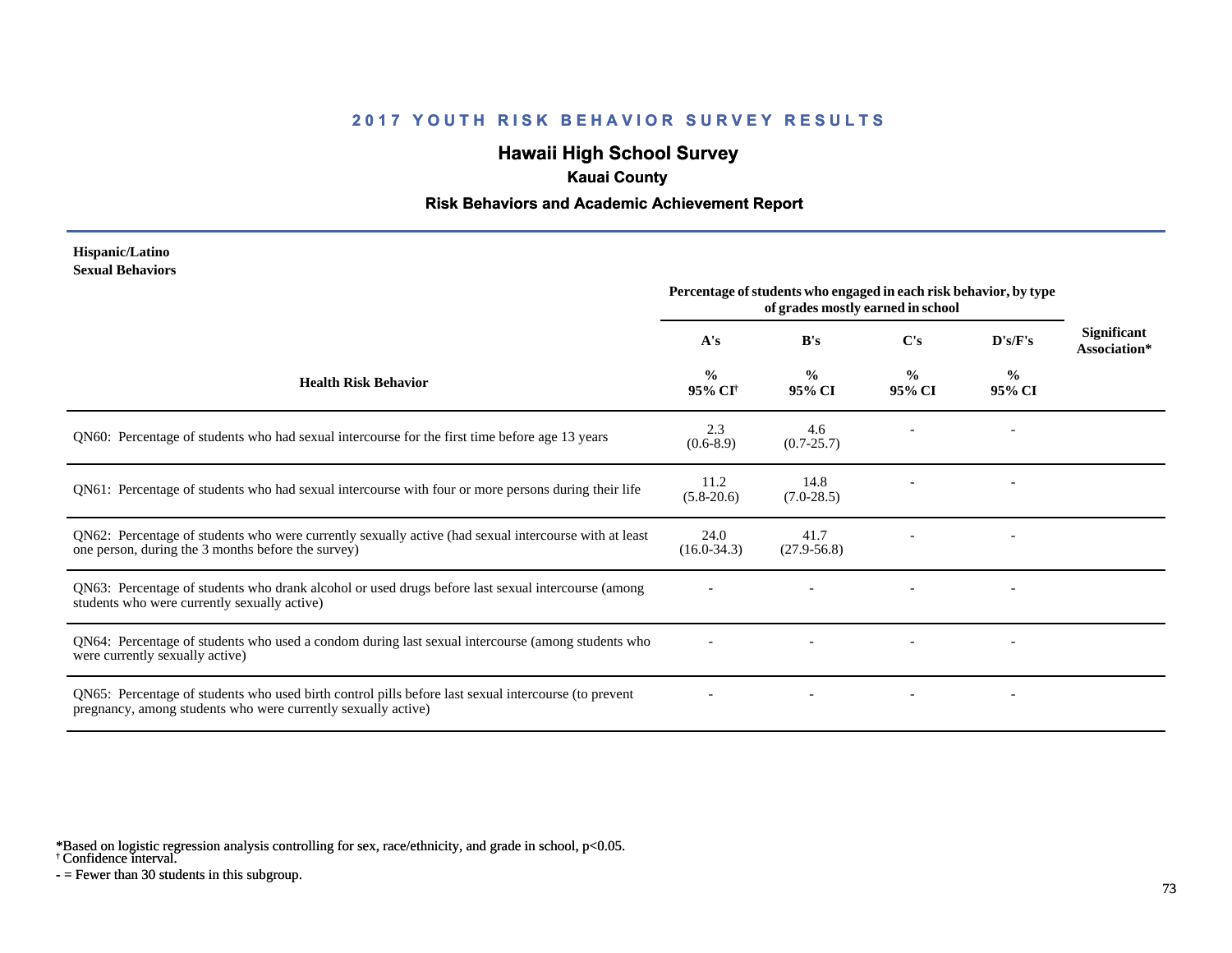# **Hawaii High School Survey**

### **Kauai County**

### **Risk Behaviors and Academic Achievement Report**

#### **Hispanic/Latino Sexual Behaviors**

|                                                                                                                                                                                                                                                                                                                                                                                                                            | Percentage of students who engaged in each risk behavior, by type<br>of grades mostly earned in school |                         |                         |                         |                             |
|----------------------------------------------------------------------------------------------------------------------------------------------------------------------------------------------------------------------------------------------------------------------------------------------------------------------------------------------------------------------------------------------------------------------------|--------------------------------------------------------------------------------------------------------|-------------------------|-------------------------|-------------------------|-----------------------------|
|                                                                                                                                                                                                                                                                                                                                                                                                                            | A's                                                                                                    | B's                     | C's                     | D's/F's                 | Significant<br>Association* |
| <b>Health Risk Behavior</b>                                                                                                                                                                                                                                                                                                                                                                                                | $\frac{0}{0}$<br>95% CI                                                                                | $\frac{0}{0}$<br>95% CI | $\frac{0}{0}$<br>95% CI | $\frac{0}{0}$<br>95% CI |                             |
| QNIUDIMP: Percentage of students who used an IUD (such as Mirena or ParaGard) or implant (such<br>as Implanon or Nexplanon) before last sexual intercourse (to prevent pregnancy, among students who<br>were currently sexually active)                                                                                                                                                                                    |                                                                                                        |                         |                         |                         |                             |
| QNSHPARG: Percentage of students who used a shot (such as Depo-Provera), patch (such as<br>OrthoEvra), or birth control ring (such as NuvaRing) before last sexual intercourse (to prevent<br>pregnancy, among students who were currently sexually active))                                                                                                                                                               |                                                                                                        |                         |                         |                         |                             |
| QNOTHHPL: Percentage of students who used birth control pills; an IUD (such as Mirena or<br>ParaGard) or implant (such as Implanon or Nexplanon); or a shot (such as Depo-Provera), patch (such<br>as OrthoEvra), or birth control ring (such as NuvaRing) before last sexual intercourse (to prevent<br>pregnancy, among students who were currently sexually active)                                                     |                                                                                                        |                         |                         |                         |                             |
| QNDUALBC: Percentage of students who used both a condom during last sexual intercourse and birth<br>control pills; an IUD (such as Mirena or ParaGard) or implant (such as Implanon or Nexplanon); or a<br>shot (such as Depo-Provera), patch (such as OrthoEvra), or birth control ring (such as NuvaRing)<br>before last sexual intercourse (to prevent pregnancy, among students who were currently sexually<br>active) |                                                                                                        |                         |                         |                         |                             |
| QNBCNONE: Percentage of students who did not use any method to prevent pregnancy during last<br>sexual intercourse (among students who were currently sexually active)                                                                                                                                                                                                                                                     |                                                                                                        |                         |                         |                         |                             |

\*Based on logistic regression analysis controlling for sex, race/ethnicity, and grade in school, p<0.05.

† Confidence interval.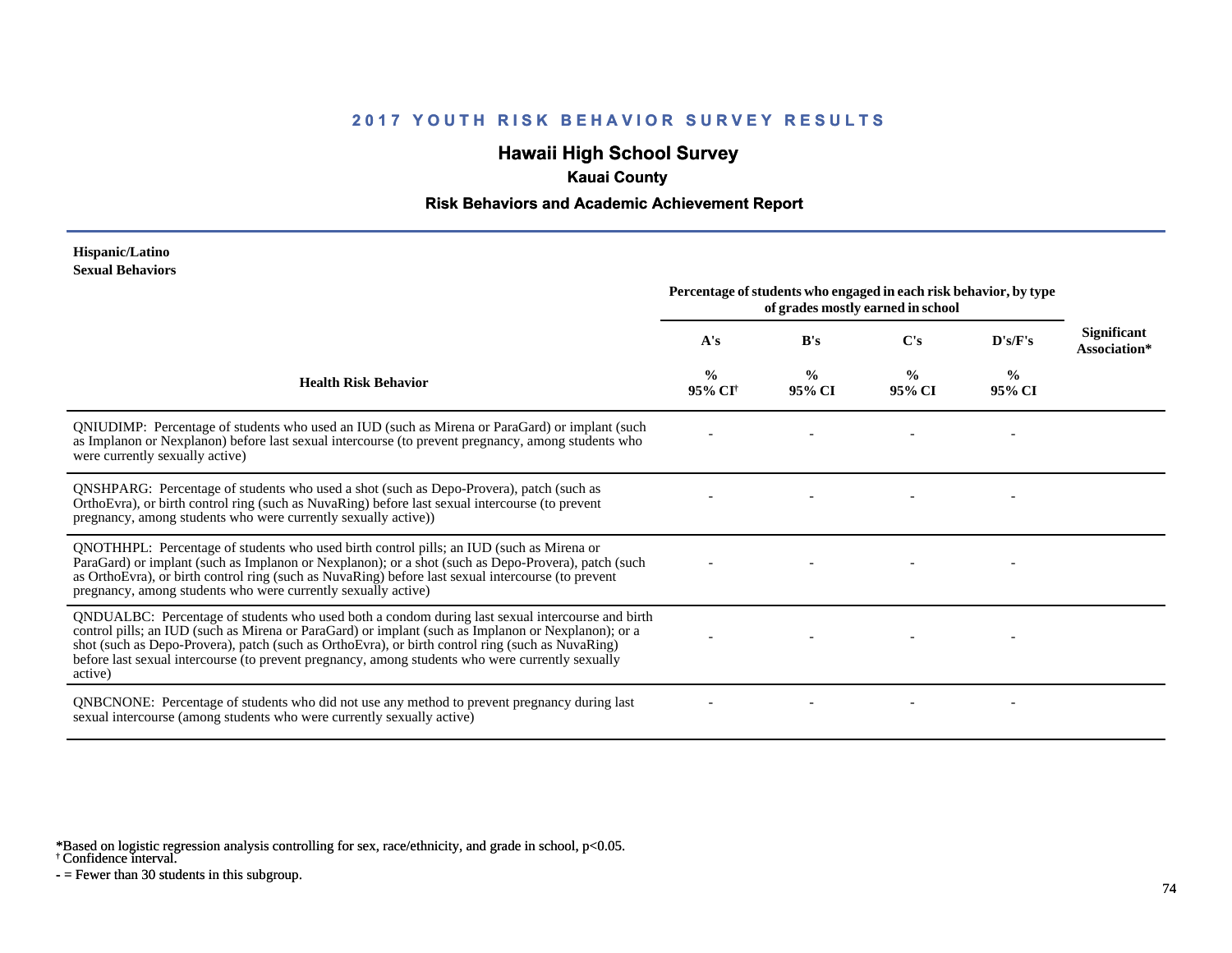# **Hawaii High School Survey**

### **Kauai County**

### **Risk Behaviors and Academic Achievement Report**

#### **Hispanic/Latino Dietary Behaviors**

|                                                                                                                                                                                                                         | Percentage of students who engaged in each risk behavior, by type<br>of grades mostly earned in school |                         |                         |                          |                                    |
|-------------------------------------------------------------------------------------------------------------------------------------------------------------------------------------------------------------------------|--------------------------------------------------------------------------------------------------------|-------------------------|-------------------------|--------------------------|------------------------------------|
|                                                                                                                                                                                                                         | A's                                                                                                    | B's                     | C's                     | D's/F's                  | <b>Significant</b><br>Association* |
| <b>Health Risk Behavior</b>                                                                                                                                                                                             | $\frac{6}{6}$<br>95% CI <sup>†</sup>                                                                   | $\frac{0}{0}$<br>95% CI | $\frac{0}{0}$<br>95% CI | $\frac{6}{9}$<br>95% CI  |                                    |
| QNOBESE: Percentage of students who had obesity $(>= 95$ th percentile for body mass index, based on<br>sex- and age-specific reference data from the 2000 CDC growth charts) <sup>§</sup>                              | 9.5<br>$(5.3-16.5)$                                                                                    | 12.1<br>$(5.7-24.1)$    |                         |                          |                                    |
| QNOWT: Percentage of students who were overweight $(>= 85$ th percentile but $\leq$ 95th percentile for<br>body mass index, based on sex- and age-specific reference data from the 2000 CDC growth charts) <sup>8</sup> | 13.9<br>$(8.0-23.1)$                                                                                   | 24.3<br>$(15.6 - 35.6)$ |                         |                          |                                    |
| QN68: Percentage of students who described themselves as slightly or very overweight                                                                                                                                    | 19.7<br>$(12.6-29.5)$                                                                                  | 27.1<br>$(14.8 - 44.3)$ |                         | $\overline{\phantom{a}}$ |                                    |
| QN70: Percentage of students who did not drink fruit juice (100% fruit juices one or more times<br>during the 7 days before the survey)                                                                                 | 43.7<br>$(35.8 - 52.0)$                                                                                | 30.4<br>$(19.1 - 44.7)$ |                         |                          |                                    |
| QN71: Percentage of students who did not eat fruit (one or more times during the 7 days before the<br>survey)                                                                                                           | 15.4<br>$(9.4 - 24.2)$                                                                                 | 7.7<br>$(2.9-19.0)$     |                         |                          |                                    |
| ONFR0: Percentage of students who did not eat fruit or drink 100% fruit juices (such as orange juice,<br>apple juice, or grape juice, during the 7 days before the survey)                                              | 11.2<br>$(6.4-18.9)$                                                                                   | 3.9<br>$(0.9-14.5)$     |                         |                          |                                    |
| QNFR1: Percentage of students who ate fruit or drank 100% fruit juices one or more times per day<br>(such as orange juice, apple juice, or grape juice, during the 7 days before the survey)                            | 50.5<br>$(41.8-59.2)$                                                                                  | 57.0<br>$(44.2 - 68.9)$ |                         |                          |                                    |

\*Based on logistic regression analysis controlling for sex, race/ethnicity, and grade in school, p<0.05.

† Confidence interval.

§ Based on reference data from the 2000 CDC Growth Charts. In 2017, new, slightly different ranges were used to calculate biologically implausible responses to height and weight questions.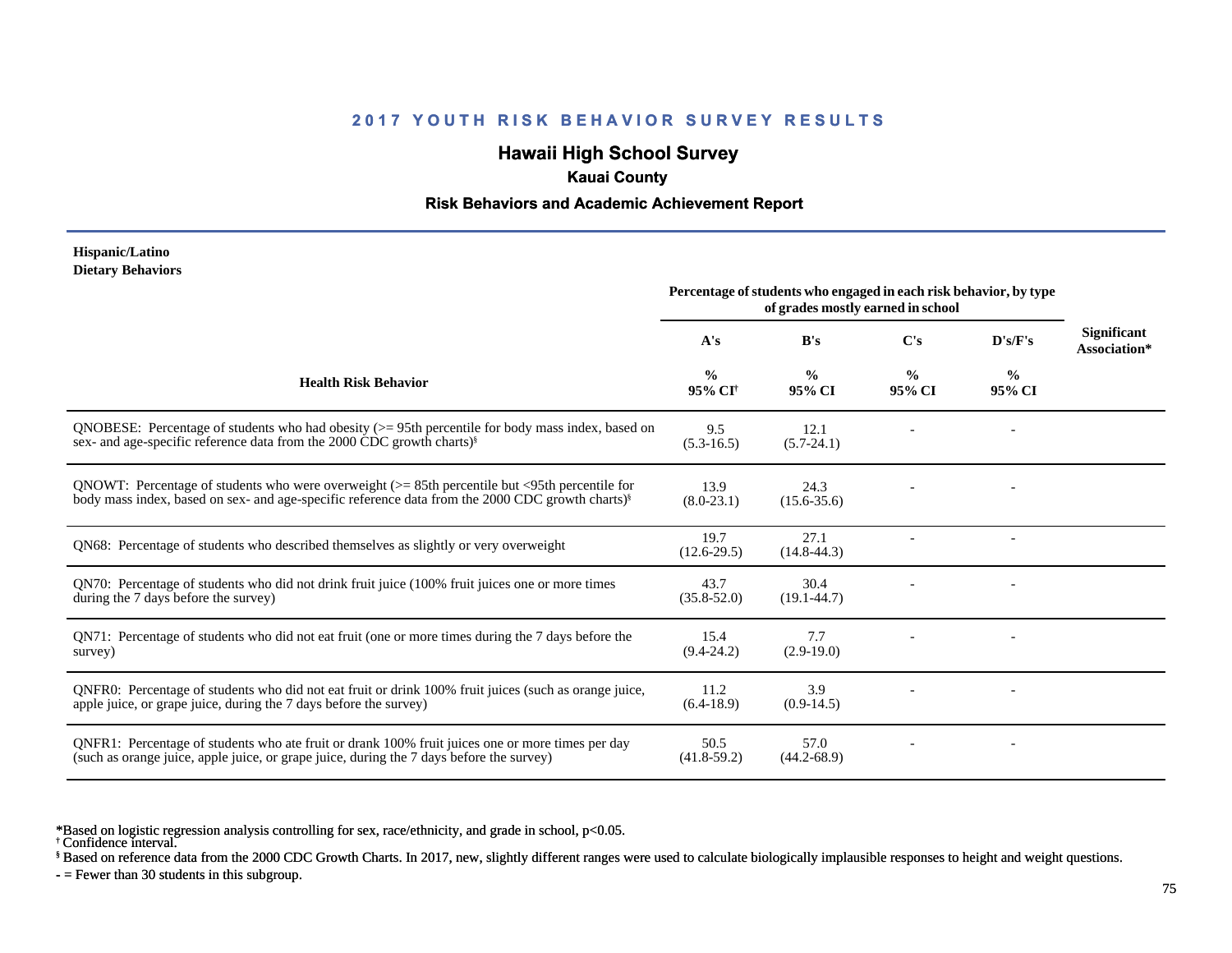# **Hawaii High School Survey**

### **Kauai County**

### **Risk Behaviors and Academic Achievement Report**

#### **Hispanic/Latino Dietary Behaviors**

|                                                                                                                                                                                                | Percentage of students who engaged in each risk behavior, by type<br>of grades mostly earned in school |                         |                         |                         |                             |
|------------------------------------------------------------------------------------------------------------------------------------------------------------------------------------------------|--------------------------------------------------------------------------------------------------------|-------------------------|-------------------------|-------------------------|-----------------------------|
|                                                                                                                                                                                                | A's                                                                                                    | B's                     | C's                     | D's/F's                 | Significant<br>Association* |
| <b>Health Risk Behavior</b>                                                                                                                                                                    | $\frac{0}{0}$<br>95% CI†                                                                               | $\frac{0}{0}$<br>95% CI | $\frac{0}{0}$<br>95% CI | $\frac{6}{9}$<br>95% CI |                             |
| QNFR2: Percentage of students who ate fruit or drank 100% fruit juices two or more times per day<br>(such as orange juice, apple juice, or grape juice, during the 7 days before the survey)   | 23.9<br>$(16.8 - 32.9)$                                                                                | 29.6<br>$(18.3 - 44.0)$ |                         |                         |                             |
| QNFR3: Percentage of students who ate fruit or drank 100% fruit juices three or more times per day<br>(such as orange juice, apple juice, or grape juice, during the 7 days before the survey) | 13.7<br>$(8.5-21.2)$                                                                                   | 17.9<br>$(9.6 - 31.1)$  |                         |                         |                             |
| QN72: Percentage of students who did not eat green salad (one or more times during the 7 days before<br>the survey)                                                                            | 30.2<br>$(22.1 - 39.8)$                                                                                | 50.1<br>$(36.7 - 63.5)$ |                         |                         |                             |
| QN73: Percentage of students who did not eat potatoes (one or more times during the 7 days before the<br>survey)                                                                               | 39.0<br>$(29.1 - 49.9)$                                                                                | 38.3<br>$(28.5 - 49.2)$ |                         |                         |                             |
| QN74: Percentage of students who did not eat carrots (one or more times during the 7 days before the<br>survey)                                                                                | 40.4<br>$(29.8 - 52.1)$                                                                                | 47.3<br>$(33.1 - 62.0)$ |                         |                         |                             |
| QN75: Percentage of students who did not eat other vegetables (one or more times during the 7 days<br>before the survey)                                                                       | 17.1<br>$(11.4 - 24.8)$                                                                                | 29.4<br>$(16.9-46.1)$   |                         |                         |                             |

\*Based on logistic regression analysis controlling for sex, race/ethnicity, and grade in school, p<0.05.

† Confidence interval.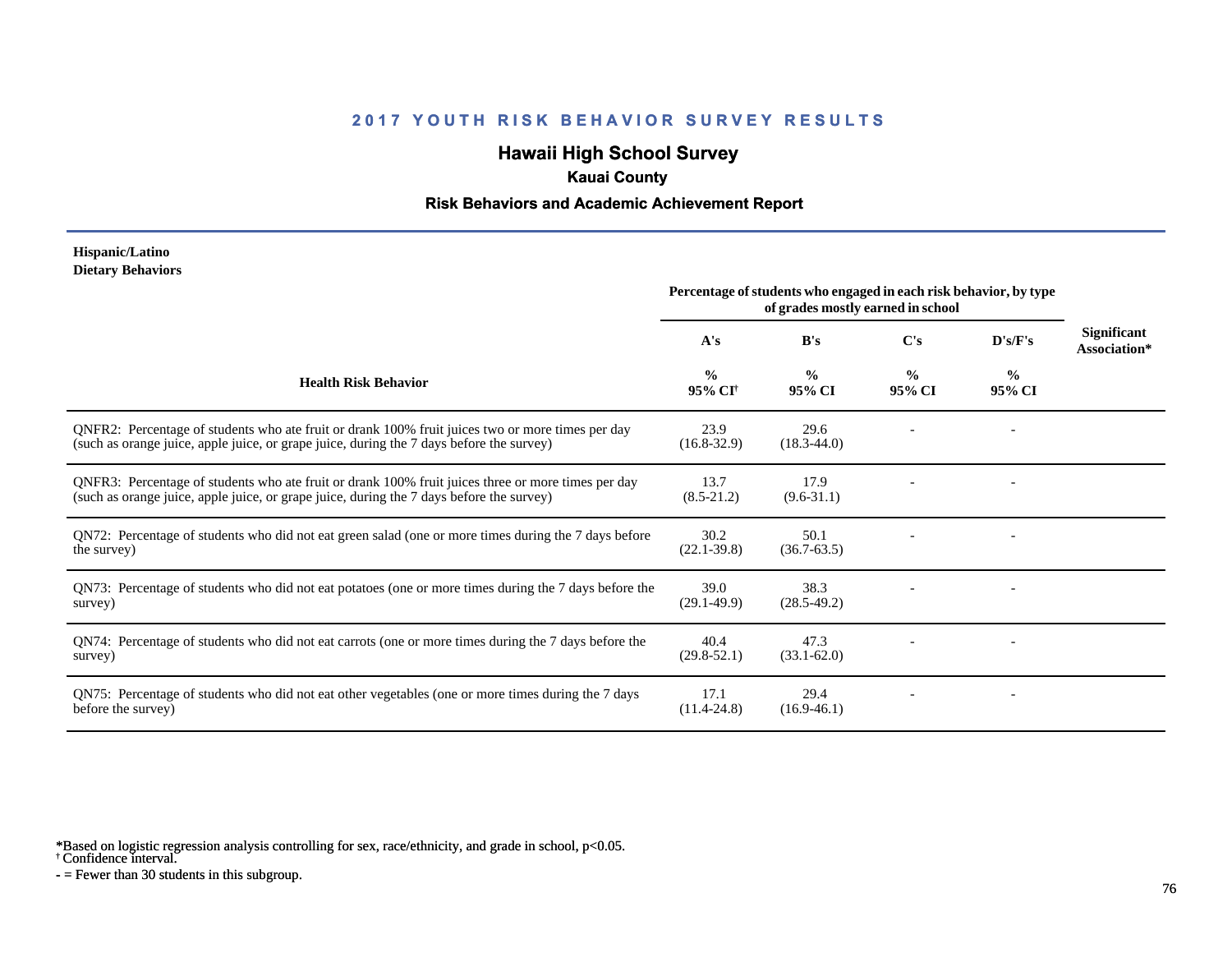## **Hawaii High School Survey**

### **Kauai County**

### **Risk Behaviors and Academic Achievement Report**

#### **Hispanic/Latino Dietary Behaviors**

|                                                                                                                                                                                                                                          | Percentage of students who engaged in each risk behavior, by type<br>of grades mostly earned in school |                         |                         |                         |                                    |
|------------------------------------------------------------------------------------------------------------------------------------------------------------------------------------------------------------------------------------------|--------------------------------------------------------------------------------------------------------|-------------------------|-------------------------|-------------------------|------------------------------------|
|                                                                                                                                                                                                                                          | A's                                                                                                    | B's                     | C's                     | D's/F's                 | <b>Significant</b><br>Association* |
| <b>Health Risk Behavior</b>                                                                                                                                                                                                              | $\frac{0}{0}$<br>95% CI <sup>+</sup>                                                                   | $\frac{0}{0}$<br>95% CI | $\frac{0}{0}$<br>95% CI | $\frac{0}{0}$<br>95% CI |                                    |
| QNVEG0: Percentage of students who did not eat vegetables (green salad, potatoes [excluding French<br>fries, fried potatoes, or potato chips], carrots, or other vegetables, during the 7 days before the survey)                        | 10.0<br>$(5.4-17.7)$                                                                                   | 4.0<br>$(1.1-13.5)$     |                         |                         |                                    |
| QNVEG1: Percentage of students who ate vegetables one or more times per day (green salad, potatoes<br>[excluding French fries, fried potatoes, or potato chips], carrots, or other vegetables, during the 7 days<br>before the survey)   | 69.9<br>$(58.6 - 79.3)$                                                                                | 49.8<br>$(36.6 - 63.0)$ |                         |                         |                                    |
| QNVEG2: Percentage of students who ate vegetables two or more times per day (green salad, potatoes<br>[excluding French fries, fried potatoes, or potato chips], carrots, or other vegetables, during the 7 days<br>before the survey)   | 29.9<br>$(20.9 - 40.8)$                                                                                | 26.1<br>$(15.9 - 39.6)$ |                         |                         |                                    |
| QNVEG3: Percentage of students who ate vegetables three or more times per day (green salad,<br>potatoes [excluding French fries, fried potatoes, or potato chips], carrots, or other vegetables, during the<br>7 days before the survey) | 12.3<br>$(7.1 - 20.5)$                                                                                 | 16.2<br>$(8.1 - 29.7)$  |                         |                         |                                    |
| QN76: Percentage of students who did not drink a can, bottle, or glass of soda or pop (such as Coke,<br>Pepsi, or Sprite, not counting diet soda or diet pop, during the 7 days before the survey)                                       | 42.9<br>$(35.2 - 51.0)$                                                                                | 30.4<br>$(17.8 - 46.7)$ |                         |                         |                                    |
| QNSODA1: Percentage of students who drank a can, bottle, or glass of soda or pop one or more times<br>per day (such as Coke, Pepsi, or Sprite, not counting diet soda or diet pop, during the 7 days before the<br>survey)               | 6.1<br>$(2.8-12.6)$                                                                                    | 11.4<br>$(5.0-23.8)$    |                         |                         |                                    |

\*Based on logistic regression analysis controlling for sex, race/ethnicity, and grade in school, p<0.05.

† Confidence interval.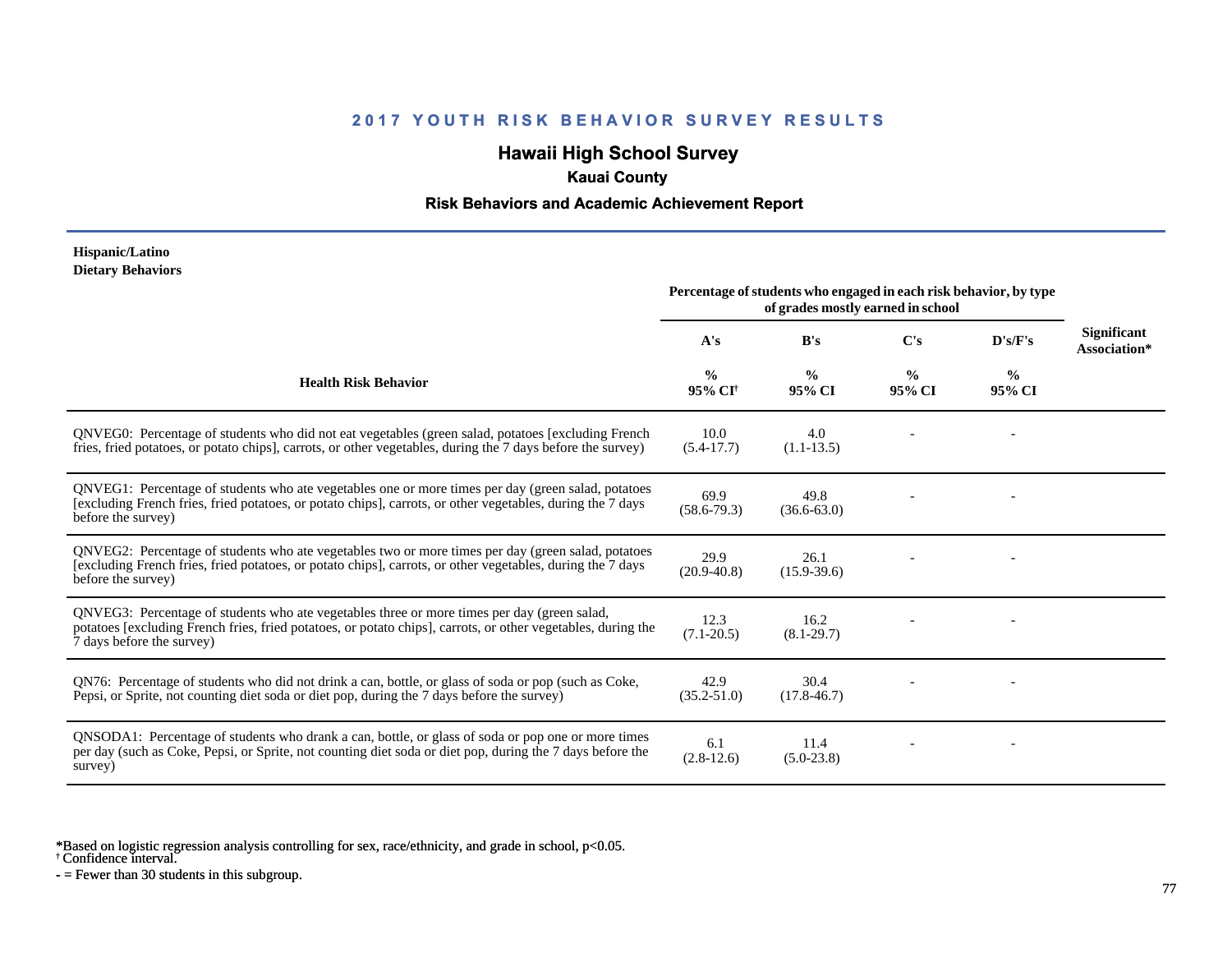# **Hawaii High School Survey**

### **Kauai County**

### **Risk Behaviors and Academic Achievement Report**

#### **Hispanic/Latino Dietary Behaviors**

|                                                                                                                                                                                                                                                                                      | Percentage of students who engaged in each risk behavior, by type<br>of grades mostly earned in school |                         |                         |                         |                                    |
|--------------------------------------------------------------------------------------------------------------------------------------------------------------------------------------------------------------------------------------------------------------------------------------|--------------------------------------------------------------------------------------------------------|-------------------------|-------------------------|-------------------------|------------------------------------|
|                                                                                                                                                                                                                                                                                      | A's                                                                                                    | B's                     | C's                     | D's/F's                 | <b>Significant</b><br>Association* |
| <b>Health Risk Behavior</b>                                                                                                                                                                                                                                                          | $\frac{0}{0}$<br>95% CI                                                                                | $\frac{0}{0}$<br>95% CI | $\frac{0}{0}$<br>95% CI | $\frac{0}{0}$<br>95% CI |                                    |
| QNSODA2: Percentage of students who drank a can, bottle, or glass of soda or pop two or more times<br>per day (such as Coke, Pepsi, or Sprite, not counting diet soda or diet pop, during the 7 days before the<br>survey)                                                           | 1.0<br>$(0.1-6.9)$                                                                                     | 5.7<br>$(2.0-15.5)$     |                         |                         |                                    |
| QNSODA3: Percentage of students who drank a can, bottle, or glass of soda or pop three or more<br>times per day (such as Coke, Pepsi, or Sprite, not counting diet soda or diet pop, during the 7 days<br>before the survey)                                                         | 0.0                                                                                                    | 3.8<br>$(1.0-13.1)$     |                         |                         |                                    |
| QN77: Percentage of students who did not drink milk (during the 7 days before the survey)                                                                                                                                                                                            | 46.0<br>$(37.1 - 55.1)$                                                                                | 38.2<br>$(27.0 - 50.7)$ |                         |                         |                                    |
| QNMILK1: Percentage of students who drank one or more glasses per day of milk (counting the milk<br>they drank in a glass or cup, from a carton, or with cereal and counting the half pint of milk served at<br>school as equal to one glass, during the 7 days before the survey)   | 11.0<br>$(6.2 - 18.7)$                                                                                 | 15.8<br>$(8.2 - 28.5)$  |                         |                         |                                    |
| QNMILK2: Percentage of students who drank two or more glasses per day of milk (counting the milk<br>they drank in a glass or cup, from a carton, or with cereal and counting the half pint of milk served at<br>school as equal to one glass, during the 7 days before the survey)   | 3.0<br>$(1.0-8.9)$                                                                                     | 7.9<br>$(3.2 - 18.3)$   |                         |                         |                                    |
| QNMILK3: Percentage of students who drank three or more glasses per day of milk (counting the milk<br>they drank in a glass or cup, from a carton, or with cereal and counting the half pint of milk served at<br>school as equal to one glass, during the 7 days before the survey) | 3.0<br>$(1.0-8.9)$                                                                                     | 4.0<br>$(1.0-13.9)$     |                         |                         |                                    |

\*Based on logistic regression analysis controlling for sex, race/ethnicity, and grade in school, p<0.05.

† Confidence interval.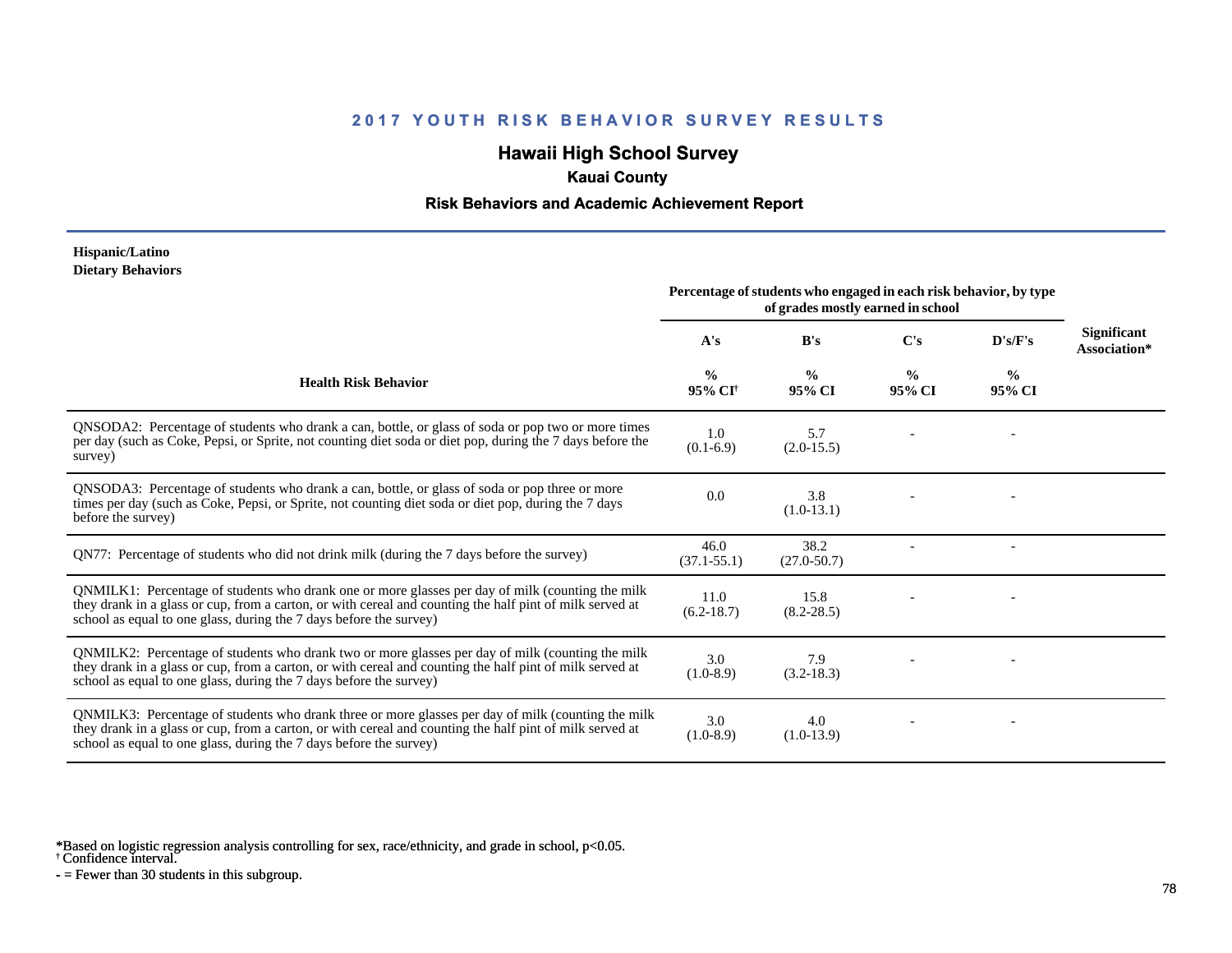# **Hawaii High School Survey**

### **Kauai County**

### **Risk Behaviors and Academic Achievement Report**

#### **Hispanic/Latino Dietary Behaviors**

|                                                                                                           | Percentage of students who engaged in each risk behavior, by type<br>of grades mostly earned in school |                         |                         |                          |                                    |
|-----------------------------------------------------------------------------------------------------------|--------------------------------------------------------------------------------------------------------|-------------------------|-------------------------|--------------------------|------------------------------------|
|                                                                                                           | A's                                                                                                    | B's                     | C's                     | D's/F's                  | <b>Significant</b><br>Association* |
| <b>Health Risk Behavior</b>                                                                               | $\frac{6}{10}$<br>95% CI†                                                                              | $\frac{0}{0}$<br>95% CI | $\frac{0}{0}$<br>95% CI | $\frac{0}{0}$<br>95% CI  |                                    |
| QN78: Percentage of students who did not eat breakfast (during the 7 days before the survey)              | 17.2<br>$(9.8-28.5)$                                                                                   | 22.8<br>$(13.5 - 35.8)$ |                         | $\overline{\phantom{a}}$ |                                    |
| QNBK7DAY: Percentage of students who ate breakfast on all 7 days (during the 7 days before the<br>survey) | 36.5<br>$(28.1 - 45.9)$                                                                                | 23.3<br>$(14.1 - 35.9)$ |                         | $\overline{\phantom{0}}$ |                                    |

\*Based on logistic regression analysis controlling for sex, race/ethnicity, and grade in school, p<0.05.

† Confidence interval.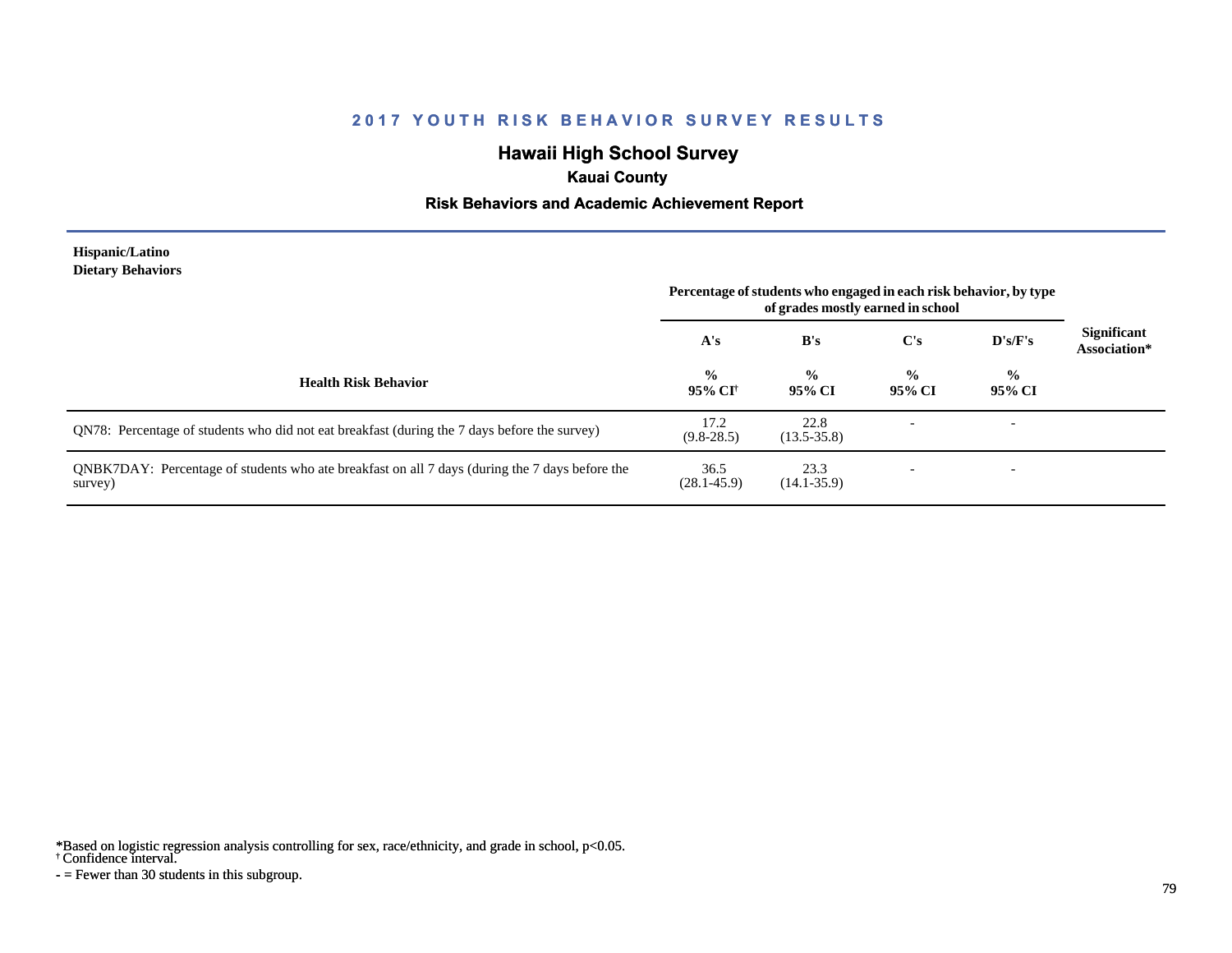# **Hawaii High School Survey**

### **Kauai County**

### **Risk Behaviors and Academic Achievement Report**

#### **Hispanic/Latino Physical Activity**

|                                                                                                                                                                                                                                                                                                                                                      | Percentage of students who engaged in each risk behavior, by type<br>of grades mostly earned in school |                         |                         |                         |                                    |
|------------------------------------------------------------------------------------------------------------------------------------------------------------------------------------------------------------------------------------------------------------------------------------------------------------------------------------------------------|--------------------------------------------------------------------------------------------------------|-------------------------|-------------------------|-------------------------|------------------------------------|
|                                                                                                                                                                                                                                                                                                                                                      | A's                                                                                                    | B's                     | $\bf C's$               | D's/F's                 | <b>Significant</b><br>Association* |
| <b>Health Risk Behavior</b>                                                                                                                                                                                                                                                                                                                          | $\frac{6}{6}$<br>95% CI†                                                                               | $\frac{0}{0}$<br>95% CI | $\frac{0}{0}$<br>95% CI | $\frac{0}{0}$<br>95% CI |                                    |
| QN79: Percentage of students who were physically active at least 60 minutes per day on 5 or more<br>days (in any kind of physical activity that increased their heart rate and made them breathe hard some<br>of the time during the 7 days before the survey)                                                                                       | 44.4<br>$(35.5 - 53.7)$                                                                                | 53.3<br>$(36.9 - 68.9)$ |                         |                         |                                    |
| QNPA0DAY: Percentage of students who did not participate in at least 60 minutes of physical activity<br>on at least 1 day (in any kind of physical activity that increased their heart rate and made them breathe<br>hard some of the time during the 7 days before the survey)                                                                      | 21.2<br>$(13.6 - 31.4)$                                                                                | 17.9<br>$(8.5 - 33.9)$  |                         |                         |                                    |
| QNPA7DAY: Percentage of students who were physically active at least 60 minutes per day on all 7<br>days (in any kind of physical activity that increased their heart rate and made them breathe hard some<br>of the time during the 7 days before the survey)                                                                                       | 26.6<br>$(19.2 - 35.6)$                                                                                | 32.4<br>$(20.1 - 47.6)$ |                         |                         |                                    |
| QN80: Percentage of students who watched television 3 or more hours per day (on an average school<br>day)                                                                                                                                                                                                                                            | 13.7<br>$(8.5 - 21.5)$                                                                                 | 17.1<br>$(9.4-29.1)$    |                         |                         |                                    |
| QN81: Percentage of students who played video or computer games or used a computer 3 or more<br>hours per day (counting time spent on things such as Xbox, PlayStation, an iPad or other tablet, a<br>smartphone, texting, YouTube, Instagram, Facebook, or other social media, for something that was not<br>school work, on an average school day) | 38.0<br>$(27.3 - 50.1)$                                                                                | 34.6<br>$(22.6 - 48.8)$ |                         |                         |                                    |
| QN82: Percentage of students who attended physical education (PE) classes on 1 or more days (in an<br>average week when they were in school)                                                                                                                                                                                                         | 33.2<br>$(24.4 - 43.2)$                                                                                | 38.9<br>$(25.7 - 54.0)$ |                         |                         |                                    |

\*Based on logistic regression analysis controlling for sex, race/ethnicity, and grade in school, p<0.05.

† Confidence interval.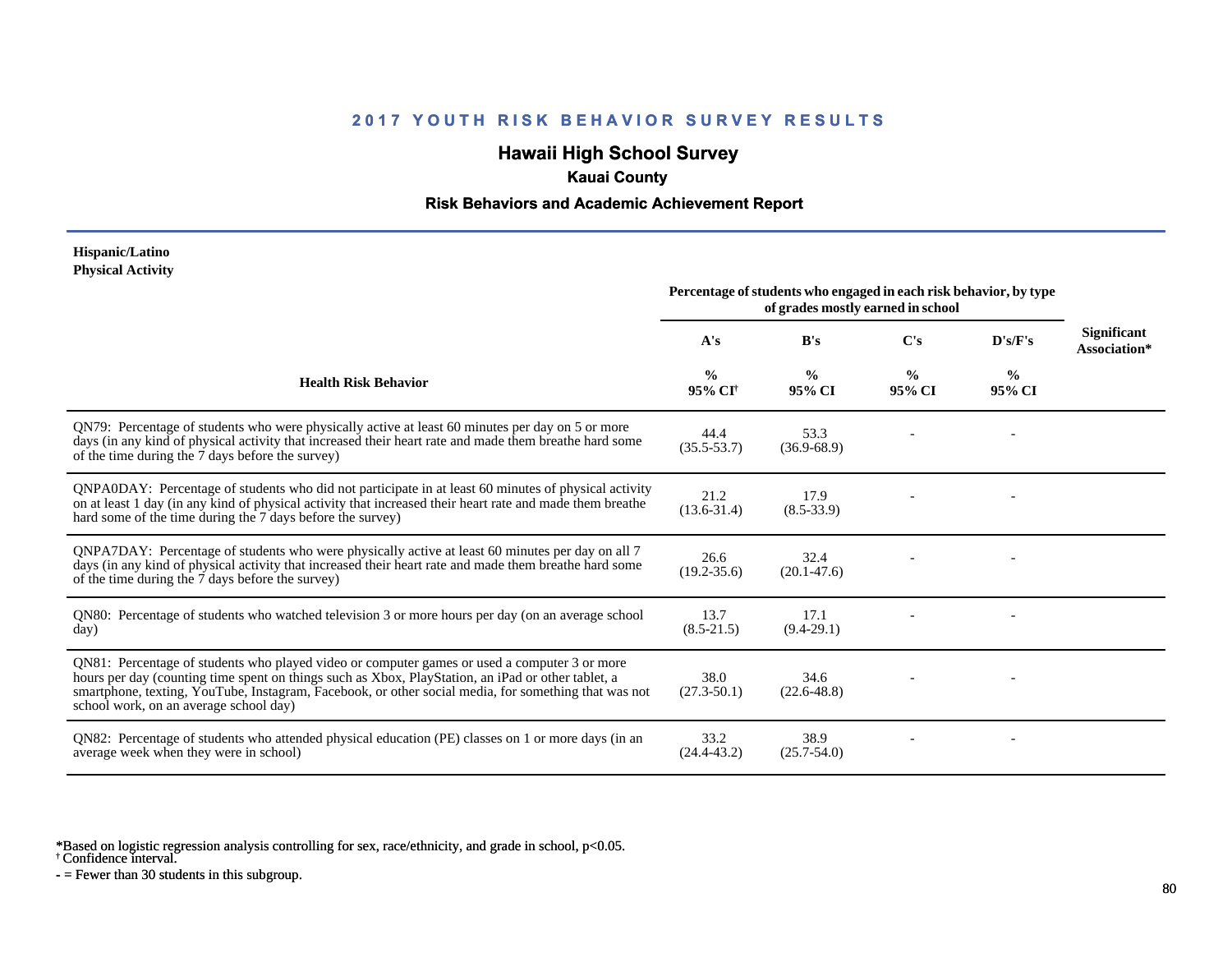# **Hawaii High School Survey**

### **Kauai County**

### **Risk Behaviors and Academic Achievement Report**

#### **Hispanic/Latino Physical Activity**

|                                                                                                                                                                             | Percentage of students who engaged in each risk behavior, by type<br>of grades mostly earned in school |                         |                         |                          |                                    |
|-----------------------------------------------------------------------------------------------------------------------------------------------------------------------------|--------------------------------------------------------------------------------------------------------|-------------------------|-------------------------|--------------------------|------------------------------------|
|                                                                                                                                                                             | A's                                                                                                    | B's                     | $\bf C's$               | D's/F's                  | <b>Significant</b><br>Association* |
| <b>Health Risk Behavior</b>                                                                                                                                                 | $\frac{0}{0}$<br>95% CI†                                                                               | $\frac{0}{0}$<br>95% CI | $\frac{0}{0}$<br>95% CI | $\frac{0}{0}$<br>95% CI  |                                    |
| ONDLYPE: Percentage of students who attended physical education (PE) classes on all 5 days (in an<br>average week when they were in school)                                 | 5.0<br>$(1.9-12.8)$                                                                                    | 10.6<br>$(3.8-26.4)$    |                         | $\overline{\phantom{a}}$ |                                    |
| QN83: Percentage of students who played on at least one sports team (counting any teams run by their<br>school or community groups, during the 12 months before the survey) | 67.6<br>$(57.6 - 76.1)$                                                                                | 61.6<br>$(43.0 - 77.4)$ |                         |                          |                                    |
| QN88: Percentage of students who got 8 or more hours of sleep (on an average school night)                                                                                  | 28.9<br>$(21.7 - 37.4)$                                                                                | 24.7<br>$(15.6 - 36.7)$ |                         | $\overline{\phantom{0}}$ |                                    |

\*Based on logistic regression analysis controlling for sex, race/ethnicity, and grade in school, p<0.05.

† Confidence interval.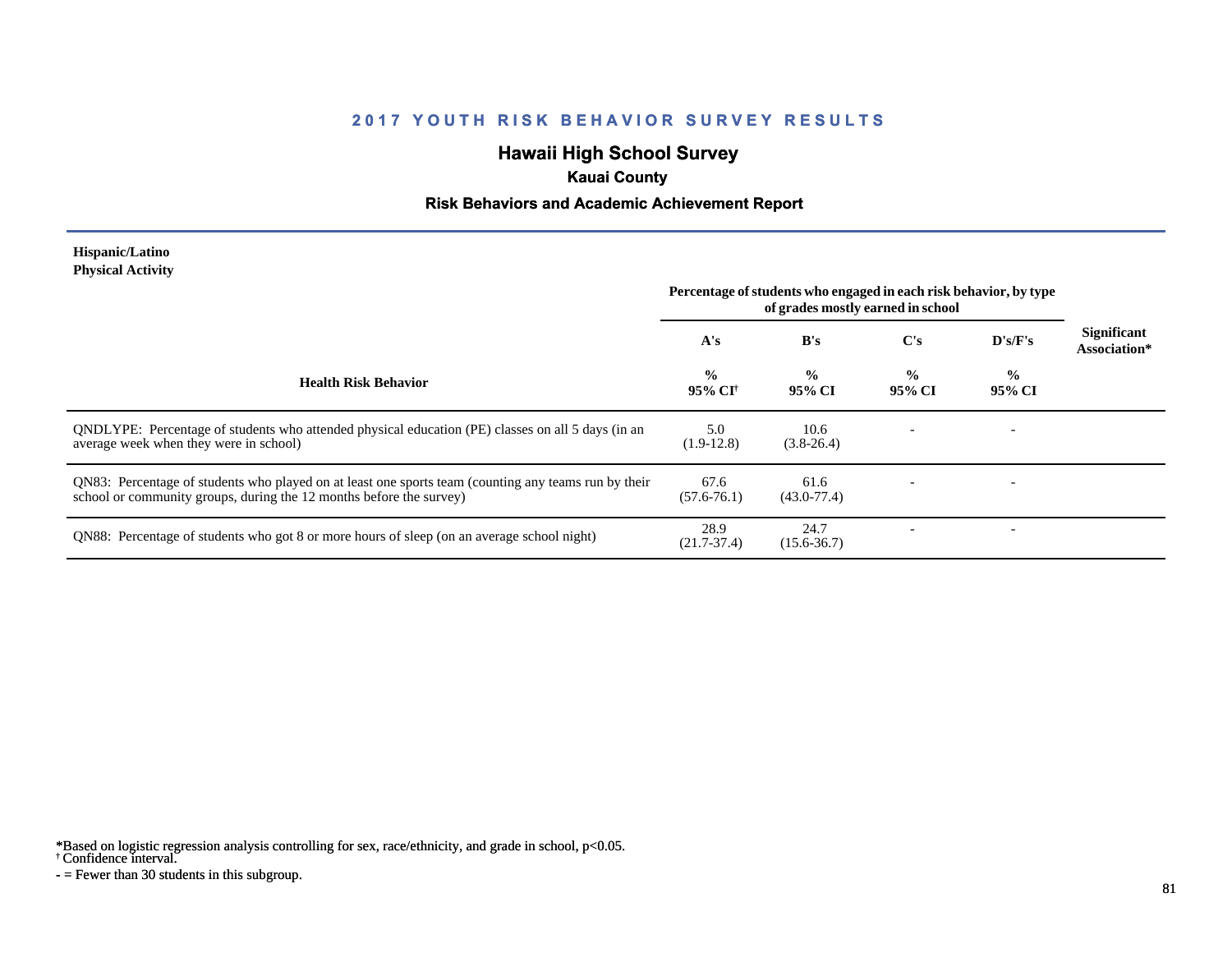# **Hawaii High School Survey**

## **Kauai County**

### **Risk Behaviors and Academic Achievement Report**

#### **Hispanic/Latino Other**

|                                                                                                                                                        | Percentage of students who engaged in each risk behavior, by type<br>of grades mostly earned in school |                         |                         |                         |                                    |
|--------------------------------------------------------------------------------------------------------------------------------------------------------|--------------------------------------------------------------------------------------------------------|-------------------------|-------------------------|-------------------------|------------------------------------|
|                                                                                                                                                        | A's                                                                                                    | B's                     | $\bf C's$               | D's/F's                 | <b>Significant</b><br>Association* |
| <b>Health Risk Behavior</b>                                                                                                                            | $\frac{0}{0}$<br>95% CI†                                                                               | $\frac{0}{0}$<br>95% CI | $\frac{0}{0}$<br>95% CI | $\frac{0}{0}$<br>95% CI |                                    |
| QN86: Percentage of students who saw a dentist (for a check-up, exam, teeth cleaning, or other dental<br>work, during the 12 months before the survey) | 80.5<br>$(71.3 - 87.3)$                                                                                | 71.5<br>$(55.3 - 83.6)$ |                         |                         |                                    |
| QNNODNT: Percentage of students who never saw a dentist (for a check-up, exam, teeth cleaning, or<br>other dental work)                                | 1.0<br>$(0.1 - 7.0)$                                                                                   | 5.7<br>$(1.8-16.5)$     |                         |                         |                                    |
| QN87: Percentage of students who had ever been told by a doctor or nurse that they had asthma                                                          | 34.9<br>$(26.6 - 44.1)$                                                                                | 43.3<br>$(27.7 - 60.5)$ |                         |                         |                                    |

\*Based on logistic regression analysis controlling for sex, race/ethnicity, and grade in school, p<0.05.

† Confidence interval.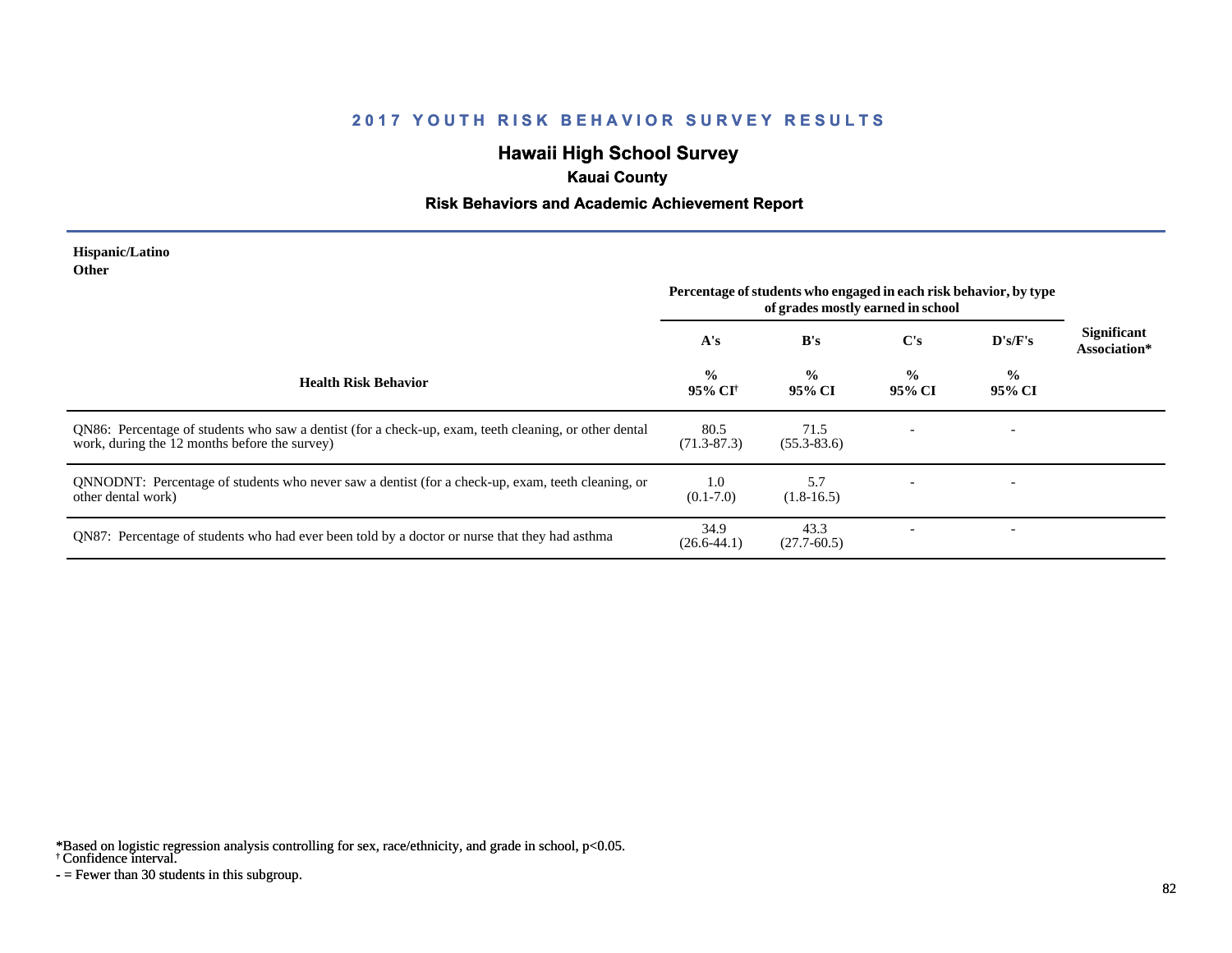# **Hawaii High School Survey**

### **Kauai County**

### **Risk Behaviors and Academic Achievement Report**

#### **Hispanic/Latino Site-Added**

|                                                                                                                                                                                                                                                                                                                                                                                                                                                                                      | Percentage of students who engaged in each risk behavior, by type<br>of grades mostly earned in school |                         |                         |                         |                             |
|--------------------------------------------------------------------------------------------------------------------------------------------------------------------------------------------------------------------------------------------------------------------------------------------------------------------------------------------------------------------------------------------------------------------------------------------------------------------------------------|--------------------------------------------------------------------------------------------------------|-------------------------|-------------------------|-------------------------|-----------------------------|
|                                                                                                                                                                                                                                                                                                                                                                                                                                                                                      | A's                                                                                                    | B's                     | C's                     | D's/F's                 | Significant<br>Association* |
| <b>Health Risk Behavior</b>                                                                                                                                                                                                                                                                                                                                                                                                                                                          | $\frac{0}{0}$<br>95% CI <sup>+</sup>                                                                   | $\frac{0}{0}$<br>95% CI | $\frac{0}{0}$<br>95% CI | $\frac{0}{0}$<br>95% CI |                             |
| QN90: Percentage of students who report they do not describe themselves as only one race or ethnicity                                                                                                                                                                                                                                                                                                                                                                                | 54.3<br>$(44.6 - 63.6)$                                                                                | 43.1<br>$(31.3 - 55.7)$ |                         |                         |                             |
| QN91: Percentage of students who reported that either of their parents or other adults in their family<br>are serving on active duty in the military                                                                                                                                                                                                                                                                                                                                 | 13.8<br>$(7.7-23.5)$                                                                                   | 23.2<br>$(14.5 - 34.8)$ |                         |                         |                             |
| QN92: Percentage of students who reported someone they were dating or going out with purposely<br>tried to control them or emotionally hurt them one or more times (such things as being told who they<br>could and could not spend time with, being humiliated in front of others, or being threatened if they did<br>not do what they wanted, during the 12 months before the survey, among students who dated or went<br>out with someone during the 12 months before the survey) | 31.5<br>$(21.0-44.3)$                                                                                  | 40.7<br>$(24.1 - 59.8)$ |                         |                         |                             |
| QN93: Percentage of students who disagree or strongly disagree that harassment and bullying by other<br>students is a problem at their school                                                                                                                                                                                                                                                                                                                                        | 26.6<br>$(18.3 - 36.9)$                                                                                | 15.8<br>$(8.3 - 28.1)$  |                         |                         |                             |
| QN94: Percentage of students who did something to purposely hurt themselves without wanting to die<br>(such as cutting or burning themselves on purpose one or more times during the 12 months before the<br>survey)                                                                                                                                                                                                                                                                 | 12.0<br>$(6.3-21.6)$                                                                                   | 16.2<br>$(8.3-29.1)$    |                         |                         |                             |
| QN95: Percentage of students who first tried using an electronic vapor product before age 13 years                                                                                                                                                                                                                                                                                                                                                                                   | 9.4<br>$(4.9-17.1)$                                                                                    | 11.8<br>$(4.9 - 25.7)$  |                         |                         |                             |

\*Based on logistic regression analysis controlling for sex, race/ethnicity, and grade in school, p<0.05.

† Confidence interval.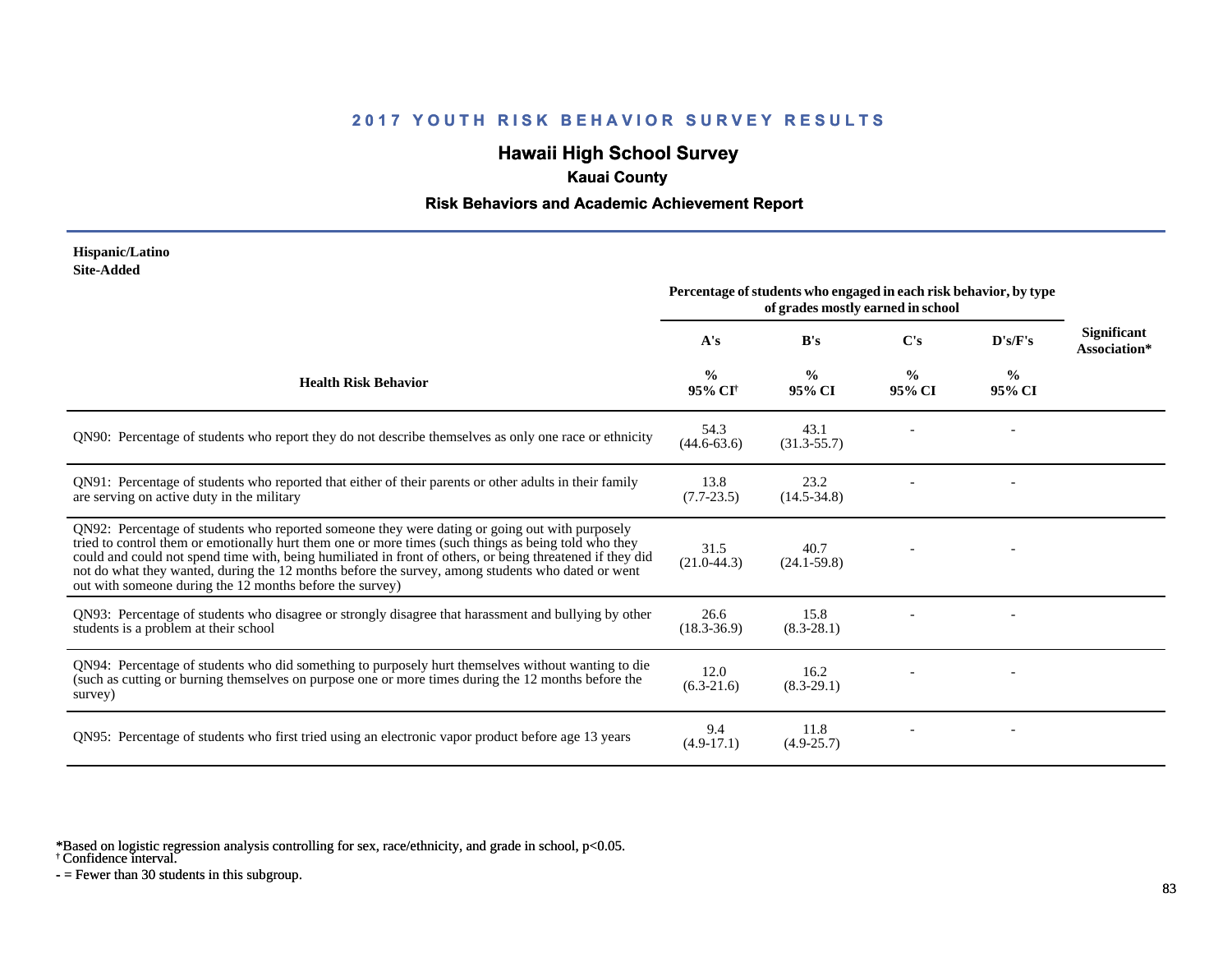# **Hawaii High School Survey**

## **Kauai County**

### **Risk Behaviors and Academic Achievement Report**

#### **Hispanic/Latino Site-Added**

|                                                                                                                                                                                                                                                                                                                                                                                            | Percentage of students who engaged in each risk behavior, by type<br>of grades mostly earned in school |                         |                         |                         |                                    |
|--------------------------------------------------------------------------------------------------------------------------------------------------------------------------------------------------------------------------------------------------------------------------------------------------------------------------------------------------------------------------------------------|--------------------------------------------------------------------------------------------------------|-------------------------|-------------------------|-------------------------|------------------------------------|
|                                                                                                                                                                                                                                                                                                                                                                                            | A's                                                                                                    | B's                     | $\bf C's$               | D's/F's                 | <b>Significant</b><br>Association* |
| <b>Health Risk Behavior</b>                                                                                                                                                                                                                                                                                                                                                                | $\frac{0}{0}$<br>95% CI†                                                                               | $\frac{0}{0}$<br>95% CI | $\frac{0}{0}$<br>95% CI | $\frac{0}{0}$<br>95% CI |                                    |
| QN96: Percentage of students who usually got the alcohol they drank by buying it themselves (from a<br>store, such as a liquor store, convenience store, supermarket, discount store, or gas station, from a<br>restaurant, bar, or club, or from a public event such as a concert or sporting event, during the 30 days<br>before the survey, among students who currently drank alcohol) |                                                                                                        |                         |                         |                         |                                    |
| QN97: Percentage of students who usually used marijuana by smoking it in a joint, bong, pipe, or blunt<br>(during the 30 days before the survey, among students who used marijuana)                                                                                                                                                                                                        |                                                                                                        |                         |                         |                         |                                    |
| QN98: Percentage of students who ever used hallucinogenic drugs (such as LSD, acid, PCP, angel<br>dust, mescaline, or mushrooms, one or more times during their life)                                                                                                                                                                                                                      | 9.2<br>$(4.9-16.6)$                                                                                    | 4.0<br>$(1.0-14.7)$     |                         |                         |                                    |
| QN99: Percentage of students who are transgender                                                                                                                                                                                                                                                                                                                                           | 1.0<br>$(0.1 - 7.2)$                                                                                   | 0.0                     |                         |                         |                                    |
| QN100: Percentage of students who tried to lose weight or keep from gaining weight by going without<br>eating for 24 hours or more; taking any diet pills, powders, or liquids; vomiting or taking laxatives;<br>smoking cigarettes; or skipping meals (during the 30 days before the survey)                                                                                              | 22.9<br>$(15.3 - 33.0)$                                                                                | 24.3<br>$(13.9 - 38.8)$ |                         |                         |                                    |
| QN101: Percentage of students who drank a can, bottle, pouch, or glass of a juice drink (such as Fruit<br>Punch, Hawaiian Sun, Aloha Maid, Sunny Delight, or Tang, but not counting 100% fruit juice, one or<br>more times per day during the 7 days before the survey)                                                                                                                    | 8.2<br>$(4.0-15.9)$                                                                                    | 15.9<br>$(7.5-30.6)$    |                         |                         |                                    |

\*Based on logistic regression analysis controlling for sex, race/ethnicity, and grade in school, p<0.05.

† Confidence interval.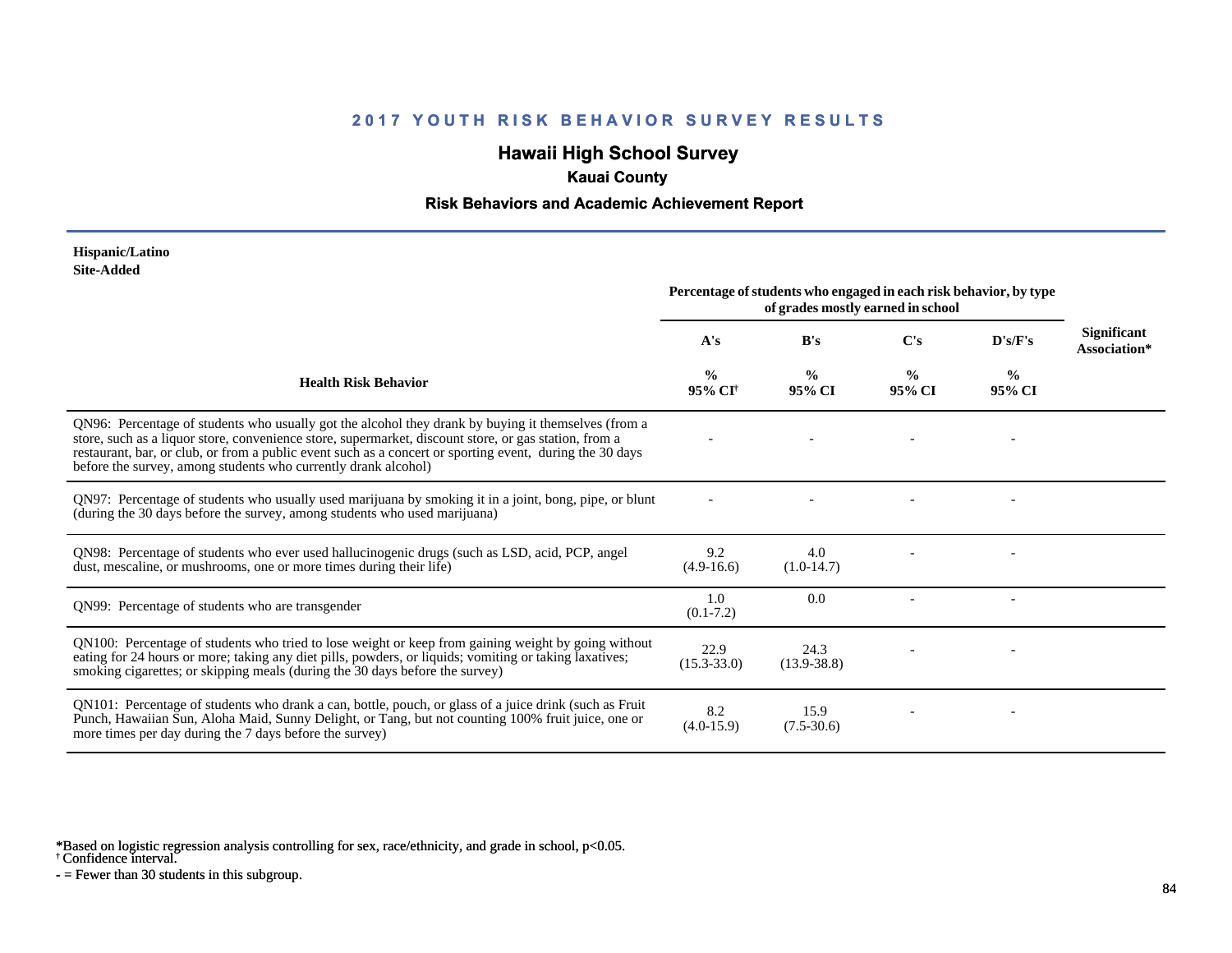# **Hawaii High School Survey**

## **Kauai County**

### **Risk Behaviors and Academic Achievement Report**

#### **Hispanic/Latino Site-Added**

|                                                                                                                                                                                                  | Percentage of students who engaged in each risk behavior, by type<br>of grades mostly earned in school |                         |                         |                         |                                    |
|--------------------------------------------------------------------------------------------------------------------------------------------------------------------------------------------------|--------------------------------------------------------------------------------------------------------|-------------------------|-------------------------|-------------------------|------------------------------------|
|                                                                                                                                                                                                  | A's                                                                                                    | B's                     | C's                     | D's/F's                 | <b>Significant</b><br>Association* |
| <b>Health Risk Behavior</b>                                                                                                                                                                      | $\frac{0}{0}$<br>95% CI <sup>+</sup>                                                                   | $\frac{0}{0}$<br>95% CI | $\frac{0}{0}$<br>95% CI | $\frac{6}{9}$<br>95% CI |                                    |
| QN102: Percentage of students who most of the time or always went hungry because there was not<br>enough food in their home (during the 30 days before the survey)                               | 11.6<br>$(6.3-20.3)$                                                                                   | 12.2<br>$(5.7-24.2)$    |                         |                         |                                    |
| QN103: Percentage of students who did exercises to strengthen or tone their muscles on three or more<br>days (such as push-ups, sit-ups, or weight lifting, during the 7 days before the survey) | 40.3<br>$(30.4 - 51.0)$                                                                                | 37.1<br>$(22.6 - 54.4)$ |                         |                         |                                    |
| QN104: Percentage of students who walk or ride their bike to or from school (one or more days during<br>an average week when they are in school and weather allows them to do so)                | 18.5<br>$(11.4 - 28.5)$                                                                                | 14.4<br>$(7.0-27.4)$    |                         |                         |                                    |
| QN105: Percentage of students who have been taught about AIDS or HIV infection in school                                                                                                         | 73.1<br>$(62.0 - 81.9)$                                                                                | 78.7<br>$(65.9 - 87.6)$ |                         |                         |                                    |
| QN106: Percentage of students who most of the time or always wear sunscreen (with an SPF of 15 or<br>higher when they are outside for more than one hour on a sunny day)                         | 16.6<br>$(10.0 - 26.3)$                                                                                | 6.2<br>$(2.0-17.6)$     |                         |                         |                                    |
| QN107: Percentage of students who had a toothache (during the 12 months before the survey)                                                                                                       | 29.9<br>$(20.9 - 40.7)$                                                                                | 27.7<br>$(16.4 - 42.9)$ |                         |                         |                                    |
| QN108: Percentage of students who saw a doctor or nurse (for a check-up or physical exam when they<br>were not sick or injured during the 12 months before the survey)                           | 72.8<br>$(64.0 - 80.1)$                                                                                | 58.2<br>$(42.0 - 72.7)$ |                         |                         |                                    |

\*Based on logistic regression analysis controlling for sex, race/ethnicity, and grade in school, p<0.05.

† Confidence interval.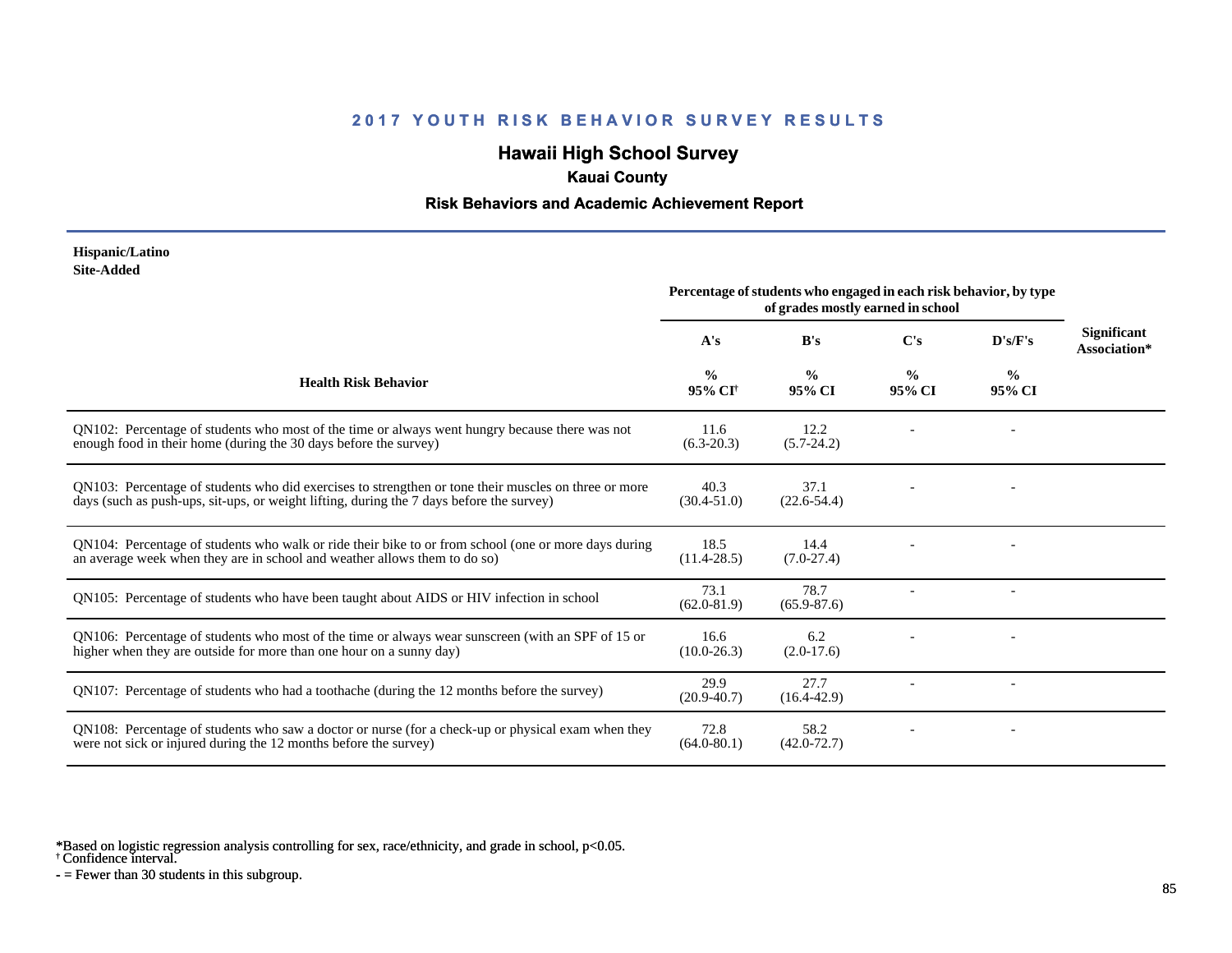# **Hawaii High School Survey**

## **Kauai County**

### **Risk Behaviors and Academic Achievement Report**

#### **Hispanic/Latino Site-Added**

|                                                                                                                                                                                                                                             | Percentage of students who engaged in each risk behavior, by type<br>of grades mostly earned in school |                         |                         |                         |                                    |
|---------------------------------------------------------------------------------------------------------------------------------------------------------------------------------------------------------------------------------------------|--------------------------------------------------------------------------------------------------------|-------------------------|-------------------------|-------------------------|------------------------------------|
|                                                                                                                                                                                                                                             | A's                                                                                                    | B's                     | $\bf C's$               | D's/F's                 | <b>Significant</b><br>Association* |
| <b>Health Risk Behavior</b>                                                                                                                                                                                                                 | $\frac{0}{0}$<br>95% CI <sup>†</sup>                                                                   | $\frac{0}{0}$<br>95% CI | $\frac{0}{0}$<br>95% CI | $\frac{0}{0}$<br>95% CI |                                    |
| QN109: Percentage of students who had been told by a doctor or nurse that they had asthma and who<br>still have asthma                                                                                                                      | 10.6<br>$(5.9-18.2)$                                                                                   | 26.8<br>$(15.3 - 42.8)$ |                         |                         |                                    |
| QN110: Percentage of students who did not go to school because they were sick (on one or more days<br>during the 30 days before the survey)                                                                                                 | 41.8<br>$(31.7 - 52.6)$                                                                                | 53.0<br>$(39.3 - 66.2)$ |                         |                         |                                    |
| QN111: Percentage of students who usually slept in the home of a friend, family member, or other<br>person because they had to leave their home or their parent or guardian cannot afford housing (during<br>the 30 days before the survey) | 6.3<br>$(2.9-13.1)$                                                                                    | 8.2<br>$(2.5-23.2)$     |                         |                         |                                    |
| QN112: Percentage of students who probably or definitely will complete a post high school program<br>(such as a vocational training program, military service, community college, or 4-year college)                                        | 75.8<br>$(66.2 - 83.3)$                                                                                | 59.4<br>$(47.1 - 70.7)$ |                         |                         |                                    |
| QN113: Percentage of students who most of the time or always get the kind of help they need (among<br>students who report having felt sad, empty, hopeless, angry, or anxious)                                                              | 18.9<br>$(10.4 - 31.8)$                                                                                | 27.8<br>$(17.5-41.2)$   |                         |                         |                                    |
| QN114: Percentage of students who reported there is at least one teacher or other adult in their school<br>that they can talk to if they have a problem                                                                                     | 66.5<br>$(56.4 - 75.2)$                                                                                | 65.6<br>$(52.0 - 77.1)$ |                         |                         |                                    |

\*Based on logistic regression analysis controlling for sex, race/ethnicity, and grade in school, p<0.05.

† Confidence interval.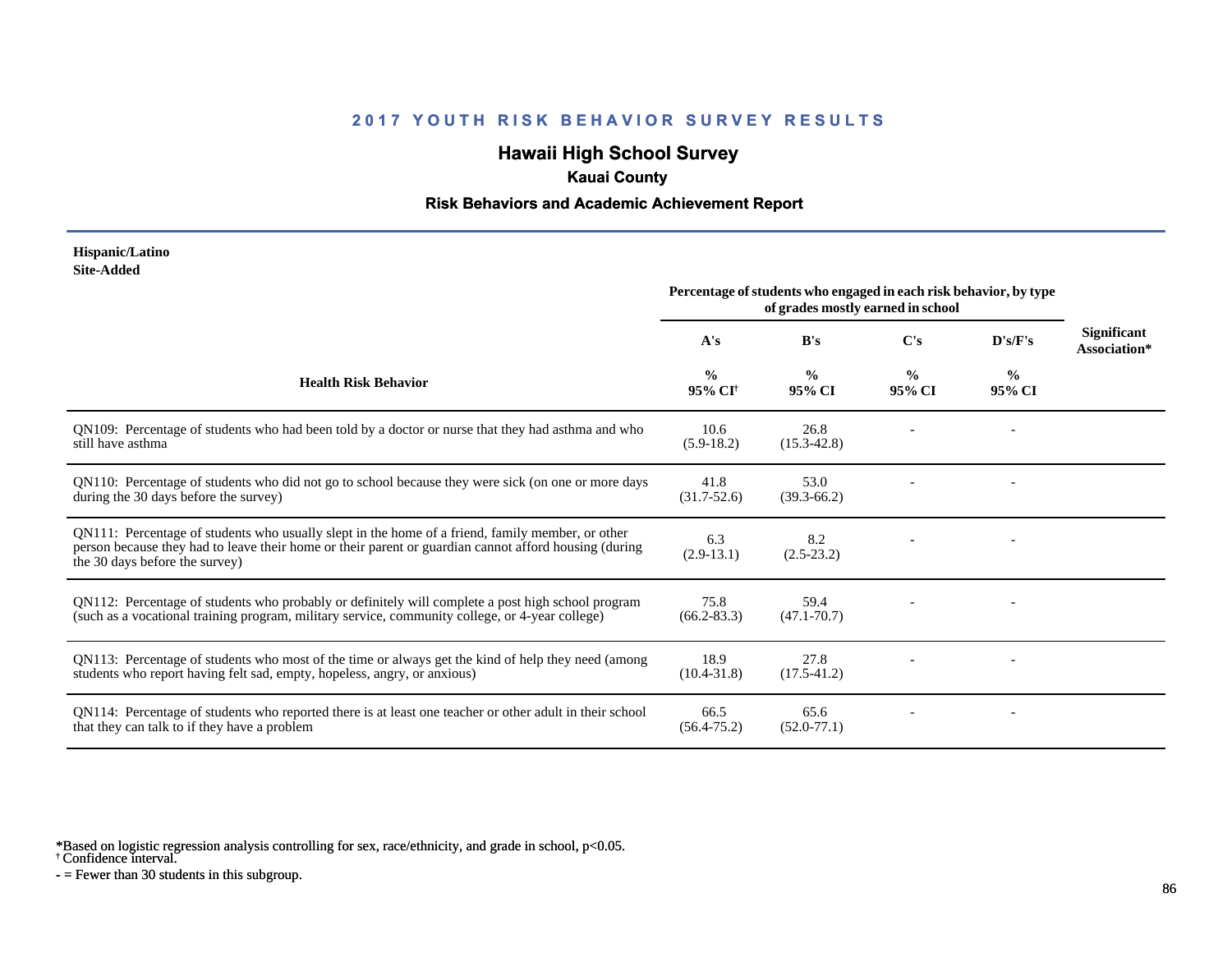# **Hawaii High School Survey**

## **Kauai County**

### **Risk Behaviors and Academic Achievement Report**

#### **Hispanic/Latino Site-Added**

|                                                                                                                                                                                                                  | Percentage of students who engaged in each risk behavior, by type<br>of grades mostly earned in school |                         |                         |                         |                                    |
|------------------------------------------------------------------------------------------------------------------------------------------------------------------------------------------------------------------|--------------------------------------------------------------------------------------------------------|-------------------------|-------------------------|-------------------------|------------------------------------|
|                                                                                                                                                                                                                  | A's                                                                                                    | B's                     | $\bf C's$               | D's/F's                 | <b>Significant</b><br>Association* |
| <b>Health Risk Behavior</b>                                                                                                                                                                                      | $\frac{0}{0}$<br>95% CI <sup>+</sup>                                                                   | $\frac{0}{0}$<br>95% CI | $\frac{0}{0}$<br>95% CI | $\frac{0}{0}$<br>95% CI |                                    |
| QN115: Percentage of students who have an adult outside of school they can talk to about things that<br>are important to them                                                                                    | 77.5<br>$(68.6 - 84.4)$                                                                                | 78.9<br>$(67.9 - 86.9)$ |                         |                         |                                    |
| QN116: Percentage of students who reported their parents or other adults in their family talked with<br>them about what they expect them to do or not to do when it comes to sex                                 | 72.9<br>$(62.9 - 81.0)$                                                                                | 71.7<br>$(59.7 - 81.2)$ |                         |                         |                                    |
| QN117: Percentage of students who report their parents would feel it was a little bit wrong, wrong, or<br>very wrong for them to drink beer, wine, or hard liquor regularly (such as rum, gin, vodka or whiskey) | 91.8<br>$(84.5-95.9)$                                                                                  | 81.1<br>$(58.1 - 93.0)$ |                         |                         |                                    |
| QN118: Percentage of students who have talked with one of their parents or another adult in their<br>family about the dangers of tobacco, alcohol, or drug use (during the 12 months before the survey)          | 54.8<br>$(43.9 - 65.3)$                                                                                | 52.2<br>$(39.8-64.4)$   |                         |                         |                                    |
| QN119: Percentage of students who have ridden in a car driven by someone, including the student,<br>who was "high" or had been using alcohol or drugs (during the 30 days before the survey)                     | 29.0<br>$(20.4 - 39.5)$                                                                                | 30.3<br>$(19.9-43.3)$   |                         |                         |                                    |
| QN120: Percentage of students who ever use alcohol or drugs to relax, feel better about themselves, or<br>fit in                                                                                                 | 25.3<br>$(16.9 - 36.2)$                                                                                | 29.5<br>$(18.7 - 43.2)$ |                         |                         |                                    |

\*Based on logistic regression analysis controlling for sex, race/ethnicity, and grade in school, p<0.05.

† Confidence interval.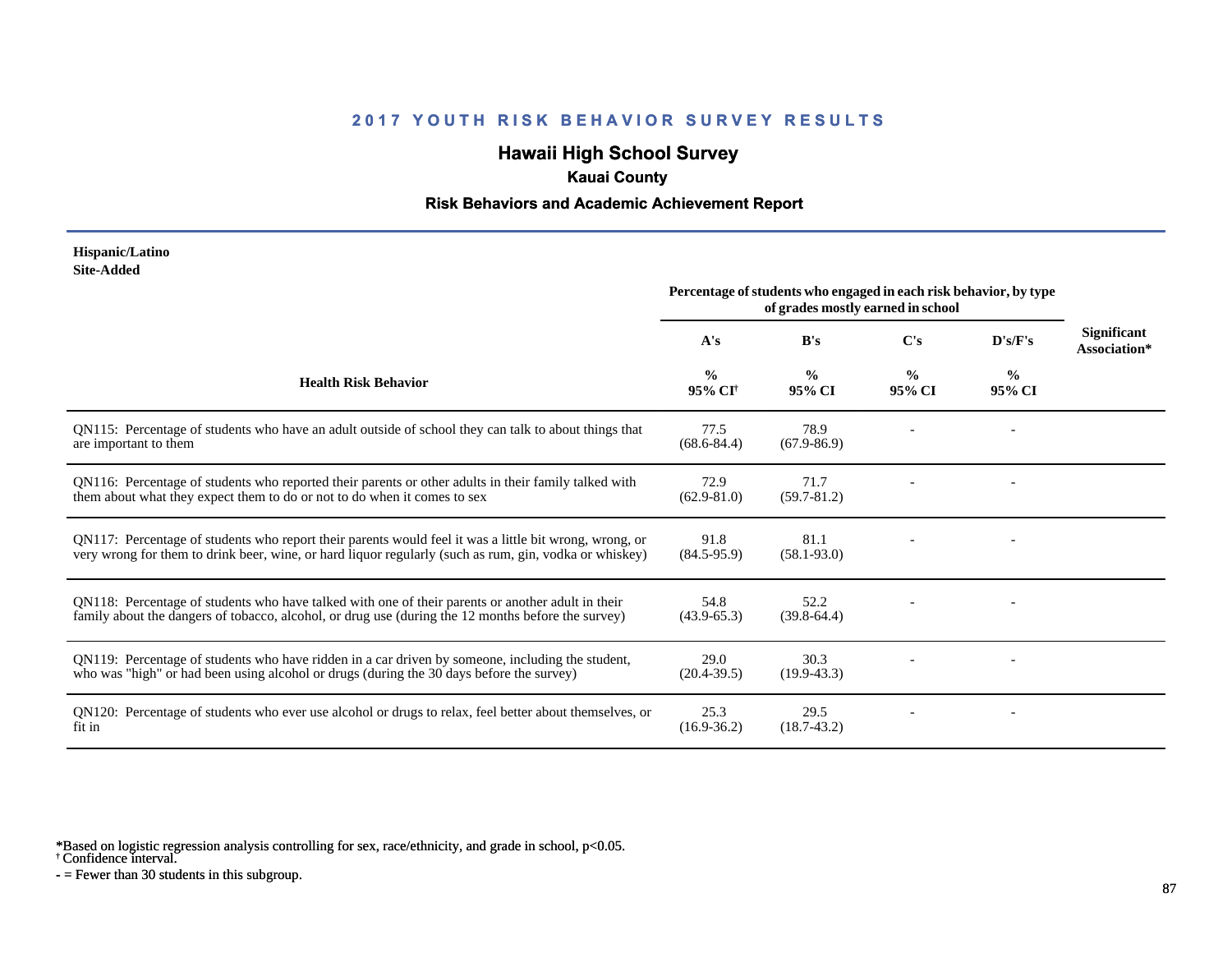# **Hawaii High School Survey**

### **Kauai County**

### **Risk Behaviors and Academic Achievement Report**

#### **Hispanic/Latino Site-Added**

|                                                                                                                                                              | Percentage of students who engaged in each risk behavior, by type<br>of grades mostly earned in school |                         |                         |                         |                                    |
|--------------------------------------------------------------------------------------------------------------------------------------------------------------|--------------------------------------------------------------------------------------------------------|-------------------------|-------------------------|-------------------------|------------------------------------|
|                                                                                                                                                              | A's                                                                                                    | B's                     | C's                     | $\bf{D's/F's}$          | <b>Significant</b><br>Association* |
| <b>Health Risk Behavior</b>                                                                                                                                  | $\frac{0}{0}$<br>95% CI <sup>+</sup>                                                                   | $\frac{0}{0}$<br>95% CI | $\frac{0}{0}$<br>95% CI | $\frac{6}{6}$<br>95% CI |                                    |
| QN121: Percentage of students who ever use alcohol or drugs while they are alone                                                                             | 19.5<br>$(12.4 - 29.2)$                                                                                | 17.4<br>$(10.5 - 27.6)$ |                         |                         |                                    |
| QN122: Percentage of students who ever forget things they did while using alcohol or drugs                                                                   | 16.6<br>$(10.4 - 25.4)$                                                                                | 16.5<br>$(8.8 - 28.8)$  |                         |                         |                                    |
| QN123: Percentage of students who have ever gotten into trouble while they were using alcohol or<br>drugs                                                    | 13.6<br>$(7.6-23.0)$                                                                                   | 11.8<br>$(5.5-23.6)$    |                         |                         |                                    |
| QN124: Percentage of students who have attended school under the influence of alcohol, marijuana, or<br>other drugs (during the 12 months before the survey) | 22.3<br>$(15.4 - 31.1)$                                                                                | 16.5<br>$(8.7-29.0)$    |                         |                         |                                    |
| QN125: Percentage of students who have family or friends that have told them that they should cut<br>down on their drinking or drug use                      | 17.5<br>$(10.6 - 27.6)$                                                                                | 10.3<br>$(4.1 - 23.4)$  |                         |                         |                                    |

\*Based on logistic regression analysis controlling for sex, race/ethnicity, and grade in school, p<0.05.

† Confidence interval.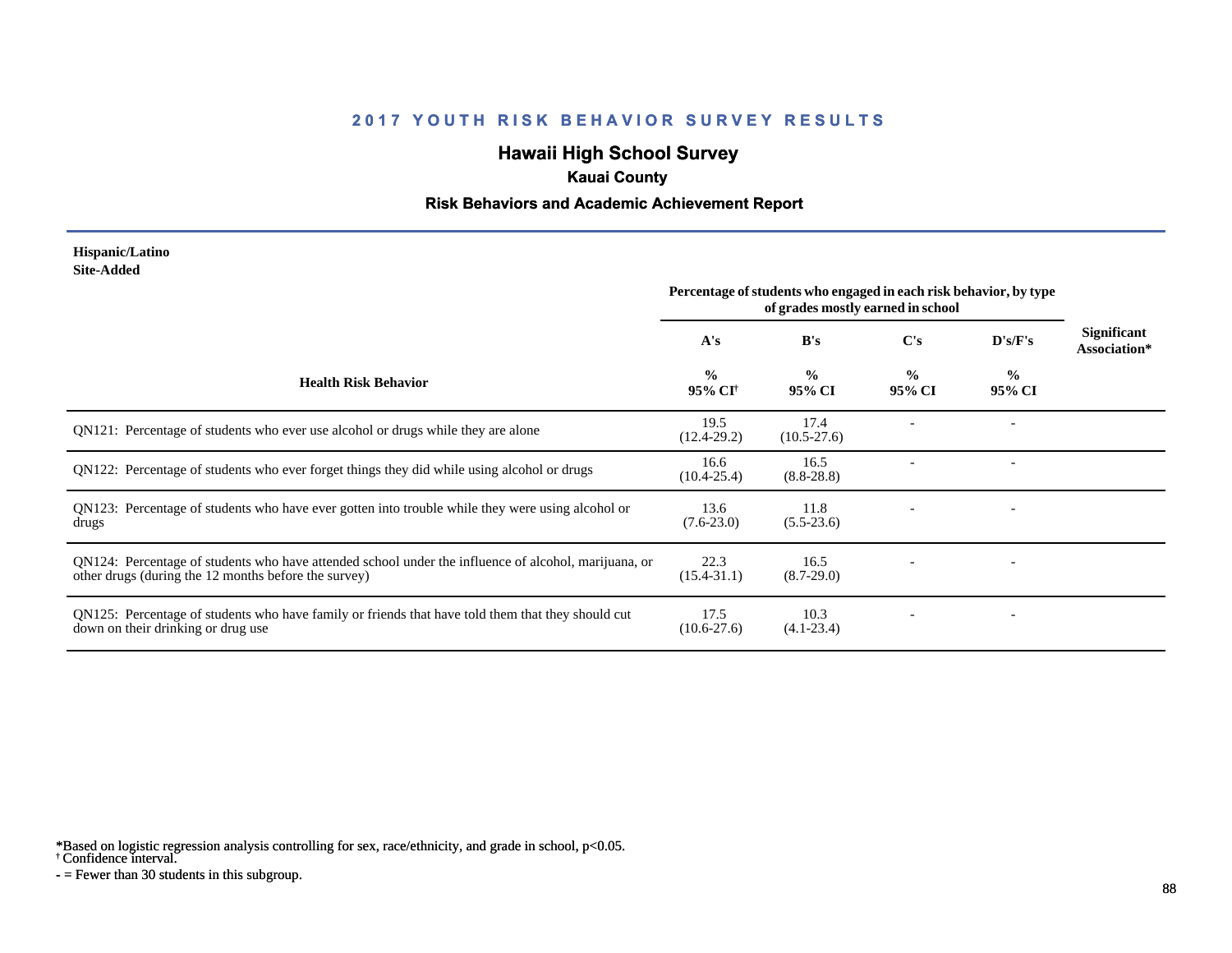## **Hawaii High School Survey**

## **Kauai County**

### **Risk Behaviors and Academic Achievement Report**

#### **White\* Unintentional Injuries/Violence**

|                                                                                                                                                                                                                                                                                                        | Percentage of students who engaged in each risk behavior, by type<br>of grades mostly earned in school |                         |                         |                          |                                    |
|--------------------------------------------------------------------------------------------------------------------------------------------------------------------------------------------------------------------------------------------------------------------------------------------------------|--------------------------------------------------------------------------------------------------------|-------------------------|-------------------------|--------------------------|------------------------------------|
|                                                                                                                                                                                                                                                                                                        | A's                                                                                                    | B's                     | $\bf C's$               | D's/F's                  | <b>Significant</b><br>Association† |
| <b>Health Risk Behavior</b>                                                                                                                                                                                                                                                                            | $\frac{0}{0}$<br>95% CI <sup>§</sup>                                                                   | $\frac{0}{0}$<br>95% CI | $\frac{0}{0}$<br>95% CI | $\frac{0}{0}$<br>95% CI  |                                    |
| QN11: Percentage of students who texted or e-mailed while driving a car or other vehicle (on at least 1<br>day during the 30 days before the survey, among students who had driven a car or other vehicle during<br>the 30 days before the survey)                                                     | 51.0<br>$(29.9 - 71.7)$                                                                                |                         |                         | $\overline{\phantom{a}}$ |                                    |
| QN12: Percentage of students who carried a weapon (such as a gun, knife, or club, on at least 1 day<br>during the 30 days before the survey)                                                                                                                                                           | 10.6<br>$(5.7-18.8)$                                                                                   |                         |                         |                          |                                    |
| QN15: Percentage of students who did not go to school because they felt unsafe at school or on their<br>way to or from school (on at least 1 day during the 30 days before the survey)                                                                                                                 | 4.7<br>$(1.6-12.7)$                                                                                    |                         |                         |                          |                                    |
| QN17: Percentage of students who were in a physical fight (one or more times during the 12 months<br>before the survey)                                                                                                                                                                                | 5.4<br>$(2.2 - 12.8)$                                                                                  |                         |                         |                          |                                    |
| QN19: Percentage of students who were ever physically forced to have sexual intercourse (when they<br>did not want to)                                                                                                                                                                                 | 7.3<br>$(3.2 - 15.5)$                                                                                  |                         |                         |                          |                                    |
| QN20: Percentage of students who experienced sexual violence (being forced by anyone to do sexual<br>things [counting such things as kissing, touching, or being physically forced to have sexual intercourse]<br>that they did not want to, one or more times during the 12 months before the survey) | 7.5<br>$(3.5-15.3)$                                                                                    |                         |                         |                          |                                    |

\*Non-Hispanic.

† Based on logistic regression analysis controlling for sex, race/ethnicity, and grade in school, p<0.05.

§Confidence interval.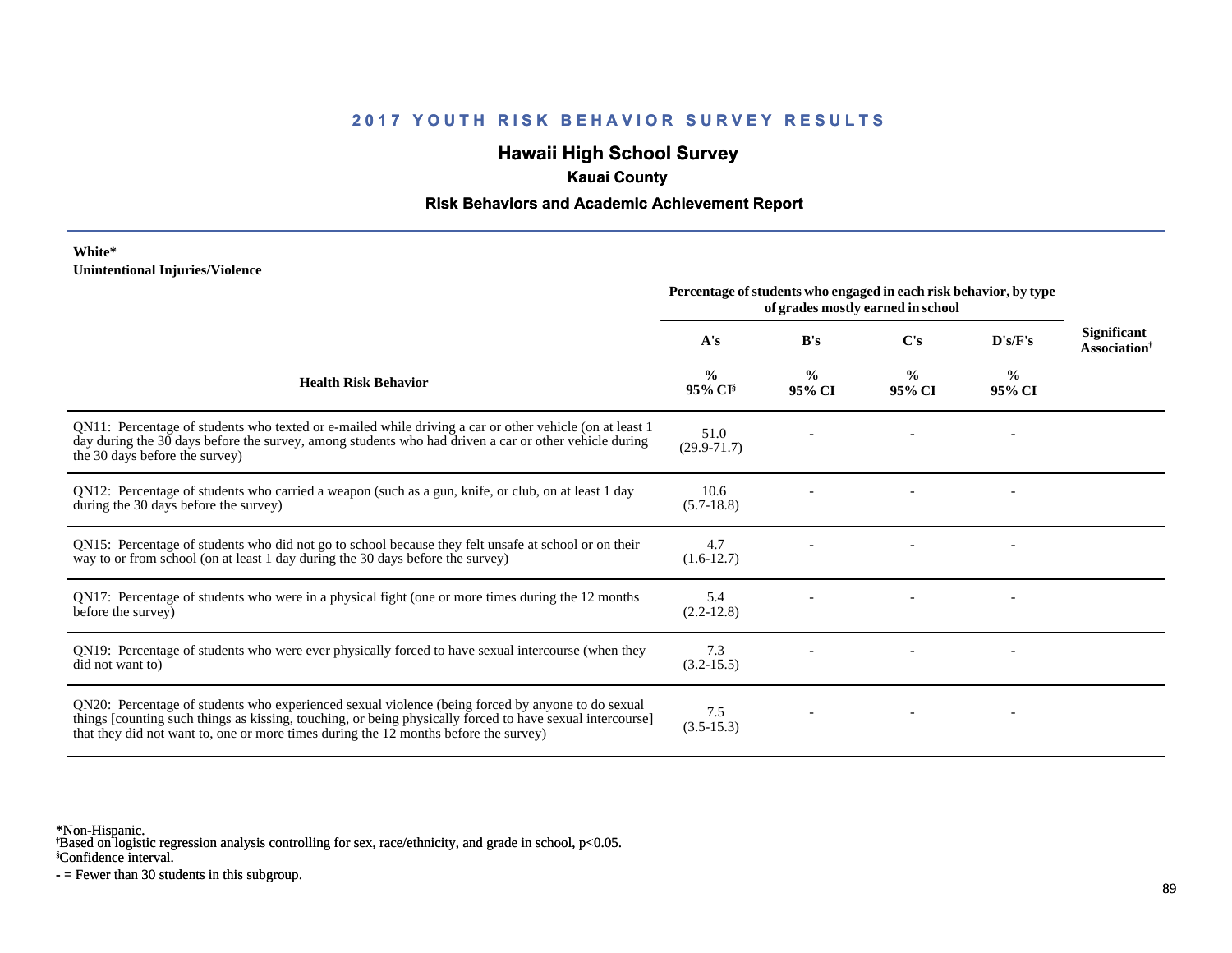## **Hawaii High School Survey**

## **Kauai County**

### **Risk Behaviors and Academic Achievement Report**

#### **White\* Unintentional Injuries/Violence**

|                                                                                                                                                                                                                                                                                                                                                                                                                        | Percentage of students who engaged in each risk behavior, by type<br>of grades mostly earned in school |                         |                         |                         |                                                |
|------------------------------------------------------------------------------------------------------------------------------------------------------------------------------------------------------------------------------------------------------------------------------------------------------------------------------------------------------------------------------------------------------------------------|--------------------------------------------------------------------------------------------------------|-------------------------|-------------------------|-------------------------|------------------------------------------------|
|                                                                                                                                                                                                                                                                                                                                                                                                                        | A's                                                                                                    | B's                     | $\bf C's$               | D's/F's                 | Significant<br><b>Association</b> <sup>†</sup> |
| <b>Health Risk Behavior</b>                                                                                                                                                                                                                                                                                                                                                                                            | %<br>$95\%$ CI <sup>§</sup>                                                                            | $\frac{0}{0}$<br>95% CI | $\frac{0}{0}$<br>95% CI | $\frac{0}{0}$<br>95% CI |                                                |
| QN22: Percentage of students who experienced physical dating violence (being physically hurt on<br>purpose by someone they were dating or going out with [counting such things as being hit, slammed<br>into something, or injured with an object or weapon] one or more times during the 12 months before<br>the survey, among students who dated or went out with someone during the 12 months before the<br>survey) | 2.6<br>$(0.3-17.1)$                                                                                    |                         |                         |                         |                                                |
| QN23: Percentage of students who were bullied on school property (ever during the 12 months before<br>the survey)                                                                                                                                                                                                                                                                                                      | 19.6<br>$(11.3 - 32.0)$                                                                                |                         |                         |                         |                                                |
| QN24: Percentage of students who were electronically bullied (counting being bullied through texting,<br>Instagram, Facebook, or other social media, ever during the 12 months before the survey)                                                                                                                                                                                                                      | 13.0<br>$(7.1 - 22.8)$                                                                                 |                         |                         |                         |                                                |
| QN25: Percentage of students who felt sad or hopeless (almost every day for $>=$ 2 weeks in a row so<br>that they stopped doing some usual activities, ever during the 12 months before the survey)                                                                                                                                                                                                                    | 27.4<br>$(18.5 - 38.5)$                                                                                |                         |                         |                         |                                                |
| QN26: Percentage of students who seriously considered attempting suicide (ever during the 12 months<br>before the survey)                                                                                                                                                                                                                                                                                              | 12.7<br>$(6.7-22.8)$                                                                                   |                         |                         |                         |                                                |
| QN27: Percentage of students who made a plan about how they would attempt suicide (during the 12<br>months before the survey)                                                                                                                                                                                                                                                                                          | 12.1<br>$(6.8-20.6)$                                                                                   |                         |                         |                         |                                                |

\*Non-Hispanic.

† Based on logistic regression analysis controlling for sex, race/ethnicity, and grade in school, p<0.05.

§Confidence interval.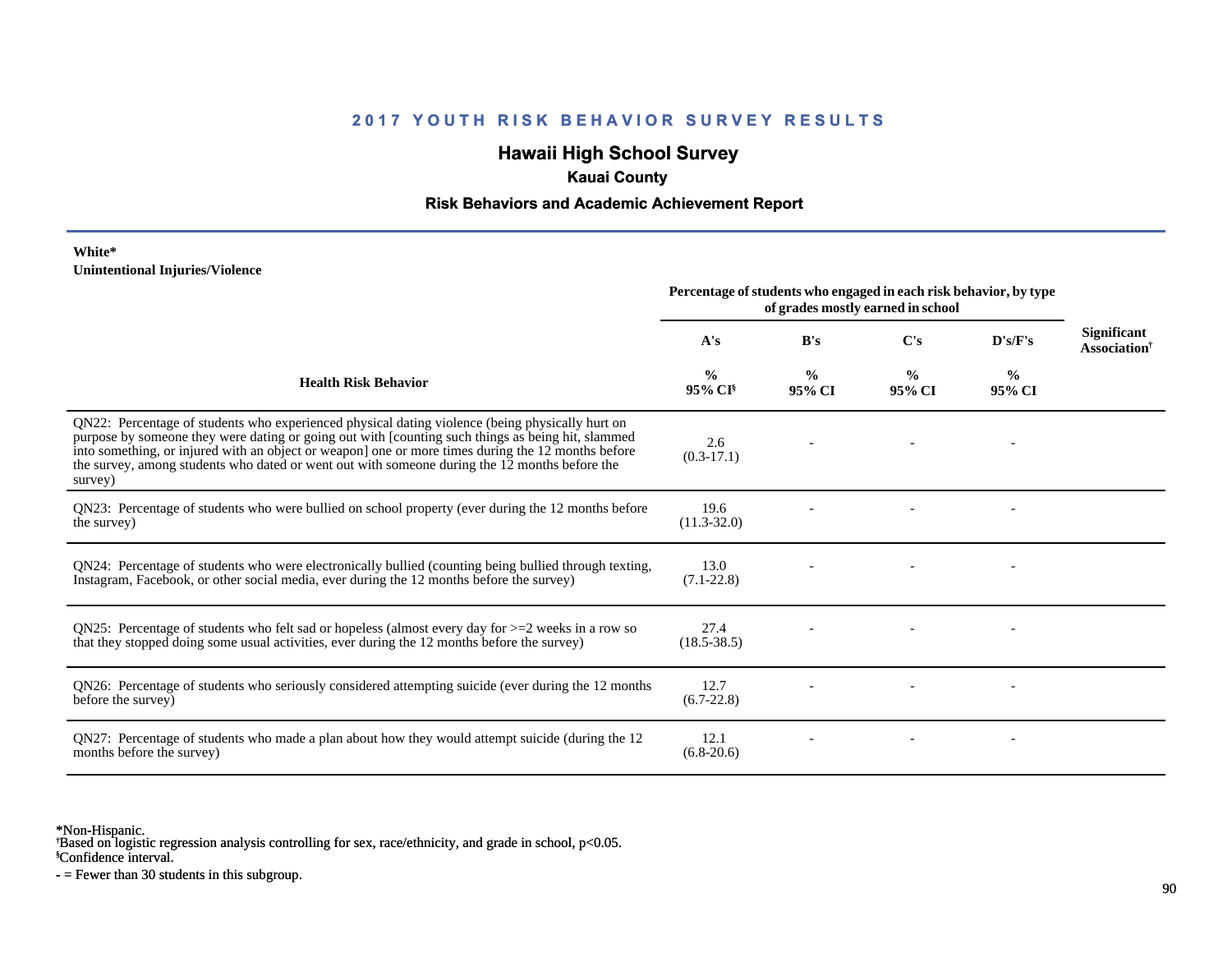## **Hawaii High School Survey**

## **Kauai County**

### **Risk Behaviors and Academic Achievement Report**

#### **White\* Unintentional Injuries/Violence**

|                                                                                                                                                                                                   | Percentage of students who engaged in each risk behavior, by type<br>of grades mostly earned in school |                         |                         |                         |                                                       |
|---------------------------------------------------------------------------------------------------------------------------------------------------------------------------------------------------|--------------------------------------------------------------------------------------------------------|-------------------------|-------------------------|-------------------------|-------------------------------------------------------|
|                                                                                                                                                                                                   | A's                                                                                                    | B's                     | C's                     | D's/F's                 | <b>Significant</b><br><b>Association</b> <sup>†</sup> |
| <b>Health Risk Behavior</b>                                                                                                                                                                       | $\frac{0}{0}$<br>$95\%$ CI <sup>§</sup>                                                                | $\frac{0}{0}$<br>95% CI | $\frac{6}{9}$<br>95% CI | $\frac{0}{0}$<br>95% CI |                                                       |
| QN28: Percentage of students who attempted suicide (one or more times during the 12 months before<br>the survey)                                                                                  | 4.0<br>$(1.3-12.1)$                                                                                    |                         |                         |                         |                                                       |
| QN29: Percentage of students who had a suicide attempt that resulted in an injury, poisoning, or<br>overdose that had to be treated by a doctor or nurse (during the 12 months before the survey) | 1.2<br>$(0.2-8.1)$                                                                                     |                         |                         |                         |                                                       |

\*Non-Hispanic.

† Based on logistic regression analysis controlling for sex, race/ethnicity, and grade in school, p<0.05.

§Confidence interval.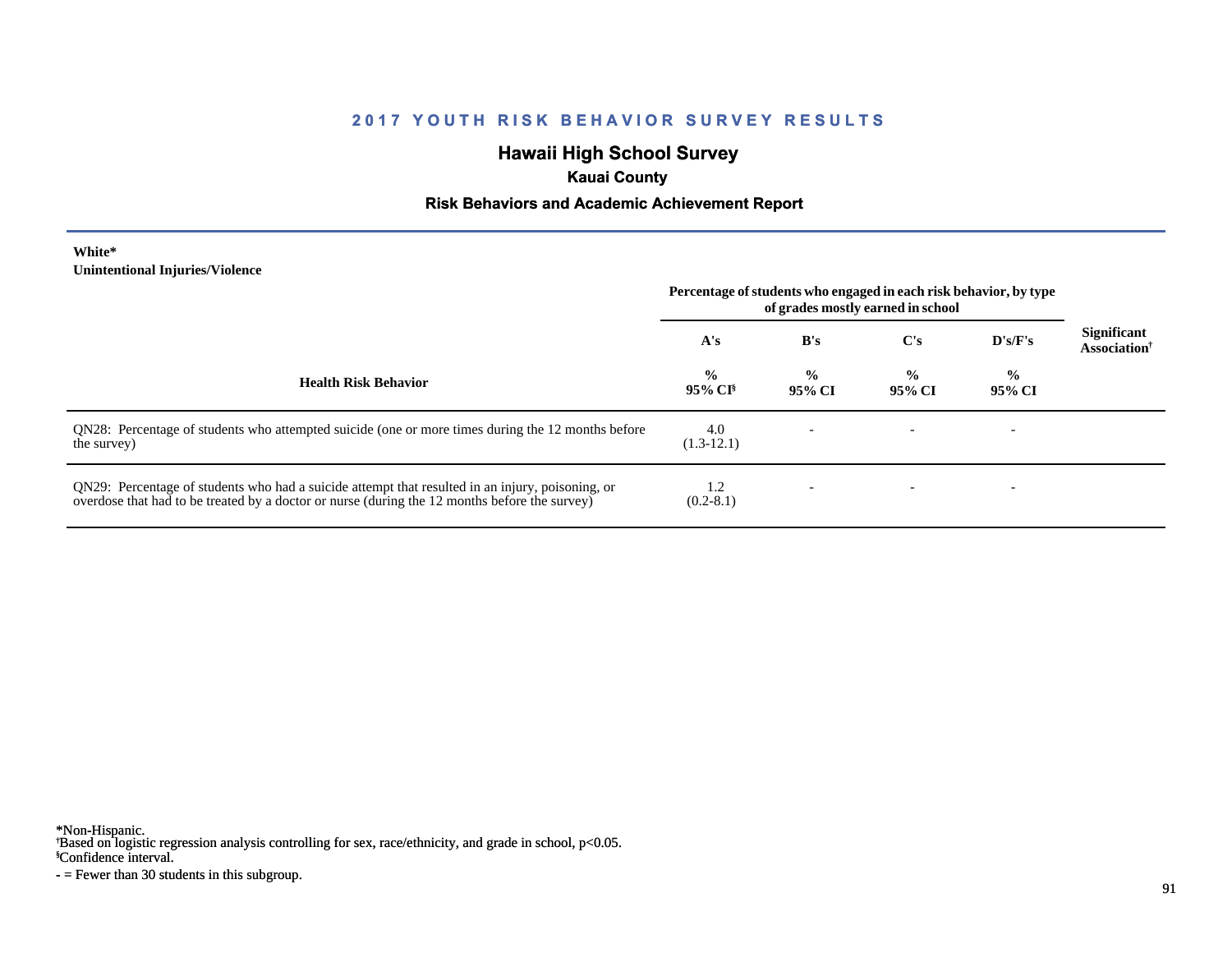## **Hawaii High School Survey**

## **Kauai County**

### **Risk Behaviors and Academic Achievement Report**

| White*      |  |
|-------------|--|
| Tobacco Use |  |

|                                                                                                                                                                                                                                                                                                                 | Percentage of students who engaged in each risk behavior, by type<br>of grades mostly earned in school |                         |                         |                          |                                                |
|-----------------------------------------------------------------------------------------------------------------------------------------------------------------------------------------------------------------------------------------------------------------------------------------------------------------|--------------------------------------------------------------------------------------------------------|-------------------------|-------------------------|--------------------------|------------------------------------------------|
|                                                                                                                                                                                                                                                                                                                 | A's                                                                                                    | B's                     | C's                     | D's/F's                  | <b>Significant</b><br>Association <sup>†</sup> |
| <b>Health Risk Behavior</b>                                                                                                                                                                                                                                                                                     | $\frac{0}{0}$<br>$95\%$ CI <sup>§</sup>                                                                | $\frac{0}{0}$<br>95% CI | $\frac{0}{0}$<br>95% CI | $\frac{0}{0}$<br>95% CI  |                                                |
| QN31: Percentage of students who first tried cigarette smoking before age 13 years (even one or two<br>puffs)                                                                                                                                                                                                   | 0.0                                                                                                    |                         |                         | $\overline{\phantom{a}}$ |                                                |
| QN32: Percentage of students who currently smoked cigarettes (on at least 1 day during the 30 days<br>before the survey)                                                                                                                                                                                        | 8.7<br>$(3.9-18.4)$                                                                                    |                         |                         |                          |                                                |
| QNFRCIG: Percentage of students who currently smoked cigarettes frequently (on 20 or more days<br>during the 30 days before the survey)                                                                                                                                                                         | 1.4<br>$(0.2-9.6)$                                                                                     |                         |                         |                          |                                                |
| QNDAYCIG: Percentage of students who currently smoked cigarettes daily (on all 30 days during the<br>30 days before the survey)                                                                                                                                                                                 | 1.4<br>$(0.2-9.6)$                                                                                     |                         |                         |                          |                                                |
| QN35: Percentage of students who currently used an electronic vapor product (including e-cigarettes,<br>e-cigars, e-pipes, vape pipes, vaping pens, e-hookahs, and hookah pens [such as blu, NJOY, Vuse,<br>MarkTen, Logic, Vapin Plus, eGo, and Halo], on at least 1 day during the 30 days before the survey) | 33.2<br>$(23.2 - 45.1)$                                                                                |                         |                         | $\overline{a}$           |                                                |

\*Non-Hispanic.

† Based on logistic regression analysis controlling for sex, race/ethnicity, and grade in school, p<0.05.

§Confidence interval.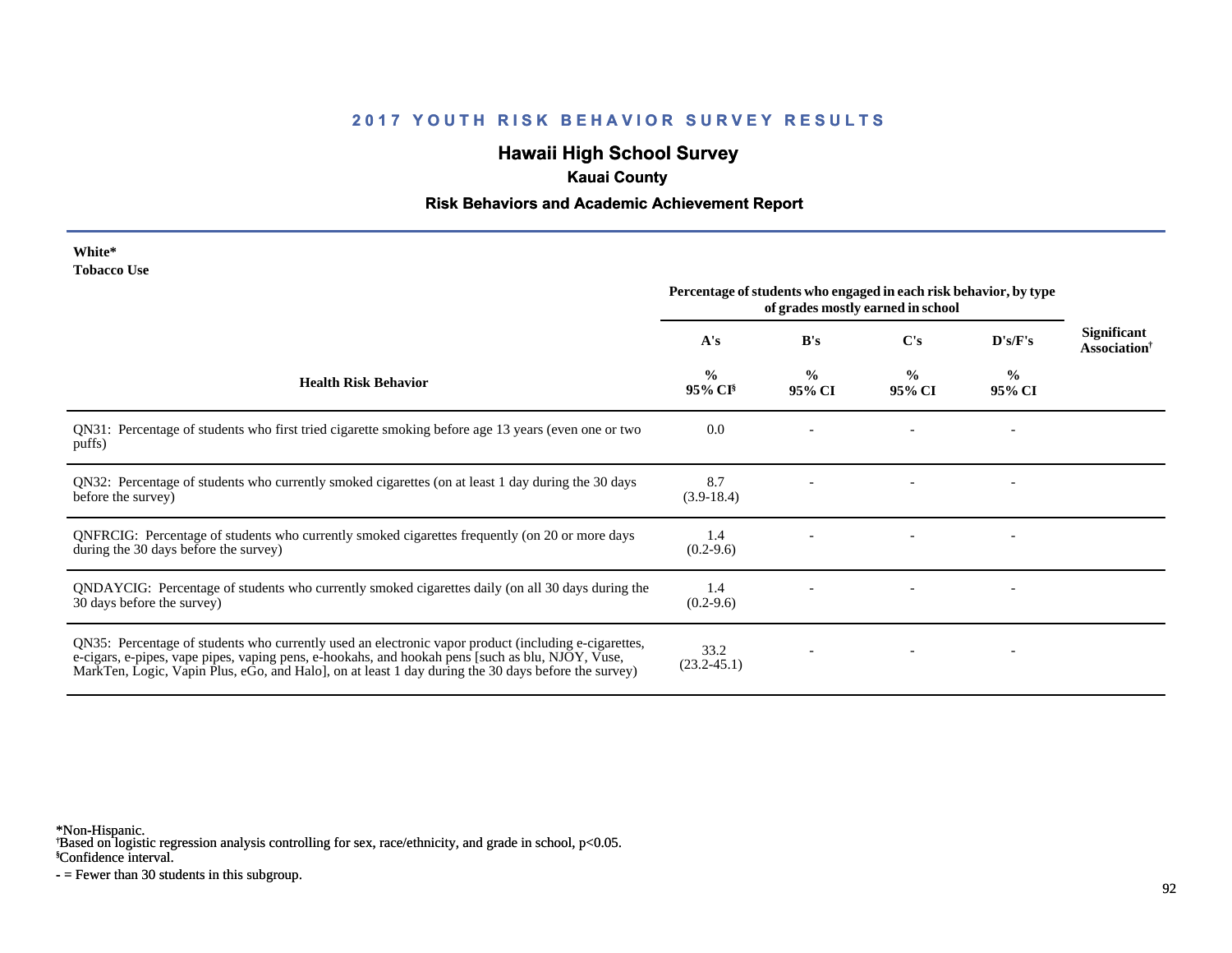## **Hawaii High School Survey**

## **Kauai County**

### **Risk Behaviors and Academic Achievement Report**

#### **White\* Alcohol/Other Drug Use**

|                                                                                                                                                                                                                                                                                       | Percentage of students who engaged in each risk behavior, by type<br>of grades mostly earned in school |                         |                         |                         |                                                       |
|---------------------------------------------------------------------------------------------------------------------------------------------------------------------------------------------------------------------------------------------------------------------------------------|--------------------------------------------------------------------------------------------------------|-------------------------|-------------------------|-------------------------|-------------------------------------------------------|
|                                                                                                                                                                                                                                                                                       | A's                                                                                                    | B's                     | C's                     | D's/F's                 | <b>Significant</b><br><b>Association</b> <sup>†</sup> |
| <b>Health Risk Behavior</b>                                                                                                                                                                                                                                                           | $\frac{0}{0}$<br>95% CI <sup>§</sup>                                                                   | $\frac{6}{9}$<br>95% CI | $\frac{0}{0}$<br>95% CI | $\frac{0}{0}$<br>95% CI |                                                       |
| QN41: Percentage of students who had their first drink of alcohol before age 13 years (other than a few<br>sips)                                                                                                                                                                      | 9.4<br>$(4.3-19.5)$                                                                                    |                         |                         |                         |                                                       |
| QN42: Percentage of students who currently drank alcohol (at least one drink of alcohol, on at least 1<br>day during the 30 days before the survey)                                                                                                                                   | 42.9<br>$(28.9 - 58.2)$                                                                                |                         |                         |                         |                                                       |
| QN44: Percentage of students who currently were binge drinking (had four or more drinks of alcohol<br>in a row for female students or five or more drinks of alcohol in a row for male students, within a<br>couple of hours, on at least 1 day during the 30 days before the survey) | 28.5<br>$(15.0 - 47.5)$                                                                                |                         |                         |                         |                                                       |
| QN47: Percentage of students who tried marijuana for the first time before age 13 years                                                                                                                                                                                               | 1.1<br>$(0.2-8.1)$                                                                                     |                         |                         |                         |                                                       |
| QN48: Percentage of students who currently used marijuana (one or more times during the 30 days<br>before the survey)                                                                                                                                                                 | 18.8<br>$(11.1 - 30.0)$                                                                                |                         |                         |                         |                                                       |
| QN49: Percentage of students who ever used cocaine (any form of cocaine, including powder, crack,<br>or freebase, one or more times during their life)                                                                                                                                | 6.2<br>$(2.6-14.0)$                                                                                    |                         |                         |                         |                                                       |
| ON51: Percentage of students who ever used heroin (also called "smack," "junk," or "China White,"<br>one or more times during their life)                                                                                                                                             | 1.4<br>$(0.2-9.6)$                                                                                     |                         |                         |                         |                                                       |

\*Non-Hispanic.

† Based on logistic regression analysis controlling for sex, race/ethnicity, and grade in school, p<0.05.

§Confidence interval.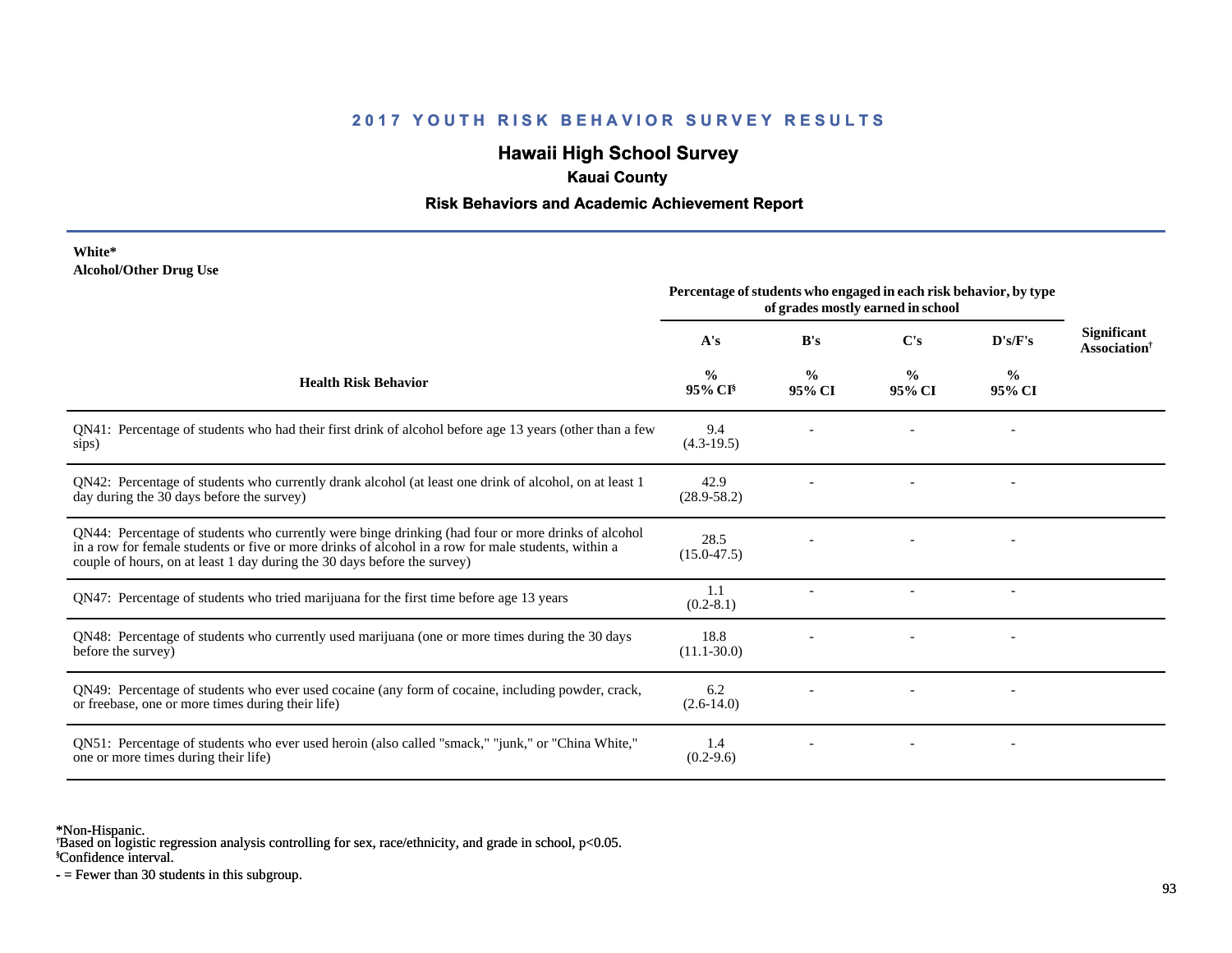## **Hawaii High School Survey**

## **Kauai County**

### **Risk Behaviors and Academic Achievement Report**

#### **White\* Alcohol/Other Drug Use**

|                                                                                                                                                                                                                                                                                       | Percentage of students who engaged in each risk behavior, by type<br>of grades mostly earned in school |                         |                         |                          |                                                       |
|---------------------------------------------------------------------------------------------------------------------------------------------------------------------------------------------------------------------------------------------------------------------------------------|--------------------------------------------------------------------------------------------------------|-------------------------|-------------------------|--------------------------|-------------------------------------------------------|
|                                                                                                                                                                                                                                                                                       | A's                                                                                                    | B's                     | C's                     | D's/F's                  | <b>Significant</b><br><b>Association</b> <sup>†</sup> |
| <b>Health Risk Behavior</b>                                                                                                                                                                                                                                                           | $\frac{0}{0}$<br>95% CI <sup>§</sup>                                                                   | $\frac{0}{0}$<br>95% CI | $\frac{0}{0}$<br>95% CI | $\frac{6}{10}$<br>95% CI |                                                       |
| QN52: Percentage of students who ever used methamphetamines (also called "speed," "crystal,"<br>"crank," or "ice," one or more times during their life)                                                                                                                               | 2.4<br>$(0.6-9.6)$                                                                                     |                         |                         |                          |                                                       |
| QN53: Percentage of students who ever used ecstasy (also called "MDMA," one or more times during<br>their life)                                                                                                                                                                       | 6.4<br>$(2.6-14.9)$                                                                                    |                         |                         |                          |                                                       |
| QN54: Percentage of students who ever used synthetic marijuana (also called "K2," "Spice," "fake<br>weed," "King Kong," "Yucatan Fire," "Skunk," or "Moon Rocks," one or more times during their life)                                                                                | 5.7<br>$(2.1 - 14.9)$                                                                                  |                         |                         |                          |                                                       |
| QN56: Percentage of students who ever took prescription pain medicine without a doctor's<br>prescription or differently than how a doctor told them to use it (counting drugs such as codeine,<br>Vicodin, OxyContin, Hydrocodone, and Percocet, one or more times during their life) | 8.6<br>$(3.6-19.5)$                                                                                    |                         |                         |                          |                                                       |
| QN57: Percentage of students who ever injected any illegal drug (used a needle to inject any illegal<br>drug into their body, one or more times during their life)                                                                                                                    | 0.0                                                                                                    |                         |                         |                          |                                                       |

\*Non-Hispanic.

† Based on logistic regression analysis controlling for sex, race/ethnicity, and grade in school, p<0.05.

§Confidence interval.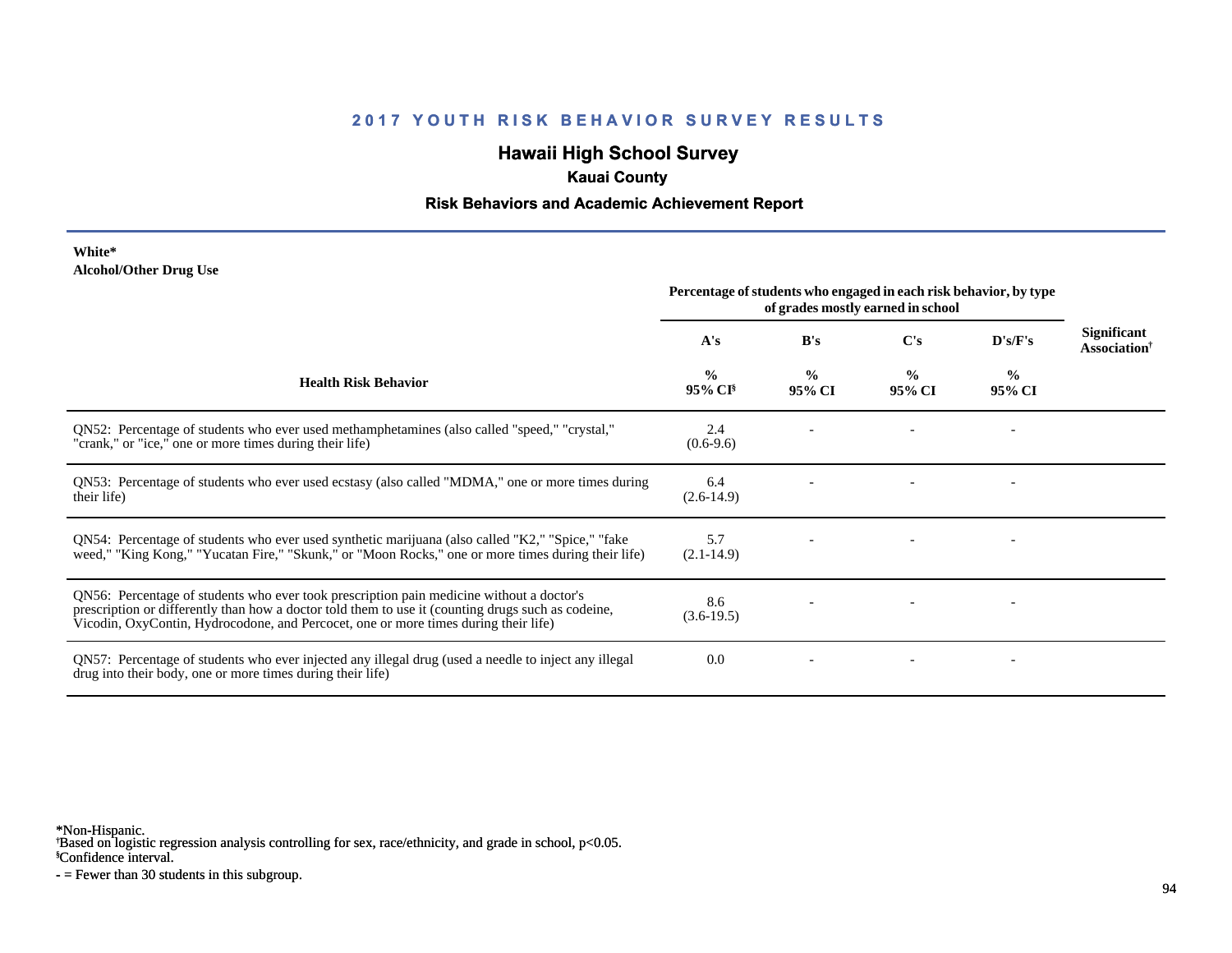## **Hawaii High School Survey**

### **Kauai County**

### **Risk Behaviors and Academic Achievement Report**

| White*                  |
|-------------------------|
| <b>Sexual Behaviors</b> |

|                                                                                                                                                                       | Percentage of students who engaged in each risk behavior, by type<br>of grades mostly earned in school |                         |                         |                          |                                                |
|-----------------------------------------------------------------------------------------------------------------------------------------------------------------------|--------------------------------------------------------------------------------------------------------|-------------------------|-------------------------|--------------------------|------------------------------------------------|
|                                                                                                                                                                       | A's                                                                                                    | B's                     | $\bf C's$               | D's/F's                  | <b>Significant</b><br>Association <sup>†</sup> |
| <b>Health Risk Behavior</b>                                                                                                                                           | $\frac{0}{0}$<br>95% CI <sup>§</sup>                                                                   | $\frac{0}{0}$<br>95% CI | $\frac{0}{0}$<br>95% CI | $\%$<br>95% CI           |                                                |
| QN60: Percentage of students who had sexual intercourse for the first time before age 13 years                                                                        | 1.5<br>$(0.2 - 10.3)$                                                                                  |                         |                         |                          |                                                |
| QN61: Percentage of students who had sexual intercourse with four or more persons during their life                                                                   | 4.8<br>$(1.5-14.6)$                                                                                    |                         |                         |                          |                                                |
| QN62: Percentage of students who were currently sexually active (had sexual intercourse with at least<br>one person, during the 3 months before the survey)           | 21.6<br>$(10.6 - 39.0)$                                                                                |                         |                         |                          |                                                |
| QN63: Percentage of students who drank alcohol or used drugs before last sexual intercourse (among<br>students who were currently sexually active)                    |                                                                                                        |                         |                         | $\overline{\phantom{a}}$ |                                                |
| QN64: Percentage of students who used a condom during last sexual intercourse (among students who<br>were currently sexually active)                                  |                                                                                                        |                         |                         | $\overline{\phantom{a}}$ |                                                |
| QN65: Percentage of students who used birth control pills before last sexual intercourse (to prevent<br>pregnancy, among students who were currently sexually active) |                                                                                                        |                         |                         | $\overline{\phantom{a}}$ |                                                |

\*Non-Hispanic.

† Based on logistic regression analysis controlling for sex, race/ethnicity, and grade in school, p<0.05.

§Confidence interval.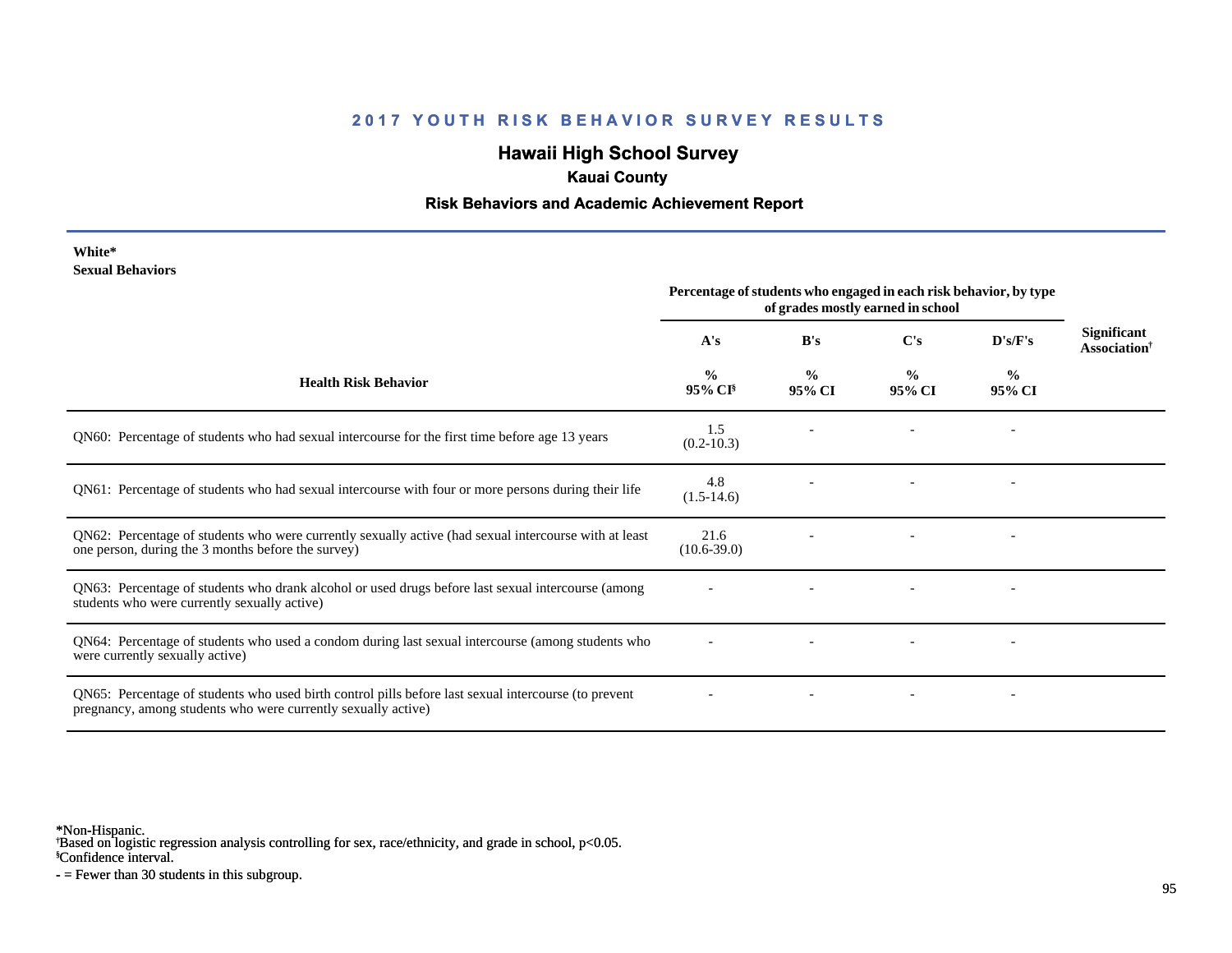## **Hawaii High School Survey**

## **Kauai County**

### **Risk Behaviors and Academic Achievement Report**

#### **White\* Sexual Behaviors**

|                                                                                                                                                                                                                                                                                                                                                                                                                            | Percentage of students who engaged in each risk behavior, by type<br>of grades mostly earned in school |                         |                |                         |                                                |
|----------------------------------------------------------------------------------------------------------------------------------------------------------------------------------------------------------------------------------------------------------------------------------------------------------------------------------------------------------------------------------------------------------------------------|--------------------------------------------------------------------------------------------------------|-------------------------|----------------|-------------------------|------------------------------------------------|
|                                                                                                                                                                                                                                                                                                                                                                                                                            | A's                                                                                                    | B's                     | $\bf C's$      | D's/F's                 | <b>Significant</b><br>Association <sup>†</sup> |
| <b>Health Risk Behavior</b>                                                                                                                                                                                                                                                                                                                                                                                                | $\frac{0}{0}$<br>95% CI <sup>§</sup>                                                                   | $\frac{0}{0}$<br>95% CI | $\%$<br>95% CI | $\frac{6}{9}$<br>95% CI |                                                |
| QNSHPARG: Percentage of students who used a shot (such as Depo-Provera), patch (such as<br>OrthoEvra), or birth control ring (such as NuvaRing) before last sexual intercourse (to prevent<br>pregnancy, among students who were currently sexually active))                                                                                                                                                               |                                                                                                        |                         |                |                         |                                                |
| QNOTHHPL: Percentage of students who used birth control pills; an IUD (such as Mirena or<br>ParaGard) or implant (such as Implanon or Nexplanon); or a shot (such as Depo-Provera), patch (such<br>as OrthoEvra), or birth control ring (such as NuvaRing) before last sexual intercourse (to prevent<br>pregnancy, among students who were currently sexually active)                                                     |                                                                                                        |                         |                |                         |                                                |
| QNDUALBC: Percentage of students who used both a condom during last sexual intercourse and birth<br>control pills; an IUD (such as Mirena or ParaGard) or implant (such as Implanon or Nexplanon); or a<br>shot (such as Depo-Provera), patch (such as OrthoEvra), or birth control ring (such as NuvaRing)<br>before last sexual intercourse (to prevent pregnancy, among students who were currently sexually<br>active) |                                                                                                        |                         |                |                         |                                                |
| <b>QNBCNONE:</b> Percentage of students who did not use any method to prevent pregnancy during last<br>sexual intercourse (among students who were currently sexually active)                                                                                                                                                                                                                                              |                                                                                                        |                         |                |                         |                                                |

\*Non-Hispanic.

† Based on logistic regression analysis controlling for sex, race/ethnicity, and grade in school, p<0.05.

§Confidence interval.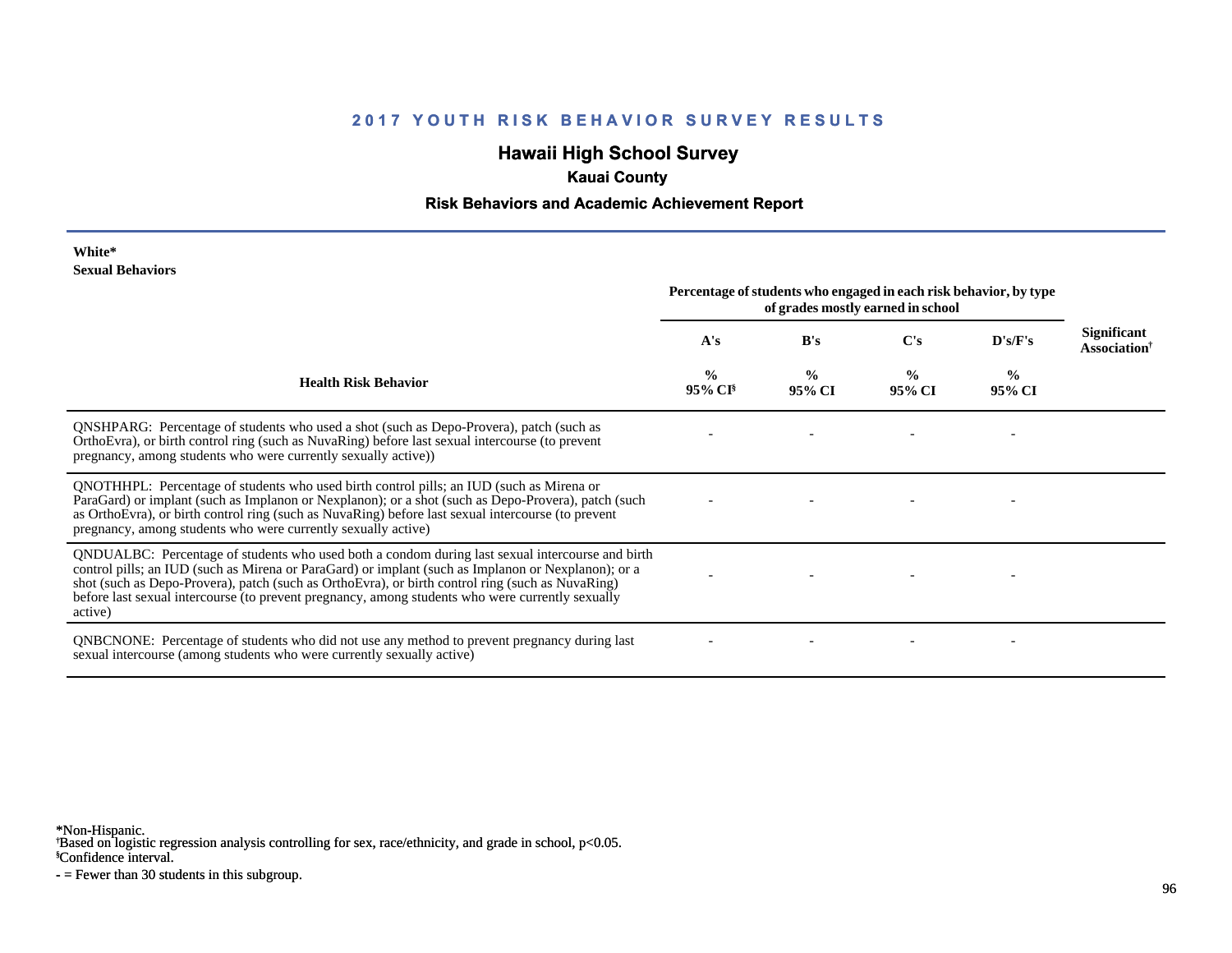# **Hawaii High School Survey**

### **Kauai County**

### **Risk Behaviors and Academic Achievement Report**

#### **White\* Dietary Behaviors**

|                                                                                                                                                                                                                   | Percentage of students who engaged in each risk behavior, by type<br>of grades mostly earned in school |                         |                         |                          |                                                |
|-------------------------------------------------------------------------------------------------------------------------------------------------------------------------------------------------------------------|--------------------------------------------------------------------------------------------------------|-------------------------|-------------------------|--------------------------|------------------------------------------------|
|                                                                                                                                                                                                                   | A's                                                                                                    | B's                     | $\bf C's$               | D's/F's                  | <b>Significant</b><br>Association <sup>†</sup> |
| <b>Health Risk Behavior</b>                                                                                                                                                                                       | %<br>95% CI <sup>§</sup>                                                                               | $\frac{0}{0}$<br>95% CI | $\frac{0}{0}$<br>95% CI | $\frac{0}{0}$<br>95% CI  |                                                |
| QNOBESE: Percentage of students who had obesity $(>= 95$ th percentile for body mass index, based on<br>sex- and age-specific reference data from the 2000 CDC growth charts) <sup>1</sup>                        | 9.8<br>$(4.5-20.0)$                                                                                    |                         |                         |                          |                                                |
| QNOWT: Percentage of students who were overweight $(>= 85$ th percentile but <95th percentile for<br>body mass index, based on sex- and age-specific reference data from the 2000 CDC growth charts) <sup>1</sup> | 13.9<br>$(8.2 - 22.5)$                                                                                 |                         |                         |                          |                                                |
| QN68: Percentage of students who described themselves as slightly or very overweight                                                                                                                              | 27.5<br>$(18.8 - 38.3)$                                                                                |                         |                         | $\overline{\phantom{a}}$ |                                                |
| QN70: Percentage of students who did not drink fruit juice (100% fruit juices one or more times<br>during the 7 days before the survey)                                                                           | 41.6<br>$(30.9 - 53.1)$                                                                                |                         |                         |                          |                                                |
| QN71: Percentage of students who did not eat fruit (one or more times during the 7 days before the<br>survey)                                                                                                     | 9.8<br>$(5.2-17.6)$                                                                                    |                         |                         |                          |                                                |
| ONFR0: Percentage of students who did not eat fruit or drink 100% fruit juices (such as orange juice,<br>apple juice, or grape juice, during the 7 days before the survey)                                        | 8.6<br>$(4.9-14.7)$                                                                                    |                         |                         |                          |                                                |
| QNFR1: Percentage of students who ate fruit or drank 100% fruit juices one or more times per day<br>(such as orange juice, apple juice, or grape juice, during the 7 days before the survey)                      | 47.4<br>$(35.3 - 59.8)$                                                                                |                         |                         |                          |                                                |

\*Non-Hispanic.

§Confidence interval. † Based on logistic regression analysis controlling for sex, race/ethnicity, and grade in school, p<0.05.

¶ Based on reference data from the 2000 CDC Growth Charts. In 2017, new, slightly different ranges were used to calculate biologically implausible responses to height and weight questions.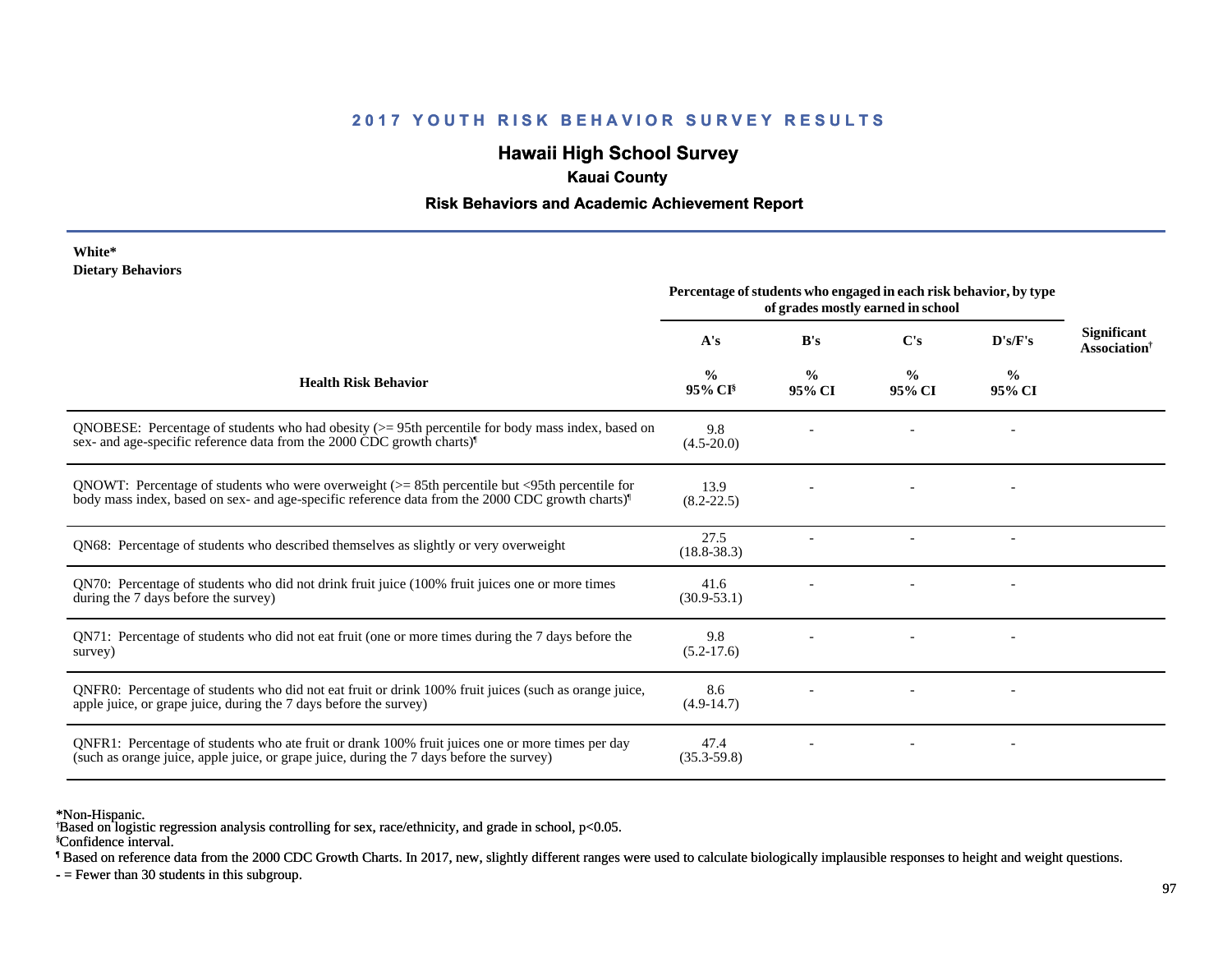## **Hawaii High School Survey**

## **Kauai County**

### **Risk Behaviors and Academic Achievement Report**

#### **White\* Dietary Behaviors**

|                                                                                                                                                                                                | Percentage of students who engaged in each risk behavior, by type<br>of grades mostly earned in school |                         |                         |                          |                                                       |
|------------------------------------------------------------------------------------------------------------------------------------------------------------------------------------------------|--------------------------------------------------------------------------------------------------------|-------------------------|-------------------------|--------------------------|-------------------------------------------------------|
|                                                                                                                                                                                                | A's                                                                                                    | B's                     | C's                     | D's/F's                  | <b>Significant</b><br><b>Association</b> <sup>†</sup> |
| <b>Health Risk Behavior</b>                                                                                                                                                                    | $\frac{0}{0}$<br>$95\%$ CI <sup>§</sup>                                                                | $\frac{0}{0}$<br>95% CI | $\frac{0}{0}$<br>95% CI | $\frac{6}{10}$<br>95% CI |                                                       |
| QNFR2: Percentage of students who ate fruit or drank 100% fruit juices two or more times per day<br>(such as orange juice, apple juice, or grape juice, during the 7 days before the survey)   | 22.4<br>$(14.6 - 32.9)$                                                                                |                         |                         |                          |                                                       |
| QNFR3: Percentage of students who ate fruit or drank 100% fruit juices three or more times per day<br>(such as orange juice, apple juice, or grape juice, during the 7 days before the survey) | 10.0<br>$(5.4-17.8)$                                                                                   |                         |                         |                          |                                                       |
| QN72: Percentage of students who did not eat green salad (one or more times during the 7 days before<br>the survey)                                                                            | 20.1<br>$(12.6 - 30.5)$                                                                                |                         |                         |                          |                                                       |
| QN73: Percentage of students who did not eat potatoes (one or more times during the 7 days before the<br>survey)                                                                               | 37.5<br>$(26.4 - 50.1)$                                                                                |                         |                         |                          |                                                       |
| QN74: Percentage of students who did not eat carrots (one or more times during the 7 days before the<br>survey)                                                                                | 35.1<br>$(25.5 - 46.0)$                                                                                |                         |                         |                          |                                                       |
| QN75: Percentage of students who did not eat other vegetables (one or more times during the 7 days<br>before the survey)                                                                       | 13.1<br>$(6.9-23.6)$                                                                                   |                         |                         |                          |                                                       |

\*Non-Hispanic.

† Based on logistic regression analysis controlling for sex, race/ethnicity, and grade in school, p<0.05.

§Confidence interval.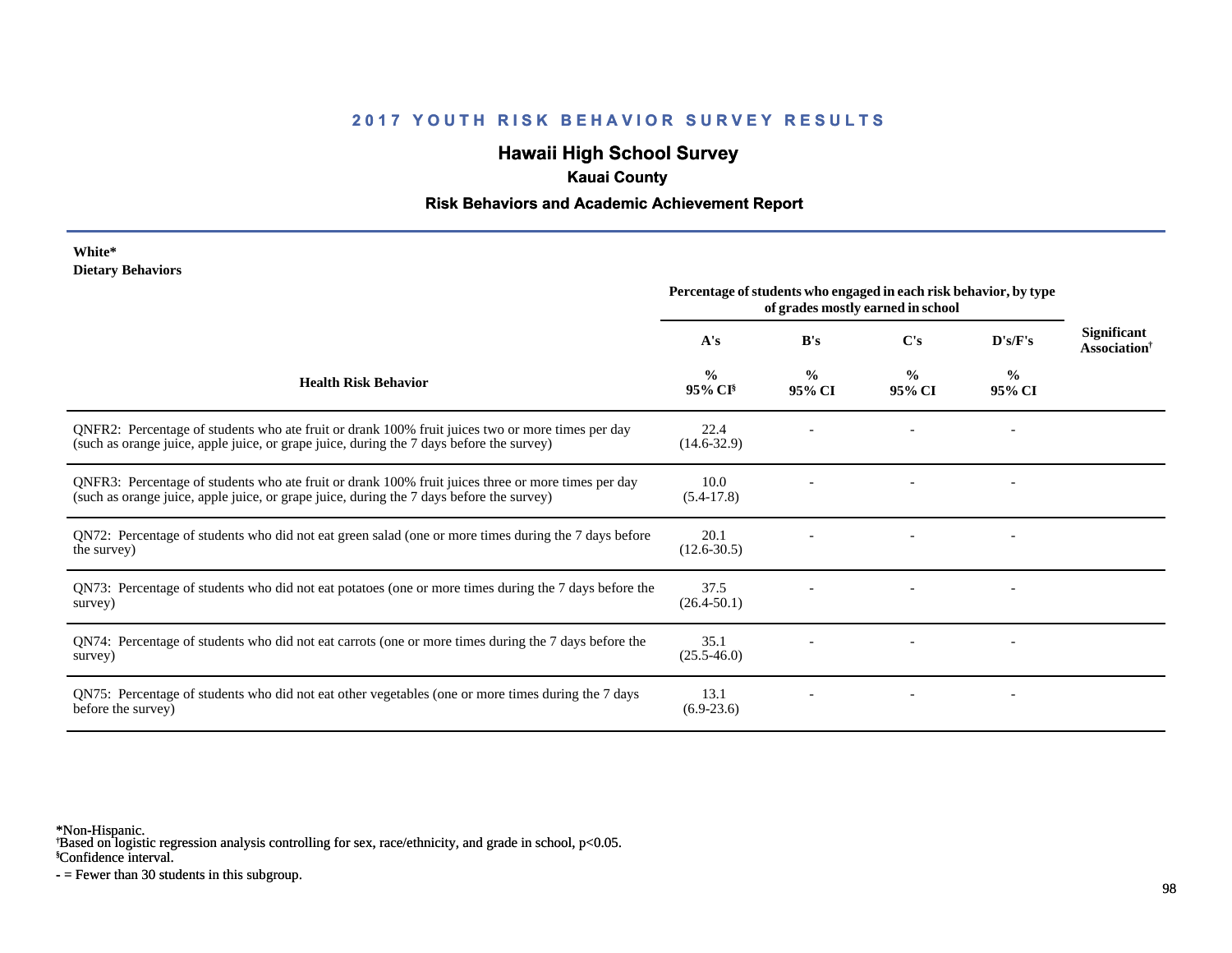## **Hawaii High School Survey**

### **Kauai County**

### **Risk Behaviors and Academic Achievement Report**

#### **White\* Dietary Behaviors**

|                                                                                                                                                                                                                                          | Percentage of students who engaged in each risk behavior, by type<br>of grades mostly earned in school |                         |                         |                         |                                                       |
|------------------------------------------------------------------------------------------------------------------------------------------------------------------------------------------------------------------------------------------|--------------------------------------------------------------------------------------------------------|-------------------------|-------------------------|-------------------------|-------------------------------------------------------|
|                                                                                                                                                                                                                                          | A's                                                                                                    | B's                     | C's                     | D's/F's                 | <b>Significant</b><br><b>Association</b> <sup>†</sup> |
| <b>Health Risk Behavior</b>                                                                                                                                                                                                              | $\frac{0}{0}$<br>$95\%$ CI <sup>§</sup>                                                                | $\frac{0}{0}$<br>95% CI | $\frac{0}{0}$<br>95% CI | $\frac{0}{0}$<br>95% CI |                                                       |
| QNVEG0: Percentage of students who did not eat vegetables (green salad, potatoes [excluding French]<br>fries, fried potatoes, or potato chips], carrots, or other vegetables, during the 7 days before the survey)                       | 4.9<br>$(1.9-11.6)$                                                                                    |                         |                         |                         |                                                       |
| QNVEG1: Percentage of students who ate vegetables one or more times per day (green salad, potatoes<br>[excluding French fries, fried potatoes, or potato chips], carrots, or other vegetables, during the 7 days<br>before the survey)   | 74.3<br>$(63.2 - 83.0)$                                                                                |                         |                         |                         |                                                       |
| QNVEG2: Percentage of students who ate vegetables two or more times per day (green salad, potatoes<br>[excluding French fries, fried potatoes, or potato chips], carrots, or other vegetables, during the 7 days<br>before the survey)   | 28.6<br>$(19.1 - 40.4)$                                                                                |                         |                         |                         |                                                       |
| QNVEG3: Percentage of students who ate vegetables three or more times per day (green salad,<br>potatoes [excluding French fries, fried potatoes, or potato chips], carrots, or other vegetables, during the<br>7 days before the survey) | 14.3<br>$(8.1 - 23.9)$                                                                                 |                         |                         |                         |                                                       |
| QN76: Percentage of students who did not drink a can, bottle, or glass of soda or pop (such as Coke,<br>Pepsi, or Sprite, not counting diet soda or diet pop, during the 7 days before the survey)                                       | 53.0<br>$(41.3-64.4)$                                                                                  |                         |                         |                         |                                                       |
| QNSODA1: Percentage of students who drank a can, bottle, or glass of soda or pop one or more times<br>per day (such as Coke, Pepsi, or Sprite, not counting diet soda or diet pop, during the 7 days before the<br>survey)               | 4.4<br>$(1.6-11.7)$                                                                                    |                         |                         |                         |                                                       |

\*Non-Hispanic.

† Based on logistic regression analysis controlling for sex, race/ethnicity, and grade in school, p<0.05.

§Confidence interval.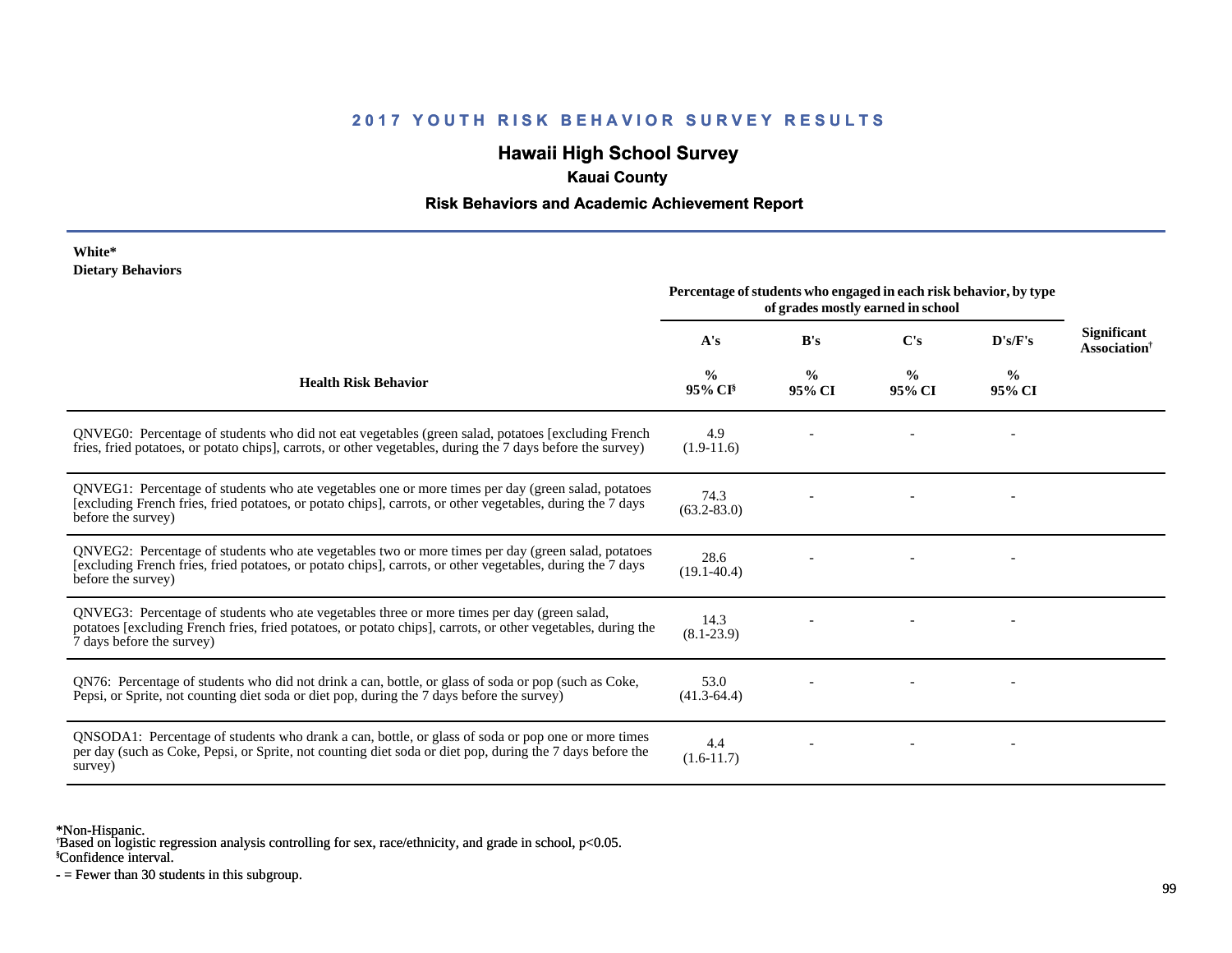## **Hawaii High School Survey**

## **Kauai County**

### **Risk Behaviors and Academic Achievement Report**

#### **White\* Dietary Behaviors**

|                                                                                                                                                                                                                                                                                      | Percentage of students who engaged in each risk behavior, by type<br>of grades mostly earned in school |                         |                         |                         |                                                |
|--------------------------------------------------------------------------------------------------------------------------------------------------------------------------------------------------------------------------------------------------------------------------------------|--------------------------------------------------------------------------------------------------------|-------------------------|-------------------------|-------------------------|------------------------------------------------|
|                                                                                                                                                                                                                                                                                      | A's                                                                                                    | B's                     | $\bf C's$               | D's/F's                 | <b>Significant</b><br>Association <sup>†</sup> |
| <b>Health Risk Behavior</b>                                                                                                                                                                                                                                                          | $\frac{6}{6}$<br>95% CI <sup>§</sup>                                                                   | $\frac{6}{9}$<br>95% CI | $\frac{0}{0}$<br>95% CI | $\frac{0}{0}$<br>95% CI |                                                |
| QNSODA2: Percentage of students who drank a can, bottle, or glass of soda or pop two or more times<br>per day (such as Coke, Pepsi, or Sprite, not counting diet soda or diet pop, during the 7 days before the<br>survey)                                                           | 2.1<br>$(0.5-8.1)$                                                                                     |                         |                         |                         |                                                |
| QNSODA3: Percentage of students who drank a can, bottle, or glass of soda or pop three or more<br>times per day (such as Coke, Pepsi, or Sprite, not counting diet soda or diet pop, during the 7 days<br>before the survey)                                                         | 1.1<br>$(0.2-8.1)$                                                                                     |                         |                         |                         |                                                |
| QN77: Percentage of students who did not drink milk (during the 7 days before the survey)                                                                                                                                                                                            | 42.7<br>$(32.0 - 54.0)$                                                                                |                         |                         |                         |                                                |
| QNMILK1: Percentage of students who drank one or more glasses per day of milk (counting the milk<br>they drank in a glass or cup, from a carton, or with cereal and counting the half pint of milk served at<br>school as equal to one glass, during the 7 days before the survey)   | 19.5<br>$(13.1 - 28.1)$                                                                                |                         |                         |                         |                                                |
| QNMILK2: Percentage of students who drank two or more glasses per day of milk (counting the milk<br>they drank in a glass or cup, from a carton, or with cereal and counting the half pint of milk served at<br>school as equal to one glass, during the 7 days before the survey)   | 9.3<br>$(4.4 - 18.6)$                                                                                  |                         |                         |                         |                                                |
| QNMILK3: Percentage of students who drank three or more glasses per day of milk (counting the milk<br>they drank in a glass or cup, from a carton, or with cereal and counting the half pint of milk served at<br>school as equal to one glass, during the 7 days before the survey) | 2.8<br>$(0.7-10.9)$                                                                                    |                         |                         |                         |                                                |

\*Non-Hispanic.

† Based on logistic regression analysis controlling for sex, race/ethnicity, and grade in school, p<0.05.

§Confidence interval.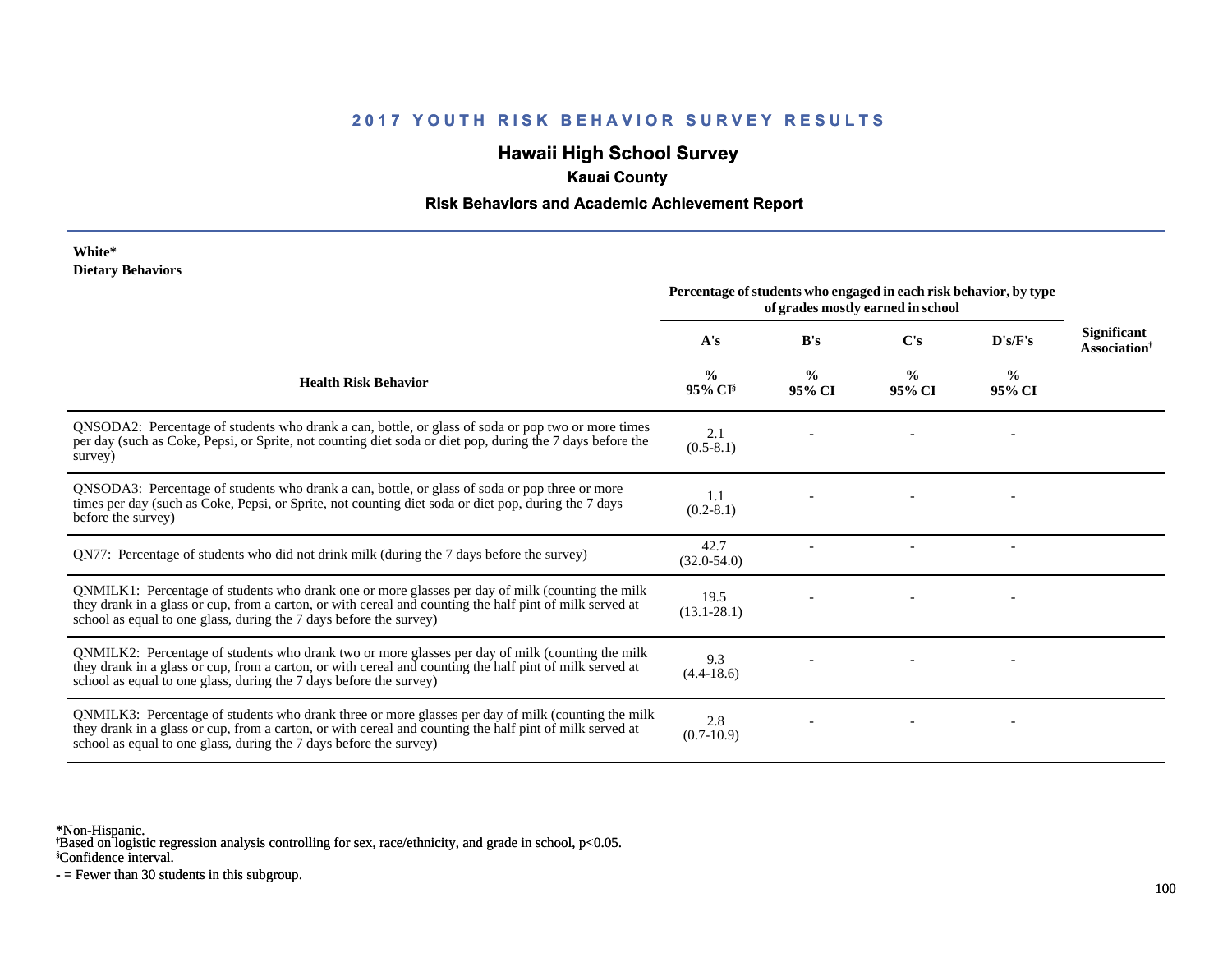## **Hawaii High School Survey**

## **Kauai County**

### **Risk Behaviors and Academic Achievement Report**

#### **White\* Dietary Behaviors**

|                                                                                                           | Percentage of students who engaged in each risk behavior, by type<br>of grades mostly earned in school |                         |                         |                          |                                                |
|-----------------------------------------------------------------------------------------------------------|--------------------------------------------------------------------------------------------------------|-------------------------|-------------------------|--------------------------|------------------------------------------------|
|                                                                                                           | A's                                                                                                    | B's                     | C's                     | D's/F's                  | <b>Significant</b><br>Association <sup>†</sup> |
| <b>Health Risk Behavior</b>                                                                               | $\frac{0}{0}$<br>$95\%$ CI <sup>§</sup>                                                                | $\frac{6}{9}$<br>95% CI | $\frac{0}{0}$<br>95% CI | $\frac{0}{0}$<br>95% CI  |                                                |
| QN78: Percentage of students who did not eat breakfast (during the 7 days before the survey)              | 8.7<br>$(4.4 - 16.3)$                                                                                  |                         |                         | $\overline{\phantom{0}}$ |                                                |
| QNBK7DAY: Percentage of students who ate breakfast on all 7 days (during the 7 days before the<br>survey) | 39.4<br>$(28.8 - 51.2)$                                                                                |                         |                         | $\overline{\phantom{0}}$ |                                                |

\*Non-Hispanic.

† Based on logistic regression analysis controlling for sex, race/ethnicity, and grade in school, p<0.05.

§Confidence interval.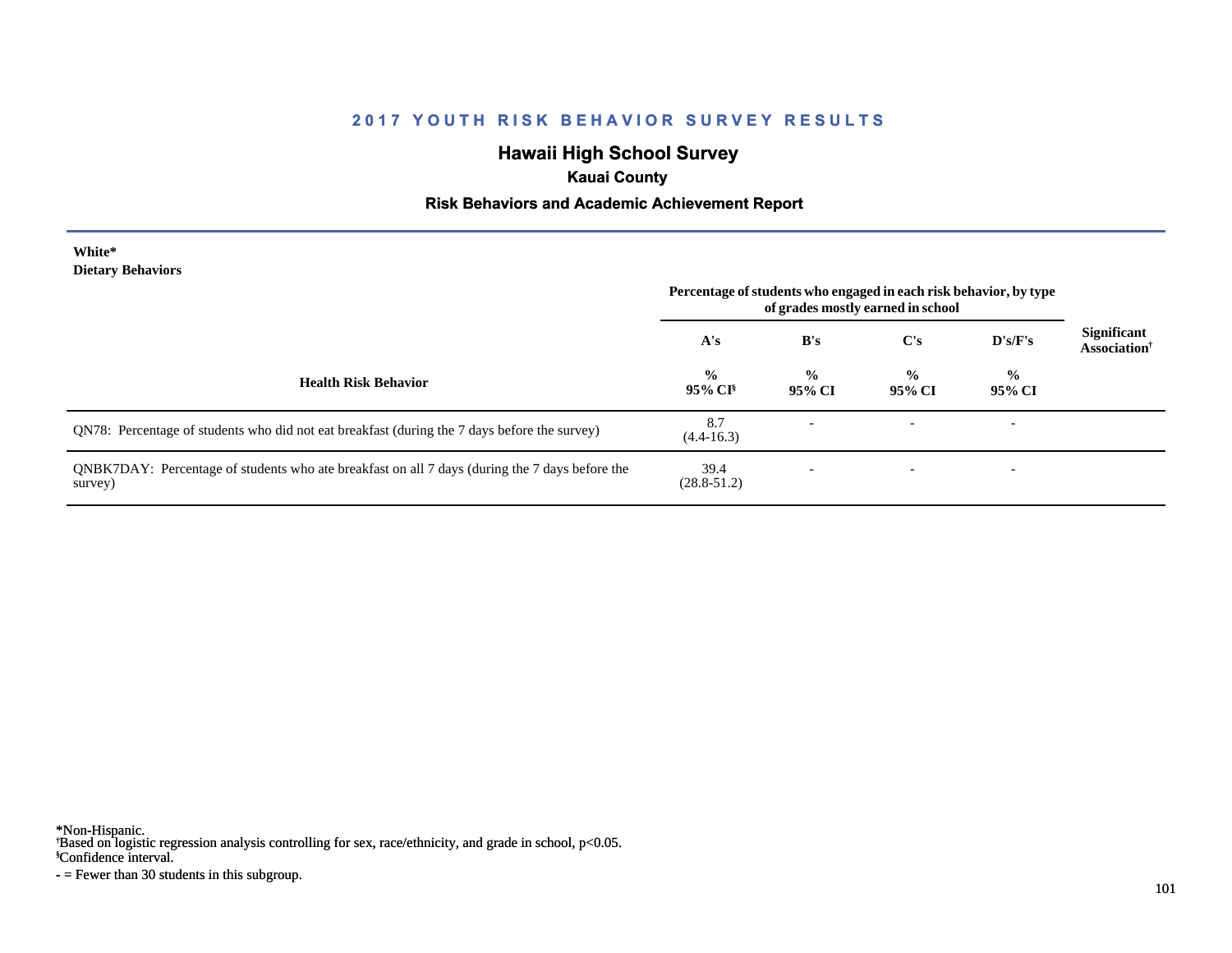## **Hawaii High School Survey**

## **Kauai County**

### **Risk Behaviors and Academic Achievement Report**

#### **White\* Physical Activity**

|                                                                                                                                                                                                                                                                                                                                                      | Percentage of students who engaged in each risk behavior, by type<br>of grades mostly earned in school |                         |                         |                         |                                                |
|------------------------------------------------------------------------------------------------------------------------------------------------------------------------------------------------------------------------------------------------------------------------------------------------------------------------------------------------------|--------------------------------------------------------------------------------------------------------|-------------------------|-------------------------|-------------------------|------------------------------------------------|
|                                                                                                                                                                                                                                                                                                                                                      | A's                                                                                                    | B's                     | C's                     | D's/F's                 | <b>Significant</b><br>Association <sup>†</sup> |
| <b>Health Risk Behavior</b>                                                                                                                                                                                                                                                                                                                          | $\frac{0}{0}$<br>$95\%$ CI <sup>§</sup>                                                                | $\frac{0}{0}$<br>95% CI | $\frac{0}{0}$<br>95% CI | $\frac{6}{6}$<br>95% CI |                                                |
| QN79: Percentage of students who were physically active at least 60 minutes per day on 5 or more<br>days (in any kind of physical activity that increased their heart rate and made them breathe hard some<br>of the time during the 7 days before the survey)                                                                                       | 31.6<br>$(23.9 - 40.5)$                                                                                |                         |                         |                         |                                                |
| QNPA0DAY: Percentage of students who did not participate in at least 60 minutes of physical activity<br>on at least 1 day (in any kind of physical activity that increased their heart rate and made them breathe<br>hard some of the time during the 7 days before the survey)                                                                      | 15.1<br>$(9.1 - 23.9)$                                                                                 |                         |                         |                         |                                                |
| QNPA7DAY: Percentage of students who were physically active at least 60 minutes per day on all 7<br>days (in any kind of physical activity that increased their heart rate and made them breathe hard some<br>of the time during the 7 days before the survey)                                                                                       | 7.7<br>$(3.2 - 17.0)$                                                                                  |                         |                         |                         |                                                |
| QN80: Percentage of students who watched television 3 or more hours per day (on an average school<br>day)                                                                                                                                                                                                                                            | 15.3<br>$(6.6 - 31.5)$                                                                                 |                         |                         |                         |                                                |
| QN81: Percentage of students who played video or computer games or used a computer 3 or more<br>hours per day (counting time spent on things such as Xbox, PlayStation, an iPad or other tablet, a<br>smartphone, texting, YouTube, Instagram, Facebook, or other social media, for something that was not<br>school work, on an average school day) | 33.2<br>$(22.9 - 45.4)$                                                                                |                         |                         |                         |                                                |
| QN82: Percentage of students who attended physical education (PE) classes on 1 or more days (in an<br>average week when they were in school)                                                                                                                                                                                                         | 28.0<br>$(17.8 - 41.1)$                                                                                |                         |                         |                         |                                                |

\*Non-Hispanic.

† Based on logistic regression analysis controlling for sex, race/ethnicity, and grade in school, p<0.05.

§Confidence interval.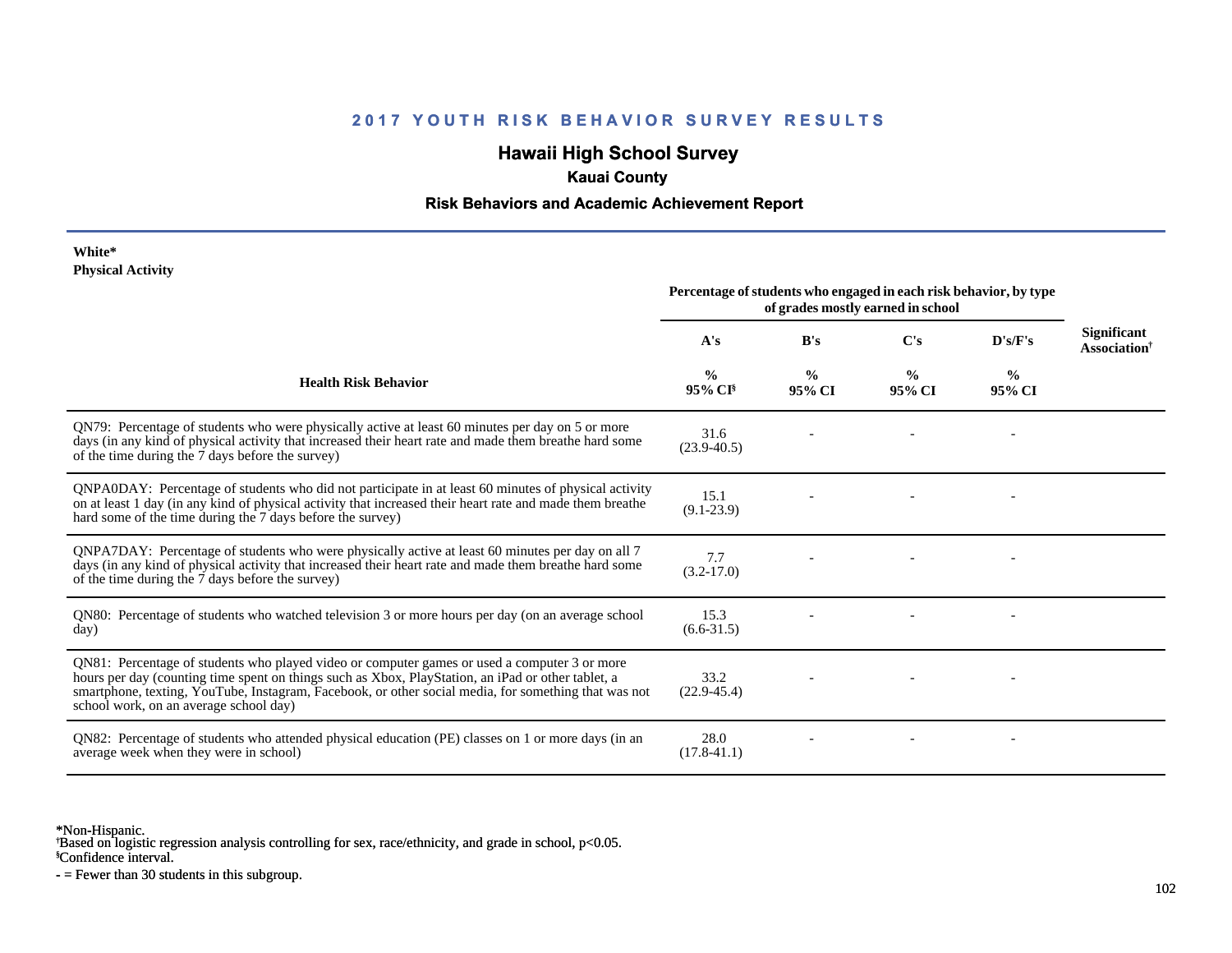# **Hawaii High School Survey**

## **Kauai County**

## **Risk Behaviors and Academic Achievement Report**

| White*                   |  |
|--------------------------|--|
| <b>Physical Activity</b> |  |

|                                                                                                                                                                             | Percentage of students who engaged in each risk behavior, by type<br>of grades mostly earned in school |                         |                         |                          |                                                       |
|-----------------------------------------------------------------------------------------------------------------------------------------------------------------------------|--------------------------------------------------------------------------------------------------------|-------------------------|-------------------------|--------------------------|-------------------------------------------------------|
|                                                                                                                                                                             | A's                                                                                                    | B's                     | $\bf C's$               | $\bf{D's/F's}$           | <b>Significant</b><br><b>Association</b> <sup>†</sup> |
| <b>Health Risk Behavior</b>                                                                                                                                                 | $\frac{0}{0}$<br>95% CI <sup>§</sup>                                                                   | $\frac{0}{0}$<br>95% CI | $\frac{0}{0}$<br>95% CI | $\frac{0}{0}$<br>95% CI  |                                                       |
| QNDLYPE: Percentage of students who attended physical education (PE) classes on all 5 days (in an<br>average week when they were in school)                                 | 14.5<br>$(8.2 - 24.6)$                                                                                 |                         |                         |                          |                                                       |
| QN83: Percentage of students who played on at least one sports team (counting any teams run by their<br>school or community groups, during the 12 months before the survey) | 52.6<br>$(42.1 - 62.8)$                                                                                |                         |                         |                          |                                                       |
| QN88: Percentage of students who got 8 or more hours of sleep (on an average school night)                                                                                  | 34.2<br>$(25.8 - 43.7)$                                                                                |                         |                         | $\overline{\phantom{a}}$ |                                                       |

\*Non-Hispanic.

† Based on logistic regression analysis controlling for sex, race/ethnicity, and grade in school, p<0.05.

§Confidence interval.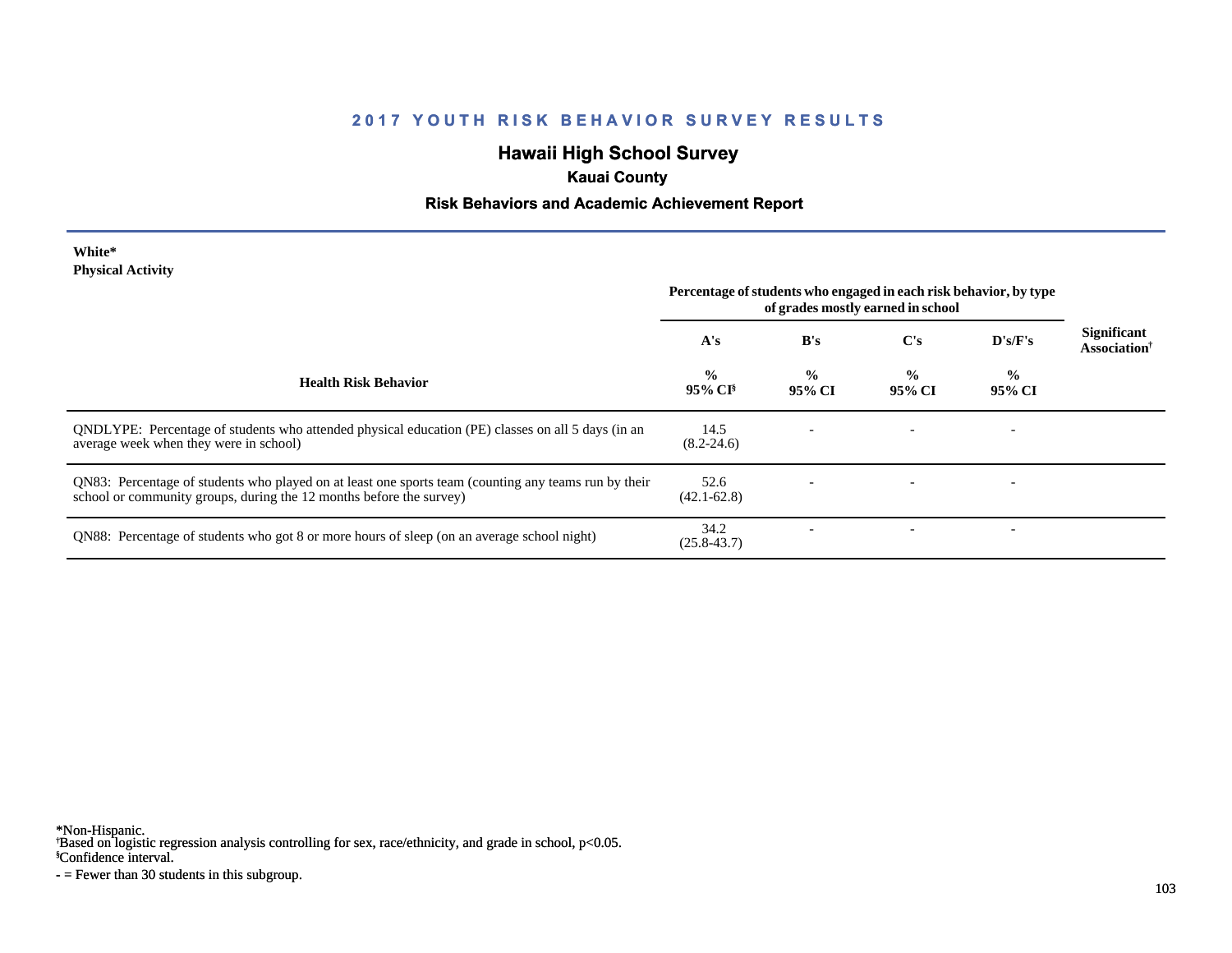## **Hawaii High School Survey**

## **Kauai County**

### **Risk Behaviors and Academic Achievement Report**

| White*<br><b>Other</b>                                                                                                                                 | Percentage of students who engaged in each risk behavior, by type<br>of grades mostly earned in school |                          |                         |                          |                                                |
|--------------------------------------------------------------------------------------------------------------------------------------------------------|--------------------------------------------------------------------------------------------------------|--------------------------|-------------------------|--------------------------|------------------------------------------------|
|                                                                                                                                                        | A's                                                                                                    | B's                      | C's                     | D's/F's                  | Significant<br><b>Association</b> <sup>†</sup> |
| <b>Health Risk Behavior</b>                                                                                                                            | $\frac{0}{0}$<br>$95\%$ CI <sup>§</sup>                                                                | $\frac{0}{0}$<br>95% CI  | $\frac{0}{0}$<br>95% CI | $\frac{0}{0}$<br>95% CI  |                                                |
| QN86: Percentage of students who saw a dentist (for a check-up, exam, teeth cleaning, or other dental<br>work, during the 12 months before the survey) | 77.4<br>$(67.1 - 85.1)$                                                                                |                          |                         | $\overline{\phantom{0}}$ |                                                |
| QNNODNT: Percentage of students who never saw a dentist (for a check-up, exam, teeth cleaning, or<br>other dental work)                                | 1.3<br>$(0.2-9.5)$                                                                                     | $\overline{\phantom{0}}$ |                         | $\overline{\phantom{0}}$ |                                                |
| QN87: Percentage of students who had ever been told by a doctor or nurse that they had asthma                                                          | 27.9<br>$(19.0-39.1)$                                                                                  |                          |                         | $\overline{\phantom{a}}$ |                                                |

\*Non-Hispanic.

† Based on logistic regression analysis controlling for sex, race/ethnicity, and grade in school, p<0.05.

§Confidence interval.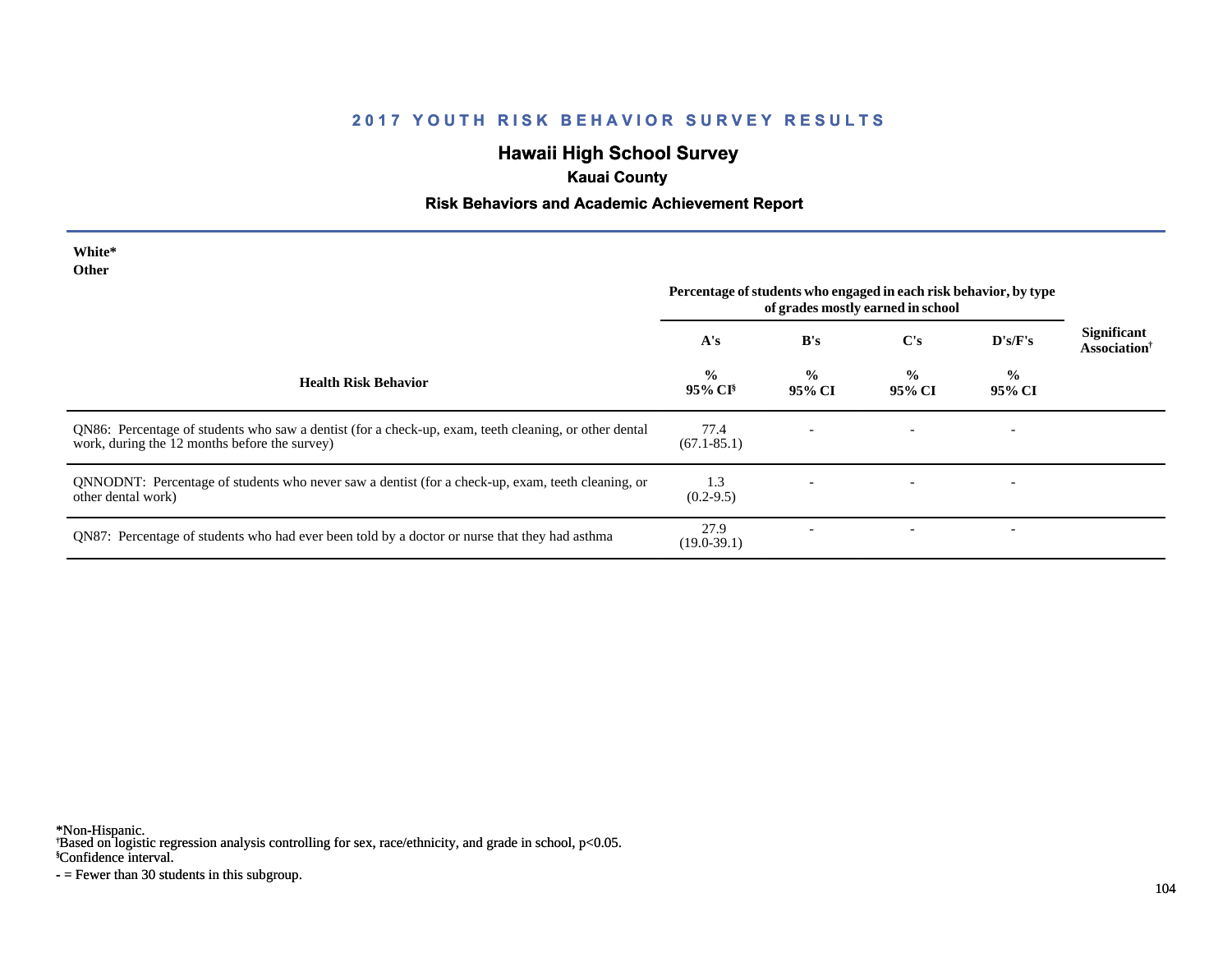## **Hawaii High School Survey**

## **Kauai County**

### **Risk Behaviors and Academic Achievement Report**

| White*<br><b>Site-Added</b>                                                                                                                                                                                                                                                                                                                                                                                                                                                          | Percentage of students who engaged in each risk behavior, by type<br>of grades mostly earned in school |                         |                         |                         |                                          |
|--------------------------------------------------------------------------------------------------------------------------------------------------------------------------------------------------------------------------------------------------------------------------------------------------------------------------------------------------------------------------------------------------------------------------------------------------------------------------------------|--------------------------------------------------------------------------------------------------------|-------------------------|-------------------------|-------------------------|------------------------------------------|
|                                                                                                                                                                                                                                                                                                                                                                                                                                                                                      | A's                                                                                                    | B's                     | C's                     | D's/F's                 | <b>Significant</b><br><b>Association</b> |
| <b>Health Risk Behavior</b>                                                                                                                                                                                                                                                                                                                                                                                                                                                          | $\frac{0}{0}$<br>95% CI <sup>§</sup>                                                                   | $\frac{0}{0}$<br>95% CI | $\frac{6}{9}$<br>95% CI | $\frac{6}{9}$<br>95% CI |                                          |
| QN90: Percentage of students who report they do not describe themselves as only one race or ethnicity                                                                                                                                                                                                                                                                                                                                                                                | 16.0<br>$(9.2 - 26.4)$                                                                                 |                         |                         |                         |                                          |
| QN91: Percentage of students who reported that either of their parents or other adults in their family<br>are serving on active duty in the military                                                                                                                                                                                                                                                                                                                                 | 4.6<br>$(1.3-15.6)$                                                                                    |                         |                         |                         |                                          |
| QN92: Percentage of students who reported someone they were dating or going out with purposely<br>tried to control them or emotionally hurt them one or more times (such things as being told who they<br>could and could not spend time with, being humiliated in front of others, or being threatened if they did<br>not do what they wanted, during the 12 months before the survey, among students who dated or went<br>out with someone during the 12 months before the survey) | 22.9<br>$(11.8-39.8)$                                                                                  |                         |                         |                         |                                          |
| QN93: Percentage of students who disagree or strongly disagree that harassment and bullying by other<br>students is a problem at their school                                                                                                                                                                                                                                                                                                                                        | 13.1<br>$(7.9-21.1)$                                                                                   |                         |                         |                         |                                          |
| QN94: Percentage of students who did something to purposely hurt themselves without wanting to die<br>(such as cutting or burning themselves on purpose one or more times during the 12 months before the<br>survey)                                                                                                                                                                                                                                                                 | 14.0<br>$(7.7-24.2)$                                                                                   |                         |                         |                         |                                          |
| QN95: Percentage of students who first tried using an electronic vapor product before age 13 years                                                                                                                                                                                                                                                                                                                                                                                   | 2.6<br>$(0.6-10.4)$                                                                                    |                         |                         |                         |                                          |

\*Non-Hispanic.

† Based on logistic regression analysis controlling for sex, race/ethnicity, and grade in school, p<0.05.

§Confidence interval.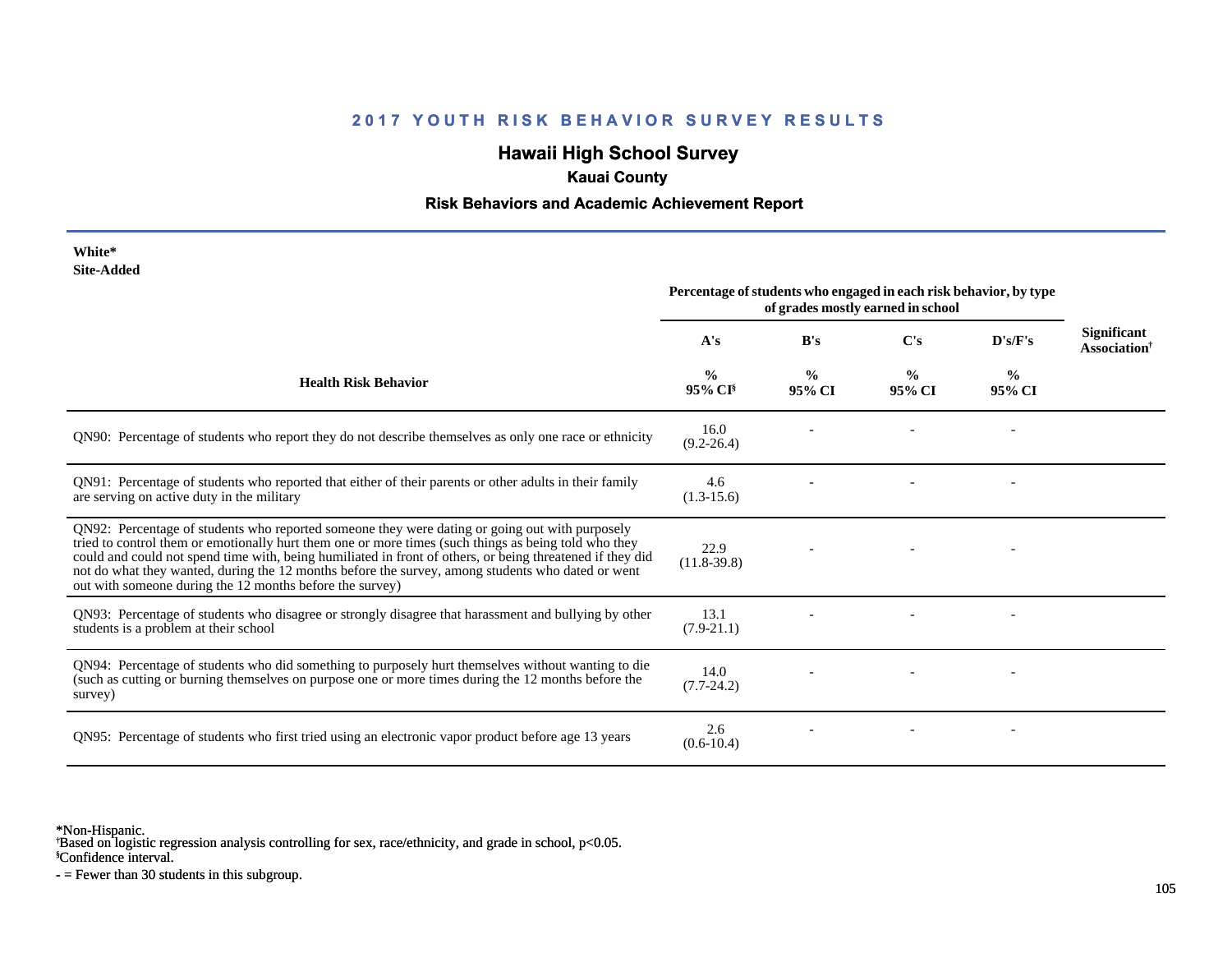# **Hawaii High School Survey**

## **Kauai County**

### **Risk Behaviors and Academic Achievement Report**

| White*     |
|------------|
| Site-Added |

| эне-дичей                                                                                                                                                                                                                                                                                                                                                                                  | Percentage of students who engaged in each risk behavior, by type<br>of grades mostly earned in school |                         |                         |                         |                                         |
|--------------------------------------------------------------------------------------------------------------------------------------------------------------------------------------------------------------------------------------------------------------------------------------------------------------------------------------------------------------------------------------------|--------------------------------------------------------------------------------------------------------|-------------------------|-------------------------|-------------------------|-----------------------------------------|
|                                                                                                                                                                                                                                                                                                                                                                                            | A's                                                                                                    | B's                     | $\bf C's$               | D's/F's                 | Significant<br>Association <sup>†</sup> |
| <b>Health Risk Behavior</b>                                                                                                                                                                                                                                                                                                                                                                | $\frac{0}{0}$<br>95% CI                                                                                | $\frac{0}{0}$<br>95% CI | $\frac{0}{0}$<br>95% CI | $\frac{0}{0}$<br>95% CI |                                         |
| QN96: Percentage of students who usually got the alcohol they drank by buying it themselves (from a<br>store, such as a liquor store, convenience store, supermarket, discount store, or gas station, from a<br>restaurant, bar, or club, or from a public event such as a concert or sporting event, during the 30 days<br>before the survey, among students who currently drank alcohol) | 3.0<br>$(0.4 - 20.2)$                                                                                  |                         |                         |                         |                                         |
| QN97: Percentage of students who usually used marijuana by smoking it in a joint, bong, pipe, or blunt<br>(during the 30 days before the survey, among students who used marijuana)                                                                                                                                                                                                        |                                                                                                        |                         |                         |                         |                                         |
| QN98: Percentage of students who ever used hallucinogenic drugs (such as LSD, acid, PCP, angel<br>dust, mescaline, or mushrooms, one or more times during their life)                                                                                                                                                                                                                      | 4.8<br>$(1.7-12.6)$                                                                                    |                         |                         |                         |                                         |
| QN99: Percentage of students who are transgender                                                                                                                                                                                                                                                                                                                                           | 0.0                                                                                                    |                         |                         |                         |                                         |
| QN100: Percentage of students who tried to lose weight or keep from gaining weight by going without<br>eating for 24 hours or more; taking any diet pills, powders, or liquids; vomiting or taking laxatives;<br>smoking cigarettes; or skipping meals (during the 30 days before the survey)                                                                                              | 16.4<br>$(10.5 - 24.8)$                                                                                |                         |                         |                         |                                         |
| QN101: Percentage of students who drank a can, bottle, pouch, or glass of a juice drink (such as Fruit<br>Punch, Hawaiian Sun, Aloha Maid, Sunny Delight, or Tang, but not counting 100% fruit juice, one or<br>more times per day during the 7 days before the survey)                                                                                                                    | 4.8<br>$(1.7-12.4)$                                                                                    |                         |                         |                         |                                         |

\*Non-Hispanic.

† Based on logistic regression analysis controlling for sex, race/ethnicity, and grade in school, p<0.05.

§Confidence interval.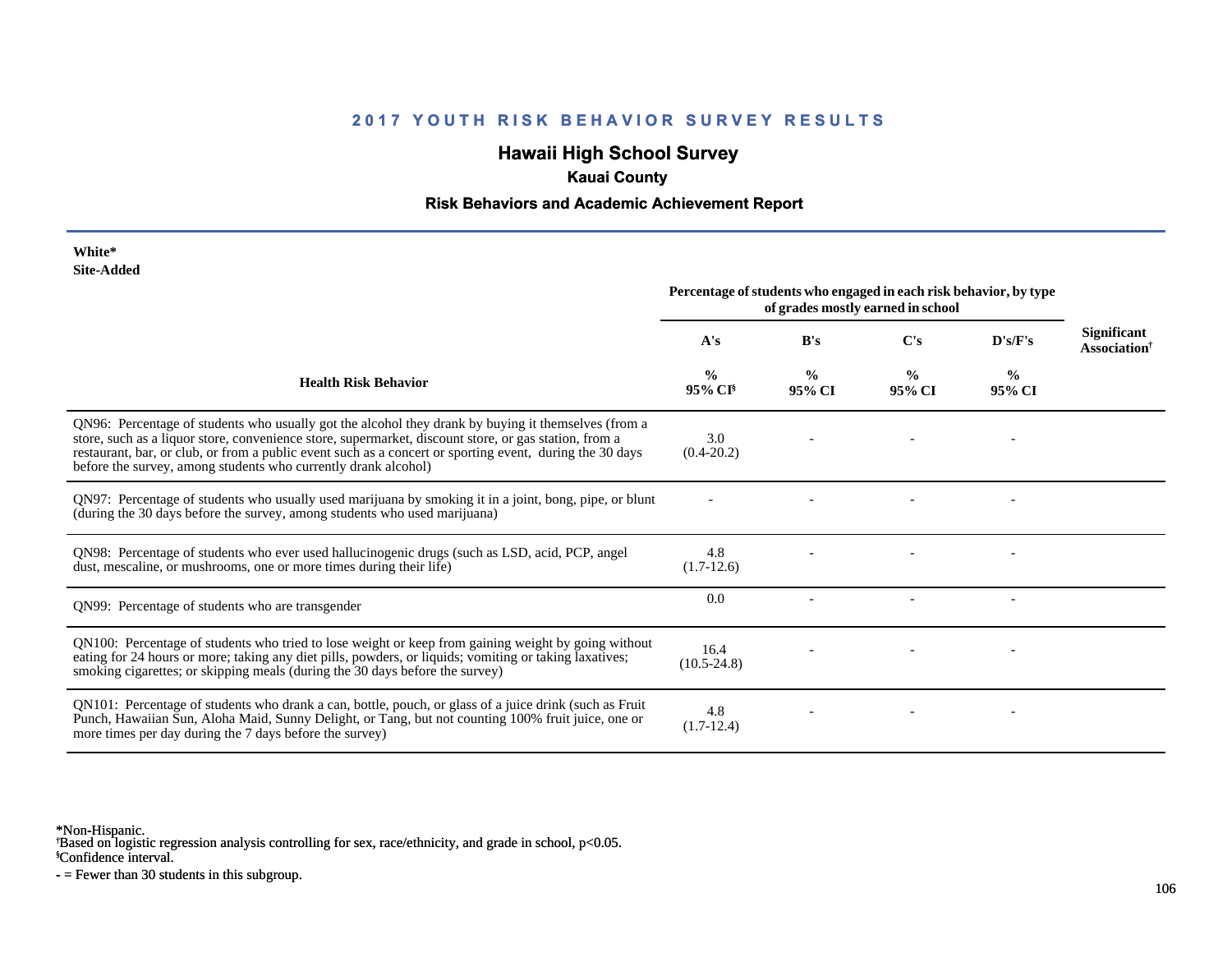## **Hawaii High School Survey**

## **Kauai County**

### **Risk Behaviors and Academic Achievement Report**

| White*     |
|------------|
| Site-Added |

|                                                                                                                                                                                                  | Percentage of students who engaged in each risk behavior, by type<br>of grades mostly earned in school |                         |                         |                         |                                                |
|--------------------------------------------------------------------------------------------------------------------------------------------------------------------------------------------------|--------------------------------------------------------------------------------------------------------|-------------------------|-------------------------|-------------------------|------------------------------------------------|
|                                                                                                                                                                                                  | A's                                                                                                    | B's                     | C's                     | D's/F's                 | <b>Significant</b><br>Association <sup>†</sup> |
| <b>Health Risk Behavior</b>                                                                                                                                                                      | %<br>95% CI <sup>§</sup>                                                                               | $\frac{0}{0}$<br>95% CI | $\frac{0}{0}$<br>95% CI | $\frac{0}{0}$<br>95% CI |                                                |
| QN102: Percentage of students who most of the time or always went hungry because there was not<br>enough food in their home (during the 30 days before the survey)                               | 2.8<br>$(0.9 - 8.7)$                                                                                   |                         |                         |                         |                                                |
| QN103: Percentage of students who did exercises to strengthen or tone their muscles on three or more<br>days (such as push-ups, sit-ups, or weight lifting, during the 7 days before the survey) | 27.1<br>$(19.4 - 36.4)$                                                                                |                         |                         |                         |                                                |
| QN104: Percentage of students who walk or ride their bike to or from school (one or more days during<br>an average week when they are in school and weather allows them to do so)                | 11.8<br>$(5.8-22.5)$                                                                                   |                         |                         |                         |                                                |
| QN105: Percentage of students who have been taught about AIDS or HIV infection in school                                                                                                         | 73.5<br>$(60.2 - 83.6)$                                                                                |                         |                         |                         |                                                |
| QN106: Percentage of students who most of the time or always wear sunscreen (with an SPF of 15 or<br>higher when they are outside for more than one hour on a sunny day)                         | 27.8<br>$(19.5 - 37.9)$                                                                                |                         |                         |                         |                                                |
| QN107: Percentage of students who had a toothache (during the 12 months before the survey)                                                                                                       | 26.4<br>$(18.6 - 36.0)$                                                                                |                         |                         |                         |                                                |
| QN108: Percentage of students who saw a doctor or nurse (for a check-up or physical exam when they<br>were not sick or injured during the 12 months before the survey)                           | 60.9<br>$(49.5 - 71.2)$                                                                                |                         |                         |                         |                                                |

\*Non-Hispanic.

† Based on logistic regression analysis controlling for sex, race/ethnicity, and grade in school, p<0.05.

§Confidence interval.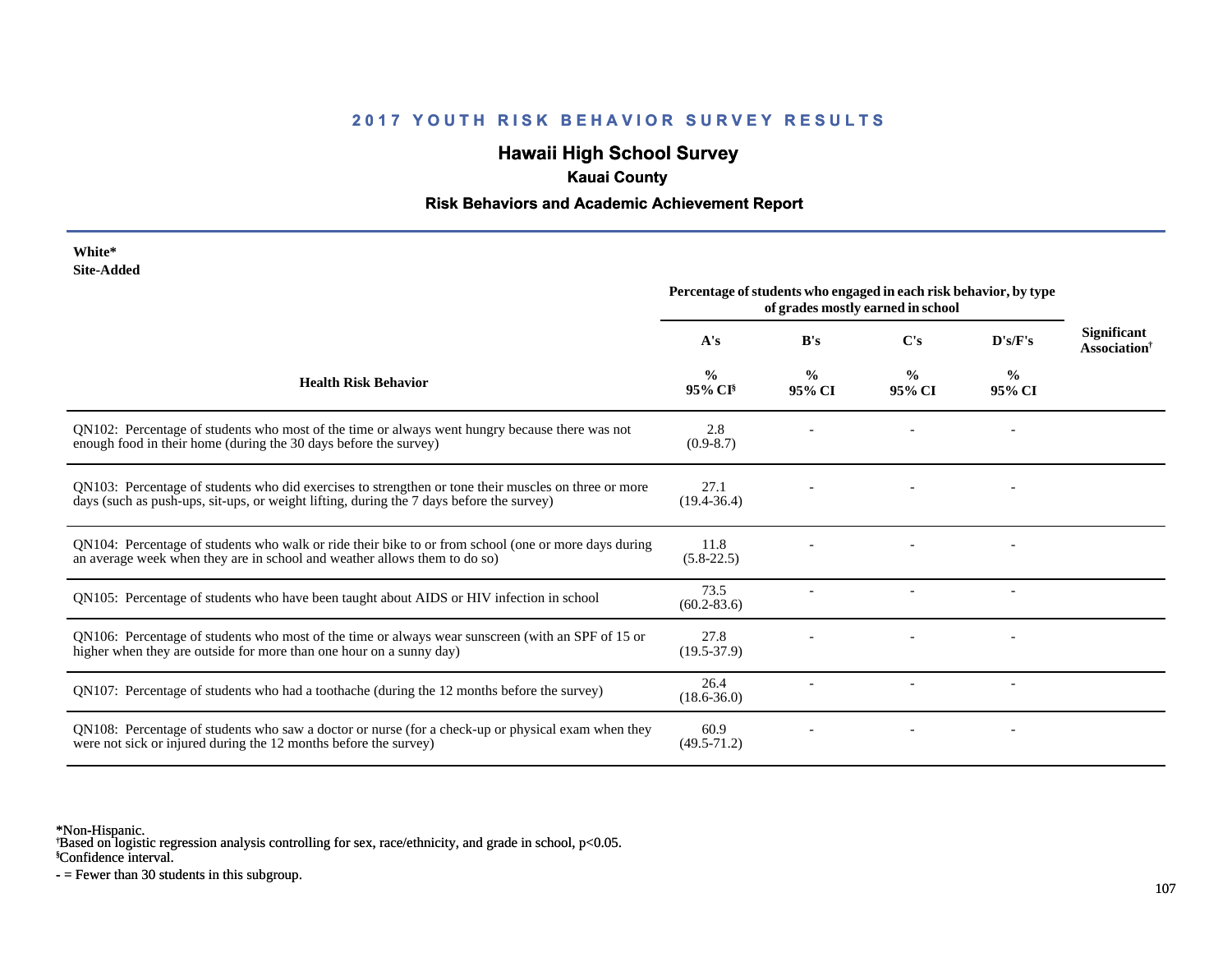# **Hawaii High School Survey**

## **Kauai County**

### **Risk Behaviors and Academic Achievement Report**

| White*     |
|------------|
| Site-Added |

| one-Auucu                                                                                                                                                                                                                                   | Percentage of students who engaged in each risk behavior, by type<br>of grades mostly earned in school |                         |                         |                |                                         |
|---------------------------------------------------------------------------------------------------------------------------------------------------------------------------------------------------------------------------------------------|--------------------------------------------------------------------------------------------------------|-------------------------|-------------------------|----------------|-----------------------------------------|
|                                                                                                                                                                                                                                             | A's                                                                                                    | B's                     | $\bf C's$               | D's/F's        | Significant<br>Association <sup>†</sup> |
| <b>Health Risk Behavior</b>                                                                                                                                                                                                                 | $\frac{0}{0}$<br>95% CI <sup>§</sup>                                                                   | $\frac{0}{0}$<br>95% CI | $\frac{0}{0}$<br>95% CI | $\%$<br>95% CI |                                         |
| QN109: Percentage of students who had been told by a doctor or nurse that they had asthma and who<br>still have asthma                                                                                                                      | 9.9<br>$(4.6-19.9)$                                                                                    |                         |                         |                |                                         |
| QN110: Percentage of students who did not go to school because they were sick (on one or more days<br>during the 30 days before the survey)                                                                                                 | 35.9<br>$(26.0 - 47.3)$                                                                                |                         |                         |                |                                         |
| QN111: Percentage of students who usually slept in the home of a friend, family member, or other<br>person because they had to leave their home or their parent or guardian cannot afford housing (during<br>the 30 days before the survey) | 0.9<br>$(0.1-6.1)$                                                                                     |                         |                         |                |                                         |
| QN112: Percentage of students who probably or definitely will complete a post high school program<br>(such as a vocational training program, military service, community college, or 4-year college)                                        | 79.8<br>$(69.7 - 87.2)$                                                                                |                         |                         |                |                                         |
| QN113: Percentage of students who most of the time or always get the kind of help they need (among<br>students who report having felt sad, empty, hopeless, angry, or anxious)                                                              | 20.3<br>$(10.6 - 35.3)$                                                                                |                         |                         |                |                                         |
| QN114: Percentage of students who reported there is at least one teacher or other adult in their school<br>that they can talk to if they have a problem                                                                                     | 70.3<br>$(57.9 - 80.4)$                                                                                |                         |                         |                |                                         |

\*Non-Hispanic.

† Based on logistic regression analysis controlling for sex, race/ethnicity, and grade in school, p<0.05.

§Confidence interval.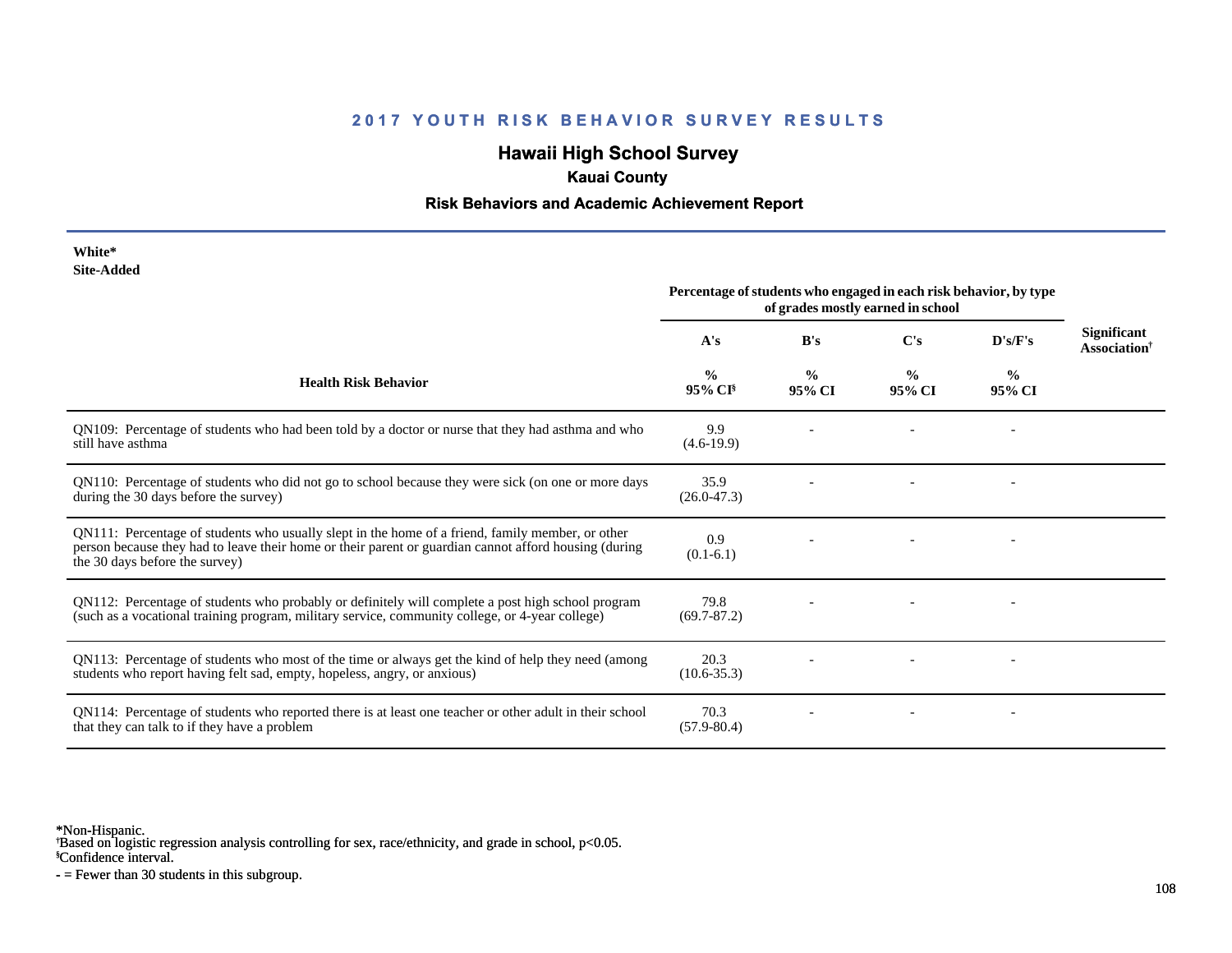### **2017 YOUTH RISK BEHAVIOR SURVEY RESULTS**

# **Hawaii High School Survey**

## **Kauai County**

#### **Risk Behaviors and Academic Achievement Report**

| White*     |
|------------|
| Site-Added |

|                                                                                                                                                                                                                  | Percentage of students who engaged in each risk behavior, by type<br>of grades mostly earned in school |                         |                         |                         |                                                |
|------------------------------------------------------------------------------------------------------------------------------------------------------------------------------------------------------------------|--------------------------------------------------------------------------------------------------------|-------------------------|-------------------------|-------------------------|------------------------------------------------|
|                                                                                                                                                                                                                  | A's                                                                                                    | B's                     | C's                     | D's/F's                 | <b>Significant</b><br>Association <sup>†</sup> |
| <b>Health Risk Behavior</b>                                                                                                                                                                                      | $\frac{0}{0}$<br>95% CI <sup>§</sup>                                                                   | $\frac{0}{0}$<br>95% CI | $\frac{0}{0}$<br>95% CI | $\frac{0}{0}$<br>95% CI |                                                |
| QN115: Percentage of students who have an adult outside of school they can talk to about things that<br>are important to them                                                                                    | 83.8<br>$(72.9-90.9)$                                                                                  |                         |                         |                         |                                                |
| QN116: Percentage of students who reported their parents or other adults in their family talked with<br>them about what they expect them to do or not to do when it comes to sex                                 | 57.1<br>$(46.8 - 66.7)$                                                                                |                         |                         |                         |                                                |
| QN117: Percentage of students who report their parents would feel it was a little bit wrong, wrong, or<br>very wrong for them to drink beer, wine, or hard liquor regularly (such as rum, gin, vodka or whiskey) | 89.9<br>$(75.3 - 96.3)$                                                                                |                         |                         |                         |                                                |
| QN118: Percentage of students who have talked with one of their parents or another adult in their<br>family about the dangers of tobacco, alcohol, or drug use (during the 12 months before the survey)          | 56.6<br>$(43.6 - 68.7)$                                                                                |                         |                         |                         |                                                |
| QN119: Percentage of students who have ridden in a car driven by someone, including the student,<br>who was "high" or had been using alcohol or drugs (during the 30 days before the survey)                     | 27.0<br>$(17.3 - 39.5)$                                                                                |                         |                         |                         |                                                |
| QN120: Percentage of students who ever use alcohol or drugs to relax, feel better about themselves, or<br>fit in                                                                                                 | 16.4<br>$(10.6-24.6)$                                                                                  |                         |                         |                         |                                                |

\*Non-Hispanic.

† Based on logistic regression analysis controlling for sex, race/ethnicity, and grade in school, p<0.05.

§Confidence interval.

- = Fewer than 30 students in this subgroup.